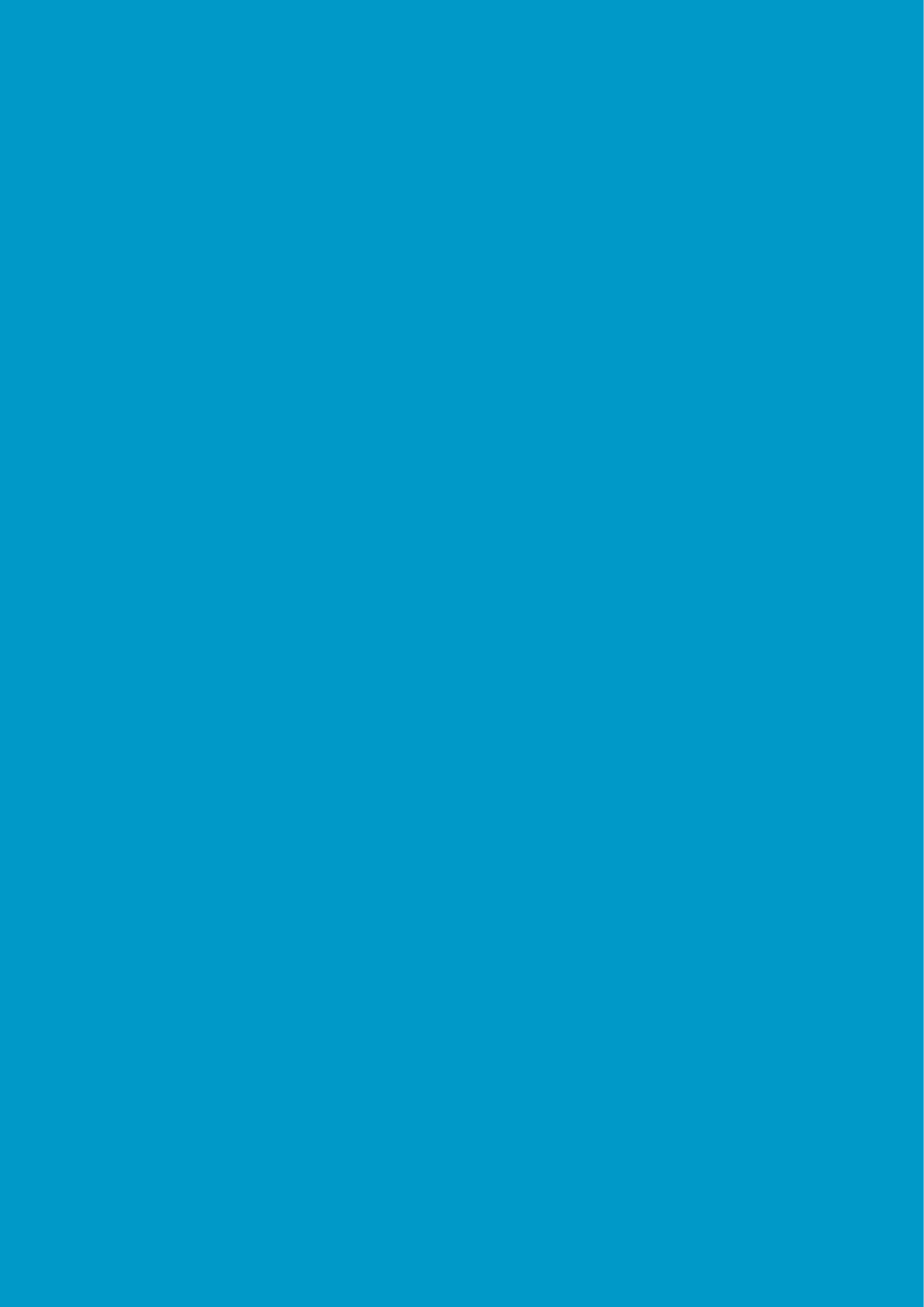# Joint Risk Assessment Operational Tool (JRA OT)

An Operational Tool of the Tripartite Zoonoses Guide *Taking a Multisectoral, One Health Approach: A Tripartite Guide to Addressing Zoonotic Diseases in Countries*

### Published by

The Food and Agriculture Organization of the United Nations

• The World Organisation for Animal Health

> • The World Health Organization

> > • 2020





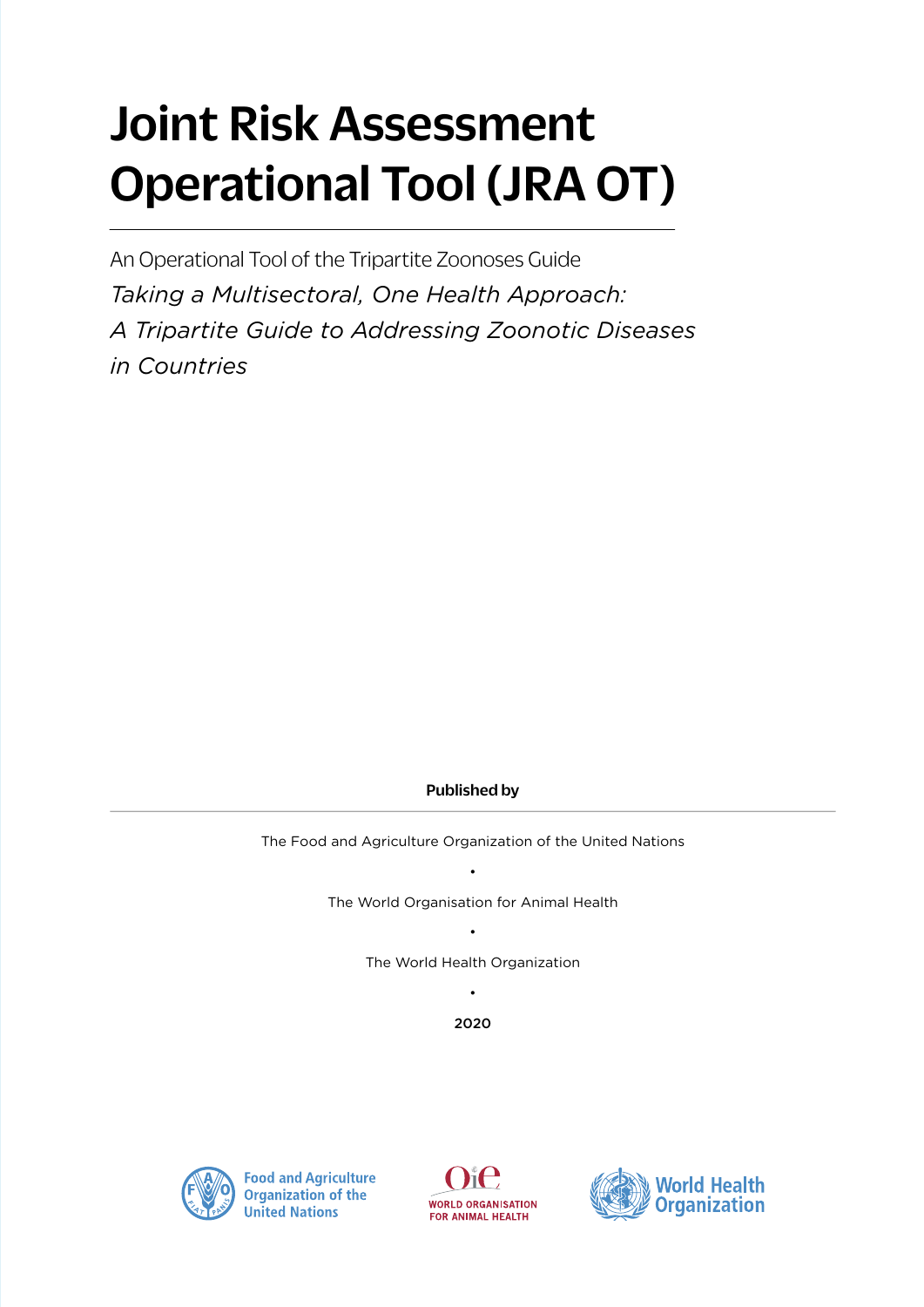### Joint Risk Assessment Operational Tool (JRA OT)

An Operational Tool of the Tripartite Zoonoses Guide *Taking a Multisectoral, One Health Approach: A Tripartite Guide to Addressing Zoonotic Diseases in Countries*

© World Health Organization (WHO), Food and Agriculture Organization of the United Nations (FAO) and World Organisation for Animal Health (OIE), 2020.

ISBN: 978-92-4-001514-2 (WHO) ISBN: 978-92-5-133471-3 (FAO) ISBN: 978-92-95115-72-9 (OIE)

All rights reserved. The World Health Organization (WHO), Food and Agriculture Organization of the United Nations (FAO) and World Organisation for Animal Health (OIE) encourage the reproduction and dissemination of material in this information product. Any proposed reproduction or dissemination for non-commercial purposes will be authorised free of charge upon request, provided the source is fully acknowledged. Any proposed reproduction or dissemination for resale or other commercial purposes, including educational purposes, is prohibited without the prior written permission of the copyright holders, and may incur fees.

Requests for permission to reproduce or translate WHO publications – whether for sale or for non-commercial distribution – should be addressed to WHO Press through the WHO web site http://www.who.int/about/ licensing/copyright\_form/en/index.html.

The designations and denominations employed and the presentation of material in this publication do not imply the expression of any opinion whatsoever on the part of WHO, FAO or the OIE or of concerning the legal status of any country, territory, city or area or of its authorities, or concerning the delimitation of its frontiers or boundaries. Dotted and dashed lines on maps represent approximate border lines for which there may not yet be full agreement.

The mention of specific companies or products of manufacturers, whether or not these have been patented, does not imply that these are or have been endorsed or recommended by WHO, FAO and the OIE in preference to others of a similar nature that are not mentioned. The published material is being distributed without warranty of any kind either expressed or implied. The responsibility for the interpretation and use of the material lies with the reader. In no event shall WHO, FAO and the OIE be liable for damages arising from its use. The views expressed herein are those of the authors and do not necessarily represent those of WHO, FAO and the OIE.

Publications of the World Health Organization are available on the WHO website ([www.who.int](http://www.who.int)) or can be purchased from WHO Press, World Health Organization, 20 Avenue Appia, 1211 Geneva 27, Switzerland (tel.: +41 22 791 3264; fax: +41 22 791 4857; email: [bookorders@who.int\)](mailto:bookorders@who.int).

FAO information products are available on the FAO website [\(www.fao.org/publications](http://www.fao.org/publications)) and can be purchased through email ([Publications-sales@fao.org\)](mailto:Publications-sales@fao.org).

Publications of the World Organisation for Animal Health are available either on the OIE website ([www.oie.int](http://www.oie.int)) or can be purchased through the OIE online bookshop [\(www.oie.int/boutique](http://www.oie.int/boutique)).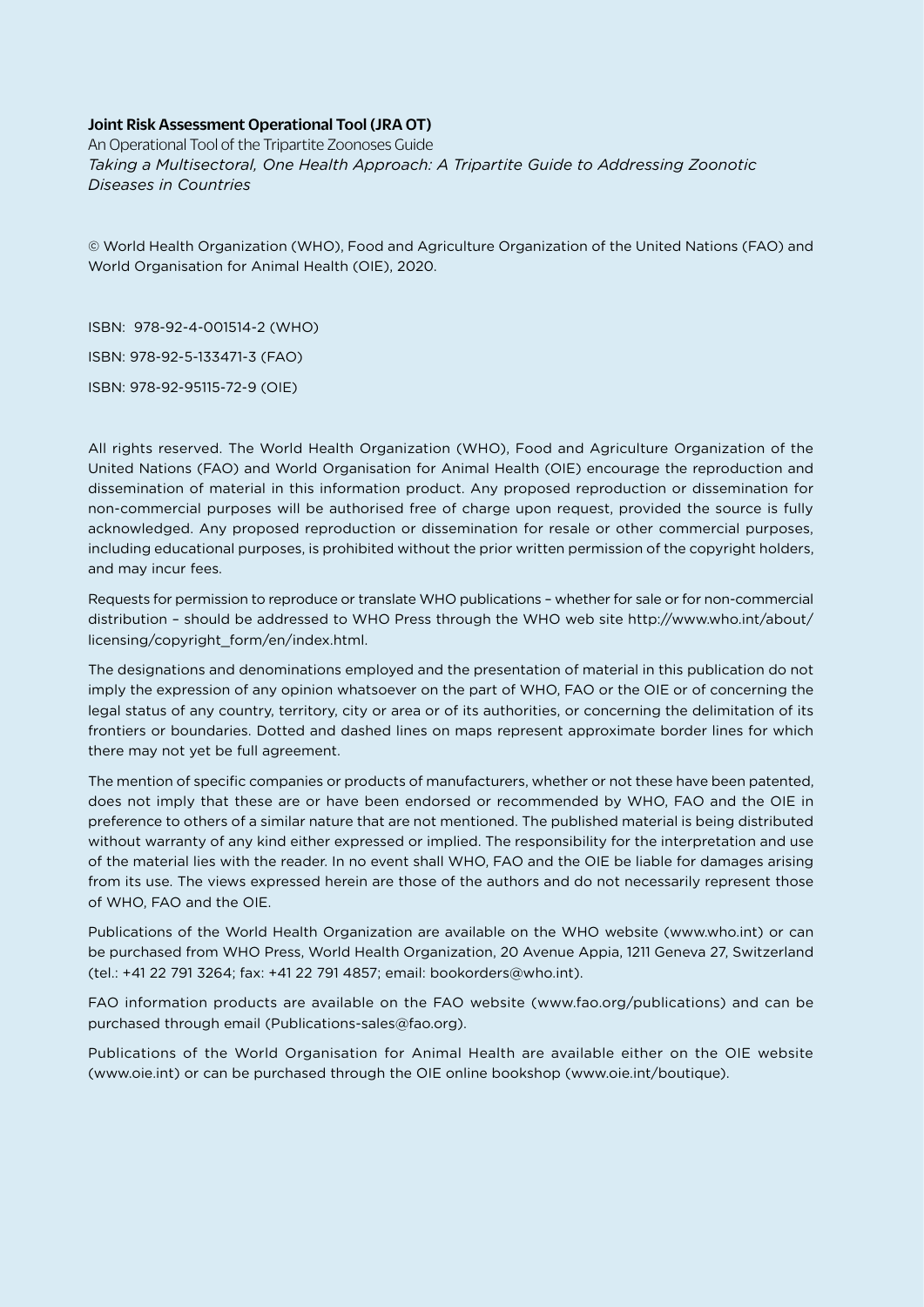# **Acknowledgements**

The content of this document was developed by the Food and Agriculture Organization of the United Nations (FAO), the World Organisation for Animal Health (OIE), and the World Health Organization (WHO) (also known collectively as the Tripartite), including their regional and country offices, in close collaboration with subject-matter experts from around the world, as listed in Contributors. The Tripartite gratefully acknowledges the enormous time and effort invested by these experts working in their individual and institutional capacities. The Tripartite also thanks the following partners and organizations for providing technical assistance and/or in-kind funding and support for the development of this guide: United States Agency for International Development (USAID), United States Centers for Disease Control and Prevention (CDC), United States Department of Agriculture (USDA), United States Defense Threat Reduction Agency (DTRA), and Korea International Cooperation Agency (KOICA).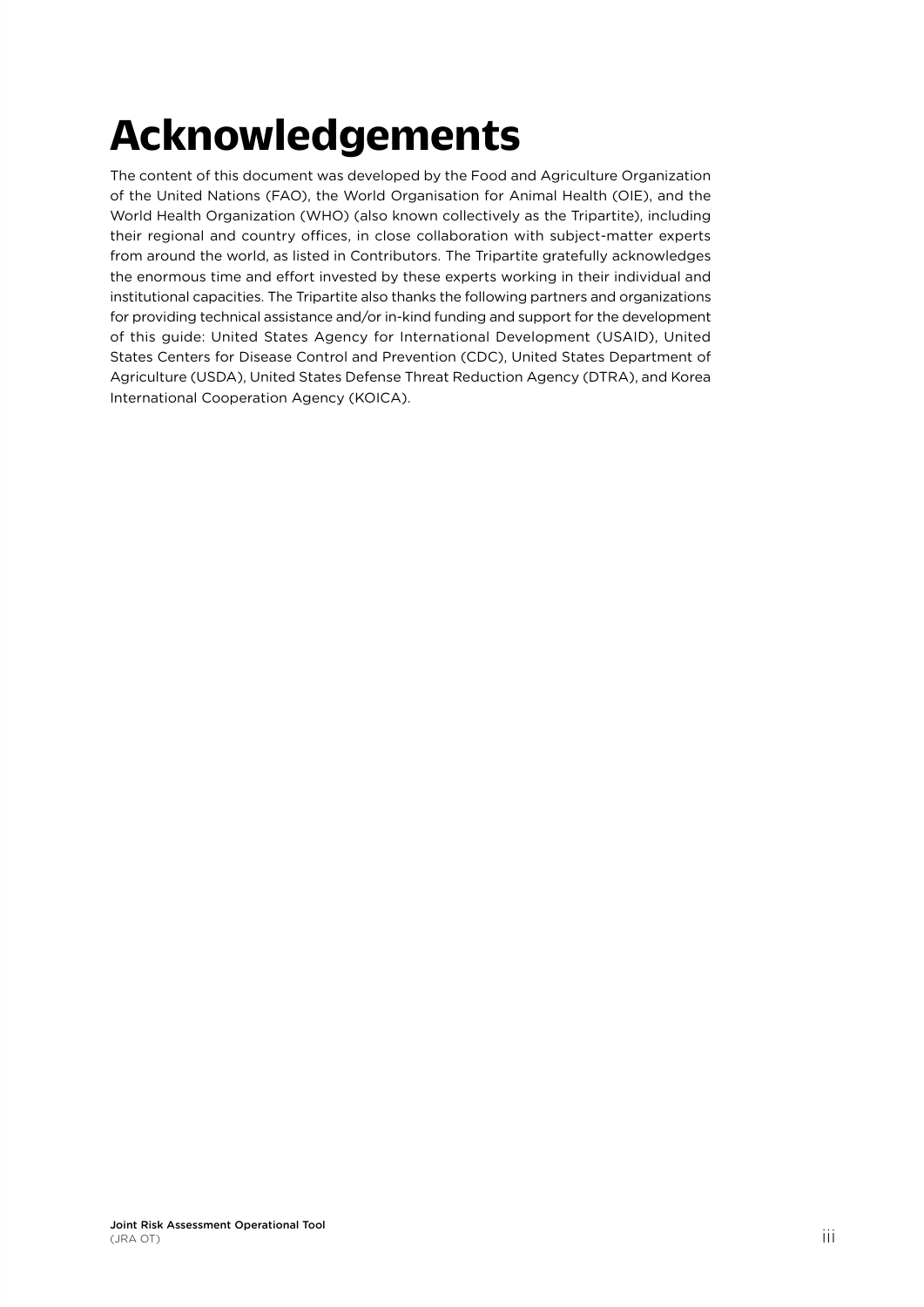## <span id="page-5-0"></span>**Table of Contents**

| 01       | Module 0                                                                          | 29 | Module 3                                                                           |
|----------|-----------------------------------------------------------------------------------|----|------------------------------------------------------------------------------------|
|          | <b>Introduction to joint</b>                                                      |    | <b>Conducting the JRA</b>                                                          |
|          | risk assessment                                                                   | 30 | Step 6<br>Identify and diagram the risk pathway                                    |
| 02       | Overview of the Joint Risk Assessment<br><b>Operational Tool</b>                  | 32 | <b>Example:</b> Risk pathways for Rift Valley fever virus                          |
| 03<br>06 | Introduction<br><b>Background</b>                                                 | 33 | Step 7<br>Formulate and document risk                                              |
|          |                                                                                   | 36 | assessment questions<br><b>Example:</b> Risk questions for Rift Valley fever virus |
| 11       | Module 1<br><b>Setting up the JRA</b>                                             | 37 | <b>Step 8</b><br>Characterize the risk                                             |
| 12       | Setting up the JRA                                                                | 46 | <b>Example:</b> Characterize risk for H5N1 HPAI virus                              |
| 13       | <b>Step1</b><br>Establish and convene a national JRA<br><b>Steering Committee</b> | 47 | Module 4<br><b>Utilizing the JRA Outputs</b>                                       |
| 16       | <b>Step 2</b><br><b>Identify a JRA Lead</b>                                       | 48 | <b>Step 9</b>                                                                      |
| 18       | <b>Step 3</b><br>Establish and convene a                                          |    | Identify risk management options<br>and communication messages                     |
| 22       | <b>JRA Technical Team</b><br>Step 4                                               | 49 | <b>Step 10</b><br>Document the assessment                                          |
|          | Establish and convene a JRA<br><b>Stakeholder Group</b>                           | 51 | <b>Example: Rift Valley fever virus</b>                                            |
| 24       | <b>Example:</b> Setting up the JRA in Indonesia                                   | 52 | <b>Supporting documents</b>                                                        |

## 25 [Module 2](#page-32-0)

## **[Risk framing for the JRA](#page-32-0)**

| -26 | Step 5              |
|-----|---------------------|
|     | <b>Risk framing</b> |

27 **Example**[: Risk framing for rabies](#page-34-0)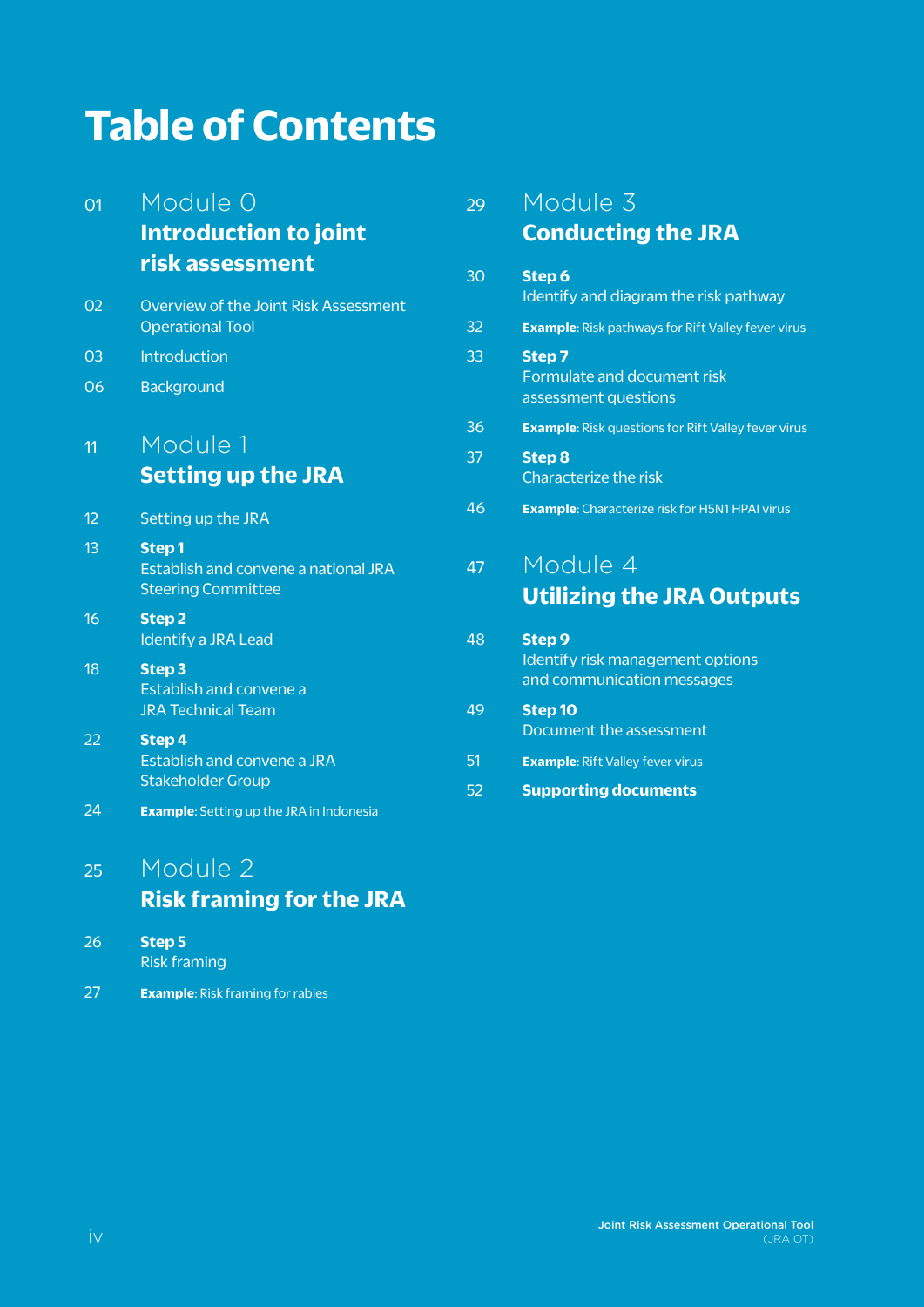### <span id="page-6-0"></span>53 **[Annexes](#page-60-0)**

| 54 | <b>Annex A</b><br>Model terms of reference for the Joint Risk<br><b>Assessment Steering Committee</b> |
|----|-------------------------------------------------------------------------------------------------------|
| 57 | <b>Annex B</b><br>Model terms of reference for the Joint Risk<br><b>Assessment Lead</b>               |
| 59 | <b>Annex C</b><br>Facilitation tips for the Joint Risk<br><b>Assessment Lead</b>                      |
| 60 | <b>Annex D</b><br>Model terms of reference for the Joint Risk<br><b>Assessment Technical Team</b>     |
| 62 | <b>Annex E</b><br>Model terms of reference for the Joint Risk<br><b>Assessment Stakeholder Group</b>  |
| 64 | <b>Annex F</b><br>Joint risk assessment report template                                               |
| 71 | <b>Annex G</b><br>Potential information required<br>for the assessment                                |
| 73 | <b>Annex H</b><br><b>Potential information sources</b>                                                |
| 75 | <b>Annex I</b><br>Linking the risk framing, the risk<br>assessment questions, and risk<br>management  |
| 77 | <b>Annex J</b><br>Risk framing template                                                               |
| 81 | Glossarv                                                                                              |

87 **[Contributors](#page-94-0)** 

## 00 **Figures**

| viii | <b>1.</b> JRA in the context of the Tripartite<br><b>Zoonoses Guide</b> |
|------|-------------------------------------------------------------------------|
| 02   | 2. JRA modules and steps                                                |
| 05   | <b>3.</b> Enhancing the success of a JRA                                |
| 09   | 4. Tasks and flow of the iterative<br><b>JRA</b> process                |
| 13   | 5. JRA organizational structure                                         |
| 32   | 6. Risk pathways for Rift Valley fever virus                            |
| 34   | 7. Formulating risk assessment questions                                |
| 44   | <b>8.</b> A risk matrix                                                 |

## **Numbered boxes**

- 14 **1.** [Responsibilities, tasks, and roles](#page-21-0) [of the JRA Steering Committee](#page-21-0)
- 16 **2.** [Responsibilities, tasks, and roles](#page-23-0) [of the JRA Lead](#page-23-0)
- 18 **3.** [Responsibilities, tasks, and roles](#page-25-0) [of the JRA Technical Team](#page-25-0)
- 22 **4.** [Responsibilities, tasks, and roles](#page-29-0) [of the JRA Stakeholder Group](#page-29-0)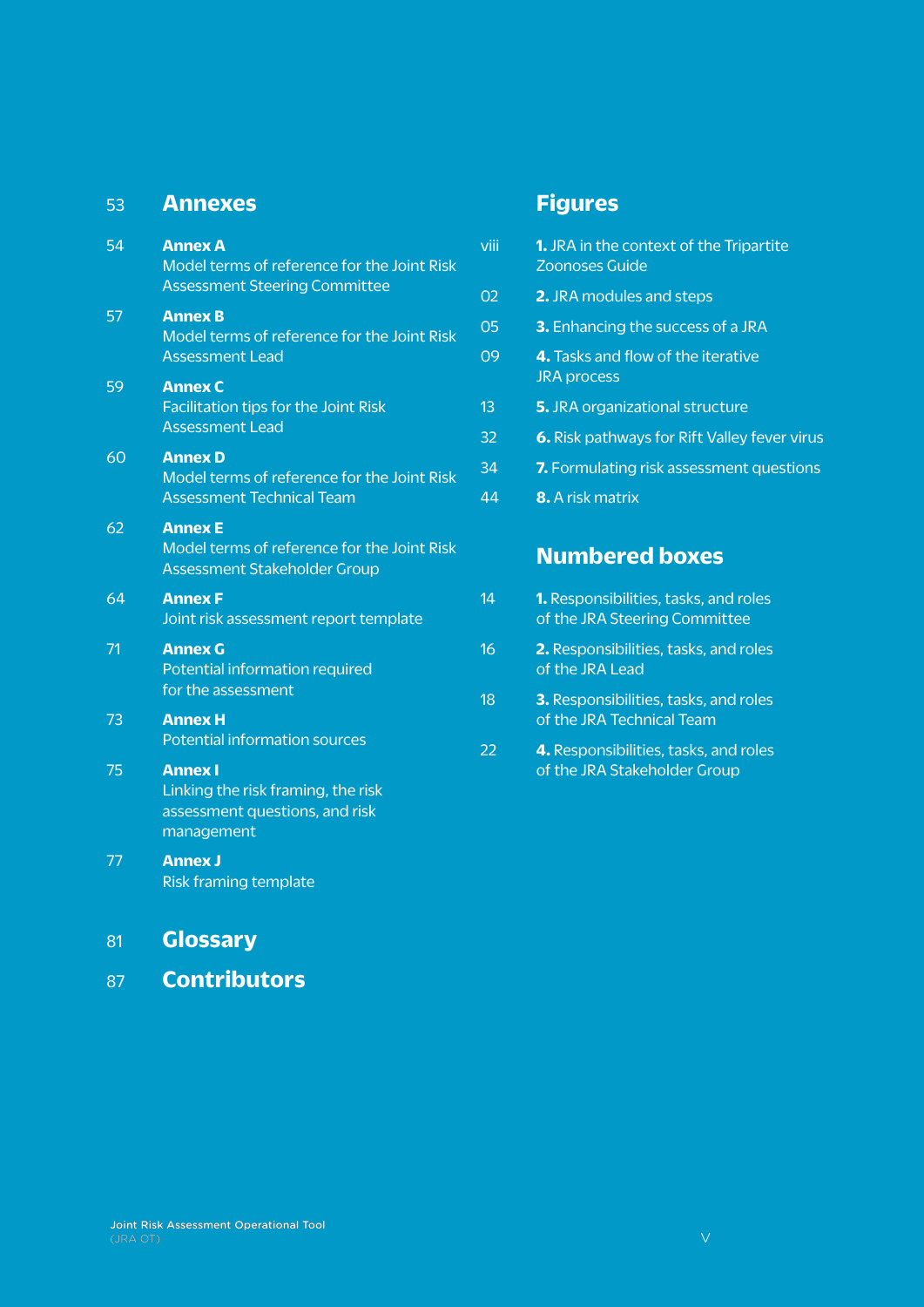## <span id="page-7-0"></span>**JRA in the context of the Tripartite Zoonoses Guide**

In 2019, the Tripartite organizations – the Food and Agriculture Organization of the United Nations (FAO), the World Organisation for Animal Health (OIE), and the World Health Organization (WHO) – developed the Tripartite Zoonoses Guide (TZG), which was the summation of a global effort of more than 100 experts worldwide to provide guidance and explain best practices for addressing zoonotic diseases in countries. This includes supporting countries in understanding national contexts and developing capacities for strategic technical areas.

Three Operational Tools (OTs) have been developed to support national staff in these efforts: (1) the Multisectoral Coordination Mechanism OT (MCM OT), (2) the Joint Risk Assessment OT (JRA OT), and (3) the Surveillance and Information Sharing OT (SIS OT). These tools can be used independently or in coordinated efforts to support national capacity for preparedness and response, ultimately linking to existing international policies and frameworks, and supporting efforts for global health security. Specifically, the JRA OT provides additional support on the area of risk assessment to countries implementing the TZG.



#### Figure 1. JRA in the context of the Tripartite Zoonoses Guide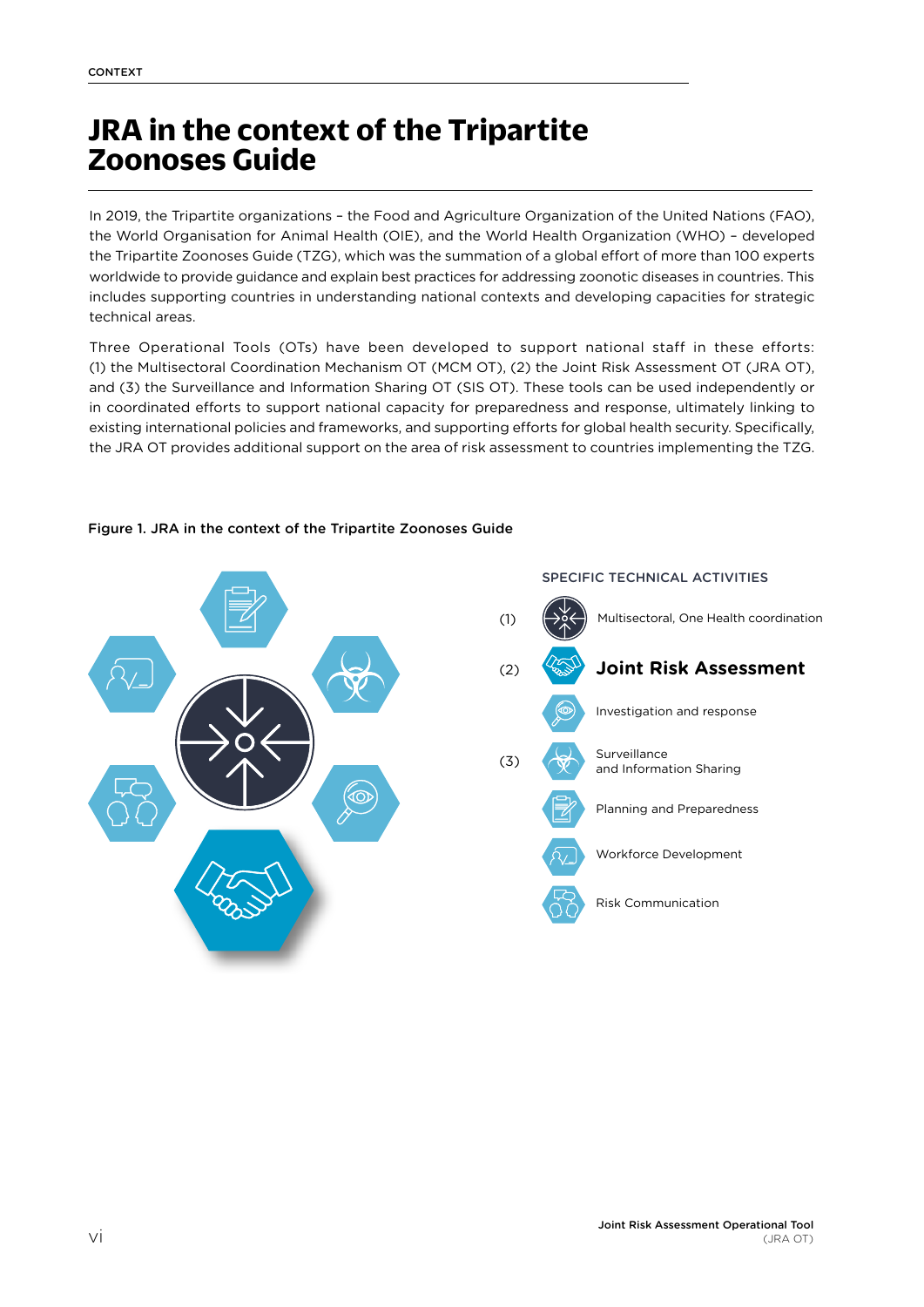## <span id="page-8-0"></span>Module 0

## **Introduction to joint risk assessment**

- **02** [Overview of the](#page-9-0) Joint Risk Assessment Operational Tool
- **03** [Introduction](#page-10-0)
- **06** [Background](#page-13-0)

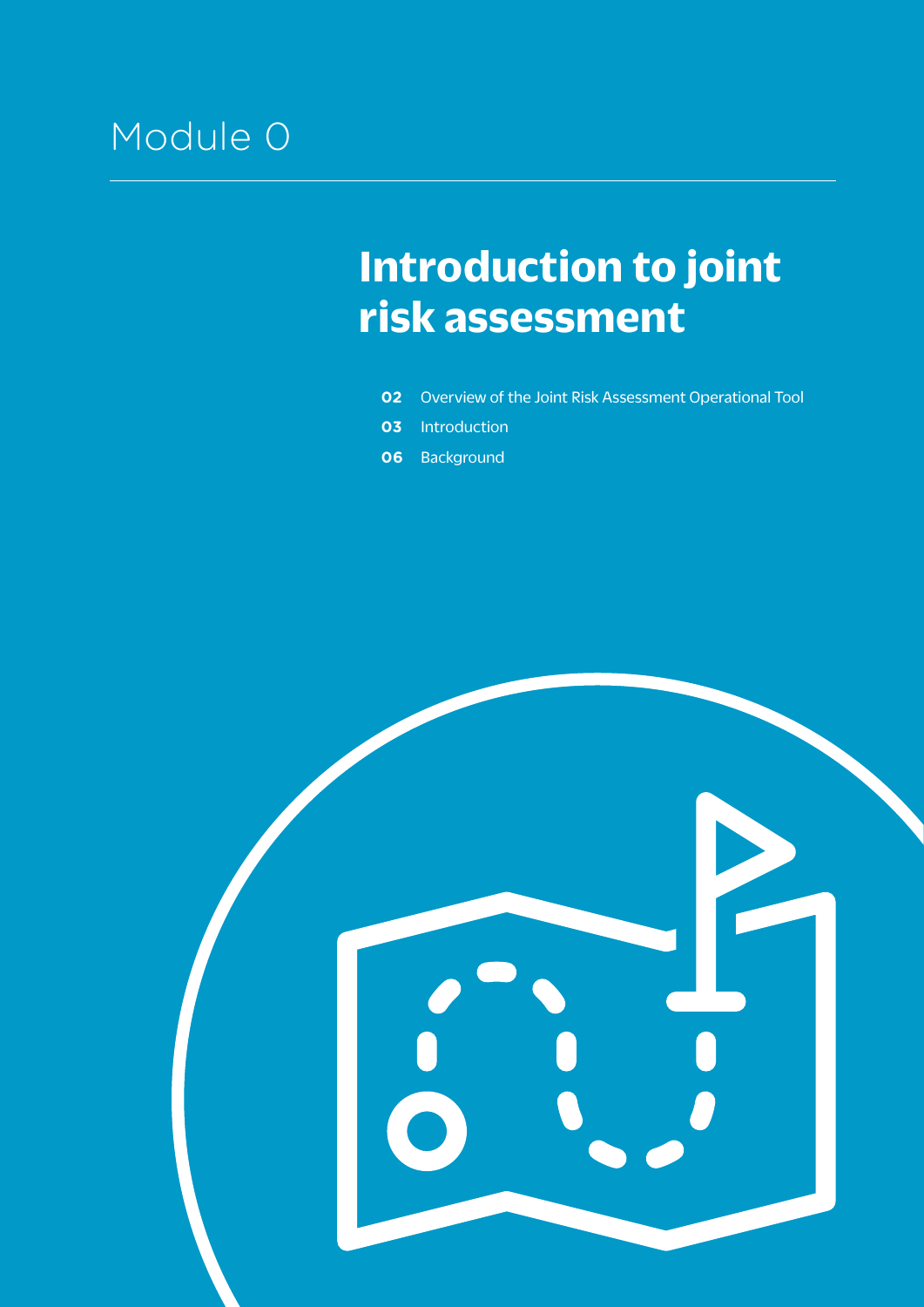# <span id="page-9-0"></span>**Overview of the Joint Risk Assessment Operational Tool**

The 10 steps of the joint risk assessment (JRA) process divide into 4 modules (Fig. 2). This allows different participants to be included in various modules of the JRA.



**Key point**

Module 0 pairs with any module to provide background information, so new participants can be included at any point.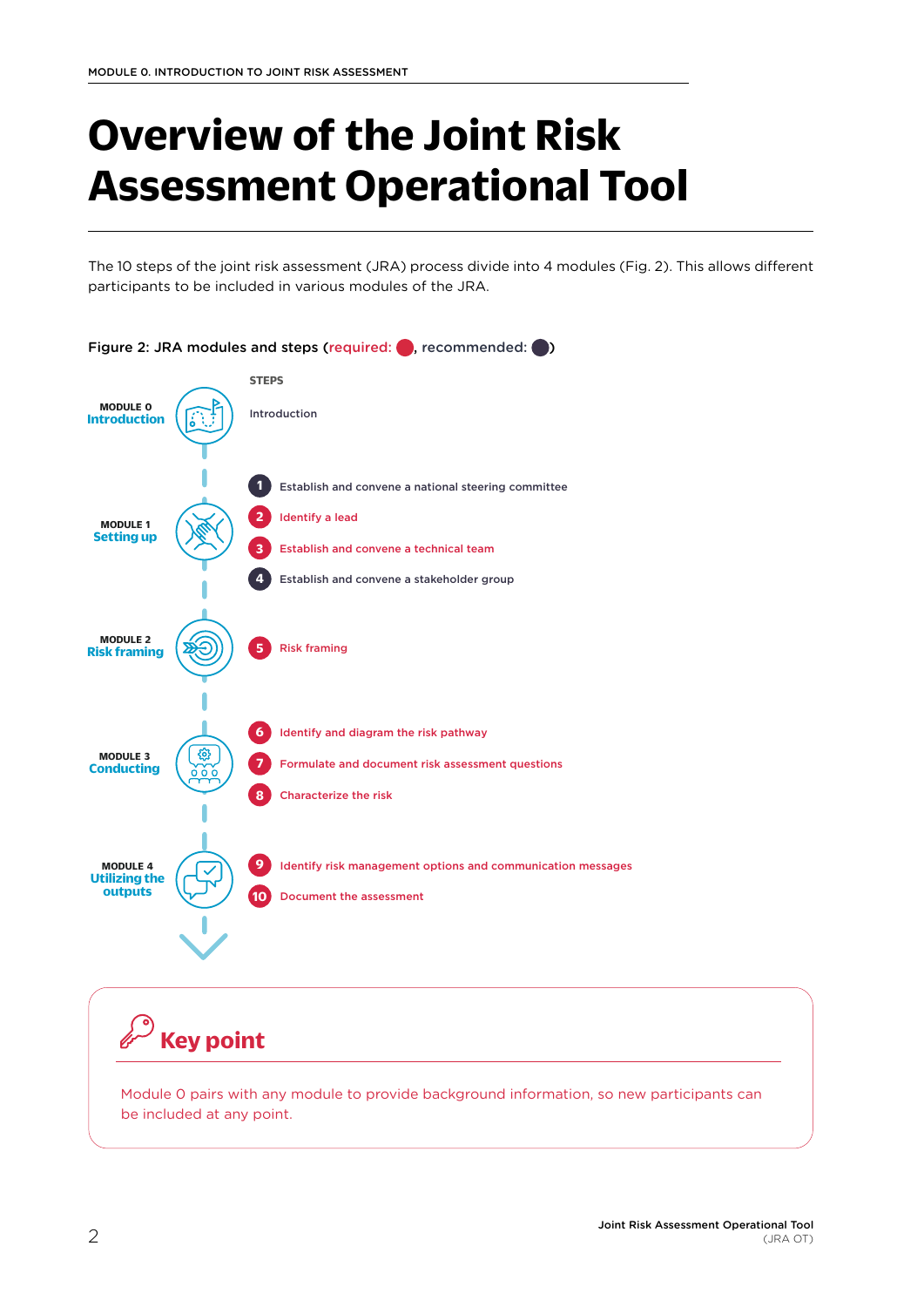# <span id="page-10-0"></span>**Introduction**

### Key factors in sustainability include:

Zoonotic diseases, classified as either endemic or emerging, pose risks to both animal and public health. Activities to identify, assess, manage and reduce risks from zoonotic diseases benefit from coordination and collaboration between ministries and other agencies within a country that are responsible for various aspects of human health, animal health, and the environment.

Although it is important for the human health, animal health, and other sectors to conduct their own assessments to manage risks within the context of each sector, bringing together national information and expertise from all the relevant sectors to jointly assess health risks from zoonotic disease is necessary to fully understand and manage shared risks at the human–animal–environment interface. When involved sectors contribute data, knowledge, and expertise to the assessment, the amount and quality of information available to estimate risks increases significantly as does the validity of the assessment itself.

The success of a joint risk assessment (JRA) depends on effective communication among the sectors throughout the process, ideally leading to a consensus<sup>1</sup> on the outcome of the assessment and production of a joint or aligned assessment document. The JRA process is normally iterative (repeated periodically), so regular exchanges between sectors fosters intersectoral understanding of the perceptions, needs, mandates, and constraints of all involved sectors.

JRA includes discussion on risk management options and communication needs (risk analysis), and provides recommendations. This allows decision-makers to build and implement science-based risk management measures and communication messages aligned between sectors or implemented jointly.

Consensus is not always possible or necessary, depending on sectoral mandates and requirements.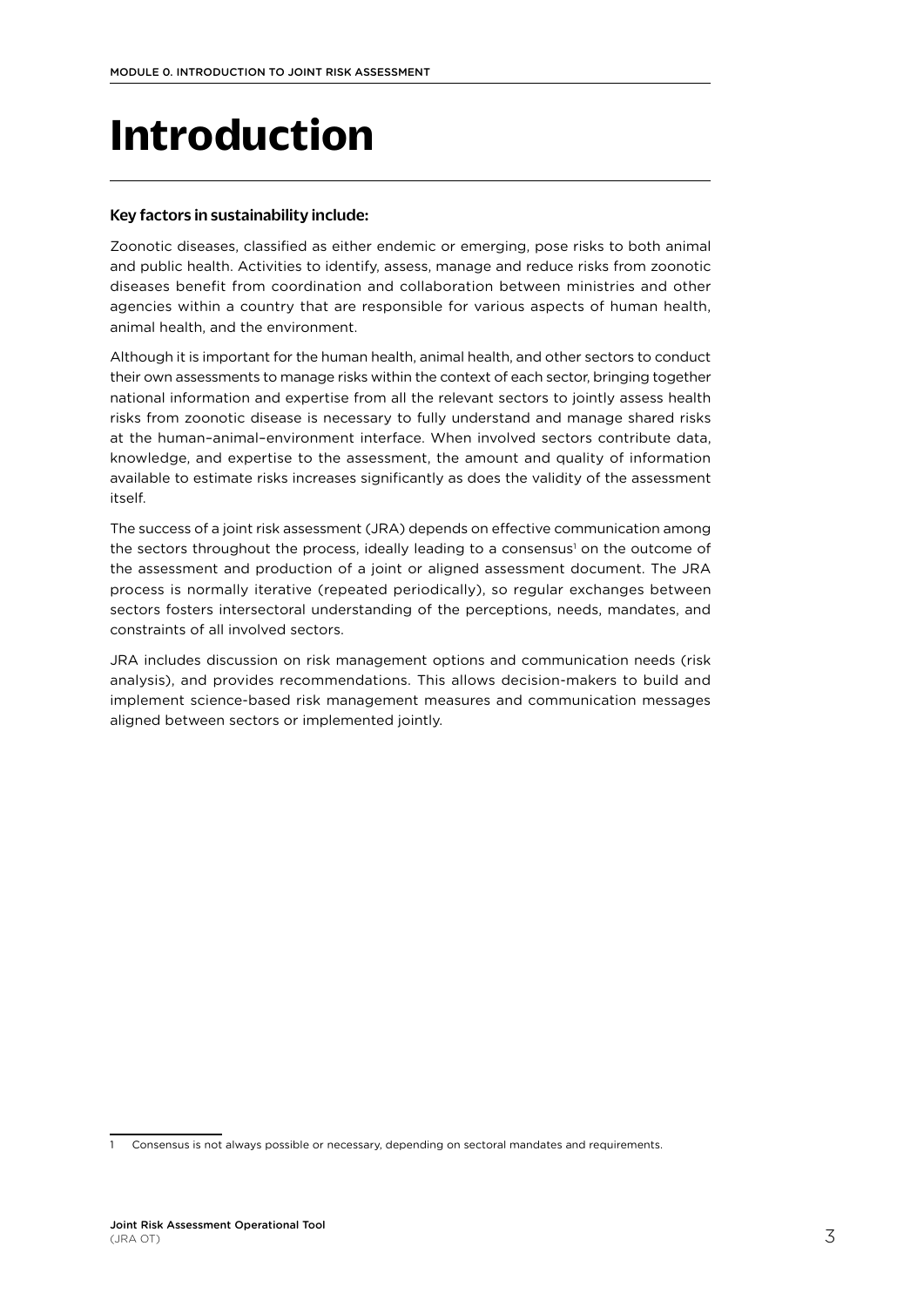#### Enhancing the success of a JRA

When certain key elements exist in a country, JRA functions optimally. When they do not, it is necessary to take steps to establish them.

#### Figure 3. Enhancing the success of a JRA

#### **POLITICAL WILL**

Engagement, support, and political will from leadership can provide a mandate to facilitate bringing together the relevant sectors to fully engage in the process and optimize the outcomes and usefulness of the assessment. However, even when such political support is not yet available, the technical teams responsible for zoonoses may come together in their various functions to complete a joint assessment.

#### **RELEVANT SECTOR ENGAGEMENT**

Some zoonotic diseases principally affect humans but not animals, or wildlife but not livestock. Irrespective of the impact on a sector, information and expertise from all stakeholder groups is necessary to assess risks fully.



#### **ACCESS TO INFORMATION**

Often, early in an event there is insufficient information and a high level of uncertainty about the outcome of a risk assessment. Many countries lack infrastructure and resources for data collection and instead utilize expert knowledge and experience from similar events or pathogens. Irrespective of the information available, a risk assessment identifies specific key information gaps and targeted activities to collect it.

#### **RISK ASSESSMENT EXPERTISE AND CAPACITY**

Ideally, the JRA Lead and members of the technical team will have experience in risk assessment. However, in many countries there is insufficient risk assessment or epidemiological expertise in one or more sectors to either complete the sector-specific assessment or contribute to the joint assessment. It is still important to undertake joint assessments in the face of a zoonotic disease event or threat, while simultaneously building capacity.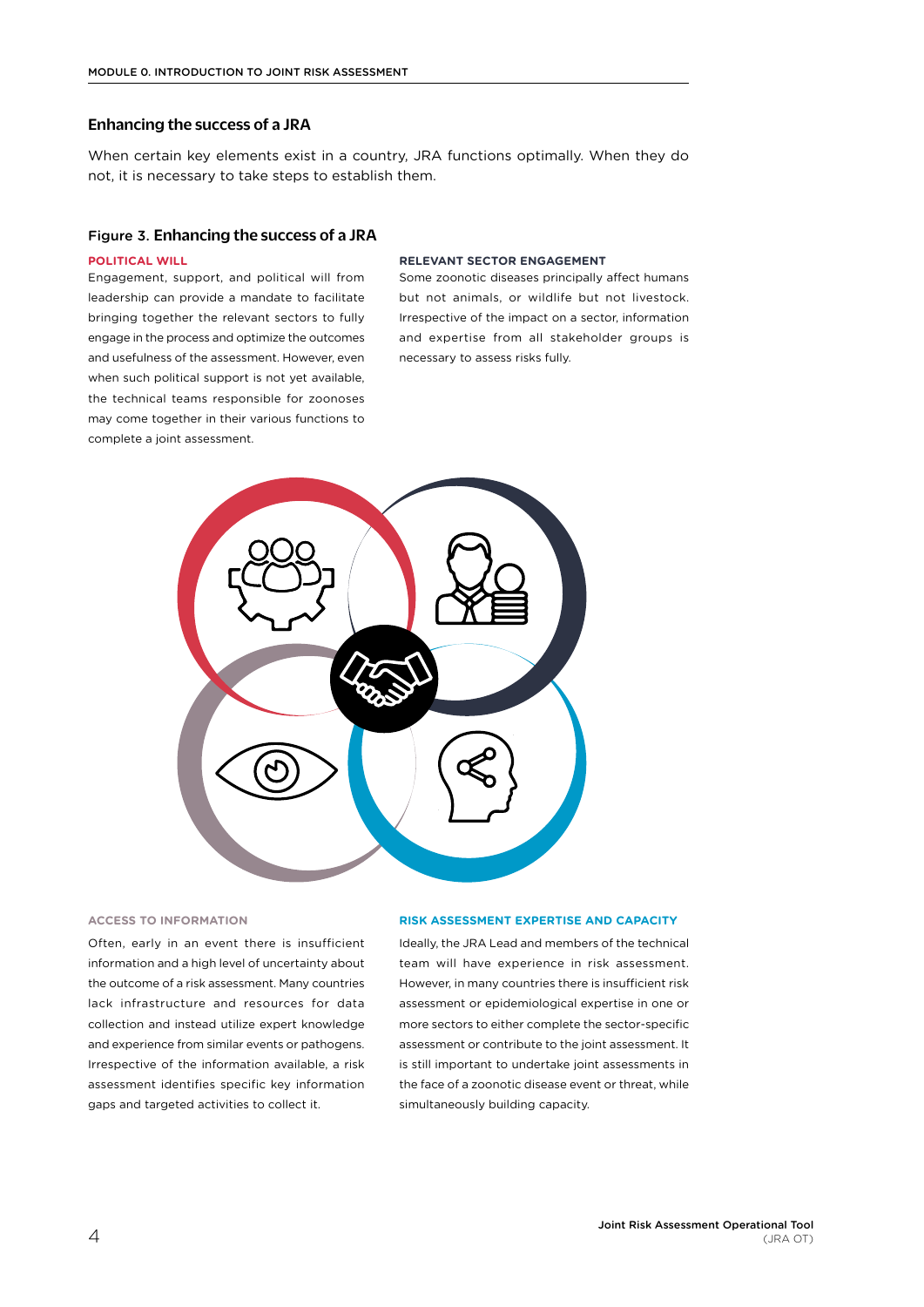## <span id="page-12-0"></span>**Key point**

All success-enhancing elements listed above are important, but a JRA can be done without them during a zoonotic disease event or threat.

### How to use the JRA Operational Tool

This operational tool (OT) is for staff from national ministries responsible for human health, animal health, and the environment, or other government agencies (collectively called "ministries" in this OT) responsible for control and management of zoonotic diseases, in particular epidemiologists, with close involvement of laboratory staff, risk managers, and communication officers. The OT presents the principles of JRA and its role in informing policy development. It provides guidance on how to set up a joint qualitative risk assessment process and describes step by step how to conduct each component of the process. The annexes include model documents and templates to support implementation, including a JRA report template. Prior risk assessment experience is not essential for those using the JRA OT.

Countries can apply and modify the OT components as needed, adapting them to fit national context or existing mechanisms. For example, some countries already have a governmental mechanism for sharing technical information on zoonotic diseases within or among ministries. Such a task force or One Health platform could act as the basis for the steering committee described in the OT.

Countries can apply these tools and processes to national priority zoonoses (for example, avian influenza) or any health concerns at the human–animal–environment interface (for instance, antimicrobial resistance).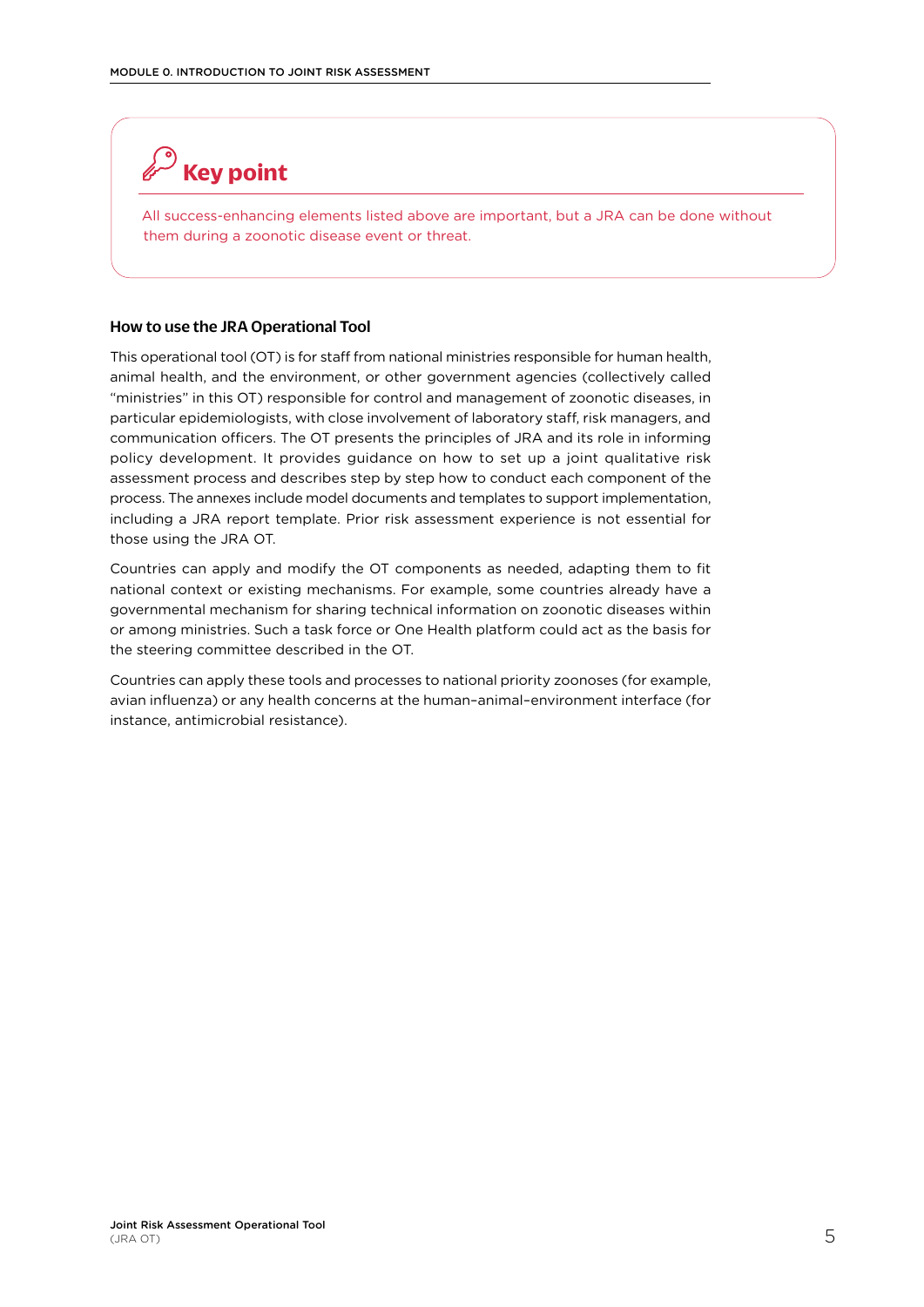# <span id="page-13-0"></span>**Background**

### Principles of risk assessment

Risk assessment is the systematic process of gathering, assessing, and documenting information to estimate the risk level for a specific time period and location. It is an iterative process based on the best information available during the assessment.

Risk comprises two components: likelihood (probability) and impact (consequences), and each element includes a measure of uncertainty. A risk assessment assesses likelihood, impact, and associated uncertainty for one or more risk assessment questions about a particular aspect of the risks associated with an event or hazard.

- Likelihood is the estimated probability or chance that the situation in the risk assessment question will occur.
- Impact describes the level or severity of consequences if that situation occurs.

Risk estimates (considering both likelihood and impact) depend on the suspected or known hazard, the presence of or possible exposure to the hazard, and the context for assessing the event.

Risk assessments rely on currently available knowledge, which is usually incomplete or difficult to validate, so they always include an indication of uncertainty about the risk estimate in the outcomes/report. Uncertainty depends on the quality and detail of information available at the time of assessment. In the next iteration of the risk assessment, when new information is available to inform and improve results, the level of uncertainty decreases.

#### Risk assessments can be quantitative or qualitative

- In quantitative risk assessments,<sup>2</sup> likelihood, impact, and uncertainty are expressed using numbers. Missing data is estimated using mathematical models or through expert consultation. However, there are often not enough data to conduct valid quantitative assessments.
- In qualitative risk assessments, likelihood, impact, and uncertainty are expressed using descriptive sets of categories, with clear meanings defined for each. Qualitative risk assessments are faster, require less complete information, and use expert opinion where scientific data are missing. Qualitative risk assessments evaluate health events or emergencies where data are limited or a quick response is required.

Summary descriptions of quantification in risk assessment are found in these publications:

<sup>2.1.</sup> The World Health Organization. WHO guidance: Rapid risk assessment of acute public health events. Geneva: WHO; 2012; page 36 ([http://www.who.int/csr/resources/publications/HSE\\_GAR\\_ARO\\_2012\\_1/](http://www.who.int/csr/resources/publications/HSE_GAR_ARO_2012_1/en/) [en/](http://www.who.int/csr/resources/publications/HSE_GAR_ARO_2012_1/en/), accessed 18 June 2020).

<sup>2.2.</sup> World Organisation for Animal Health. Handbook on import risk analysis for animals and animal products I. Introduction and qualitative risk analysis. Paris: OIE; 2010. ([https://rr-africa.oie.int/](https://rr-africa.oie.int/wp-content/uploads/2018/03/handbook_on_import_risk_analysis_-_oie_-_vol__i.pdf) wp-content/uploads/2018/03/handbook on import risk analysis - oie - vol i.pdf, accessed 23 November 2020).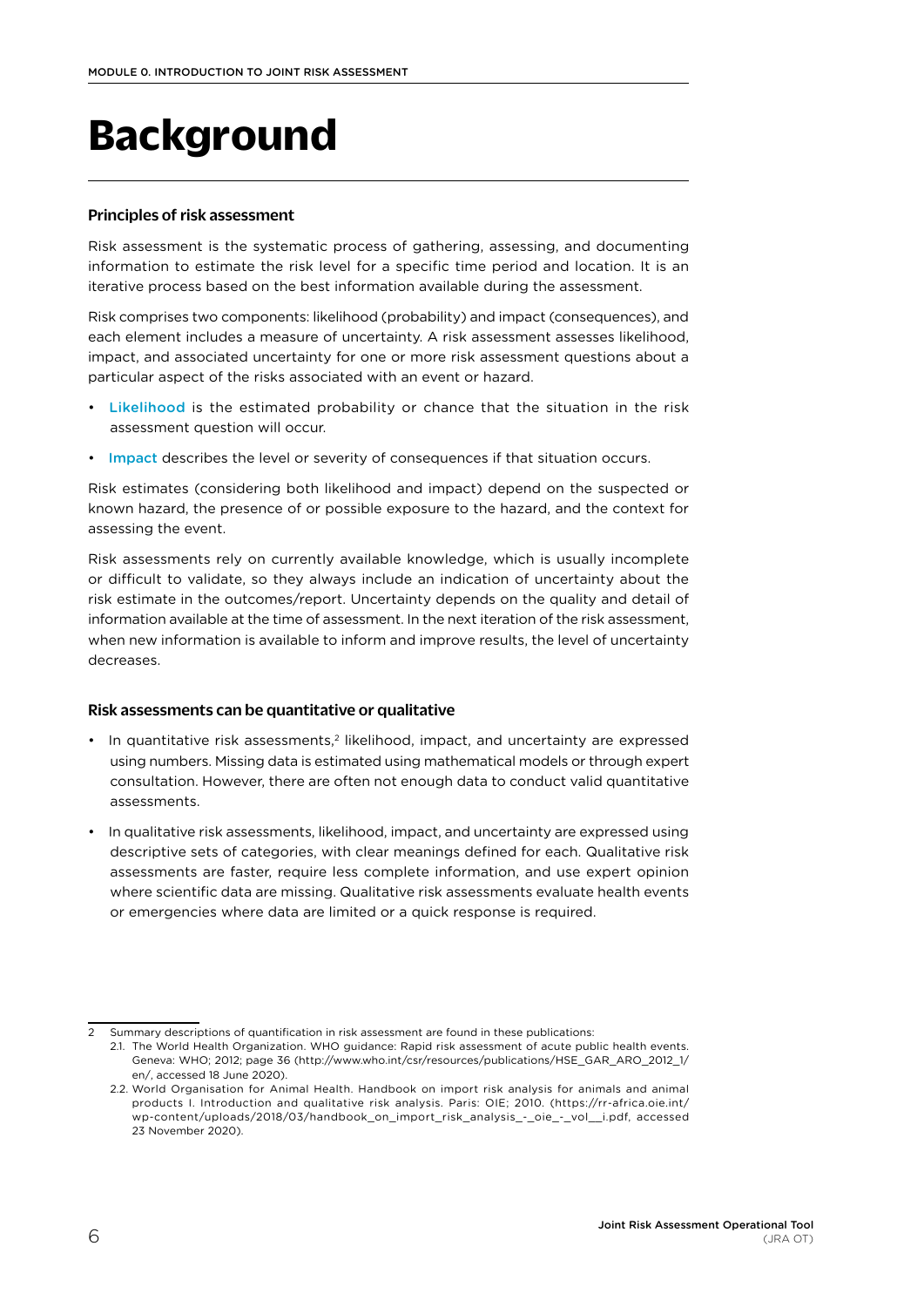#### The role of risk assessment in risk management

Risk assessments provide evidence for decisions on risk management and risk communication. Risk assessments link results directly to management decisions. Thus, risk assessment processes function best within governmental structures that support risk management and risk communication, by engaging decision-makers and policy-makers from all relevant sectors.

Policies for risk management and communication develop primarily in response to the likelihood and impact results of the risk assessment. However, other outputs of the assessment, such as the identified gaps in available information, often highlight and justify specific scientific or social research, additional surveillance, information collection or diagnostic testing. Such additional information can reduce uncertainty and improve the accuracy of estimates in future risk assessment iterations.

#### Why joint risk assessment?

Sector-specific risk assessments are important ways for the human health, animal health, and environment sectors to manage risks related to their sector within the sectoral context, perspectives, priorities, and mandates, e.g. whether additional hospital beds are needed or whether to tighten control on animal movement. These sector-specific assessments are essential and should take place for all zoonotic disease events and threats.

For health concerns at the human–animal–environment interface, multiple sectors and disciplines must work together. This applies to risk assessments and for preparedness, surveillance, response and many other aspects of national health systems. Bringing together national information and expertise from all relevant sectors for the joint assessment of health risks from zoonotic disease allows all sectors, acting together, to evaluate fully, understand and manage shared risks at the human–animal–environment interface with coordinated responses. A JRA will be more applicable and have greater validity for questions at this interface than a risk assessment conducted by one single sector.

The main challenge to conducting JRAs is that the reasons for doing them often differ between sectors based on different needs and interests, so the risk assessment questions also differ. The tools and processes various sectors use for risk assessment evolve to meet their different needs and thus do not directly align with those of other sectors. When sectors come together for JRA, different approaches and terminology cause confusion or misunderstanding. In some countries, there is no official data sharing between sectors, and in many countries, there is no established mechanism to communicate about zoonoses between different departments within or between government agencies, further complicating the ability to conduct JRAs.

Sector-specific and joint risk assessments are complementary. Findings and gaps from sector-specific risk assessments may highlight a need for information and expertise from multiple sectors and disciplines, and thus a need to collaborate on a JRA. Furthermore, the results of a JRA may influence and improve the next iteration of sector-specific assessments for an event by providing additional perspective on the risks of interest or identifying necessary information and expertise for the interface aspects.

The crucial requirement for strong political will and stakeholder buy-in to support and sustain the risk assessment applies equally for both sector-specific assessments and those performed jointly, with the added challenge of requiring alignment among ministries and a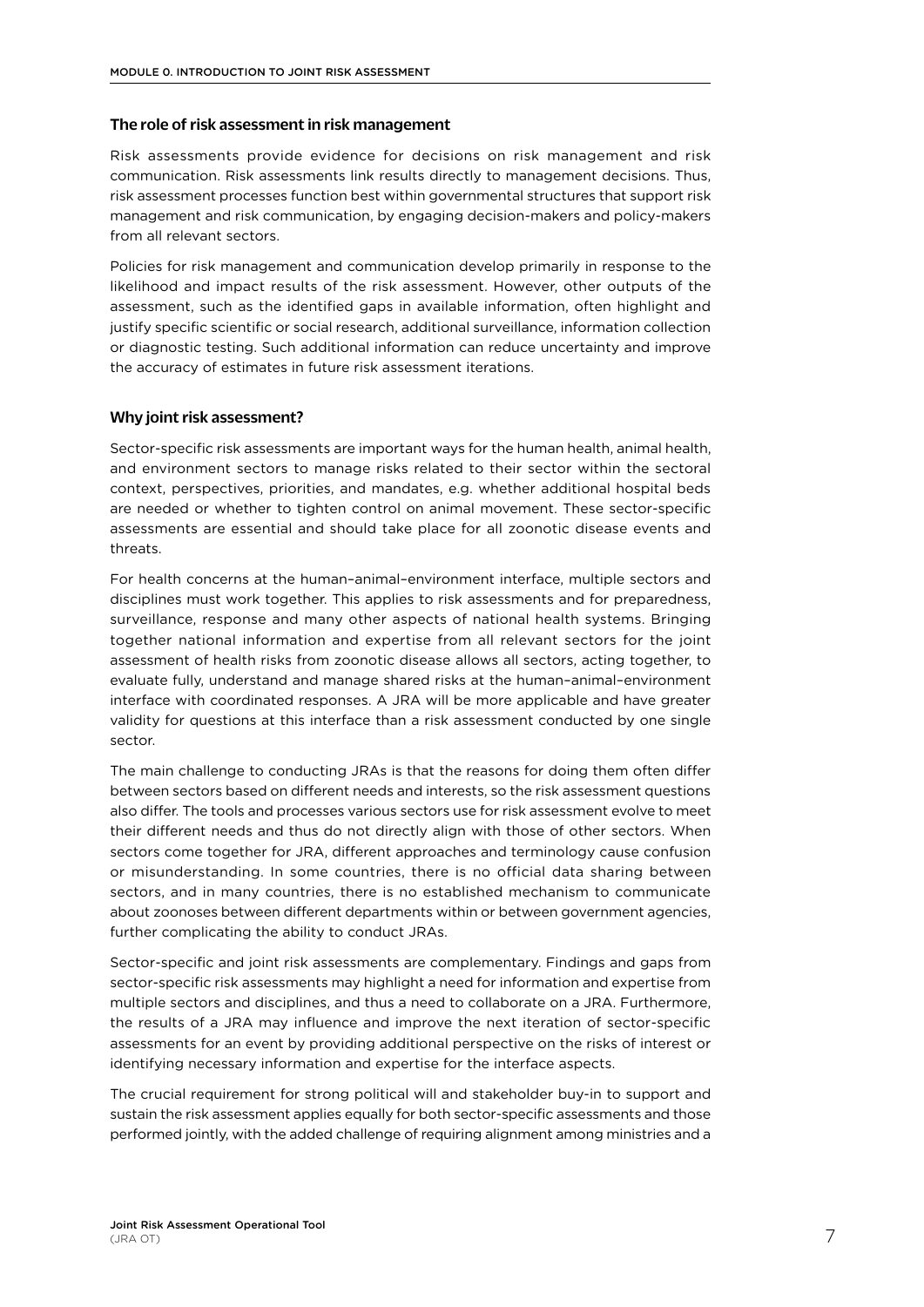myriad of stakeholders. However, when all stakeholders agree together on key objectives and outputs are useful across sectors, the JRA process becomes a standard fixture in the national system to address health concerns at the human–animal–environment interface.

### When to do a JRA?

Joint risk assessments should be conducted:

- routinely for contingency planning:
- after zoonotic disease prioritization to agree on implementation measures;
- during an emergency event.

### Scope of the JRA OT

This OT describes a national process for conducting joint risk assessment. As part of a functioning national health system, the animal health sector, the human health sector, and other sectors (e.g. wildlife, environment) conduct sector-specific risk assessments of health events routinely and individually. When a health event emerges or occurs at the human–animal–environment interface, a JRA focused on risks at the interface is conducted. Information from sector-specific risk assessment(s) becomes part of the JRA process.<sup>3</sup>

This JRA is a qualitative risk assessment. It is possible to conduct it rapidly, without the need for large quantities of validated quantitative data or specialized mathematical skills.

The steps described, particularly the establishment of a JRA Steering Committee and Technical Team, are specific to a single hazard or health event, although membership may overlap for similar events in a country. The technical assessment itself is also eventspecific, with objectives and risk assessment questions differing between events. In some cases, information from an assessment may be applicable to more than one event.

#### Recommended steps in the JRA process

As shown in Fig. 2, the JRA process consists of 10 steps. Different countries may include some steps in their process but not others, and the order of completion may vary, with some steps prepared in anticipation of a particular health event. Some steps may be skipped in emergency situations. Optional recommended steps are noted in  $FIG. 2 (P. 2)$ , and Fig. 4 illustrates the flow of JRA with feedback points.

<sup>3</sup> This operational tool describes JRA only. Other documents are available describing sector-specific risk assessment, surveillance, IHR/OIE reporting, response, and communications.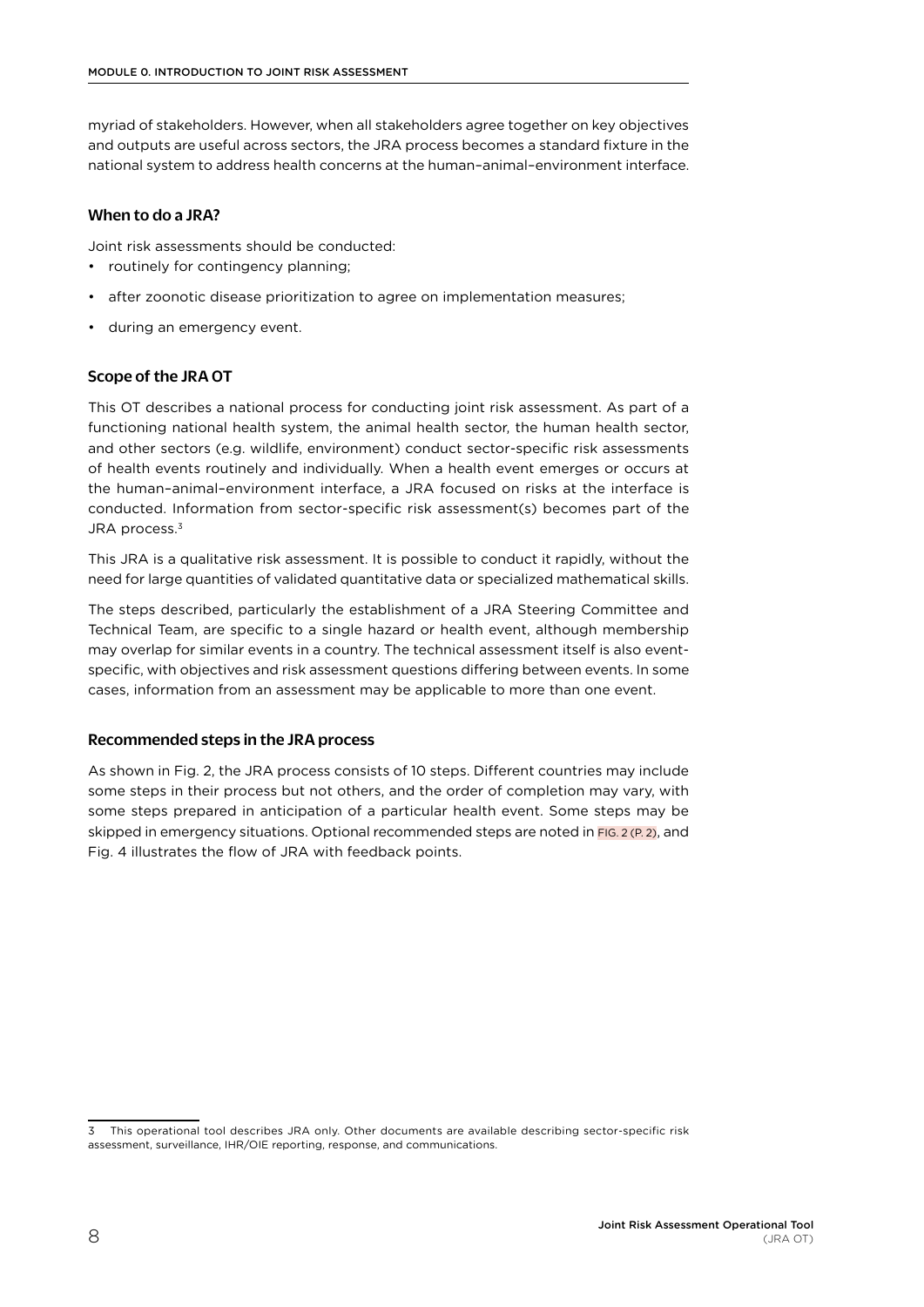#### <span id="page-16-0"></span>Figure 4. Tasks and flow of the iterative JRA process

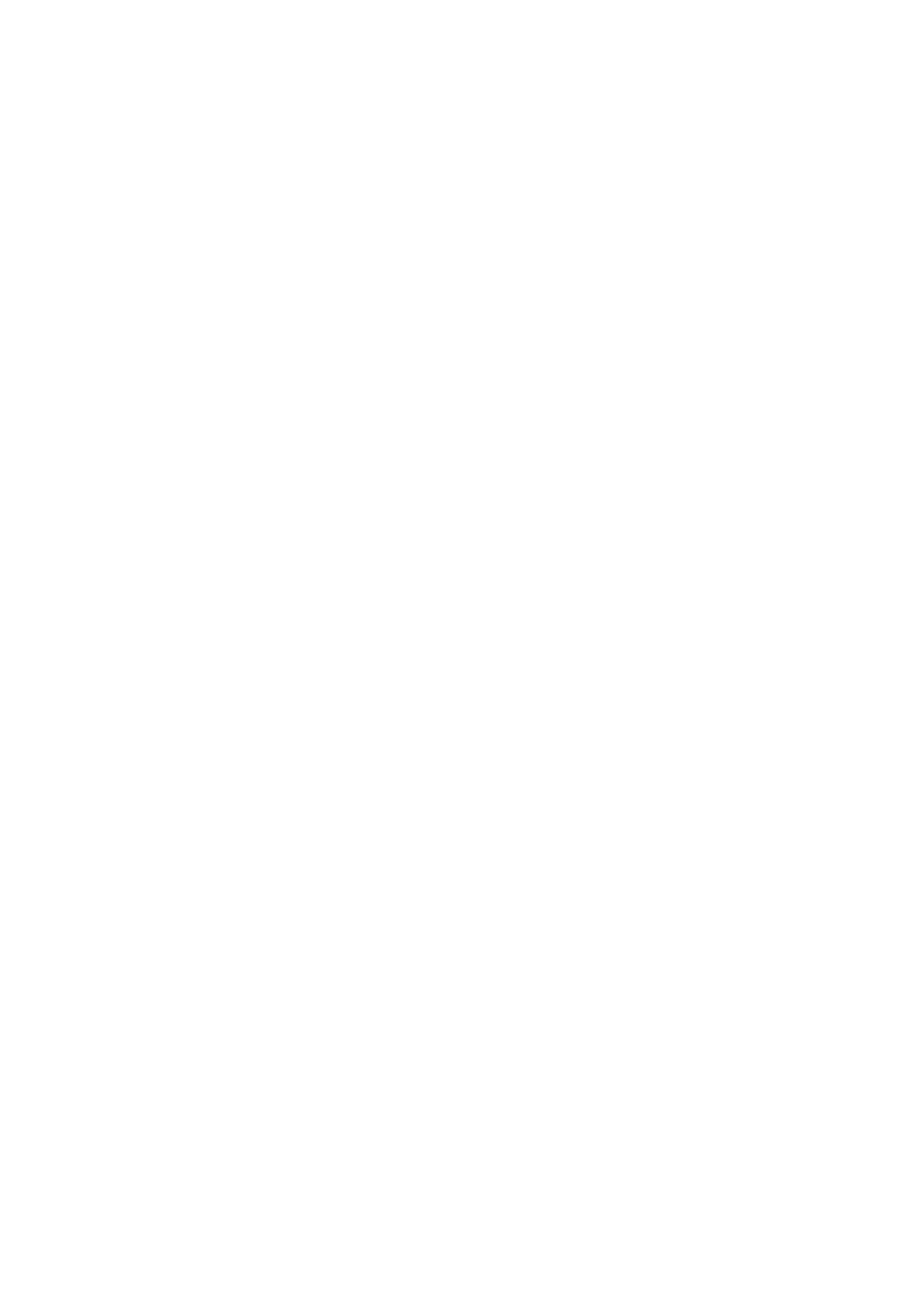## <span id="page-18-0"></span>Module<sub>1</sub>

## **Setting up the JRA**

- **12** [Setting up the JRA](#page-19-0)
- **13 [Step 1](#page-20-0)** [Establish and convene a national JRA Steering Committee](#page-20-0)
- **16 [Step 2](#page-23-0)** [Identify a JRA Lead](#page-23-0)
- **18 [Step 3](#page-25-0)** [Establish and convene a JRA Technical Team](#page-25-0)
- **22 [Step 4](#page-29-0)** [Establish and convene a JRA Stakeholder Group](#page-29-0)
- **24** [Example: Setting up the JRA in Indonesia](#page-31-0)

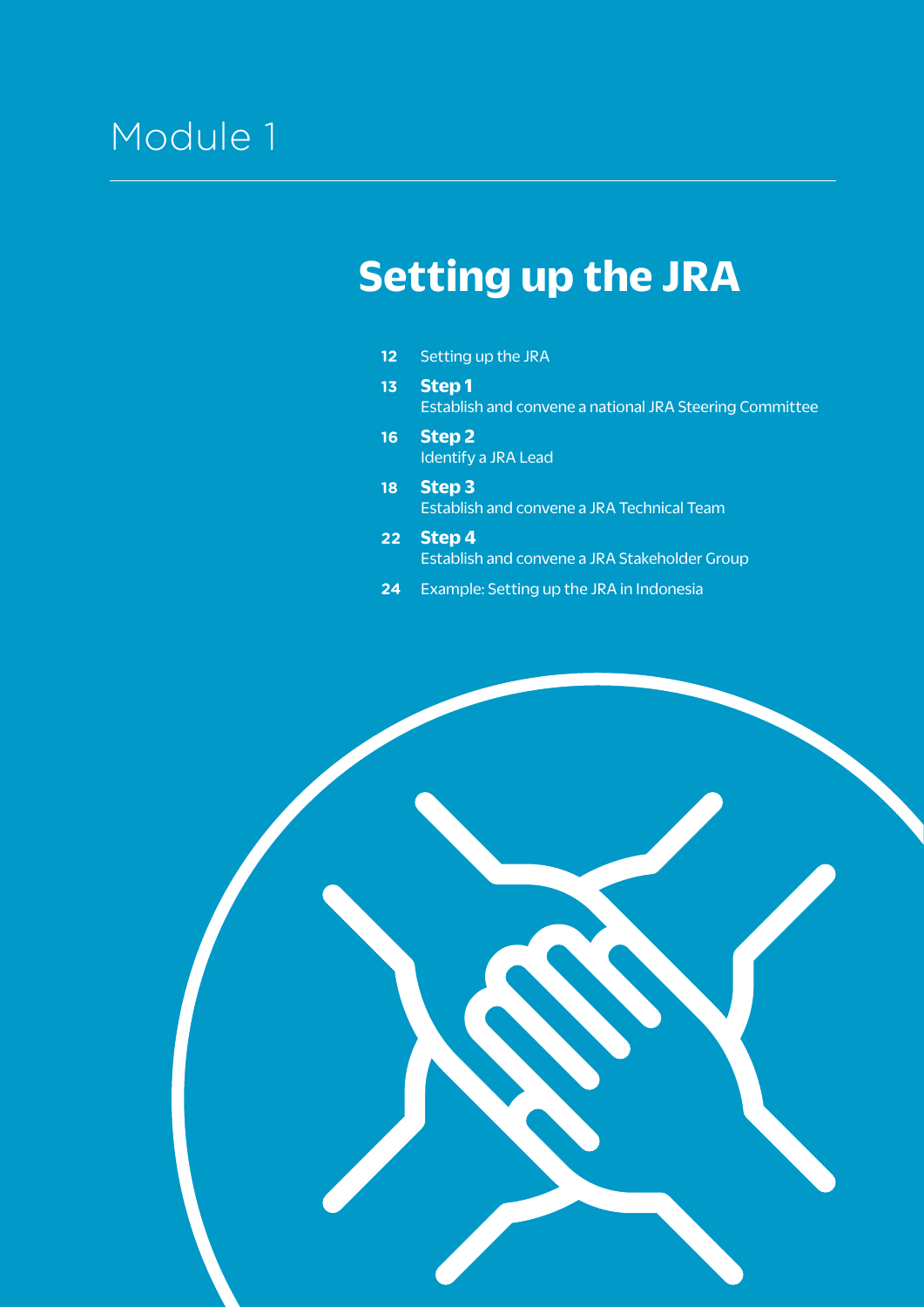# <span id="page-19-0"></span>**Setting up the JRA**

Each country has a rationale and mandate for conducting a JRA and using the obtained results, and may already have structures or mechanisms in place for health risk assessment or multisectoral collaboration. Countries should use existing mechanisms to support the JRA process. For example, an existing One Health platform or coordination mechanism may serve as the JRA Steering Committee. Individual countries undertake the setting up process differently depending on their starting point.

Some national activities may provide background and context for the JRA process. These could include:

- a review of national systems, inter-ministerial linkages and infrastructure, and risk assessment processes already functioning;
- a review of existing national mechanisms for integrated collaboration;
- agreement on generic terms of reference (ToR) for JRA Leads, steering committees, stakeholder groups, and technical teams ([SEE ANNEXES A,](#page-61-0) [B,](#page-64-0) [D](#page-67-0), [E\)](#page-69-0);
- agreement on a generic decision-making mechanism, e.g. to select the JRA Lead, to set up rosters for leaders and members;
- a stakeholder analysis to establish how to identify members of the steering committee, technical team, and stakeholder group;
- effort to ensuring government commitment to the JRA, including overall governmental authority to conduct a JRA, so ministries convene quickly;
- establishment of intersectoral agreement on circumstances for convening a JRA.

## **Key points**

- To ensure usefulness and sustainability, the national agencies responsible for human, animal and environmental health conduct the JRA with engagement from all relevant stakeholders.
- Background activities may occur prior to convening the technical team but do not have to progress in a specific order.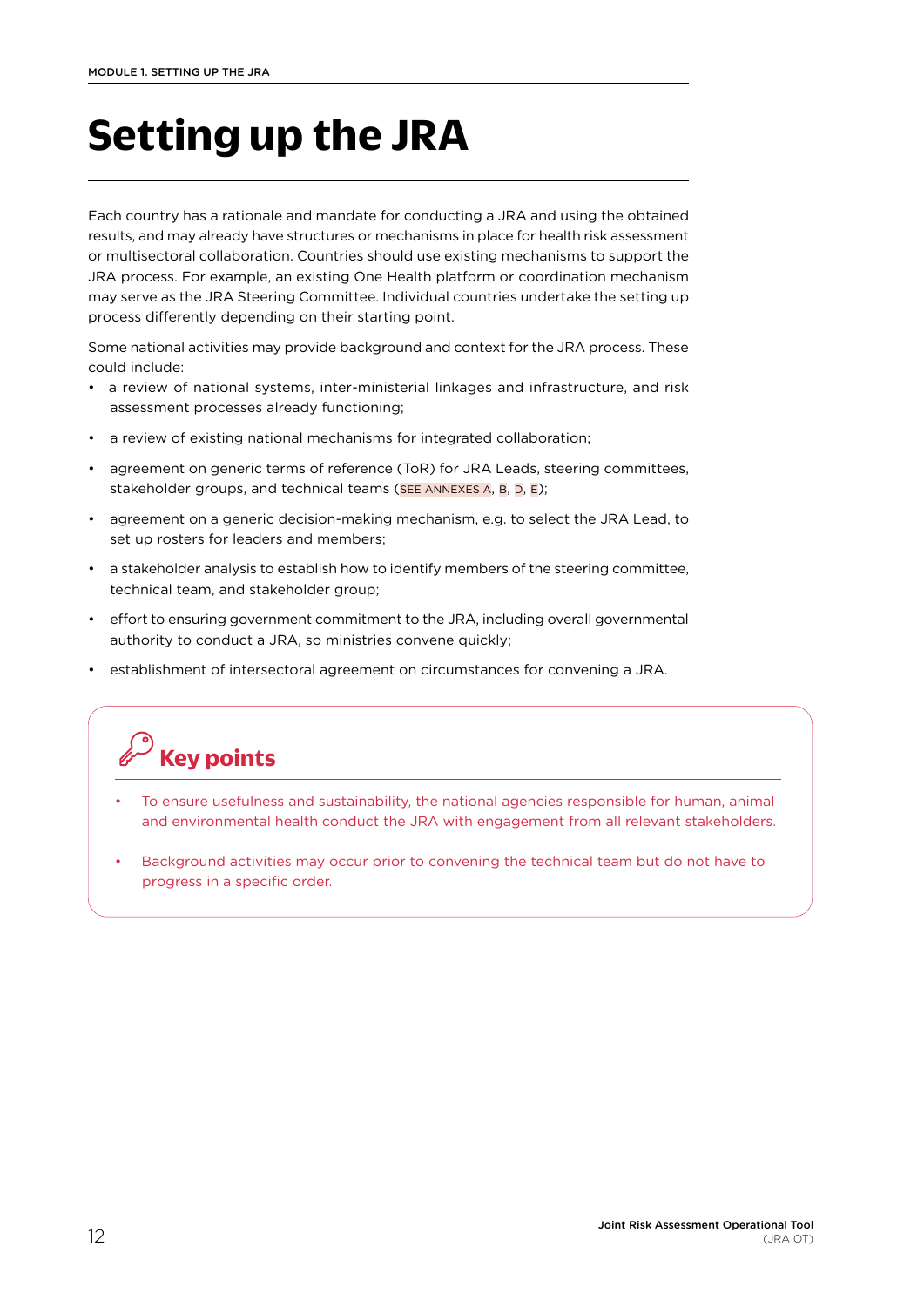# <span id="page-20-0"></span>Step 1: **Establish and convene a national JRA Steering Committee**

The steering committee function is recommended in **all situations**. However, steering committees vary in formality, size, and composition under different circumstances and may be modified in the event of an emergency.

**The JRA Steering Committee** oversees the JRA process. The committee is responsible for the management and communication of decisions based on the outcomes of the JRA, but does not engage in technical aspects of the risk assessment. Additional stakeholders may advise it through an external stakeholder group. Separating these three functions ensures that the JRA Technical Team can focus effectively on the technical questions without being influenced by policy considerations or other diverse perspectives. An existing multisectoral coordination mechanism may function as the JRA Steering Committee.

### Figure 5. JRA organizational structure



**[Step](#page-18-0)**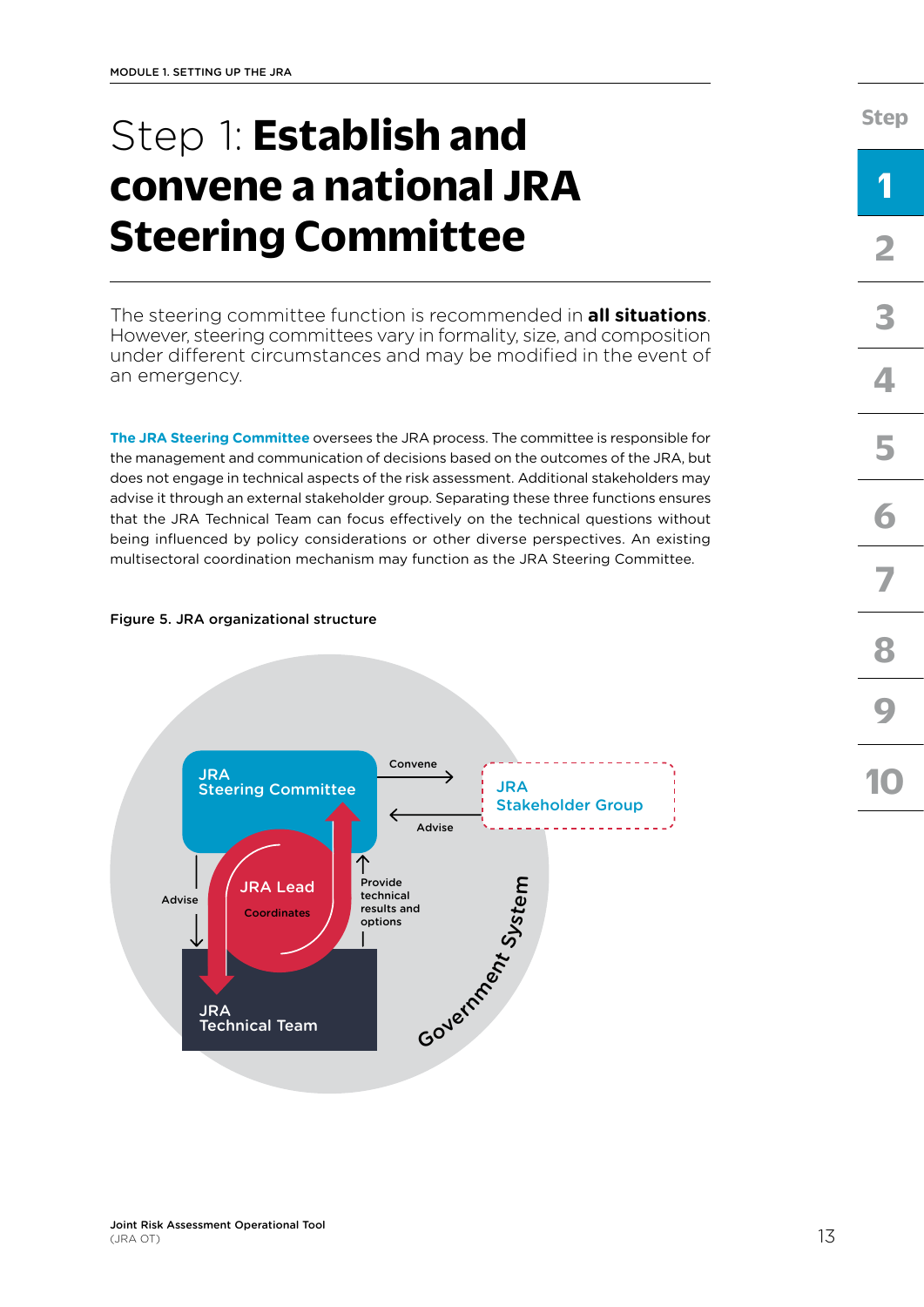<span id="page-21-0"></span>Box 1 and Annex A present responsibilities, tasks, and roles of the JRA Steering Committee. The steering committee may iteratively modify these tasks based on an evolving disease situation with input from the JRA Technical Team or Stakeholder Group.

### **Box 1:** Responsibilities, tasks, and roles of the JRA Steering **Committee**

[\(See Annex A, Model ToRs\)](#page-61-0)

- Defines the scope of and timeline for the JRA process;
- Identifies the JRA Lead, who subsequently joins the steering committee;
- Proposes the composition of the JRA Technical Team;
- Reviews and interprets the results of the risk assessment;
- Determines and prioritizes risk management strategies and communication messages based on JRA and promotes implementation of actions;
- Re-evaluates and modifies the JRA process as needed;
- Identifies and convenes the stakeholder group;
- Maintains ongoing dialogue with the JRA Technical Team and Stakeholder Group (if available), through the JRA Lead, to assess and modify the process as needed.

### Step 1.1. **Establish the JRA Steering Committee**

- Identify members of the JRA Steering Committee:
	- Agencies, likely those requesting the JRA, come together to form the initial JRA Steering Committee (often ministries responsible for human health, animal health, and the environment).
	- The composition of the steering committee may vary for different events, based on lines of authority and responsibility for all aspects of the event.
	- Stakeholder analysis may determine the required composition, when time permits.
	- Consider including communications specialists in case urgent messaging is required while convening the JRA technical process.
- Gain approval from all relevant ministries and agencies to be included, as appropriate to national processes.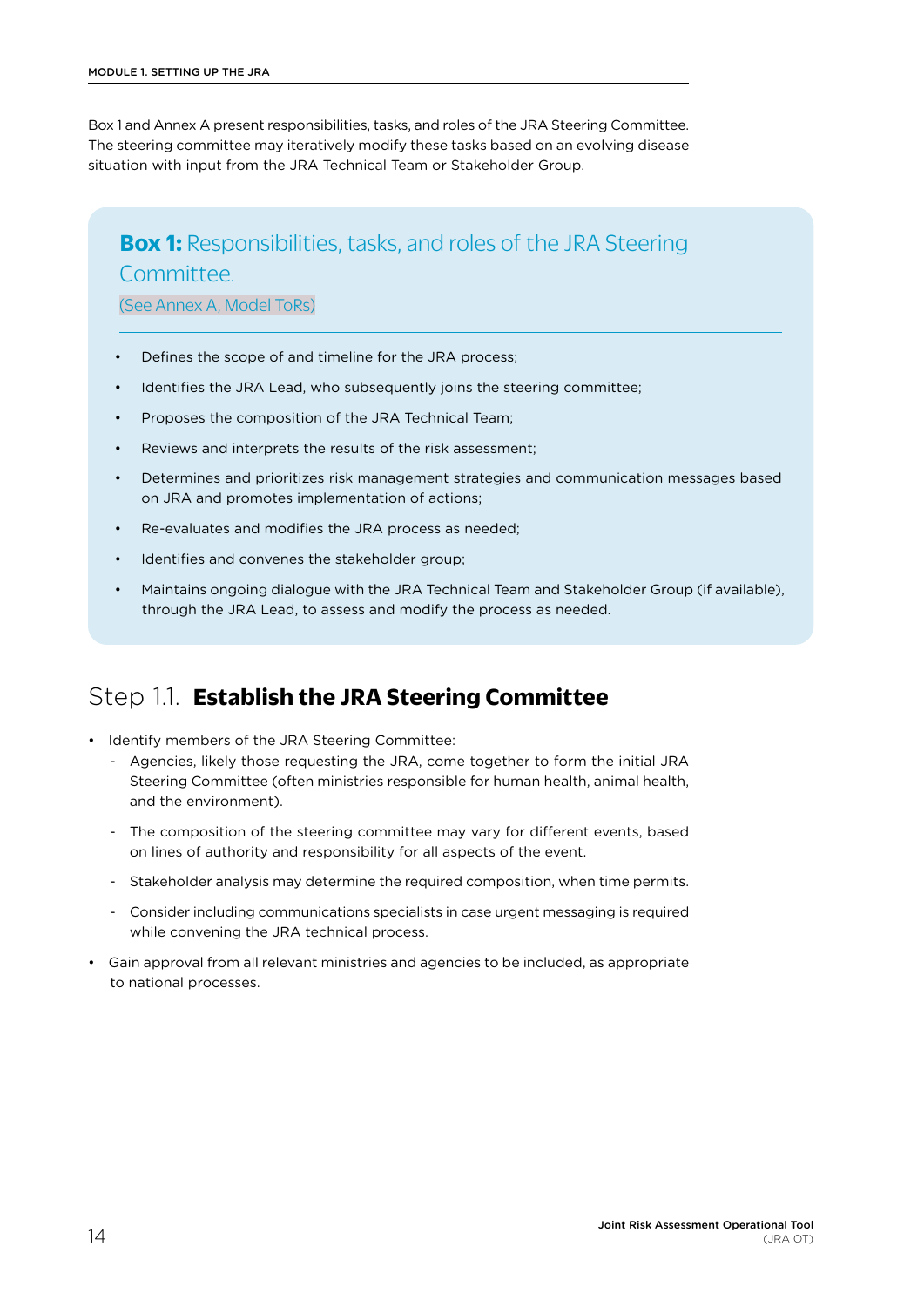## Step 1.2. **Convene the JRA Steering Committee**

The ministries discussing the JRA convene the steering committee, unless there is already a formal process in place. The committee meets initially to define the JRA, and again after each risk assessment report is available to interpret the assessment and develop a plan of action. At a minimum, the first two meetings are face to face.

The JRA Steering Committee convenes a first meeting as soon as possible after the group has been set up.

At the **first meeting for emergency events**, the JRA Steering Committee:

- agrees on informal ways of working (e.g. chairperson, note takers);
- identifies the JRA Lead who then becomes a member of the steering committee ([SEE MODULE 1: STEP 2.1](#page-23-0) for criteria on JRA Lead selection and tasks of the JRA Lead);
- frames and defines the assessment ([SEE MODULE 2: STEP 5](#page-23-0));
- identifies the expertise and information needed for the assessment ( $\overline{ANNEXES}$  G and  $\overline{H}$ provide examples of required information and information sources);
- discusses and proposes, with the JRA Lead, the JRA Technical Team composition (technical agencies, departments) based on expertise and information needed ([SEE MODULE 1: STEP 3\)](#page-25-0);
- decides on the timeline for the JRA technical process;
- designates urgent reporting formats and output documents from assessments prepared by the JRA Technical Team (e.g. full report, summaries) [\(SEE ANNEX F, JRA REPORT TEMPLATE](#page-71-0));
- decides urgent clearance processes and level of confidentiality of outputs from urgent assessments.

#### In **subsequent meetings for emergency events**, the steering committee:

- considers the outcomes of the JRA and risk management and risk communication options to develop a management plan;
- with the JRA Technical Team, decides on the date of the next meeting.

To ensure the sustainability and effectiveness of the JRA process, **at some point**, the steering committee:

- reviews any adopted urgent processes and revises them as necessary;
	- may decide to utilize different processes in future for urgent and non-urgent situations;
- identifies a mechanism for steering committee leadership (e.g. always the Ministry of Health or Ministry of Agriculture, rotating leadership, or joint leadership);
- agrees on JRA governance and steering committee ToRs ([SEE ANNEX A](#page-61-0)) or reviews drafted ToRs;
- proposes, with the JRA Lead, the stakeholder group composition [\(SEE MODULE 1: STEP 4](#page-29-0)).

**[Step](#page-18-0)**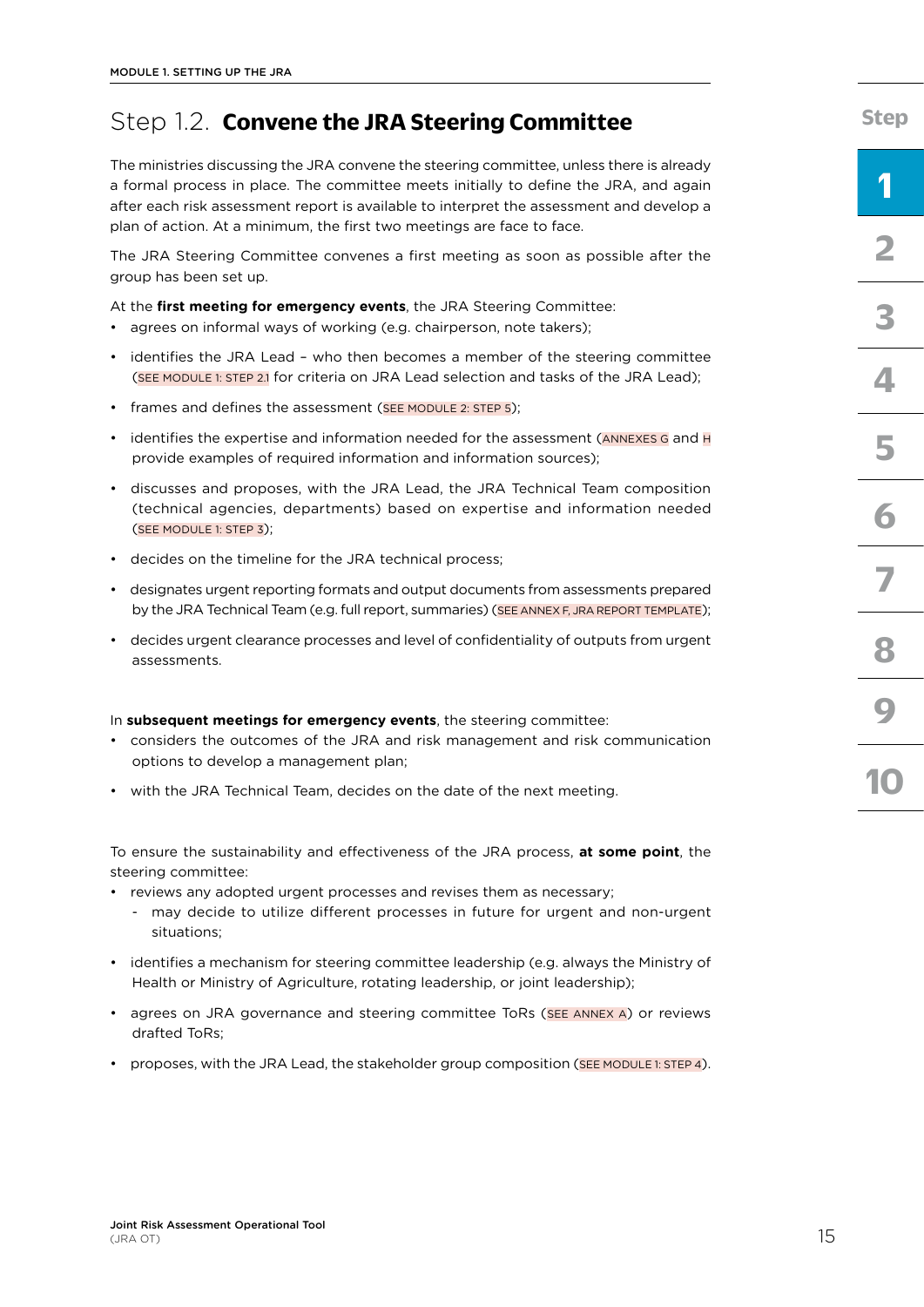# <span id="page-23-0"></span>Step 2: **Identify a JRA Lead**

The JRA Lead function is required in **all situations**. The role and specific activities of the JRA Lead vary in different countries, circumstances, and timeframes.

**The JRA Steering Committee designates the JRA Lead** to set up and implement the national JRA process, on behalf of the government, for a specific event or threat. This person is the delegated authority from and responsible to the JRA Steering Committee, also participating as a member.

The JRA Steering Committee designates the level of authority and autonomy as well as the scope of activities of the JRA Lead. Box 2 and Annex B present the responsibilities, tasks, and roles of the JRA Lead.

## Box 2: Responsibilities, tasks, and roles of the JRA Lead [\(See Annex B,](#page-64-0) Model ToRs)

- Identifies members of the JRA Technical Team;
- Discusses and agrees on the composition, timing, and outputs of the JRA Technical Team as advised by the JRA Steering Committee;
- Leads a stakeholder analysis;
- Based on the results of stakeholder analysis, with guidance from the JRA Steering Committee, identifies and invites specific agencies or individuals to participate in the JRA Stakeholder Group;
- Manages and leads all operational aspects of the JRA process for this specific event or threat;
- Coordinates and facilitates ongoing communication activities among the JRA Technical Team, Steering Committee, and Stakeholder Group, to assess and modify the process as needed;
- Takes decisions as authorized by the steering committee;
- Convenes and administratively leads and manages the JRA Technical Team to ensure each team member understands their role and completes their tasks;
- Identifies any challenges brought to the JRA Steering Committee for resolution;
- Identifies and addresses resource issues.

Facilitation is an important role of the JRA Lead, and Annex C lists general facilitation tips to support improved collaboration and coordination during the technical JRA steps 6-8.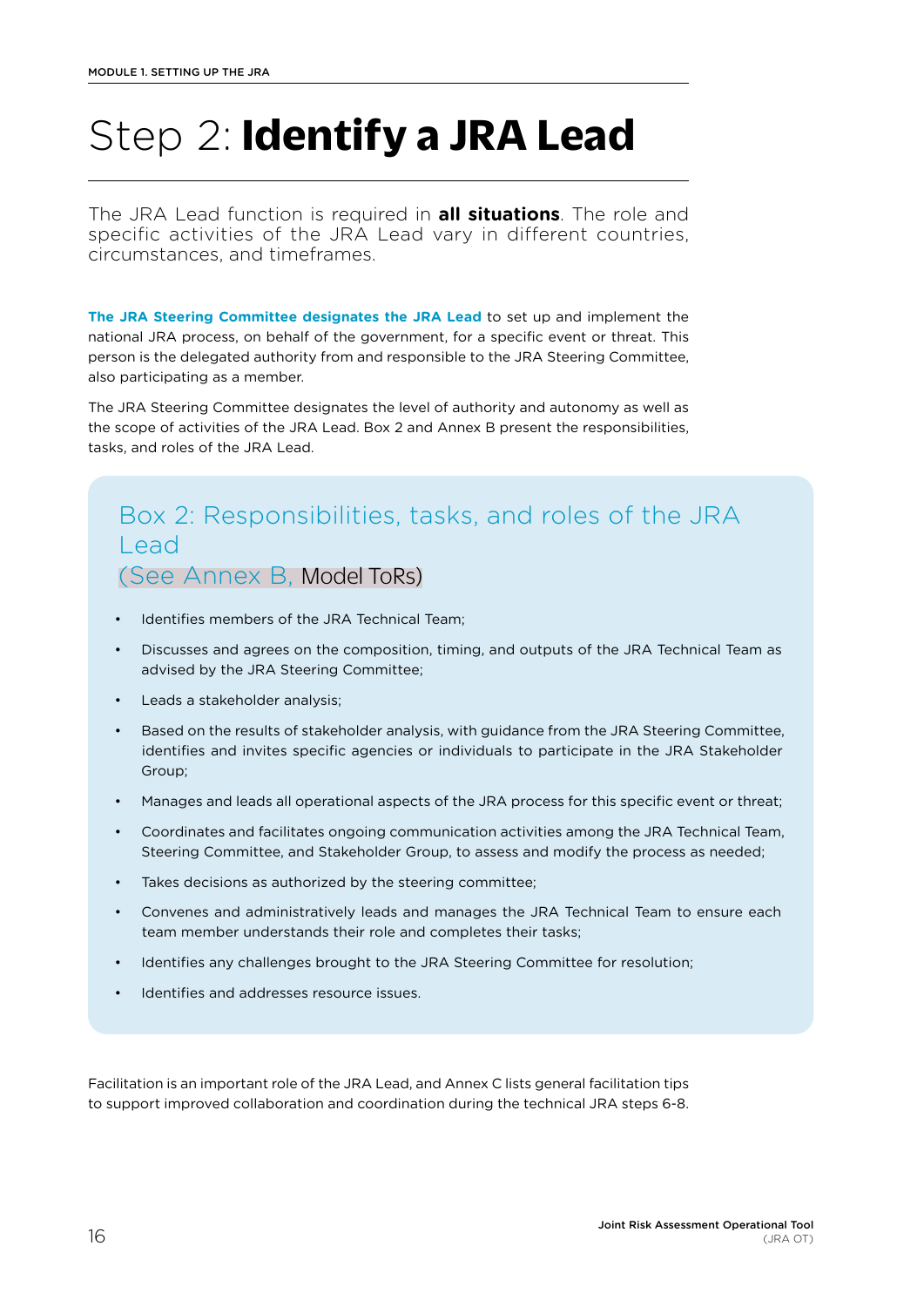Some national activities performed in advance of this step could include:

- Establishment of a process to identify the JRA Lead. Ministries together agree on an appropriate mechanism to identify leadership for the JRA process for any event, hazard, or threat undergoing a JRA. This mechanism differs between countries.
- Development of a roster with department/units (including contact details) of potential JRA Leads for different types of events or threats. Ideally, several individuals, who could act as JRA Leads, should be specifically trained in use of the JRA OT.

### Step 2.1. **Identify and confirm the JRA Lead**

The JRA Lead role may go to an individual in one ministry, rotate amongst ministries, be shared (as co-leads) amongst involved ministries, or be a designated person from a key stakeholder agency. In all cases, they are responsible to the steering committee for their functions. The JRA Lead is usually an individual but could be a named function/ position or agency.

Critical skills for a JRA Lead are:

- risk assessment expertise/experience;
- leadership capacity;
- ability to negotiate;
- strong facilitation skills;
- understanding of government processes;
- ability to engage with multiple sectors and One Health principles and approaches;
- ability to attain respect from all sectors involved.

To decide which sector will lead, the steering committee may consider:

- which sector has the most information/evidence/expertise;
- which sector is most impacted by the event;
- which sector currently has the most institutional capacity.

## **Key point**

Good facilitation is important in the JRA process and increases its success. A JRA Lead benefits from strong facilitation skills [\(SEE ANNEX C\)](#page-66-0). Alternatively, outsource this to a facilitator or communication specialist without technical expertise.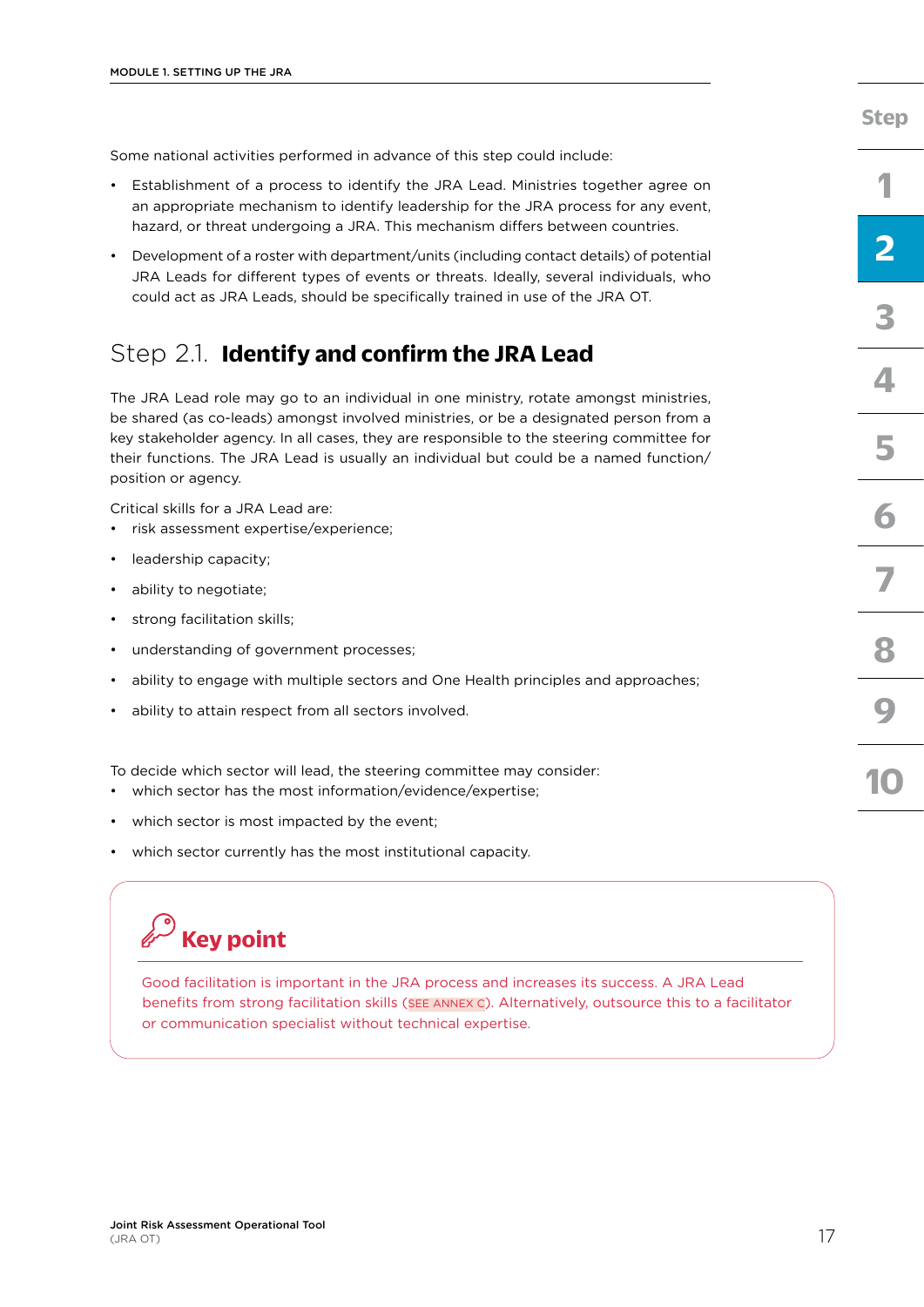# <span id="page-25-0"></span>Step 3: **Establish and convene a JRA Technical Team**

A JRA Technical Team is required in **all situations**, but the specific ToRs and outputs will vary between different countries and under different circumstances.

The JRA Technical Team is a small group of technical staff who conduct the risk assessment and report to the steering committee. Box 3 and Annex D present the responsibilities, tasks, and roles of the JRA Technical Team.

### **Box 3:** Responsibilities, tasks, and roles of the JRA Technical Team

[\(See Annex D, Model ToRs\)](#page-67-0)

- Identifies the data needed to conduct the JRA;
- Shares needed data, as well as relevant experience and expertise regarding the event/hazard being assessed;
- Formulates and documents risk questions based on the risk framing and general concerns of the steering committee;
- Identifies and diagrams potential risk pathways;
- Compiles available information to characterize the likelihood and impact of each of the risk questions;
- Identifies and notes any data gaps;
- Provides technical interpretation of risk estimates;
- Identifies risk management and communication options based on the JRA's results;
- Documents the assessment using the agreed report template and shares it with the JRA Steering Committee through the JRA Lead.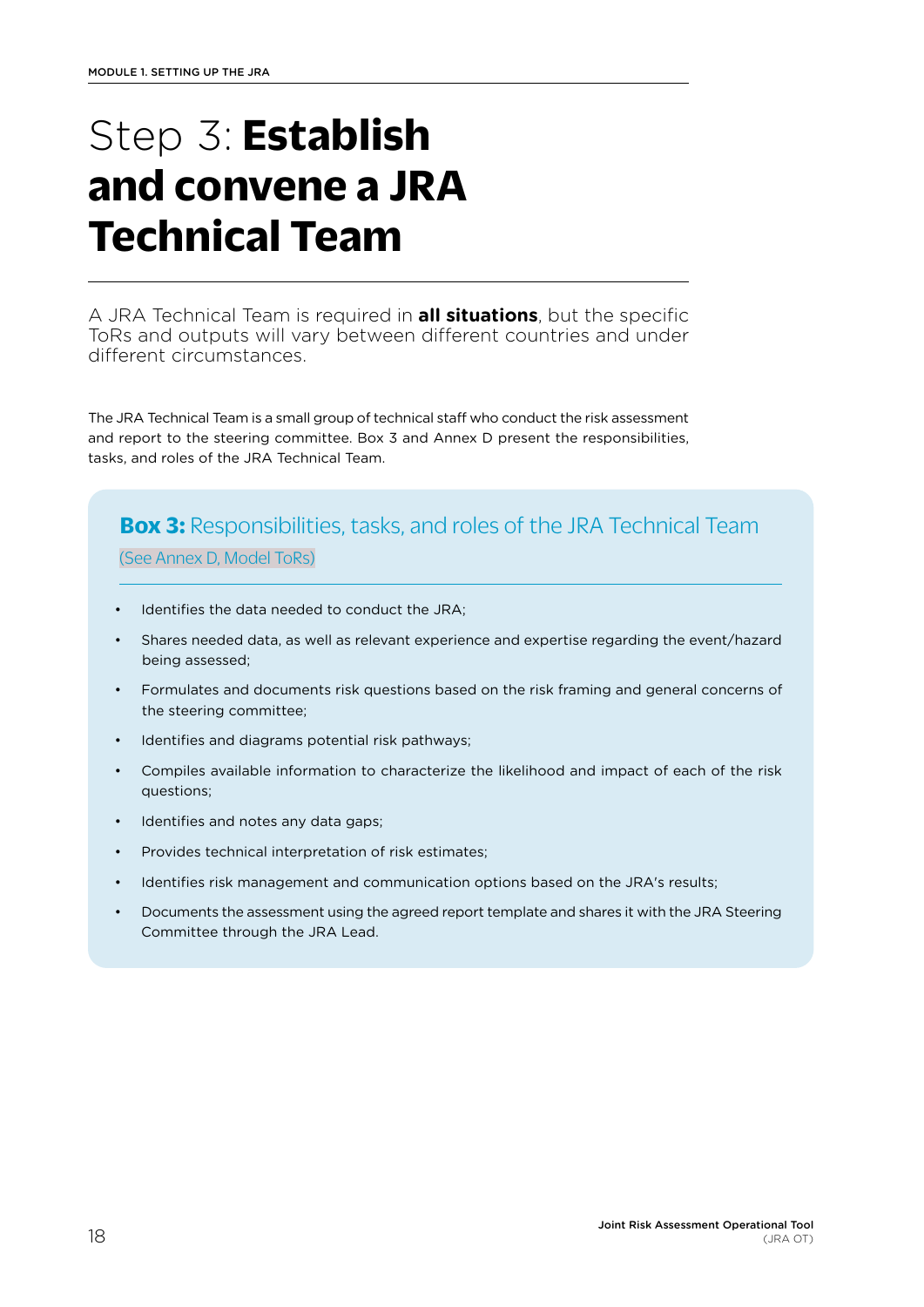Some national activities performed in advance of this step could include:

- Establishment of a JRA Technical Team roster. Generating a roster of technical staff and agencies with necessary expertise and data for potential national zoonotic disease threats in advance facilitates convening a JRA Technical Team quickly. The steering committee could decide, for instance, on necessary qualifications, who keeps and updates the roster. It is useful to include staff involved in sector-specific risk assessments on the roster.
- Establishment of administrative steps to invite staff from other agencies, including external agencies.

### Step 3.1. **Identify members of the JRA Technical Team**

The JRA Lead, with input from the JRA Steering Committee, identifies members of the JRA Technical Team and leads this team.

The composition of the technical team depends on the expertise, experience, and information needed for the particular assessment. The steering committee and the JRA Lead may have already discussed this (module 1: step 1.2). The JRA Lead uses this information to identify agencies and departments, including those outside government, which have this information and expertise.

The JRA Technical Team consists of:

- people with key expertise, experience, and information from any sector or discipline required for the technical assessment, including technical experts and those with understanding and experience from local affected areas;
	- role: to contribute relevant technical and local experience necessary for the assessment;
- at least one person with experience in conducting risk assessments (if available);
	- role: to guide the technical risk assessment process and act as the resource person for the JRA methodology and principles;
- staff involved in conducting related sector-specific RAs (if available);
	- role: to contribute key discussion points and outcomes from the sector-specific assessments.

Other considerations in building the JRA Technical Team:

- To maintain the technical focus, reduce the influence of existing or potential policy considerations, and optimize the objectivity of the outcomes:
	- The JRA Technical Team should be limited to those who contribute technical expertise, information, and experience.
	- Communications officers and risk managers are generally not members of the JRA Technical Team to keep the technical risk assessment independent of the decision-making processes for risk management and communication. They may join as observers in the JRA technical assessment to better understand the rationale of the outcomes and contribute later when the JRA Steering Committee discusses implementation options.
	- During the technical assessment, the JRA Technical Team members act as independent subject-matter experts.

**[3](#page-25-0)**

**[4](#page-29-0)**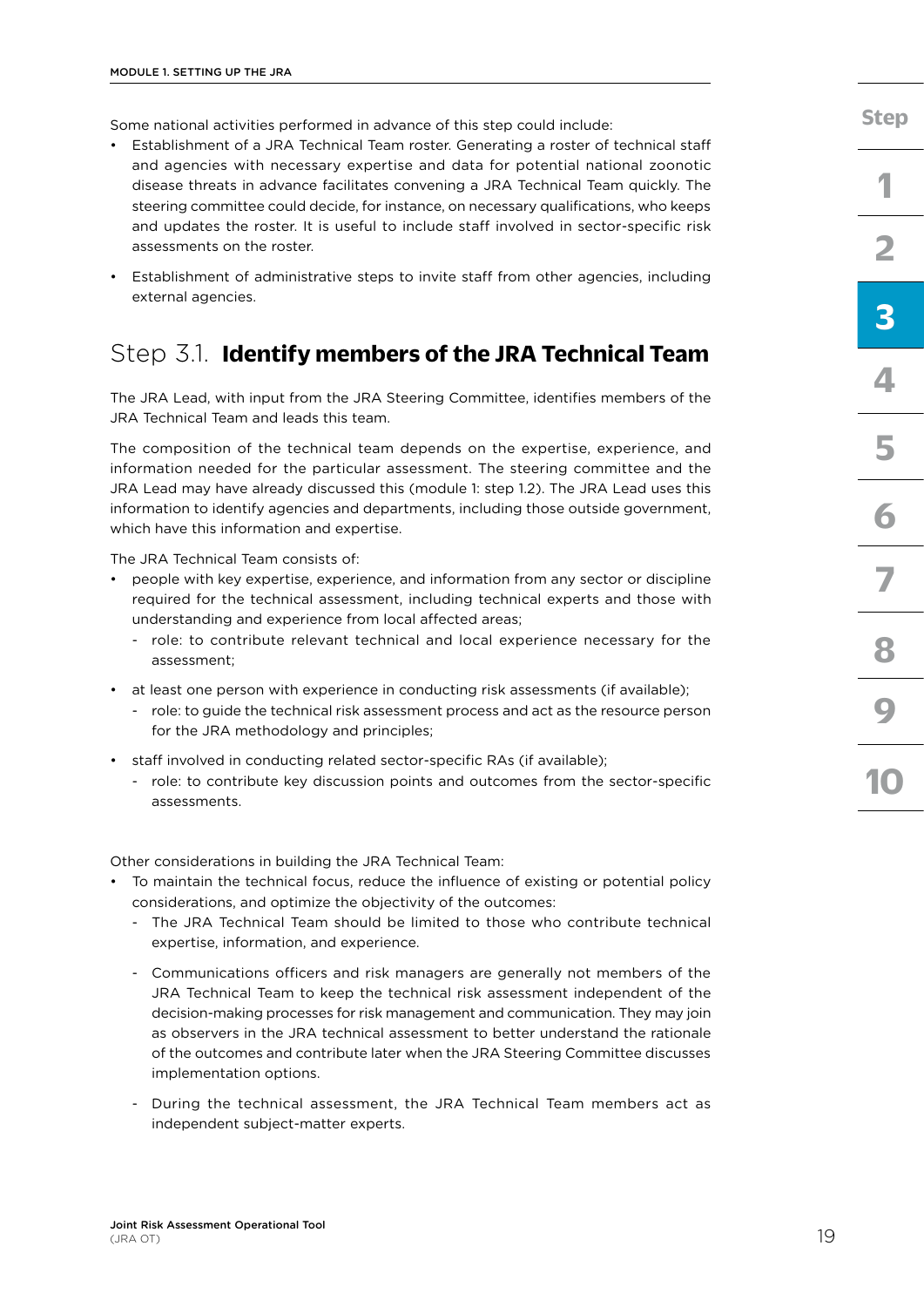- Non-governmental actors (e.g. private institutions, academia, independent experts) may have an important role in the JRA. When representatives of non-governmental organizations are included, recognition that individual and institutional mandates and priorities may exist, is important to maintain objective, technical discussion and decisions.
- There should be a balance of sectors and disciplines represented on the JRA Technical Team.

## **Key points**

- When a JRA Technical Team is composed of fewer than 10 members, everyone has an opportunity to contribute.
- JRAs benefit from expertise and information from multiple sectors relevant to zoonotic disease. This usually includes animal and human health epidemiologists and laboratories, with environment and wildlife experts.

### Step 3.2. **Convene the JRA Technical Team meeting**

**Prior to or during the first meeting** of the JRA Technical Team, the JRA Lead:

- informs invited participants of:
	- information they are requested to bring to the assessment, based on information and expertise identified by the steering committee;
	- framing and other guidance from the steering committee;
	- the entire range of information requested for the assessment, in case a member has access to additional information not specifically requested from them;
- reviews the event and framing and determines the time required for the first meeting;
- distributes information among members;
	- in advance if possible;
	- where data sharing is challenging, information is brought to the RA and shared during the assessment;
- distributes a copy of the JRA tool to be used, including the JRA report template ([ANNEX F\)](#page-71-0);
- shares results of sector-specific risk assessments;
- informs the team of the ToR, including the mechanism for circulation and approval of draft reports.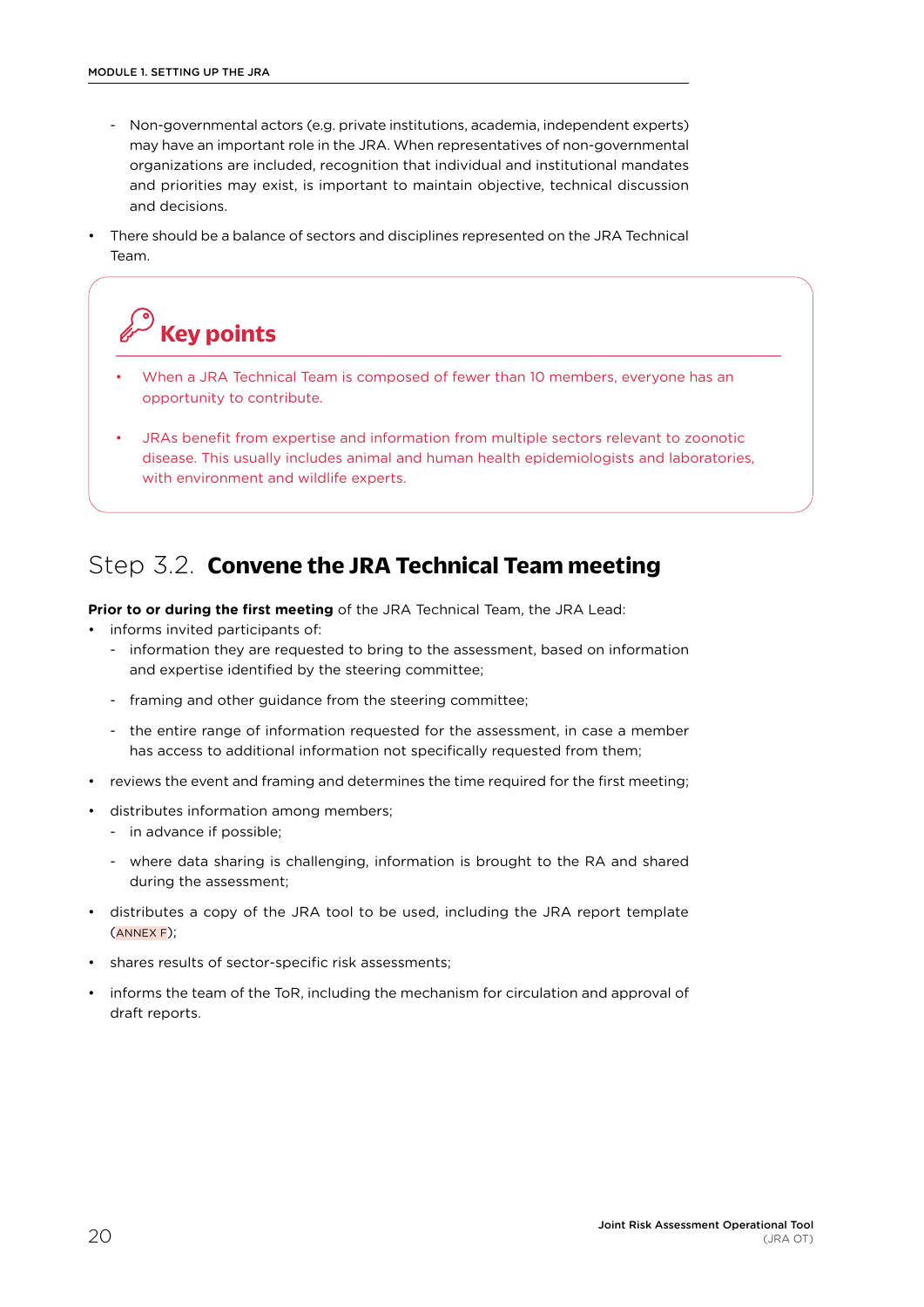| At the first meeting, the JRA Technical Team:                                                                                                          |
|--------------------------------------------------------------------------------------------------------------------------------------------------------|
| reviews framing and guidance from the steering committee;                                                                                              |
| reviews any prior assessments relevant to the particular event;                                                                                        |
| reviews the template of the JRA report and decides which content is presented to<br>the steering committee;                                            |
| conducts the assessment (steps 6-8).                                                                                                                   |
| <b>Key points</b>                                                                                                                                      |
| Designate someone to take notes during the meeting.                                                                                                    |
| Use the JRA report template to guide and capture the discussion and decisions taken.                                                                   |
| At subsequent meetings, the JRA Technical Team:                                                                                                        |
| reviews outputs from previous JRAs and any other assessments (e.g. sector-specific<br>assessments) for that event;                                     |
| reviews any updated framing and guidance from the steering committee;                                                                                  |
| conducts the next iteration of the technical assessment (MODULE 3: STEPS 6-8) with<br>particular emphasis on:<br>feedback from the steering committee; |
| new developments;                                                                                                                                      |
| newly available data.                                                                                                                                  |

**[Step](#page-18-0)**

**[1](#page-20-0)**

**[2](#page-23-0)**

**[3](#page-25-0)**

**[4](#page-29-0)**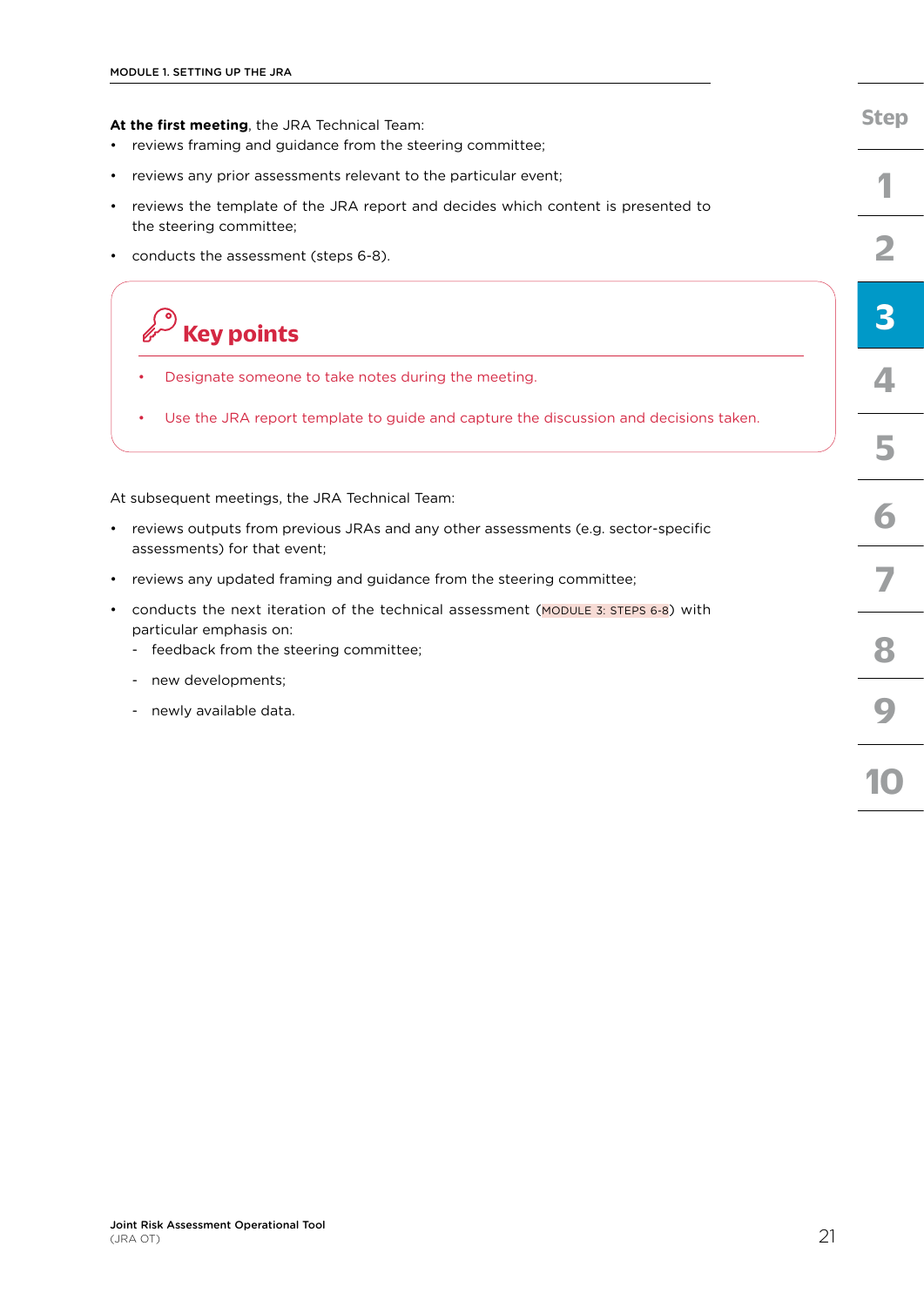# <span id="page-29-0"></span>Step 4: **Establish and convene a JRA Stakeholder Group**

### A JRA Stakeholder Group is recommended for **all situations**. However, this step may be skipped during **emergency situations**.

Establishing a stakeholder group is important to engage the private sector, industry, academia, and other relevant stakeholders in the JRA process and subsequent implementation of risk management measures. The group provides a multisectoral and interdisciplinary dimension to the JRA and promotes advocacy and communication. The group's main functions are: (1) to provide diverse perspectives and to advise the steering committee; and, (2) to be instrumental in implementing risk measures. The stakeholder group normally has no technical or decision-making function. Ensuring engagement of the relevant stakeholders is important for wide acceptance and effective implementation of steering committee decisions.

This OT defines a stakeholder as any individual or group that is or should be involved as a partner in preventing or managing zoonotic diseases or other shared health threats at the human–animal–environment interface. Stakeholders include those who impact, are impacted by, or perceive themselves to be affected by zoonotic disease threats, including those who may be affected by measures to address zoonotic diseases. Box 4 and Annex E present responsibilities, tasks and roles of the JRA Stakeholder Group.

## **Box 4:** Responsibilities, tasks, and roles of the JRA Stakeholder Group [\(See Annex E, Model ToRs\)](#page-69-0)

- Provides perspectives from outside ministries on potential impacts of management measures
- Contributes relevant information where possible (relevant/required data are often held in private-sector or academic institutions)
- Contributes relevant information upon request from the steering committee to facilitate management/communication decisions
- Supports and advocates implementation of management measures, and may contribute to implementation
- Supports and disseminates communication messages

Normally the stakeholder group does NOT have a role in the JRA technical process or in decision-making processes.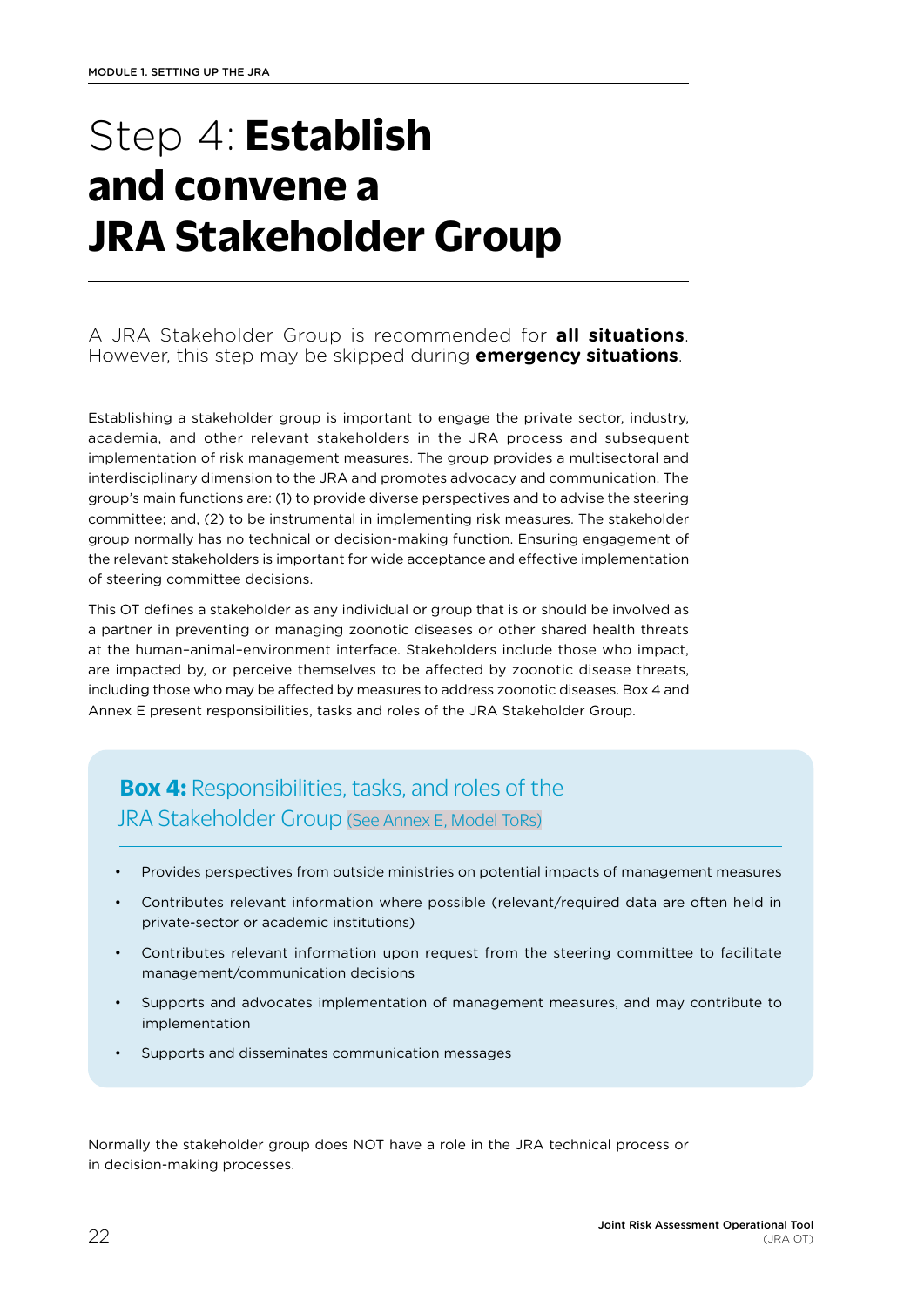## Step 4.1. **Conduct a stakeholder analysis**

If not already completed as a national background activity, the JRA Steering Committee, led by the JRA Lead, conducts a stakeholder analysis including:

- review and analysis of the specific event or threat;
- identification of all relevant stakeholders.

More information on conducting this analysis is available in the Tripartite Zoonoses Guide (TZG),4 Section 4.2.

### Step 4.2. **Establish the stakeholder group**

The JRA Lead identifies and invites specific agencies or individuals to participate based on guidance from the steering committee and the results of the stakeholder analysis, ensuring this reflects the interdisciplinary and multisectoral nature of the event.

The JRA Steering Committee designates the overall mandate and role of the stakeholder group.

### Step 4.3. **Convene the stakeholder group**

The specific functions of stakeholder groups will vary widely between countries, according to the ToR and needs of the steering committee.

In some cases, the JRA Steering Committee or technical team will ask specific questions or seek particular information. The JRA Lead is responsible for agreeing on an agenda and conveying information between the stakeholder group and the other groups.



Generally, activities of the JRA Technical Team are purely **technical**, while activities of the JRA Steering Committee include **policy** perspectives. The stakeholder group advises the steering committee.

**[Step](#page-18-0)**

<sup>4</sup> World Health Organization, Food and Agriculture Organization of the United Nations & World Organisation for Animal Health. (2019). Taking a multisectoral, One Health approach: a Tripartite guide to addressing zoonotic diseases in countries. World Health Organization. [\(https://apps.who.int/iris/handle/10665/325620,](https://apps.who.int/iris/handle/10665/325620) accessed 26 June 2020).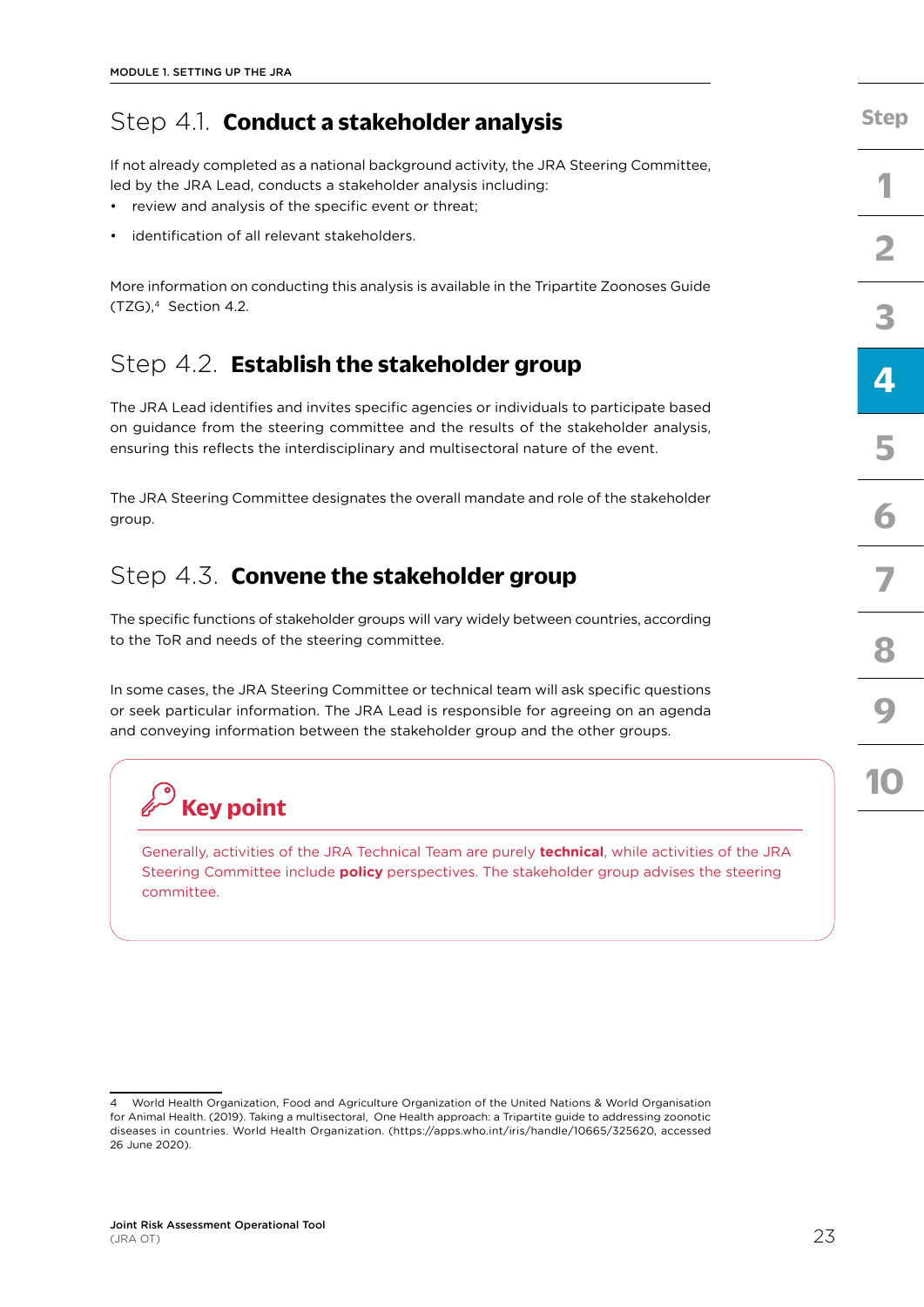## <span id="page-31-0"></span>Example: Setting up the JRA in Indonesia

**Enabling environment**: Capacity development for joint risk assessment as part of One Health zoonosis control is a priority activity in the Indonesian National Action Plan for Health Security and is included in the Presidential instruction on enhancement of preparedness and response to zoonotic diseases involving multiple sectors, drawn up in 2019. These national laws and policies provide a legal framework for JRA and greatly facilitate its implementation in Indonesia.

**JRA Steering Committee**: The Coordinating Ministry for Human Development and Culture oversees zoonotic disease control activities in Indonesia, including various cross-programme and crosssector initiatives involving government, the private sector and communities. At the JRA pilot workshop in March 2018, the Coordinating Ministry for Human Development and Culture proposed taking on the steering committee role for the JRA, given the Ministry's legal basis for managing zoonoses.

**Stakeholder analysis**: The most relevant JRA stakeholders in Indonesia include the Ministry of Agriculture, Ministry of Health, Coordinating Ministry for Human Development and Culture, Coordinating Ministry for Political, Legal, and Security Affairs, Ministry of Defense, Ministry of Environment and Forestry, provincial public health and animal health and livestock services, provincial Disease Investigation Centers (DICs), and provincial and district disaster agencies. Countries with decentralized governments, like Indonesia, must build preparedness and response capacity at national and subnational levels.

**JRA Lead and technical team**: The composition of the JRA Technical Team depends on the hazard assessed and is comprised of members from the most relevant stakeholder ministries and institutions listed above. The steering committee determines the JRA Lead, selected from a pool of facilitators trained during the national and subsequent subnational workshops.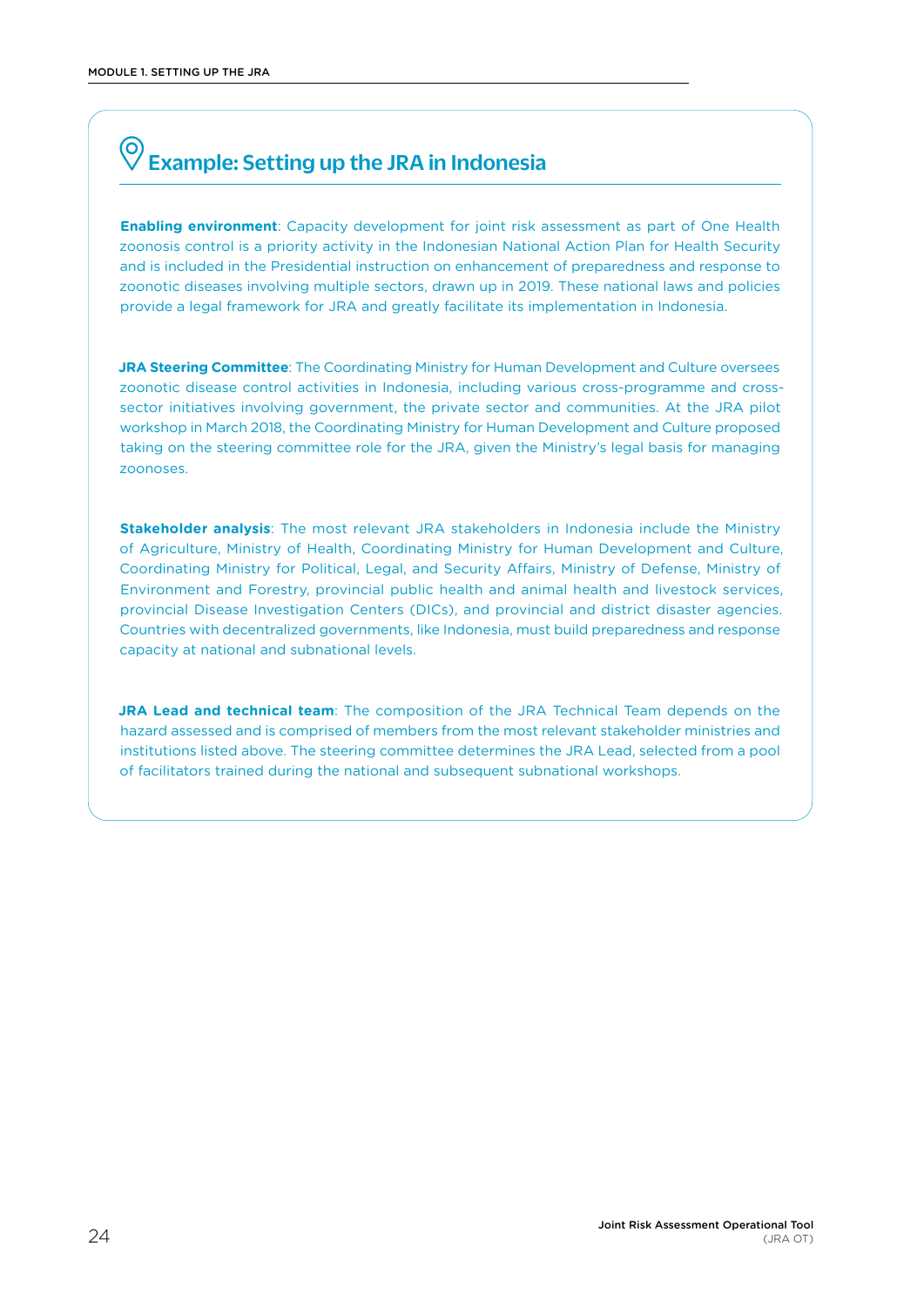## <span id="page-32-0"></span>Module 2

## **Risk framing for the JRA**

**26 [Step 5](#page-33-0)** [Risk framing](#page-33-0)

**27** [Example: Risk framing for rabies](#page-34-0) 

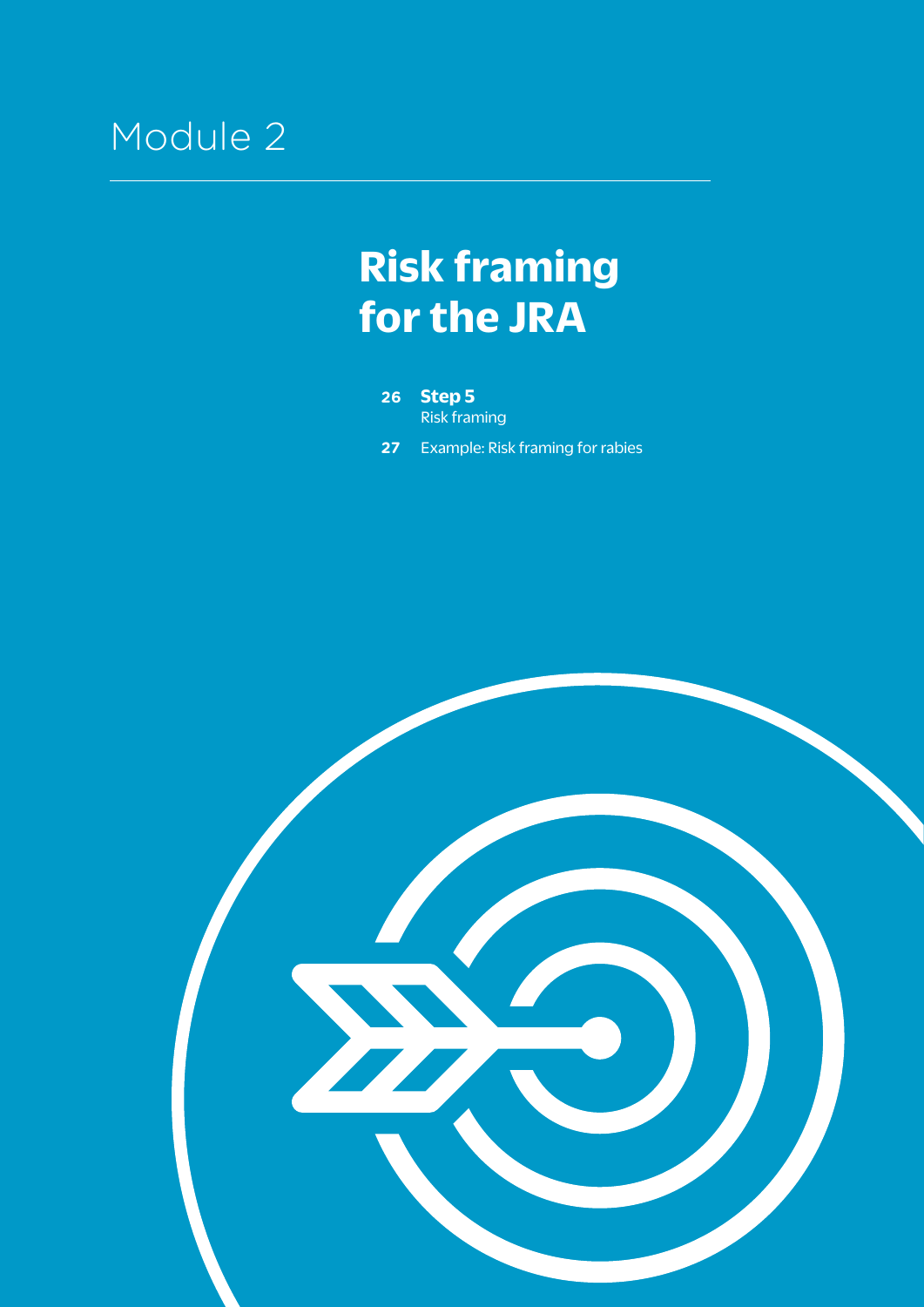# <span id="page-33-0"></span>Step 5: **Risk framing**

Risk framing, coordinated by the JRA Lead, is completed and shared before the technical team starts its assessment. In risk framing, the JRA Steering Committee defines the hazard as well as the scope, purpose and key objectives of the risk assessment, according to the template in Annex J. The steering committee completes one template for each hazard. Through this framing, the steering committee guides the technical JRA process to focus on their key concerns related to the event or threat to ensure that results are practical and useful to support event or threat management decision-making, implementation, and risk communications. The JRA Technical Team subsequently formulates risk assessment questions based on the risk frame [\(SEE MODULE 3: STEP 7\)](#page-40-0).

An additional outcome of the framing discussion is better mutual understanding of the perspectives and needs from other members of the steering committee.

## **Key points**

- The JRA Steering Committee may need to modify the risk framing iteratively based on discussions with the JRA Technical Team or Stakeholder Group.
- Each sector conducts a sector-specific risk assessment for the event, and brings their information and results to the joint assessment. However, conducting a JRA is possible even if sector-specific assessments are not complete.

### Step 5.1. **Define the specific hazard**

Although, the **hazard** is likely to be well known prior to convening the risk assessment, confirming the specific hazard ensures focused discussion. Keeping the hazard as narrow as possible makes the assessment more directed and its outcomes more useful.

Example hazards:

- avian influenza A(H7N9) virus
- avian influenza viruses
- potentially zoonotic influenza viruses.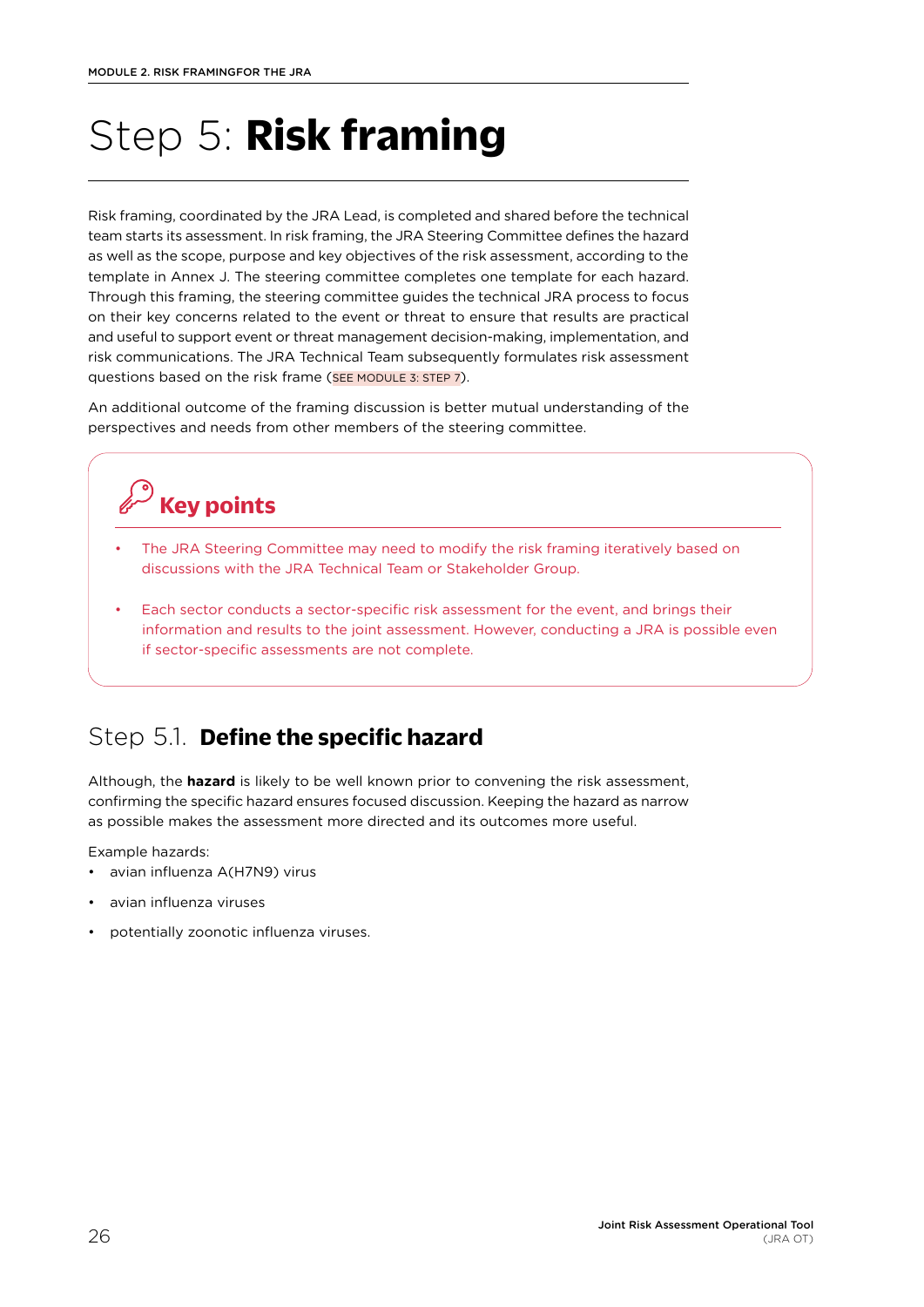### <span id="page-34-0"></span>Step 5.2. **Define the scope**

The scope of the JRA will in most cases be an assessment of health risks at the human– animal–environment interface posed by the agreed hazard within the country, in a specific geographical area or administrative level of concern (e.g. national or subnational level). The steering committee suggests how much of the sector-specific discussion (including risk assessment questions and risk pathways) is included in the JRA and how much is completed in advance through sector-specific assessments and outcomes brought to the JRA. Sector-specific aspects may be included in the JRA scope as needed in order to evaluate risk at the interface.

Example scope:

• Domestic health risks at the human–animal–environment interface posed by avian influenza virus H7N9 currently circulating in neighbouring country X.

### Step 5.3. **Agree on purpose and key objectives**

In general, the purpose of any risk assessment is to support the mitigation of risks associated with the hazard, while the key objective is to provide a basis for management or communications decisions. However, countries may also wish to emphasize more specific purposes and objectives relative to the assessed zoonotic disease event or threat. These are discussed, agreed upon, and communicated to the JRA Technical Team.

## Example: Risk framing for rabies

In Country X, the hazard of concern selected by the JRA Steering Committee is rabies. The committee's top concern is a recent series of deaths in farmers, which resulted in farmers' unions demanding that the government improve disease control. The steering committee is concerned about risks at the animal–human interface between farmers and feral dogs, but is also concerned about the risk of feral dogs transmitting rabies to livestock, which could be further transmitted to farmers. The issue is of nationwide concern, and festival season is approaching which will increase livestock slaughter and thus interaction between animals and humans. The steering committee wants the JRA to provide general risk mitigation options and consider improved safety for farmers, the primary concern of the farmers' unions. This must therefore be included in management and communication decisions. All ministries involved in animal, human, and wildlife health should have technical representatives on the technical team, as should the national university, which operates a rabies surveillance research study in the country.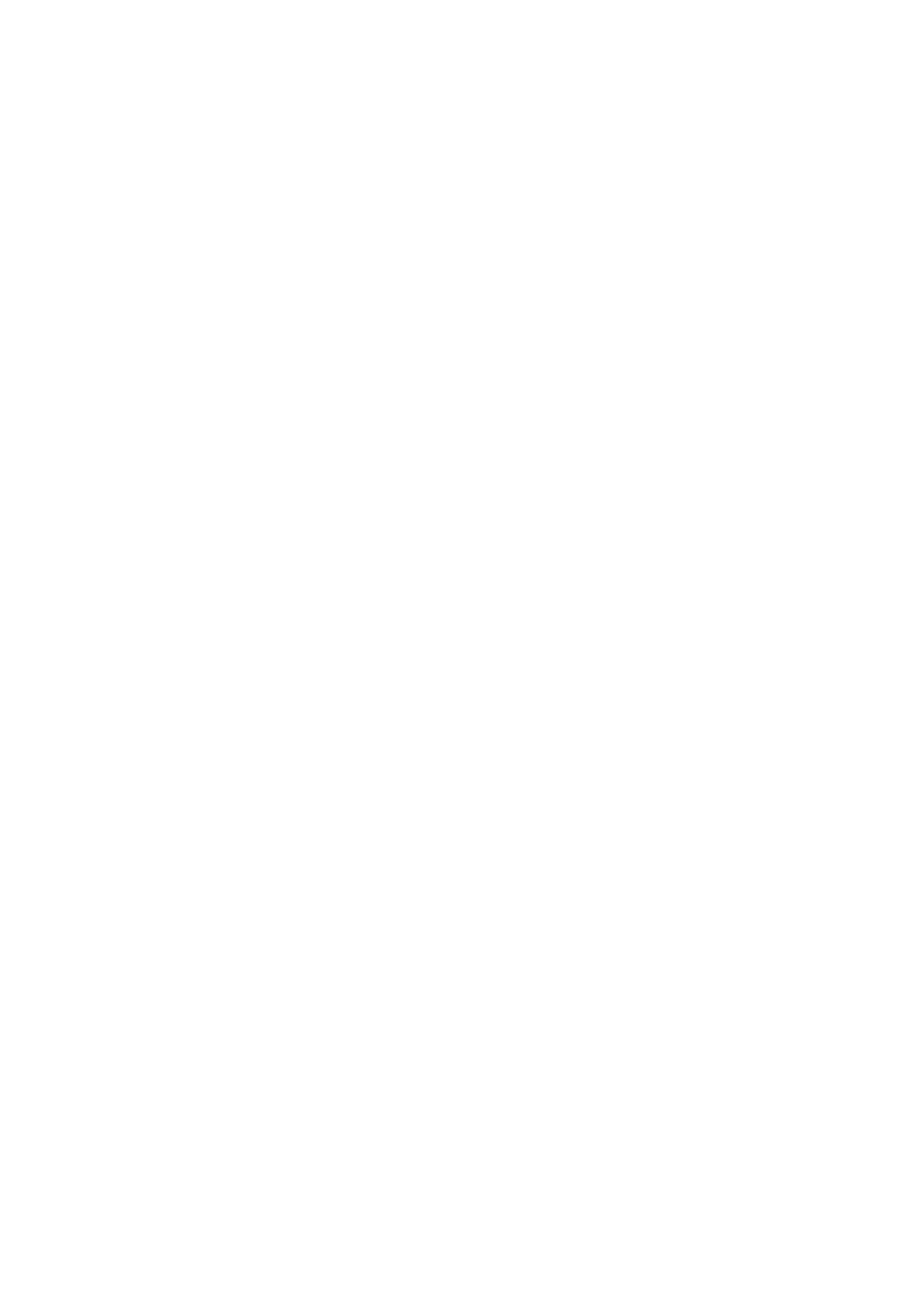# Module 3

# **Conducting the JRA**

| 30              | Step 6<br>Identify and diagram the risk pathway                   |
|-----------------|-------------------------------------------------------------------|
| 32 <sub>2</sub> | Example: Risk pathways for Rift Valley fever virus                |
| 33              | <b>Step 7</b><br>Formulate and document risk assessment questions |
| 36              | Example: Risk pathways for Rift Valley fever virus                |
| 37              | <b>Step 8</b><br>Characterize the risk                            |
| 46              | Example: Characterize Risk for H5N1 HPAI virus                    |

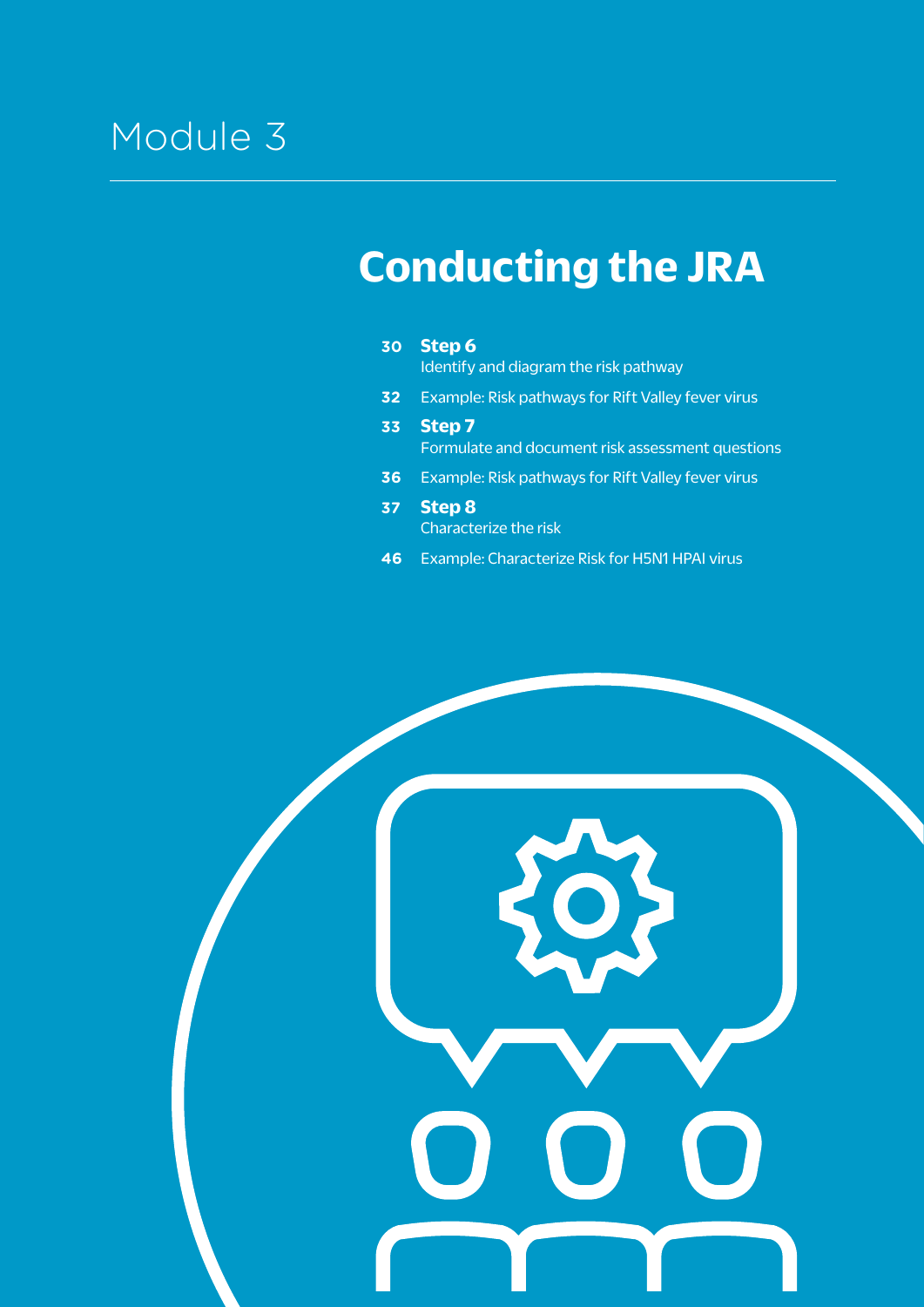<span id="page-37-0"></span>At the start, the JRA Lead briefs the technical team on the risk framing, i.e. the hazard, scope, purpose, and key objectives agreed upon by the steering committee.



Start using the JRA report template (ANNEX F) now to document all discussions.

# Step 6: **Identify and diagram the risk pathway**

Considering the hazards, scope, purpose, and key objectives provided by the steering committee in their risk framing, the JRA Technical Team identifies all the potential risk pathways, irrespective of their likelihood, and captures the information in a risk pathway diagram [\(AS DEPICTED IN FIG. 4](#page-16-0)).

Risk pathways describe the logical movement sequence of the hazard from its source to its infection of the host of interest. The entire risk pathway for most zoonoses spans from the time the pathogen enters the country, through its spread in animals and into humans (or other hosts), and potentially back into animals.

The risk pathway diagram frames the risk assessment within the scope defined in module 2: step 5 of this OT. Risk pathway diagrams facilitate communication about risks and risk management with the JRA Steering Committee and other stakeholders. Understanding the relative importance of different pathways in the diagram allows the technical team to present the most practical, efficient, and cost-effective risk management options.

The process of identifying and discussing risk pathways helps to identify the specific source(s) of greatest interest, which is (are) incorporated in the risk assessment questions. The process may even reveal new risk assessment questions.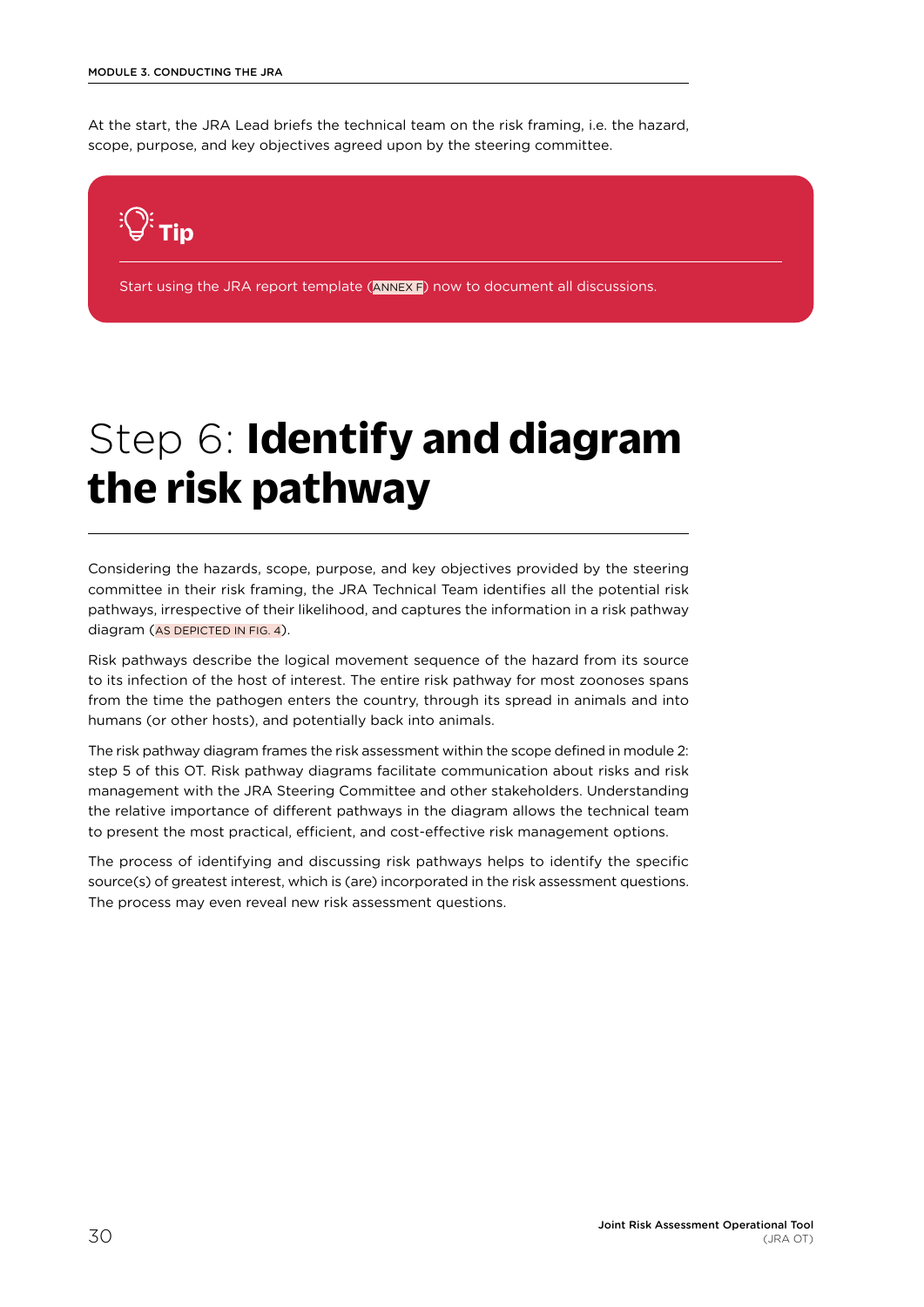# Step 6.1. **Identify points and processes in the risk pathways from each hazard source**

To promote the fullest understanding of the national system, the JRA Technical Team identifies all possible pathways of hazard movement as comprehensively as possible. Tracing all possible starting points (sources), within the scope defined by the steering committee, along the logical sequence of events, through to exposure of a human host (or back into an animal host from a human host), the technical team elaborates all processes along the pathways. This includes animal transport, potential exposures/infections in other species and wildlife, and border crossings. Including all points in a logical sequence allows understanding of the conditional dependence<sup>5</sup> of events and processes, which is useful when assessing the likelihood for each risk assessment question (SEE MODULE 3: STEP 8.3).

Sources of the pathogen may be known or unknown. If sources are unknown, all possible sources are proposed. Examples of interface-relevant sources for avian influenza include household poultry, wild birds, live animal markets, commercial poultry units, poultry products, and equipment. All plausible potential sources within the scope of the JRA are identified and included. Any risk pathways assumed but not known in detail are included to the extent possible, identifying and noting the information gaps. Value chain analysis identifies important points and processes in the animal health-related risk pathways. Other plausible risk pathways, such as exposure of household poultry via wild birds or household pets, are also considered.

Risk pathway diagrams from sector-specific risk assessments provide further information and may reveal additional potential sources of hazard exposure. Risk pathways crossing the interface are highlighted ([AS DEPICTED IN FIG. 4\)](#page-16-0). These are possible risk assessment questions to address in module 3: step 8.

## Step 6.2. **Draw a final pathway diagram by hand or electronically**

Once the risk pathways have been identified and agreed upon, the JRA Lead documents the complete risk pathway in hand-drawn or electronic diagrams. These are consulted during future JRA iterations and attached to the JRA report when requested.

# **Key point**

Through the entire JRA process, the JRA Lead facilitates ongoing dialogue among the JRA Steering Committee, the JRA Technical Team, and the JRA Stakeholder Group (when available), to continually assess and modify the scope, risk assessment questions, and risk pathways.

**[Step](#page-18-0)**

<sup>5</sup> Conditional dependence occurs when each step depends on the previous step, so that if a step does not occur, the following ones cannot occur. For example, a poultry worker can only be exposed to H7N9 virus at work if the virus is present in the chicken flock, which is conditional on it having been introduced to the chicken flock. If the virus is never introduced to the flock, the worker cannot logically be exposed at work (but may be exposed elsewhere, via another pathway).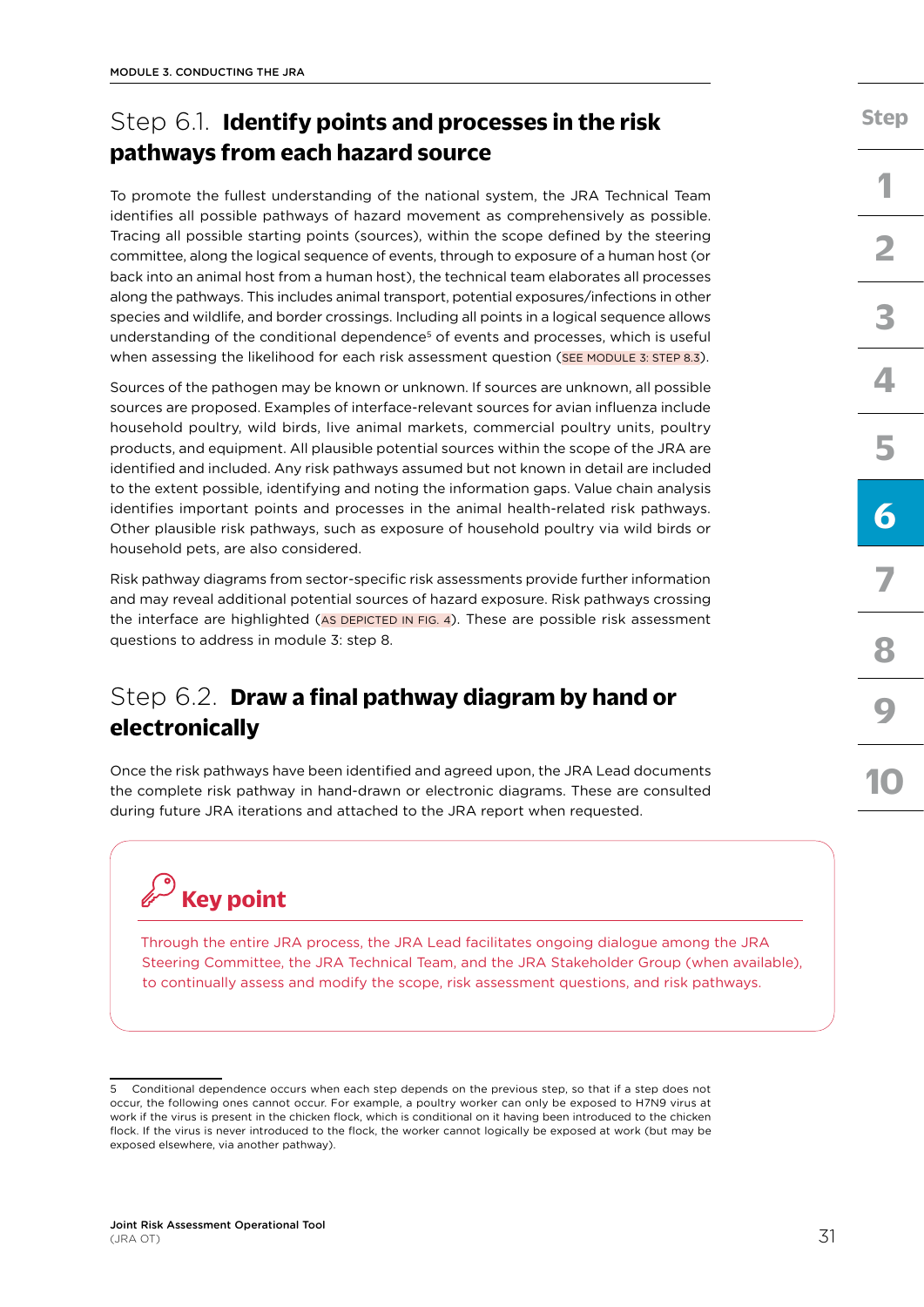<span id="page-39-0"></span>

• **Red highlights** risk pathways related to human exposure interfaces

For a given hazard, risk pathway diagrams may differ between countries or even subnational level territories due to differences in animal production systems, food value-chains, and local practices, for instance.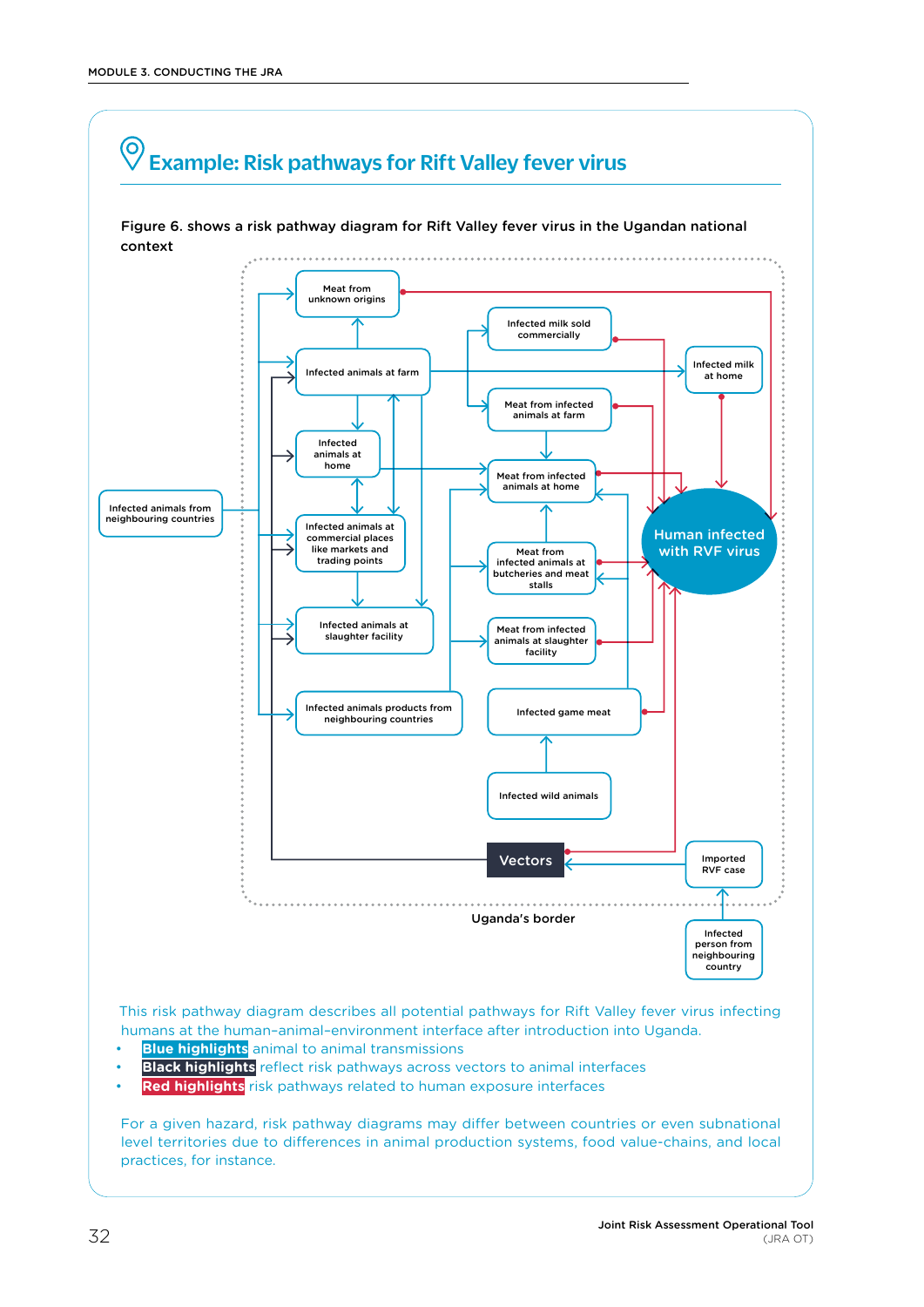# <span id="page-40-0"></span>Step 7: **Formulate and document risk assessment questions**

Taking into account the outcomes of risk framing and the risk pathway diagram, the JRA Technical Team formulates precise risk assessment questions to ensure that the risk assessment is practical and relevant for the priority health management decisions under consideration by the steering committee. Annex I provides examples to show how the risk framing, risk assessment questions, and risk management options work together. Guided by the risk framing (module 2: step 5), the JRA focuses on risk pathways that cross the human–animal–environment interface.

Sometimes, additional risk assessment questions emerge later or a given risk assessment question may be revised based on the technical discussion. Ideally, the JRA Technical Team, through the JRA Lead, discusses and agrees upon risk assessment questions with the steering committee before proceeding to step 8.



Draw on a white board or flip chart to visualize pathways under discussion.

The group can start drawing pathways from any point. Starting with the interface concern, based on the risk framing, and moving outwards is often helpful.

## Step 7.1. **Formulate appropriate risk assessment questions**

Appropriate risk assessment questions ([ILLUSTRATED IN FIG. 7](#page-41-0)):

- are written using the general format of "What is the likelihood and impact of...?";
- are specific, usually noting in each risk assessment question:
	- Hazard (e.g. "avian influenza H7N9 virus");
	- Event/thing to be assessed (e.g. "at least one human becomes clinically ill", "disease is detected in another country", "virus begins circulating locally");
	- Location (e.g. "within province A", "in live animal markets", "in already affected areas", "in unaffected areas neighbouring affected areas");
	- Population (e.g. "in live animal market workers", "in health care workers", "in children", "in workers in intensively managed poultry farms");
	- Source (e.g. "due to virus coming from wild birds", "due to virus in raw/processed poultry meat");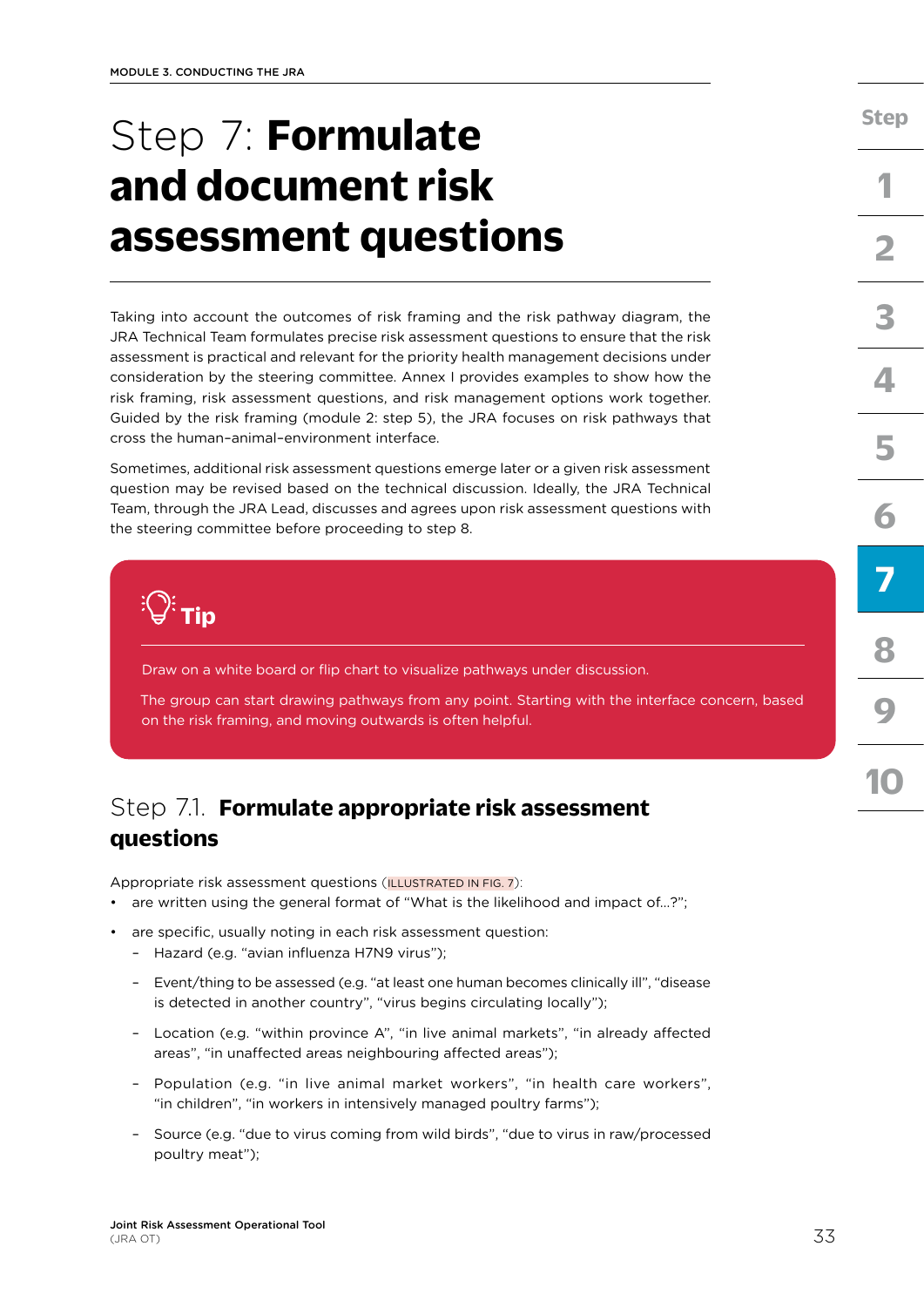- <span id="page-41-0"></span>• are relevant if they:
	- fit into the agreed scope and are based on JRA objectives;
	- are agreed upon by all members of the JRA Steering Committee;
- are time-bound, i.e. a this time frame is provided (e.g. "within the next 12 months", "during this outbreak");
- describe the unwanted outcome (e.g. spread of disease, increase in the number of cases/deaths).

#### Figure 7. Formulating specific, relevant and time-bound risk assessment questions

| What is the likelihood and impact of |                                                                                            |  |
|--------------------------------------|--------------------------------------------------------------------------------------------|--|
| <b>WHAT</b>                          | <b>hazard</b> and <b>event</b> (as agreed during risk framing)                             |  |
|                                      | <b>WHERE</b> population and location                                                       |  |
| <b>WHEN</b>                          | time frame                                                                                 |  |
| <b>HOW</b>                           | <b>SOUrce</b> (may be refined/decided/finalized later, after discussing the risk pathways) |  |

#### Example:

**What is the likelihood and impact of at least one consumer in the country being exposed to influenza A(H7N9) virus in a live bird market in the next 6 months?**

Table 1 drafts the risk assessment questions. Add specific information into a table row, and then formulate the full question. The question always starts with "What is the likelihood and impact of…" and then continues using the information from the row.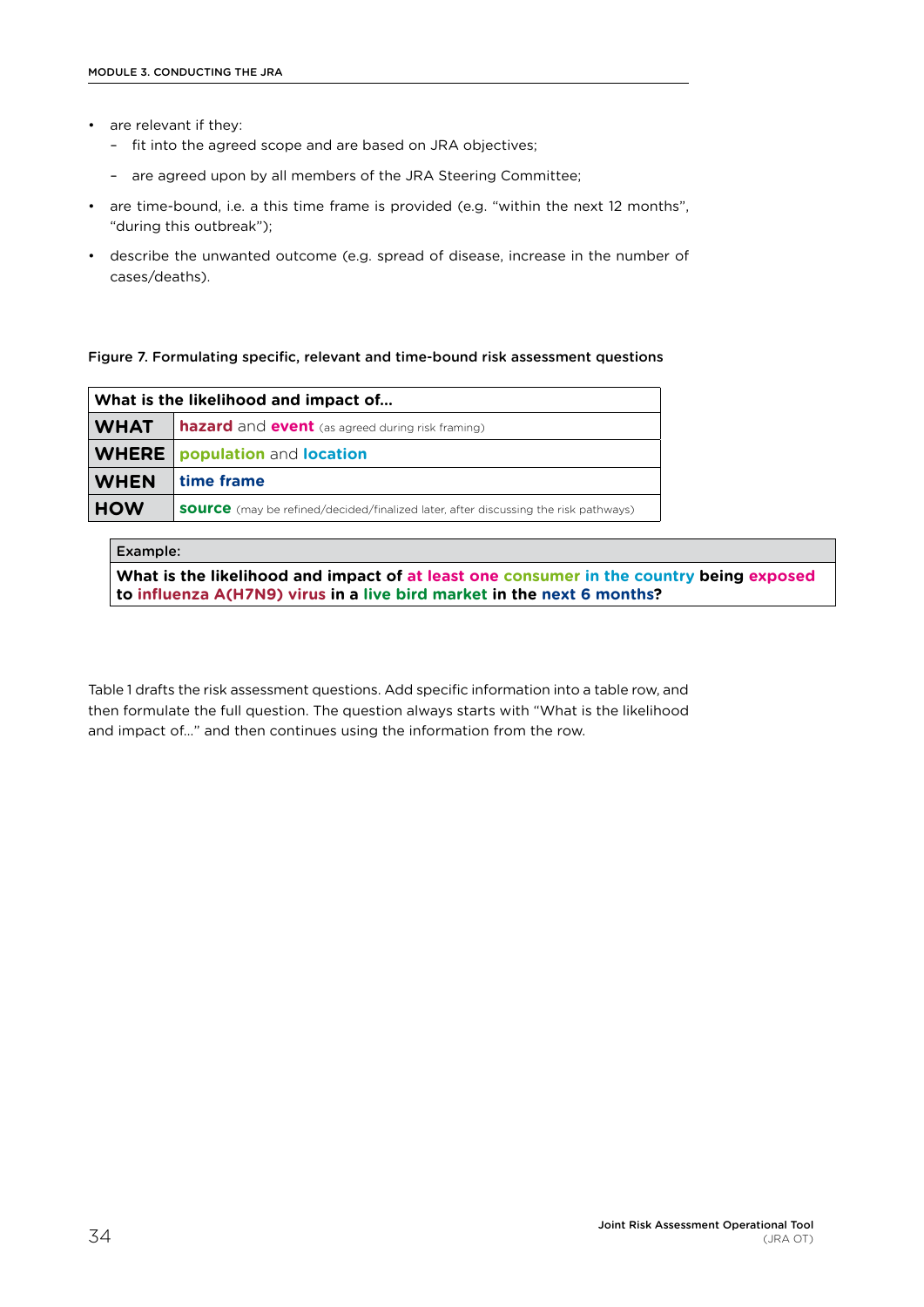| Table 1: Developing risk assessment questions |  |
|-----------------------------------------------|--|
|-----------------------------------------------|--|

|                                      | Number/<br>extent of<br>situation | <b>Target</b><br>population                                                          | Geographic<br><b>location</b> | <b>Outcome</b>                          | <b>Hazard</b>                                       | Source of<br>exposure            | <b>Time frame</b>                                                                      |
|--------------------------------------|-----------------------------------|--------------------------------------------------------------------------------------|-------------------------------|-----------------------------------------|-----------------------------------------------------|----------------------------------|----------------------------------------------------------------------------------------|
|                                      | at least one                      | human poultry<br>worker                                                              | in a live<br>animal<br>market | exposed                                 | H5N1 avian<br>influenza<br>virus                    | (NA, any<br>source)              | during the<br>next influenza<br>high activity<br>season                                |
|                                      | an increasing<br>number           | children                                                                             | in the<br>country             | deaths                                  | H5N1 avian<br>influenza<br>virus                    | (NA, any<br>source)              | during this<br>H5N1 outbreak                                                           |
|                                      | at least one                      | consumer/<br>shopper                                                                 | in province A                 | presents<br>with<br>clinical<br>disease | a new<br>subtype<br>of animal<br>influenza<br>virus | in live<br>poultry<br>market X   | in the next 12<br>months                                                               |
|                                      | (NA, any)                         | live poultry<br>markets<br>(NB: this is<br>not strictly<br>an interface<br>question) | to bordering<br>provinces     | spread                                  | H7N9 avian<br>influenza<br>virus                    | (NA, any<br>source)              | during the<br>coming<br>Chinese New<br>Year season                                     |
|                                      | at least one                      | human                                                                                | in province X                 | exposed                                 | Ebola virus                                         | wild<br>animals                  | specific bat<br>migration<br>period/fruiting<br>period of trees                        |
| What is the likelihood and impact of | at least one                      | tourist                                                                              | national park<br>X            | infected                                | Crimean<br>Congo<br>haemorrhagic<br>fever virus     | Ixodid ticks                     | high<br>abundance<br>period<br>(country<br>dependent) or<br>high season<br>for tourism |
|                                      | increasing<br>number              | slaughterhouse<br>workers                                                            | in country Y                  | infected                                | Rift Valley<br>fever virus                          | susceptible<br>livestock<br>meat | major<br>festivities                                                                   |

Using the above criteria, a risk assessment question is: "What is the likelihood and impact of at least one human poultry worker in an intensively managed chicken farm in province A being exposed to an infectious H5N1 avian influenza virus within the next 12 months?" Additional criteria may be added, for example, "… as a result of the presence of this virus in the local wild bird population?"

# **Key points**

- Risk assessment questions include one hazard, ("virus A", not "virus X and virus Y").
- It is possible that many appropriate risk assessment questions emerge. To make the JRA manageable, choose five or fewer questions (priorities) for assessment. With sufficient time, the JRA might address additional questions.

**[Step](#page-18-0)**

**[1](#page-20-0)**

**[10](#page-56-0)**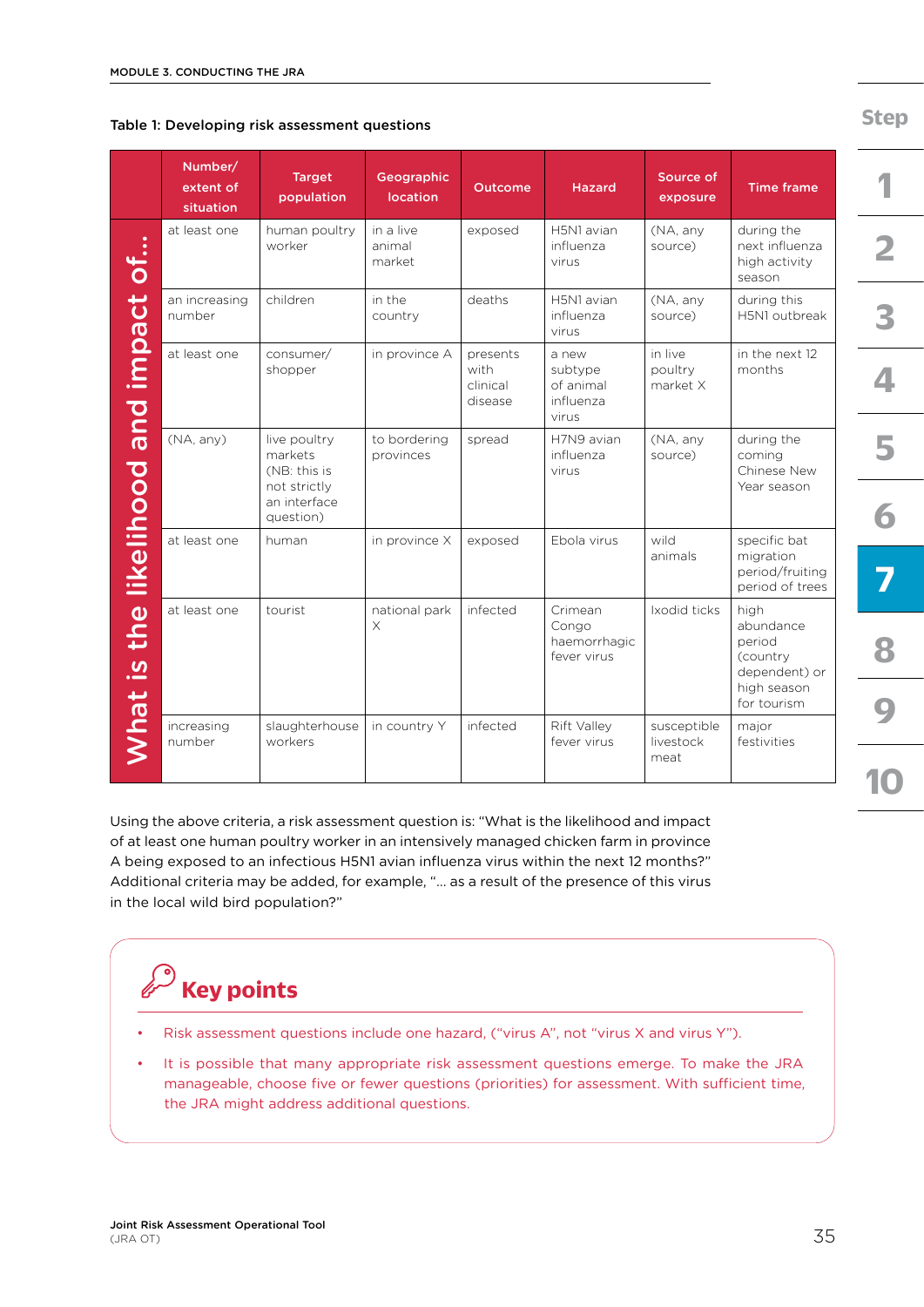# <span id="page-43-0"></span>Step 7.2. **Check the risk assessment questions**

During the JRA Technical Team meeting, questions may arise that are important to answer or discuss but are not risk assessment questions, in that they do not warrant an associated risk estimate. These are often epidemiological or situation assessment questions. Although the standard risk assessment process is not applied to such questions, they may be very important to consider as part of the overall situation assessment and for filling data gaps, and they should still be discussed if they provide background or further understanding for the group.



#### **A question might NOT BE a risk assessment question if:**

- it does not start with "What is the likelihood and impact of...";
- the answer exists and could already be determined by collecting more or better data;
- it refers to something happening now rather than something that could happen in future;
- it does not directly link to a decision on how to manage a risk.

Examples of questions that are not risk assessment questions:

- What is the likelihood that there is H7N9 virus circulating in live bird market X this year?
- What is the extent of spread of H5N1 virus in poultry in country X this month?
- What is the likelihood that the H5N1 virus will cross the border from country X during this outbreak?
- What is the risk associated with importation of poultry from country Y during this outbreak?

Sometimes these can be turned into risk assessment questions, e.g. What is the likelihood and impact of an illegal shipment of birds infected with H5N1 virus crossing the border from country X during this outbreak?

## Step 7.3: **Document the risk assessment questions**

Record the formulated risk assessment questions in the JRA report template.

## Example: Risk questions for Rift Valley fever virus

"What is the likelihood and impact of having at least one worker in a slaughter facility in province X become infected with RVF virus through contact with fluids from an infected animal between April and November this year?"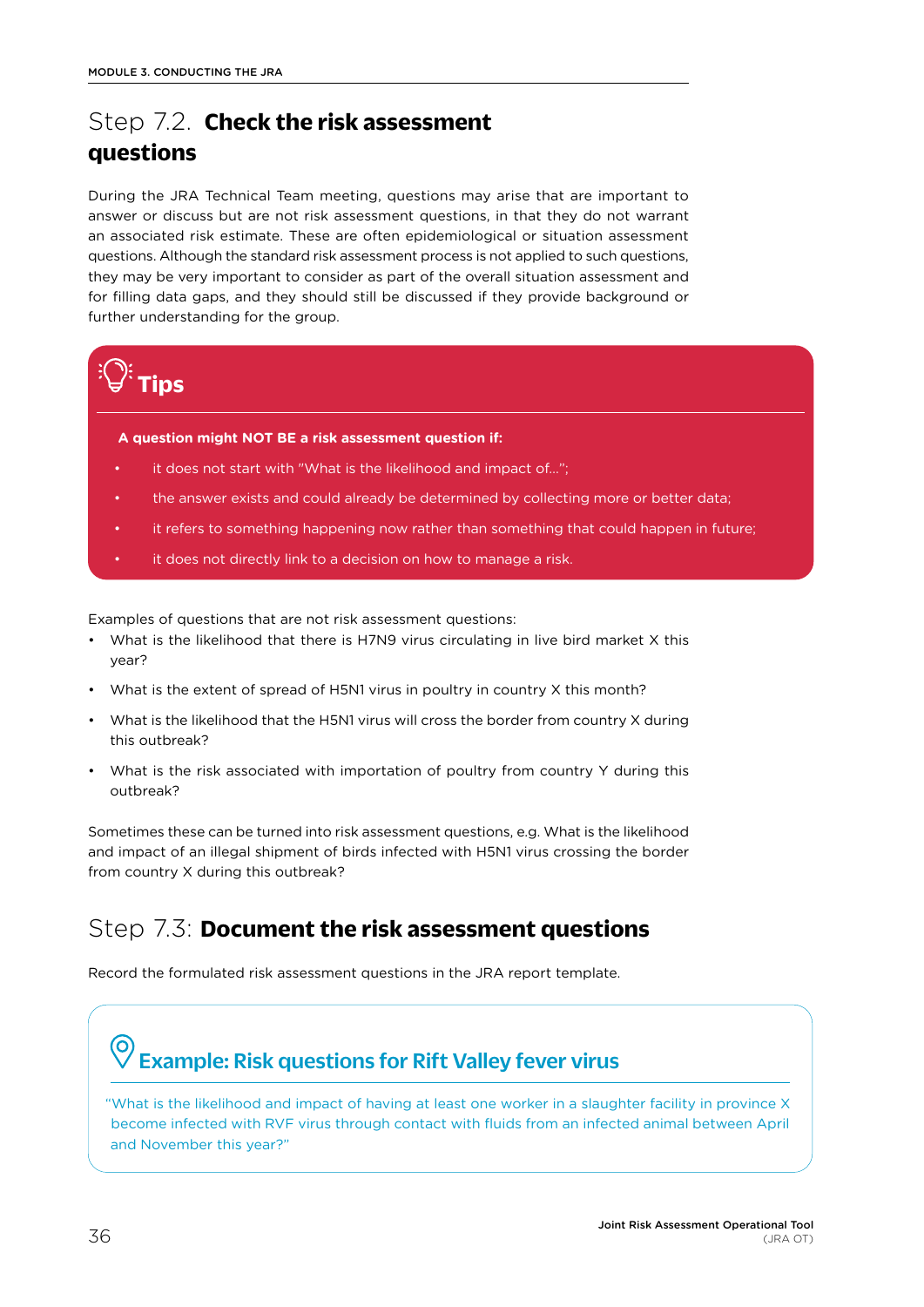# <span id="page-44-0"></span>Step 8: **Characterize the risk**

Based on the risk assessment questions and the risk pathways, and considering the hazard, scope, purpose, and key objectives provided by the steering committee in the risk framing, the JRA Technical Team conducts the technical assessment. The JRA report template documents the risk characterization.

If more risk assessment questions are proposed or identified than can be assessed, prioritize and select questions based on:

- key concerns described in the risk framing;
- questions most strongly linked to practical management decisions;
- key questions for public messaging.

## Step 8.1. **Review and consider available information**

Prior to the JRA technical assessment meeting, the JRA Lead requests the JRA Technical Team to compile the relevant information (e.g. literature reviews, technical reports, surveillance data, as outlined in Annex G) [\(SEE MODULE 1: STEP 3.2.](#page-25-0)). This information may be shared in advance or brought to the assessment. Information gaps that impact the assessment are noted.

For each risk assessment question, the JRA Technical Team examines the associated risk pathway, discusses shared information, and notes where there is sufficient information and where major data gaps exist. Information may include:

- information brought to the risk assessment, shared in advance, or any additional supporting information the team may have;
- results of sector-specific risk assessments already conducted for the event, disease, or hazard;
- expert opinion of the JRA Technical Team members.

Local expert knowledge is particularly useful when other information is lacking. For example, universities may be able to support literature reviews or information gathering. It is helpful to set up a shared folder or document repository to collect available information, in advance of conducting the JRA.

Even with insufficient data quality or quantity, the technical team must still undertake the JRA to establish a preliminary level for each risk assessment question, 1) knowing the uncertainty will be very high, and 2) assuming there will be a next iteration after better specific data exists.

With minimal data, the team:

- relies more heavily on expert opinion through the technical team;
- makes reasonable assumptions (as below);
- uses information about a similar event under similar circumstances in the same country;
- sources information from other areas or similar pathogens (e.g. publications, experiences).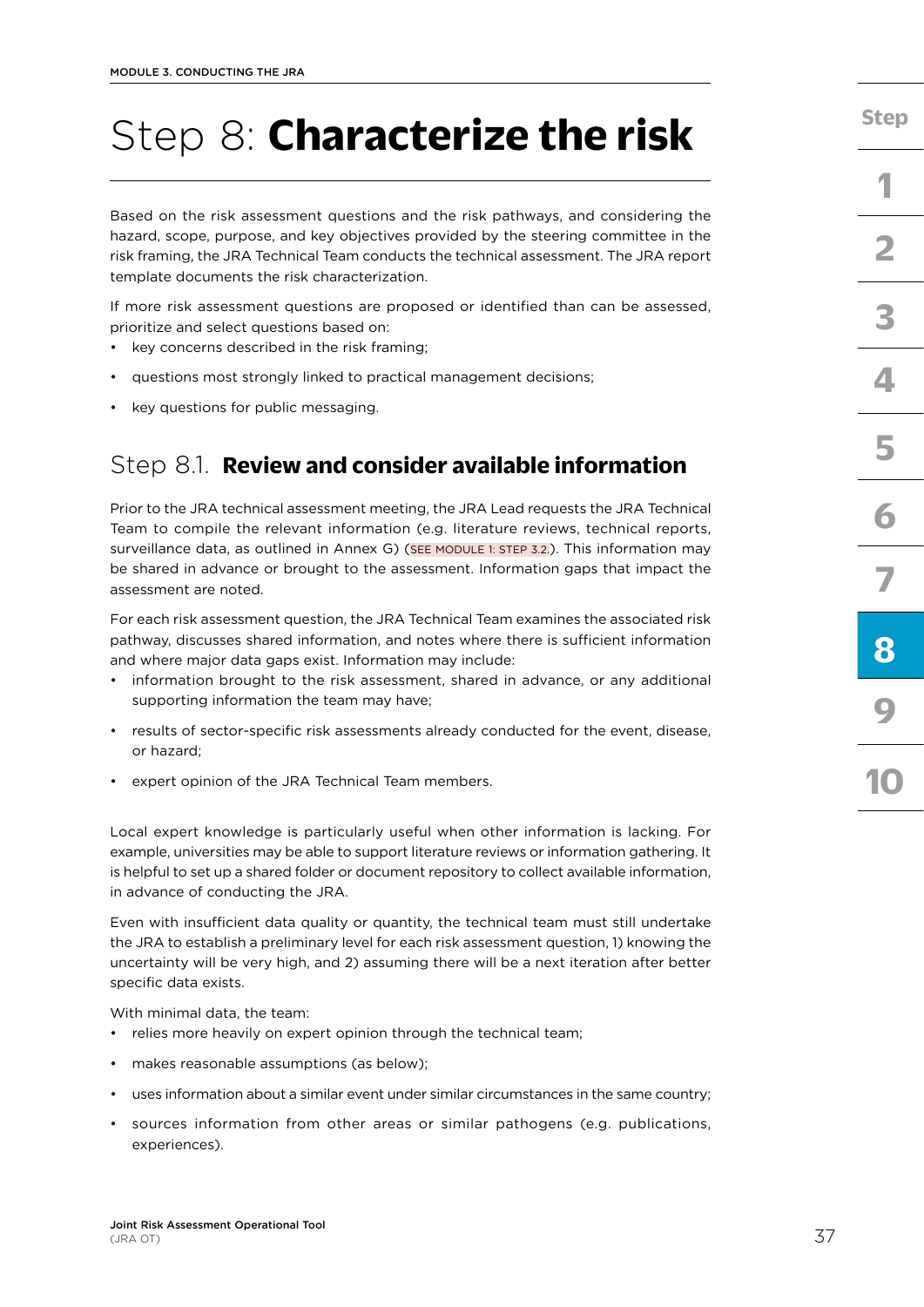And then:

- identifies these factors as data gaps;
- reflects these gaps in the uncertainty level assigned.

**Key point**

When expertise on a specific hazard is limited (e.g. the disease has never occurred in the country), additional expertise (e.g. academic partners, research institutes, regional or international experts) is sought for the next JRA iteration.

When necessary for the JRA to proceed, the technical team may make certain assumptions ([SEE ANNEX F, JRA REPORT TEMPLATE, SECTION 7\)](#page-71-0), for instance, about key infrastructure or practices or the epidemiology of the disease event. Assumptions are overarching things that are likely to be true. They often allow a risk assessment to be conducted in known but unproven contexts.

For example, the technical team assumes:

- cases/deaths in people are linked epidemiologically with exposures to infected animals although there is no field evidence available;
- live animal market hygiene and practices in province A are similar to that of province B;
- surveillance of people is likely to identify cases anywhere in the country;
- poultry slaughter practices during a common festival are the same among islands.

The report identifies and records assumptions and prioritizes information necessary to prove or disprove assumptions, for collection before the next iteration of the JRA for this event. Where assumptions are made, they are considered as "true" for estimating likelihood and impact.

Every country and every event is different. Teams consider the current context, including the risk assessment questions, when identifying the information needed and how to find it. Annexes G and H describe information that may be required and potential sources.

Step 8.1 may be completed in parallel with the estimation of likelihood and impact for each risk assessment question, step 8.3 below.

# **Key point**

Some types of risk assessment specifically include a hazard assessment, an entry assessment, and an exposure assessment. Formulating appropriate risk assessment questions within the risk framing ensures all three components are included. Alternatively, separate assessment of hazard, entry, and exposure can take place when characterizing the risk.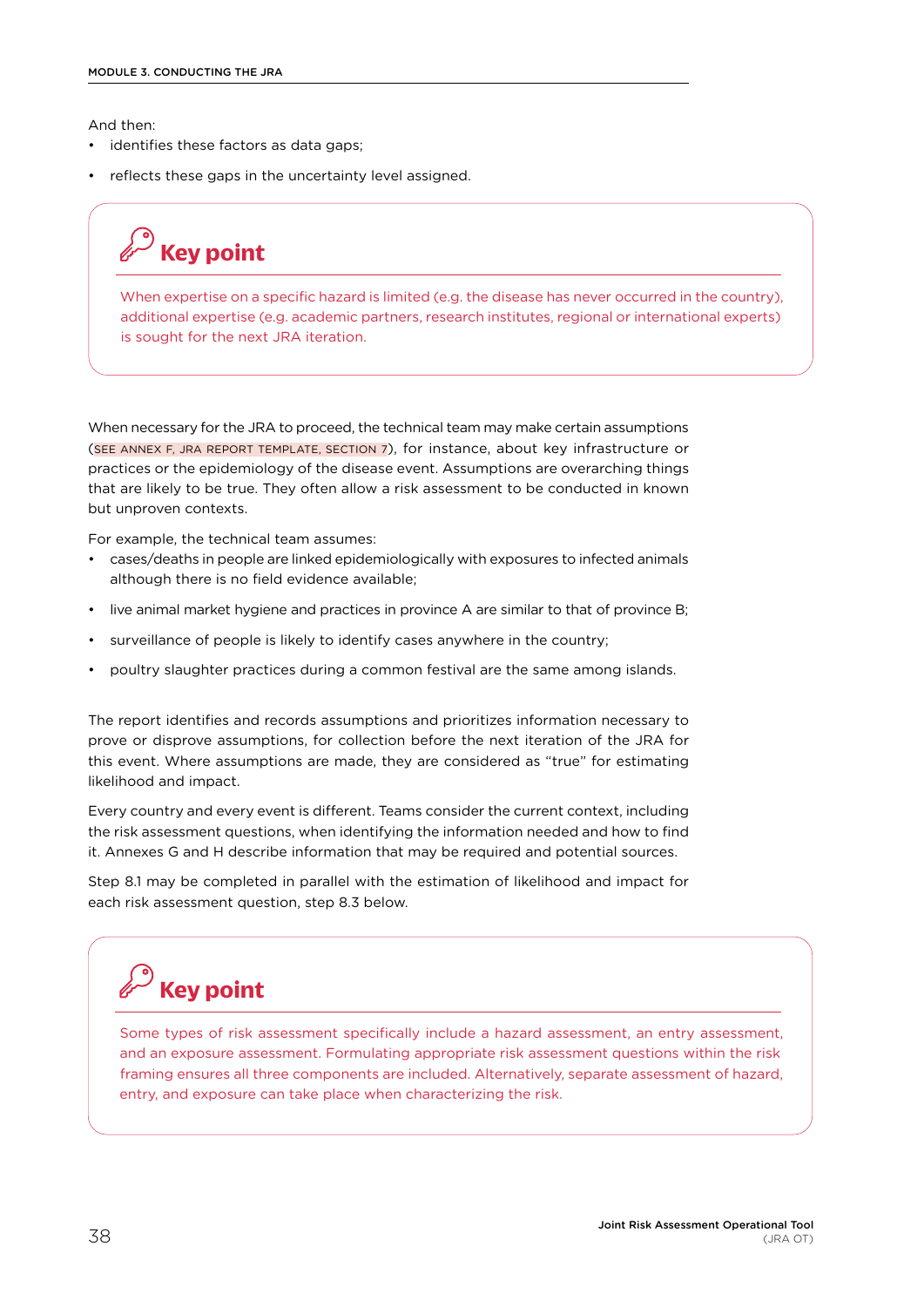## Step 8.2. **Identify information gaps** [\(Annex F, JRA report template, section 10\)](#page-71-0)

In this step, the technical team identifies and clearly documents in the JRA report all key information that is missing or of insufficient quality. This may be done in parallel with step 8.1 where missing information is identified.



After making estimates in step 8.3, prioritize the data gaps noted in step 8.2. Specific information needed to inform likelihood and impact estimates and decrease uncertainty in the next JRA iteration receive priority.

The report discusses and proposes potential next steps and timelines for obtaining the information, designating the team member responsible and potential information sources. If the information is crucial to risk management, making it available could trigger a future assessment iteration.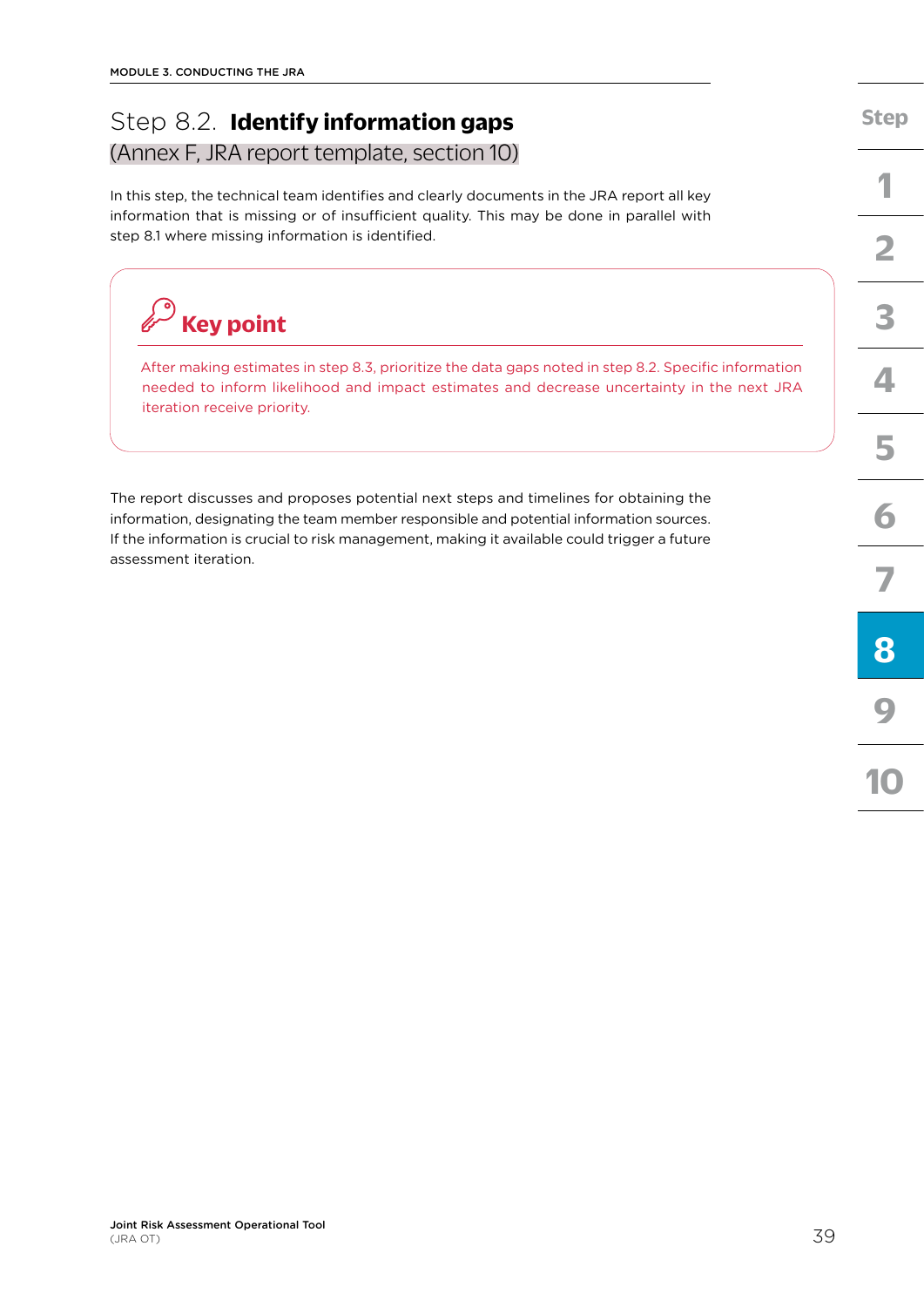# Step 8.3. **Estimate likelihood and impact and assign respective uncertainties for each risk assessment question**

[\(Annex F, JRA report template, section 8\)](#page-71-0)

In this step, the JRA Technical Team addresses each risk assessment question individually, considering associated risk pathways and associated risk factors for each.

With minimal or poor quality information:

**Key points**

- DO attempt to estimate likelihood and impact accurately, and then assign high uncertainty.
- Do NOT assign likelihood and impact estimates as "moderate" in attempt to balance lack of evidence.

### 8.3.1. Estimate likelihood

For each risk assessment question, the likelihood (chance of the situation described in the risk assessment question happening) is estimated based on (1) the information available, and (2) the expert opinion of the JRA Technical Team.

The technical team considers how the context in which the event is taking place, including local capacity, could influence the likelihood or impact of the event. This context assessment may include factors that are infrastructural/programmatic, social, ethical, technical, scientific, economic or environmental/ecological, such as pathogen evolution, capacity for case detection, severity of the disease in people, and capacity of the health system to respond effectively. The JRA process completes the context assessment while estimating the likelihood and impact for each risk assessment question.

Estimates of likelihood at particular steps in risk pathways may already be available from sector-specific risk assessments. These are extremely helpful in estimating interface risks.

If the JRA Technical Team is unable to assign a likelihood estimate for a specific risk assessment question based on available data, the team notes the decision, recording the data gaps for that question and explaining the decision in the report. The technical team still conducts all other assessment steps for all risk assessment questions.

Likelihood estimates are assigned a qualitative category, as in Table 2, based on assessment of the likelihood that the situation described in the risk assessment question will occur.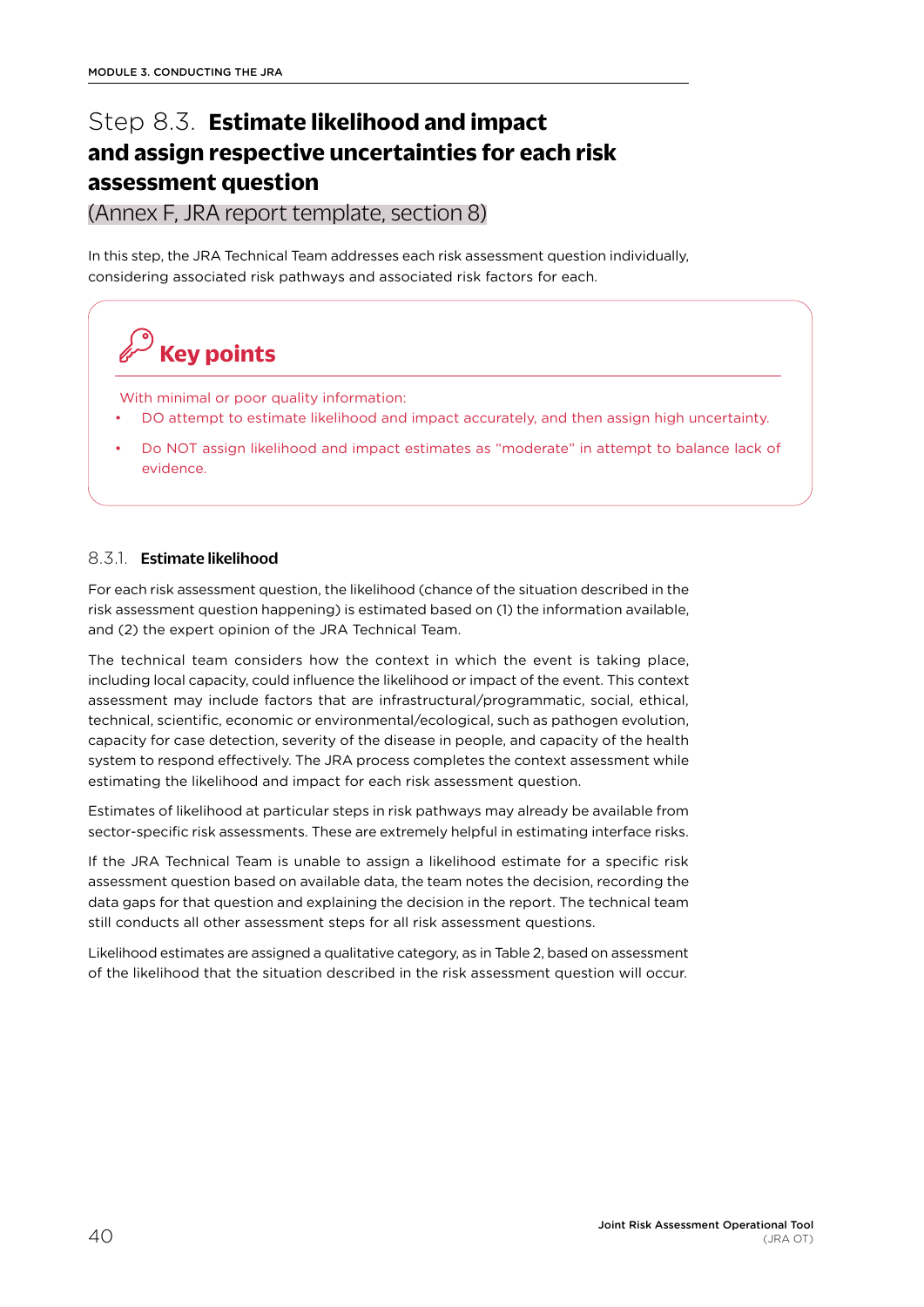#### Table 2: Criteria to estimate likelihood

| Likelihood<br>estimate | <b>Criteria</b>                                                                                                                           |  |  |  |
|------------------------|-------------------------------------------------------------------------------------------------------------------------------------------|--|--|--|
| <b>High</b>            | The situation described in the risk assessment question is likely to occur                                                                |  |  |  |
| Moderate               | The situation described in the risk assessment question may occur                                                                         |  |  |  |
| Low                    | The situation described in the risk assessment question is unlikely to occur                                                              |  |  |  |
| <b>Negligible</b>      | The situation described in the risk assessment question is almost certain not to occur but could occur<br>under exceptional circumstances |  |  |  |

# **Key point**

Record the rationale for each estimate: include all key information on which an estimate is based, so others can follow the technical team decision to fully understand how the estimate was made.

#### 8.3.2. Assign uncertainty for likelihood

For each risk assessment question, level of uncertainty (how likely it is that the risk estimate for likelihood or impact is true) is assigned based on: (1) quality and quantity of data available, and (2) opinion of the JRA Technical Team. Step 8.1 describes data considerations. Even when there is minimal or poor quality information, likelihood and impact are still estimated before assigning a high level of uncertainty.

The level of uncertainty is assigned according to the criteria in Table 3.

#### Table 3: Criteria for estimating level of uncertainty

| <b>Uncertainty</b> | <b>Criteria</b>                                                                                                                          |
|--------------------|------------------------------------------------------------------------------------------------------------------------------------------|
| <b>Very high</b>   | Lack of data or reliable information; results based on crude speculation only                                                            |
| <b>High</b>        | Limited data or reliable information available; results based on educated quess                                                          |
| <b>Moderate</b>    | Some gaps in availability or reliability of data and information, or conflicting data; results based on<br>limited consensus             |
| Low                | Reliable data and information available but may be limited in quantity, or be variable; results based on<br>expert consensus             |
| <b>Very low</b>    | Reliable data and information are available in sufficient quantity; results strongly anchored in empiric<br>data or concrete information |

## **[Step](#page-18-0)**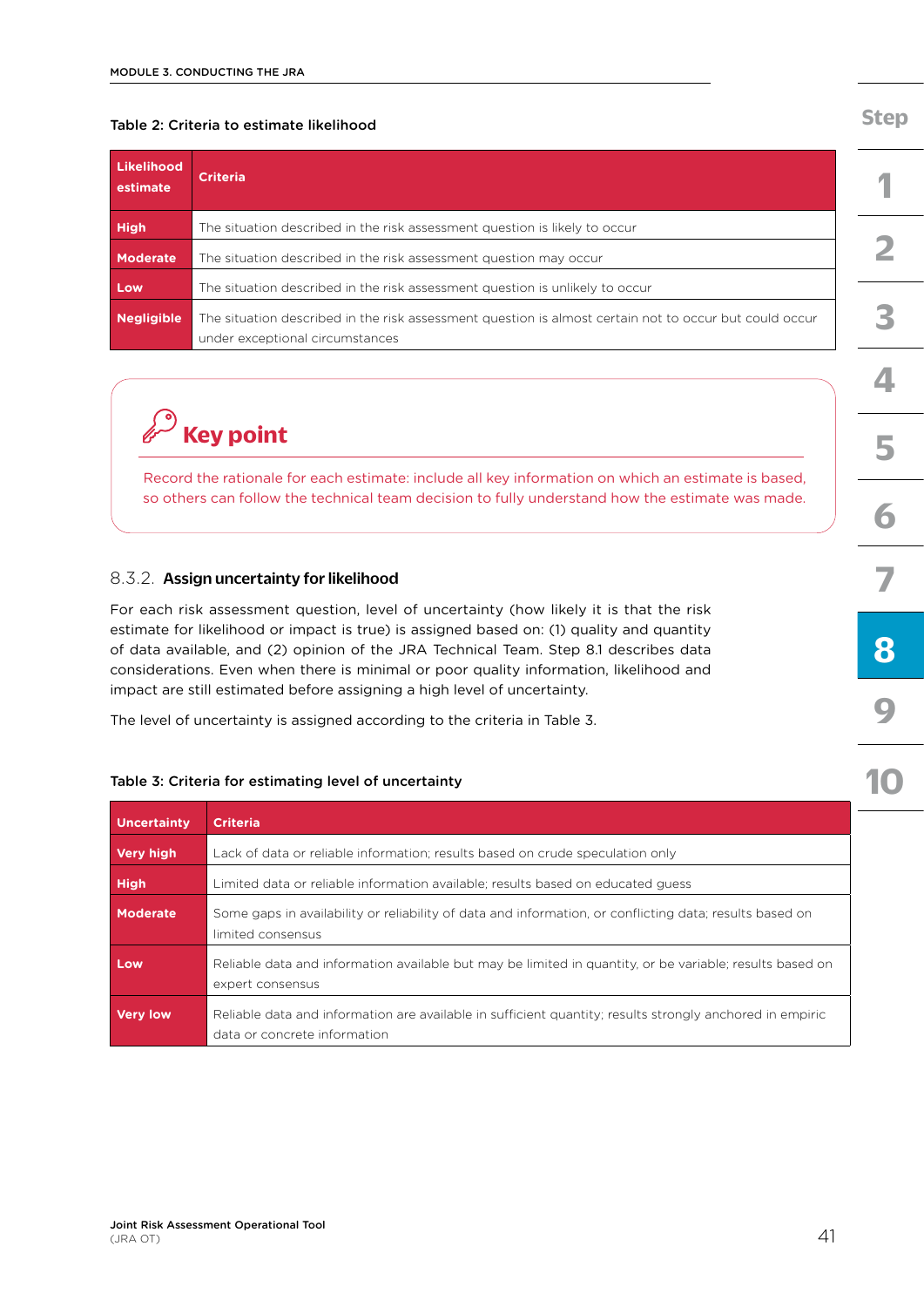### 8.3.3. Estimate impact

Each risk assessment question estimates the impact according to how bad it would be if the exact situation described in the question were to occur.

The JRA typically assesses impact at the population, local, national, or international level rather than the individual level. The impact at the individual person level generally relates to disease severity and is a factor in the context assessment.

The JRA may consider only direct impacts to health and health systems or may include a broader set of direct and indirect impacts, e.g. economic, social, environmental. The JRA Steering Committee defines the scope of the impacts to be assessed.

Impact estimates are assigned one of four qualitative categories, as shown in Table 4, based on the assessment of impact if the situation described in the risk assessment question were to occur. The JRA Technical Team should focus on concerns identified by the government in the risk framing when assigning the category. For example, if the impact on tourism was a major concern for the government, that aspect should be the focus of the impact assessment. When there is more than one area of concern, that of highest impact should be selected for inclusion in the risk matrix (module 3: step 8.4) for the risk assessment question.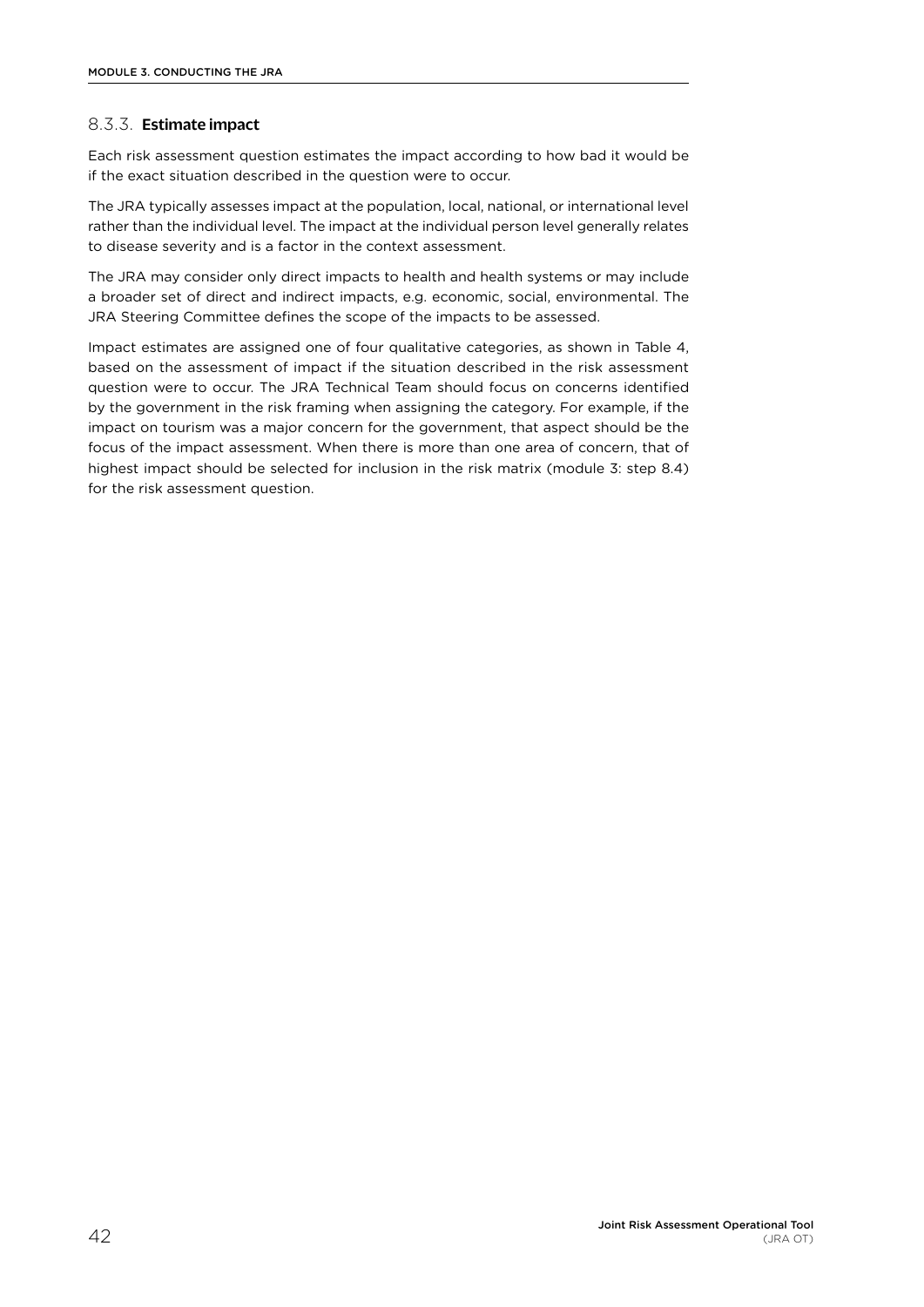| estimate<br>Impact | <b>Criteria</b>                                                                                                                                                            | <b>Direct examples</b>                                                                                                                                                                                                          | <b>Indirect examples</b><br>(economic, social, environmental)                                                                                                                                                                                                                                                                       |  |
|--------------------|----------------------------------------------------------------------------------------------------------------------------------------------------------------------------|---------------------------------------------------------------------------------------------------------------------------------------------------------------------------------------------------------------------------------|-------------------------------------------------------------------------------------------------------------------------------------------------------------------------------------------------------------------------------------------------------------------------------------------------------------------------------------|--|
|                    | The situation described<br>in the risk assessment                                                                                                                          | Potential pandemic in the human<br>population (or large at-risk groups)<br>or animal population (domestic                                                                                                                       | Threat to national and<br>international trade: losses of<br>market shares, importation bans                                                                                                                                                                                                                                         |  |
|                    | question will have<br>substantial NEGATIVE<br>consequences on the health<br>(or health system) of the                                                                      | and wildlife) with high mortality;<br>significant livestock production<br>losses at national and international                                                                                                                  | in other countries, drop in product<br>prices (meat, eggs)<br>Large number of measures                                                                                                                                                                                                                                              |  |
| <b>Severe</b>      | population                                                                                                                                                                 | levels<br>Severe disruption of normal<br>activities and services                                                                                                                                                                | needed at national and<br>international levels with<br>significant cost for authorities and                                                                                                                                                                                                                                         |  |
|                    |                                                                                                                                                                            |                                                                                                                                                                                                                                 | stakeholders<br>Threat to food security and/<br>or food supplies and indirectly<br>human livelihoods at national level                                                                                                                                                                                                              |  |
|                    |                                                                                                                                                                            |                                                                                                                                                                                                                                 | Similar level of disruptions in other<br>sectors                                                                                                                                                                                                                                                                                    |  |
|                    | The situation described<br>in the risk assessment<br>question will have significant                                                                                        | Case reports in several regions with<br>$\bullet$<br>significant mortalities in the human<br>population (or medium at-risk                                                                                                      | May be a threat to food security<br>$\bullet$<br>or food supplies and indirectly<br>human livelihoods at regional level                                                                                                                                                                                                             |  |
| Moderate           | NEGATIVE consequences<br>on the health (or health<br>system) of the population                                                                                             | groups) or animal population<br>(domestic and wildlife)                                                                                                                                                                         | Threat mainly to national trade but<br>$\bullet$<br>maybe also to international trade<br>in specific products produced in<br>the affected regions (e.g. foie gras<br>and avian influenza)<br>Several measures needed at<br>regional and national levels<br>involving major costs<br>Similar level of disruption in other<br>sectors |  |
| Minor              | The situation described<br>in the risk assessment<br>question will have marginal<br>NEGATIVE consequences<br>on the health (or health<br>system) of the population         | Rare human case reports (mainly<br>in small at-risk groups) with rare<br>mortality, and low number of<br>animal case reports (domestic or<br>wildlife), with low mortality<br>Small areas affected (regional level<br>or below) | No threat to food security or the<br>economy<br>Measures needed at regional level<br>with low to moderate costs<br>Similar level of disruptions in other<br>$\bullet$<br>sectors                                                                                                                                                    |  |
| Negligible         | The situation described<br>in the risk assessment<br>question will have<br>insignificant NEGATIVE<br>consequences on the health<br>(or health system) of the<br>population | No human case reports and no, or<br>low number of, localized animal<br>case reports (domestic or wildlife)                                                                                                                      | No threat to food security or the<br>economy<br>Few measures needed at sub-<br>$\bullet$<br>regional or lower level; minor costs<br>of measures implemented at sub-<br>regional level<br>Similar level of disruptions in other<br>$\bullet$<br>sectors                                                                              |  |

#### Table 4: Criteria to estimate impact if situation described in the risk assessment question occurs

**[Step](#page-18-0)**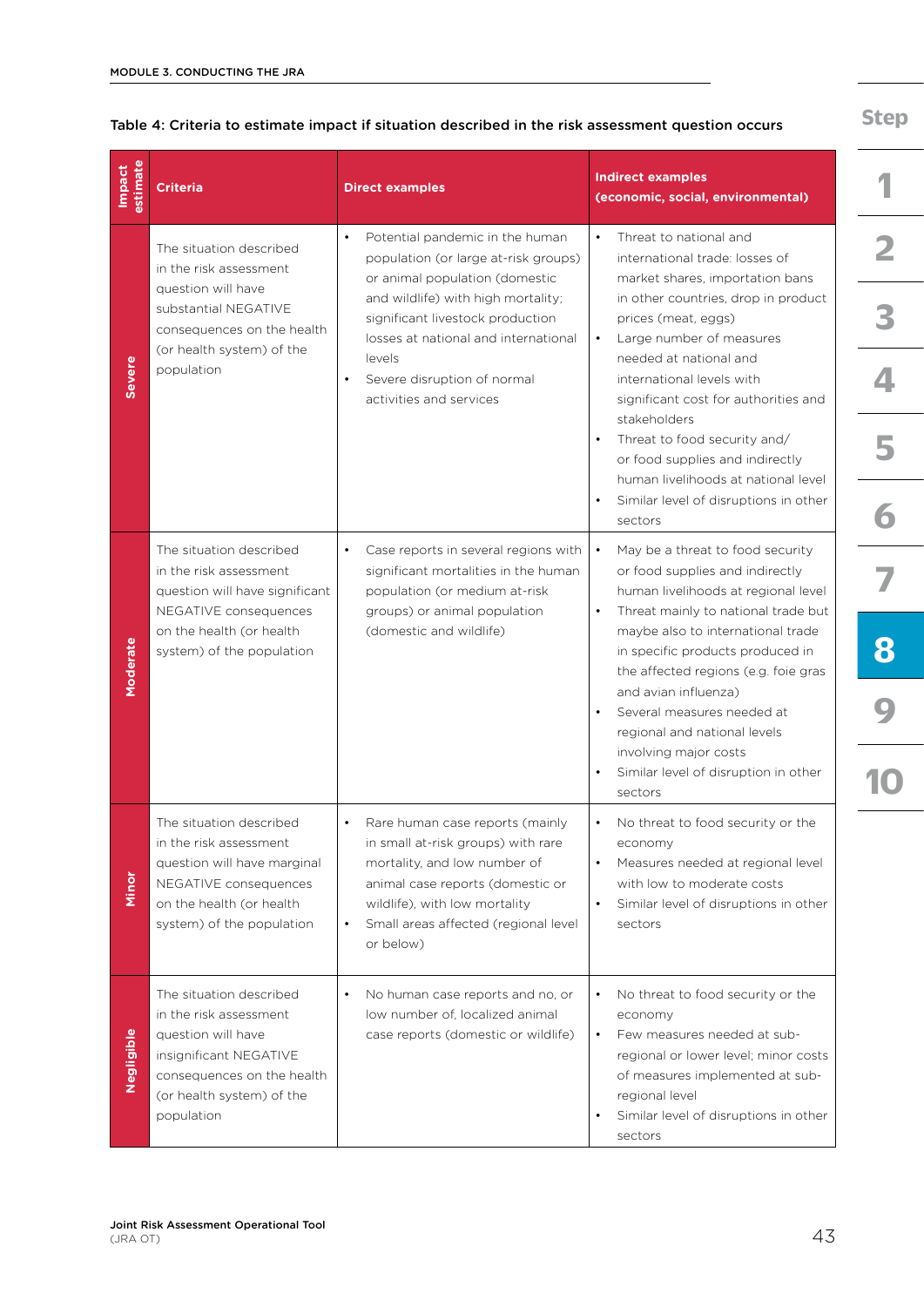# **Key point**

If the technical team has difficulty deciding on an estimate due to differences in expert opinion, they should make every effort to assign a single estimate based on the evidence available.

#### 8.3.4 Assign uncertainty for impact

As completed for likelihood, estimate the level of uncertainty for impact. Please refer to Table 3 in step 8.3.2.

# **Key point**

It is crucial to convey the correct level of uncertainty to decision-makers and clearly document the thought process in the JRA report. Decision-makers have specific information to create messages on what is unknown, why, and the steps required to gather the information needed.

## Step 8.4. **Plot estimates**

## [\(Annex F, JRA report template, Section 8\)](#page-71-0)

The likelihood and impact estimates are plotted in a risk matrix (shown in Fig. 8) for each risk assessment question to facilitate linking the risk to potential options for risk management. A dot or star added to the matrix indicates the risk estimated for each risk assessment question. The individual estimates for each question are not combined, but interpreted separately.

The uncertainty level associated with each risk assessment question is included when reporting or discussing likelihood and impact estimates.

## High ikelihood **Likelihood** Moderate Low Negligible Negligible | Minor | Moderate | Severe **Impact**

#### Figure 8. A risk matrix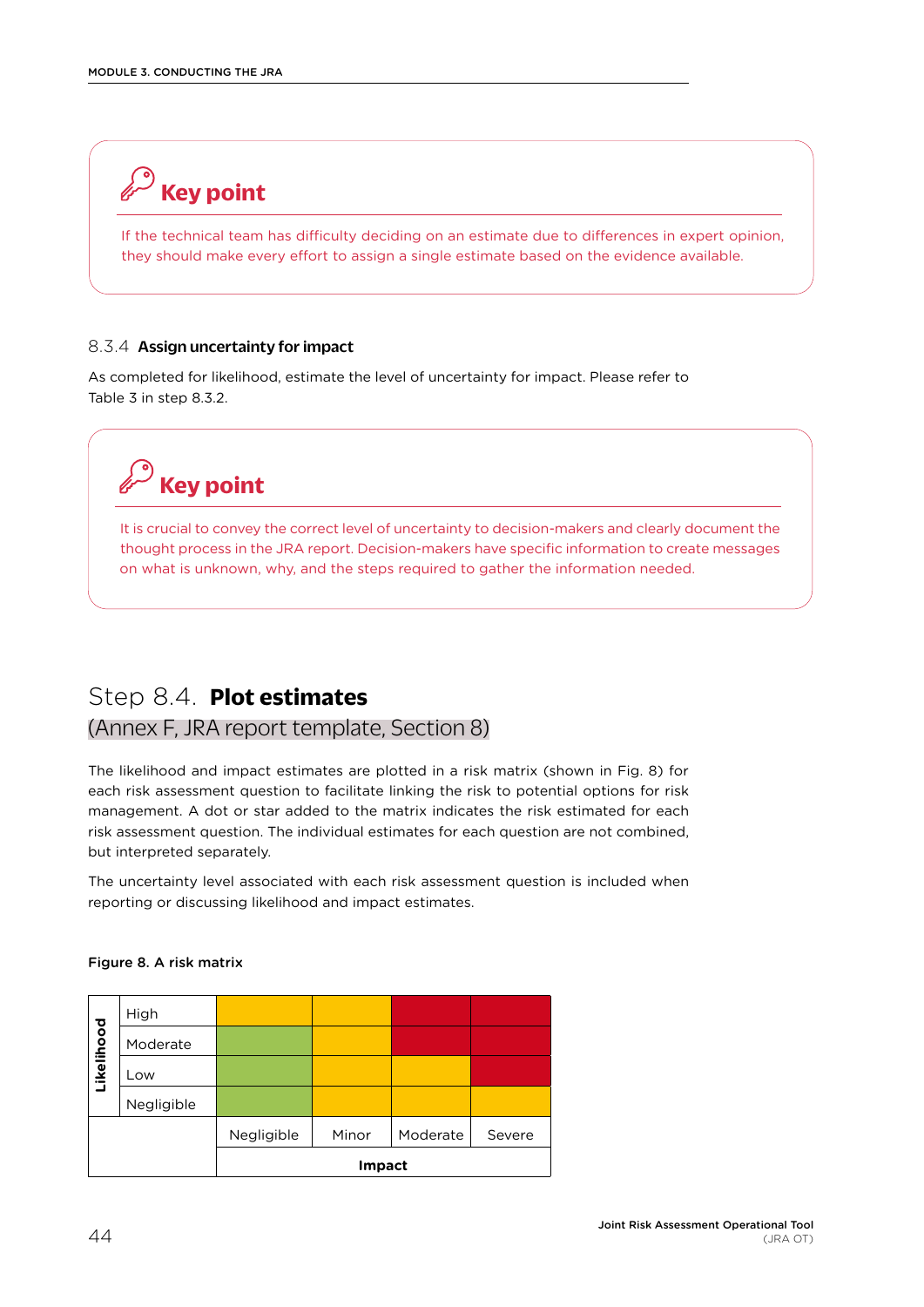For example, risk assessment results (likelihood and impact of introduction of a livestock disease) could link to risk management (use of surveillance), as follows:

- **red**: critical to implement mitigation measures (increased surveillance);
- **yellow**: review and adjust mitigation measures (surveillance enhanced: targeted or linked with existing surveillance activities);
- **green**: maintain current mitigation measures (surveillance maintained).

## Step 8.5. **Technical interpretation**

Based on likelihood and impact estimates, considering the uncertainty level for each of the risk assessment questions, and given the situation and national context discussed, the JRA Technical Team provides qualitative technical interpretation of the overall risk assessment for the steering committee.

The technical interpretation on each risk assessment question is the basis for decisions on risk management options by the JRA Steering Committee. This may be the only part of the report  $(ANNEX)$  that decision-makers read.

A technical interpretation is conducted after characterizing each risk assessment question, to keep the different interpretations separate and clear. After all of the risk assessment questions are characterized individually, the JRA Technical Team may provide an additional overall technical interpretation. When provided, it should include a brief technical summary of:

- risk assessment questions;
- key assumptions;
- likelihood and impact estimates and associated uncertainties;
- justifications for the estimates;
- critical management/communication options.

**[Step](#page-18-0)**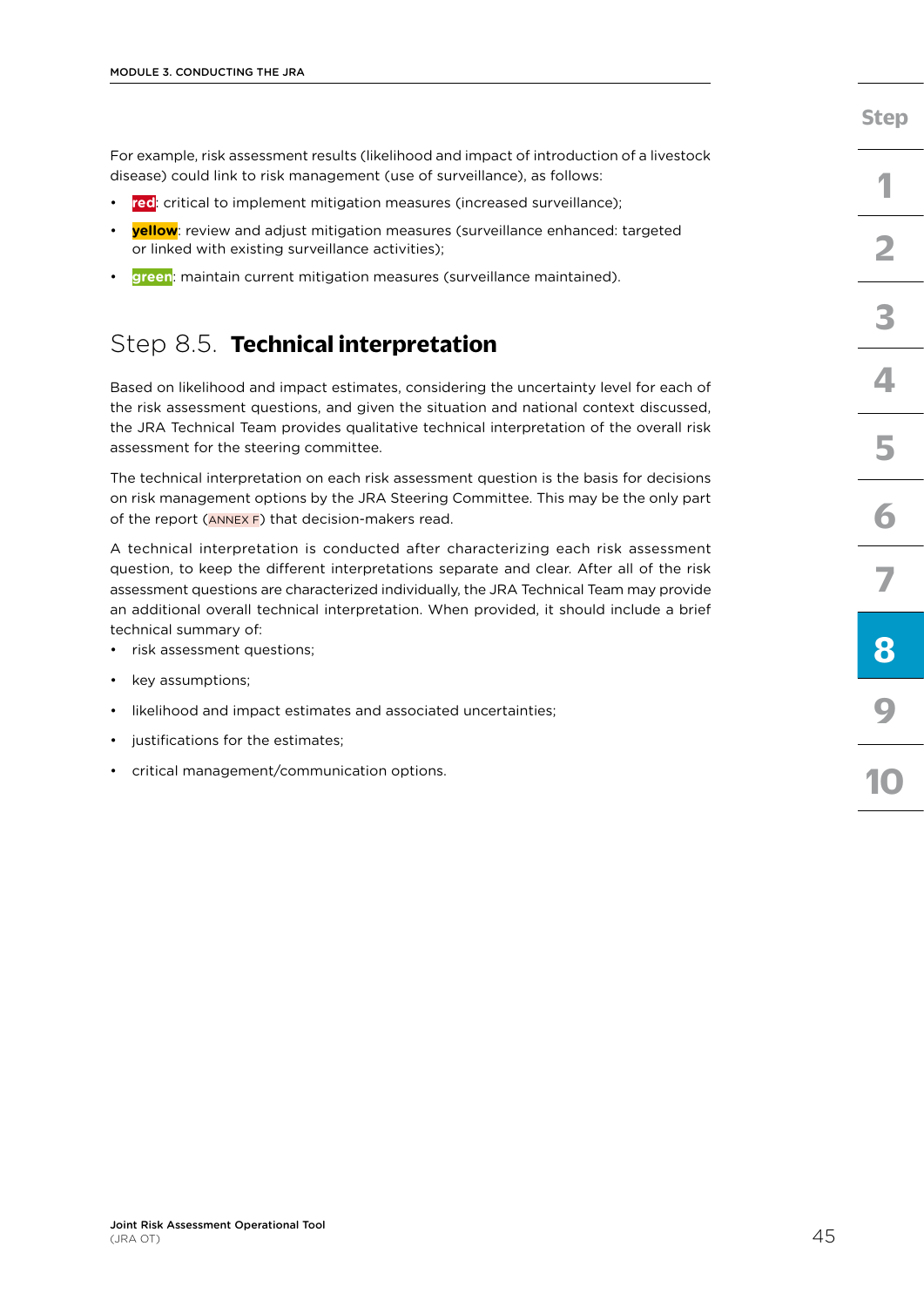### <span id="page-53-0"></span> $\bigodot$ Example: Characterize risk for H5N1 HPAI virus

The following is an abbreviated technical interpretation submitted by a JRA technical team to the JRA Steering Committee:

"The JRA technical team assessed the likelihood and impact of at least one human in the Lake Tonka Region being exposed to H5N1 HPAI virus from infected backyard ducks in the next three months, and concluded that the likelihood and impact are both moderate. This conclusion assumed that there is the possibility of importation of infected poultry from affected neighbouring countries because there is no inspection occurring at border points.

The moderate likelihood estimate is based on data available concerning birds migrating to the country from affected countries, as well as numerous published studies on research conducted in other countries, which found live bird markets, similar to those present, to be high risk for disease transmission. The moderate impact estimate for H5N1 HPAI virus incursion is based on estimating economic losses due to loss of poultry stock and consumer confidence, unavailability of human vaccines, high human case fatality rate, and the country's reliance on poultry as a food source, conversely weighed against lack of human-human transmission demonstrated in other countries. Experts felt the latter point lowered the impact compared to other potential disease events. The uncertainty for both estimates is low due to the availability of reliable information. Although only a limited quantity of information comes from within the country, there is extensive research on the disease in several neighbouring countries.

The JRA Technical Team recommended that the JRA Steering Committee should approve several mitigation and communication measures. For example: the reinforcement of laws and regulations concerning control measures on poultry importation, including veterinary quarantine grounds at all major border points and certificate inspection; the display of posters in a prominent position at border points; and the direct communication of new regulations to authorities and private individuals/companies in the export countries.

This assessment was based on data and information obtained from expert opinions, literature, and official standard setting or technical organizations, including the OIE, WHO, and FAO. A significant information gap concerning in-country surveillance for HPAI exists. It was recommended that active surveillance be conducted within the next year, and a subsequent JRA be conducted with the updated information."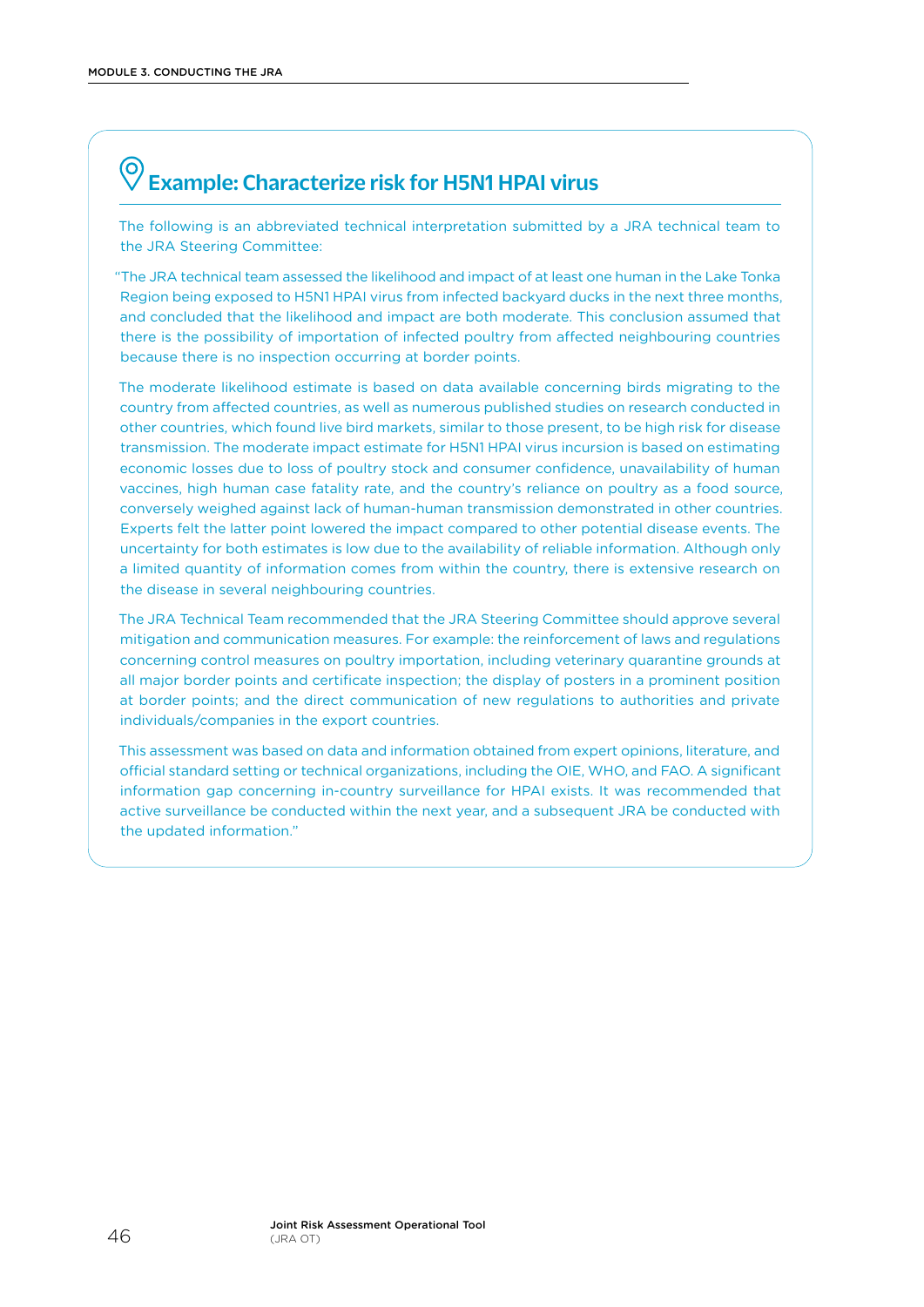# Module 4

# **Utilizing the JRA outputs**

**48 [Step 9](#page-55-0)** [Identify risk management options](#page-55-0) [and communication messages](#page-55-0)

- **49 [Step 10](#page-56-0)** [Document the assessment](#page-56-0)
- **51 [Example: Rift Valley fever](#page-58-0) virus**
- **52 [Supporting documents](#page-59-0)**

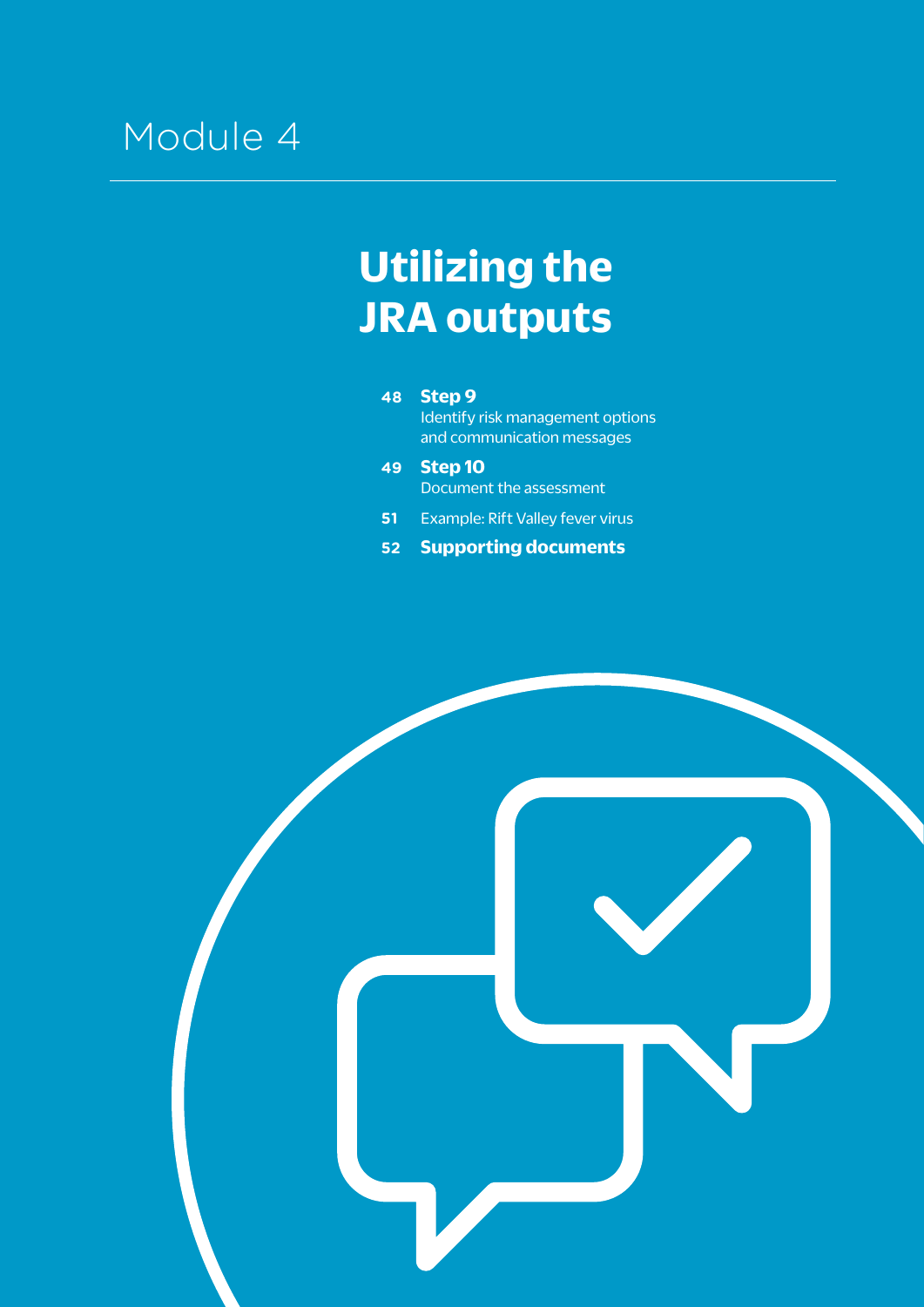# <span id="page-55-0"></span>Step 9: **Identify risk management options and communication messages**

The purpose of risk assessment is to direct risk management and communication options within the scope, purpose, and objectives framed by the steering committee. The JRA technical discussion captures and prioritizes options and discusses and documents technically justified pros and cons, including the costs and benefits of each option. These options and messages are based entirely on the technical outcomes of the assessment and are scientifically justified. For example, those risk management measures with the highest impact on reducing overall risk and the lowest negative impact on production, animal welfare, also called critical control points, could be considered when prioritizing options.

The factors and variables contributing to the risk, as discussed during risk characterization and included in the rationale (module 3: step 8) should be the basis for developing risk management and risk communication options.

The JRA Technical Team proposes general options for evidence-based risk management and potential key messages related to the human–animal–environment interface aspects of the event or threat assessed. Options for both multisectoral management and communications and sector-specific, but aligned, management and communications may be proposed (SEE *TZG*, CHAPTER 5.5.).

An example of a management option is to conduct a simulation exercise to evaluate the response to the hazard. An example of a communication option is a campaign with the key message that thoroughly cooked meat is safe to eat.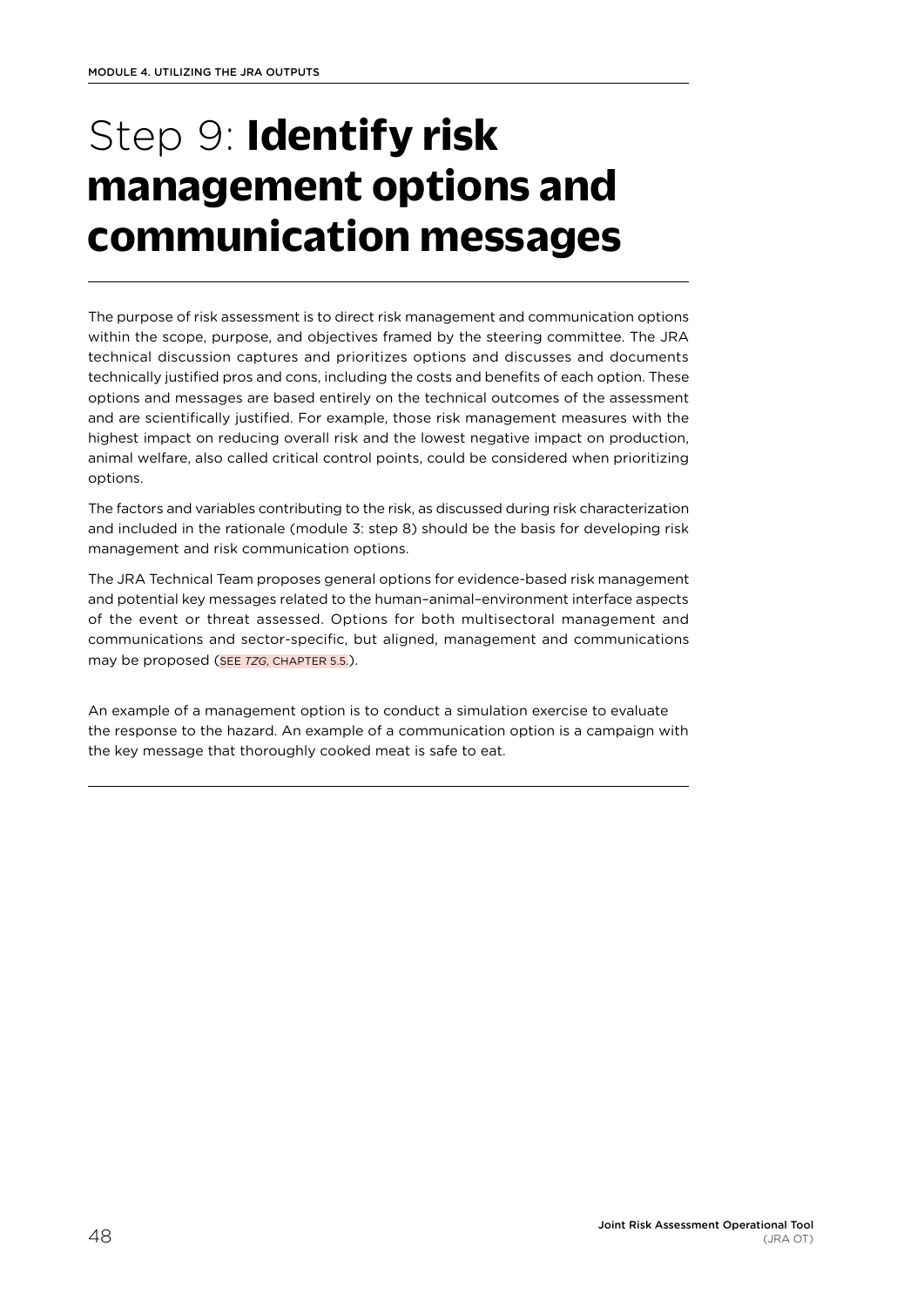# <span id="page-56-0"></span>Step 10: **Document the assessment**

The technical team keeps comprehensive notes [\(SEE ANNEX F, JRA REPORT TEMPLATE](#page-71-0)) while conducting the JRA ([MODULE 3: STEPS 6-8](#page-37-0)). A note-taker completes the template as the discussion unfolds. A JRA report, provided to the steering committee after the assessment, details all information.

The documentation is critical. The JRA Technical Team must be able to review in detail the thought process behind each step of their risk assessment to catalogue specifically the information and expert opinions used and the basis for each likelihood and impact estimate made for each iteration. This allows for:

- later iustification of decisions for the JRA Steering Committee or others;
- estimates of evolving risks in subsequent iterations based on the same criteria, especially if there are changes in JRA team members.

The JRA report template, or another reporting format as agreed by the JRA Steering Committee, ensures the preparation of a comprehensive standard JRA report useful for comparison across JRA iterations. The steering committee also decides on the need for a summary report and any attachments or other supporting documents they require ([SEE MODULE 1: STEP 1.2\)](#page-20-0).

The JRA Lead submits the JRA report and any requested summary to the steering committee [\(SEE MODULE 1: STEP 1.2](#page-20-0)), which may depend on the urgency of the assessment. The report may include any written concerns or recommended changes to the process from the JRA Technical Team, e.g. expertise missing from the team. Proposed changes to the risk assessment questions or new questions are included and justified. The JRA Lead highlights these concerns directly with the steering committee as needed.

#### Operationalize risk assessment outcomes and next steps

The JRA Steering Committee operationalizes the JRA outcomes in all situations. Its task is to:

- review risk management options, justifications and prioritization from the JRA output;
- decide on key risk management options for implementation;
- review proposed key content of risk communication messages and justifications from the JRA output;
- agree on key content of risk communication messages;
- determine next steps, timelines, roles and responsibilities for risk management and risk communication;
- agree on priority actions and take next steps;
- decide on timing for next risk assessment iteration;
- review plans (e.g. contingency, surveillance) across sectors and integrate JRA results where feasible.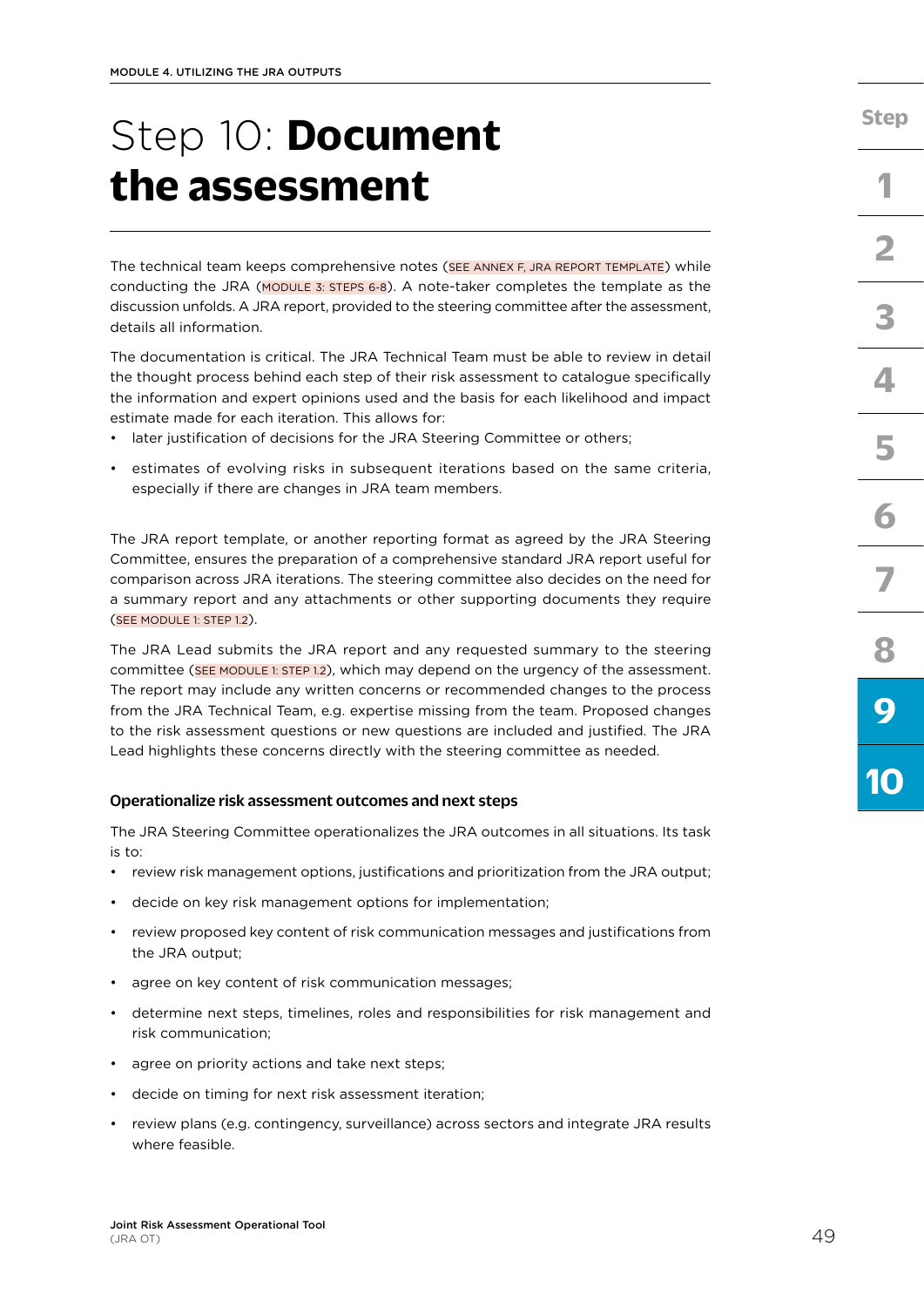The JRA Steering Committee reconvenes shortly after finalizing the JRA assessment, to review the assessment outcomes and decide on next steps. The committee reviews the JRA report and any other output from the JRA Technical Team. They discuss the risks and the JRA Technical Team's technical interpretation in the context of the purpose and objectives stated in the JRA framing, the management and communications options proposed, and the implications for policy development. They also create or revise the event or hazard management plan, including communication. If needed, they may request clarification, revision or additional analysis from the JRA Technical Team.

The steering committee is unlikely to be directly responsible for implementing the actions included in the management and communication plans. Most management and communication actions will be implemented as part of routine responsibilities by the line ministries of each relevant sector for surveillance, communications and response. Some actions and messages will be sector-specific while some will be joint, but all are aligned and do not contradict the others.

The JRA Steering Committee in consultation with the technical team decides when the team reconvenes for the next iteration, based on the urgency of the situation. The steering committee identifies triggers that lead to convening an earlier urgent assessment. Subsequent JRAs may be conducted quickly if needed (e.g. in a half day meeting or over the phone) and likely will not require a multi-day meeting. Risk pathway diagrams and risk assessment questions can often be reused and only need revision if the epidemiological situation or the risk framing changes. A next iteration of a JRA may provide the opportunity to add additional expertise to the JRA Technical Team, which should ideally be confirmed with the steering committee. Previous JRA reports should be referenced in subsequent JRA iterations.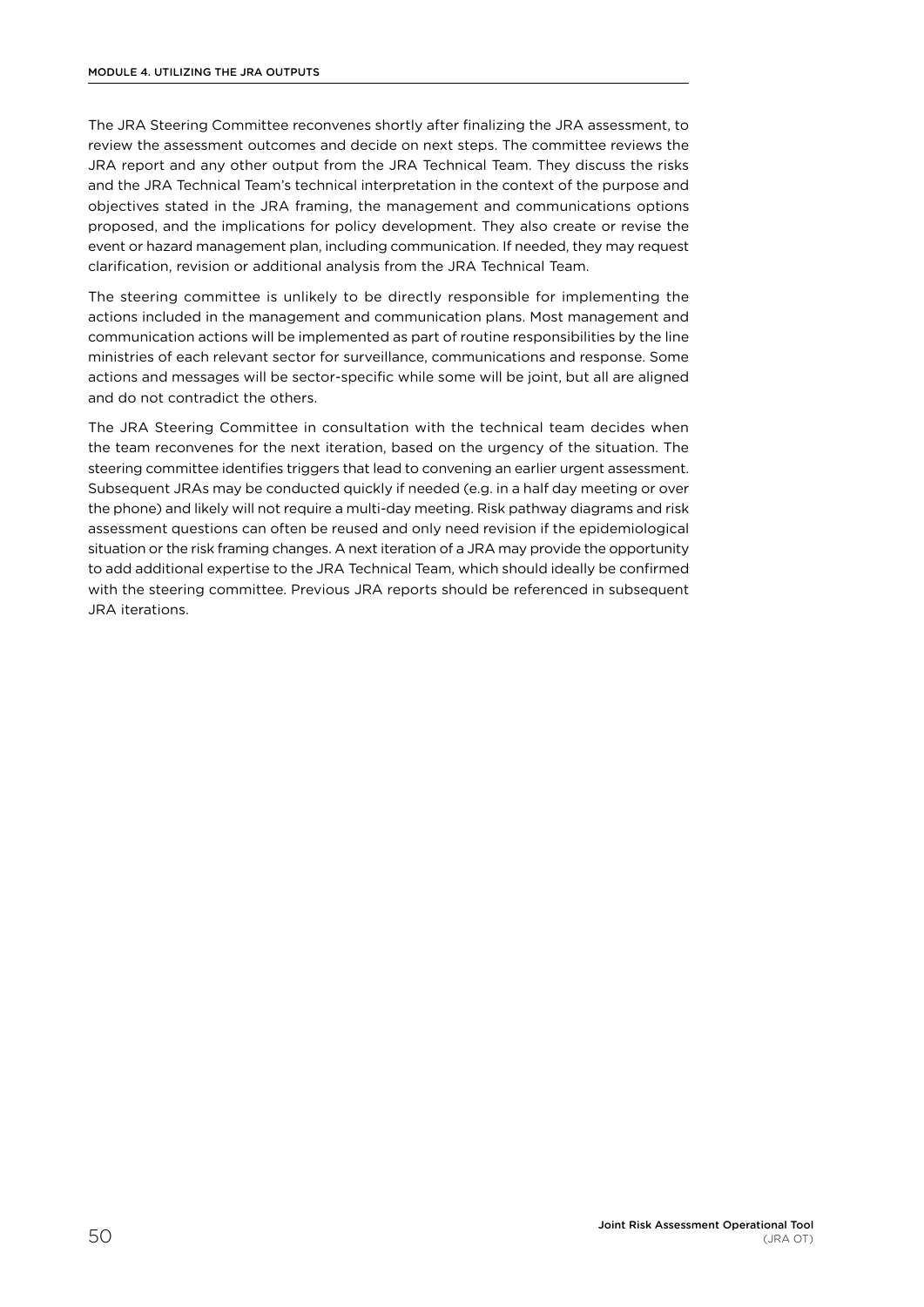# <span id="page-58-0"></span>Example: Rift Valley fever virus

The technical team proposed risk management and risk communication options to the steering committee while conducting a JRA to address health risks at the human–animal–environment interfaces posed by the Rift Valley fever (RVF) virus.

The risk question was "What is the likelihood and impact of having at least one worker in a slaughter facility in province X being infected with the RVF virus through contact with fluids from an infected animal between April and November this year?"

### Risk management options for consideration by the steering committee

#### Short-term management options

#### Vector control:

- Farmers should use insect repellent and spray their animals.
- Infection of animals:
- Stakeholders and farmers should consider vaccination to prevent outbreaks.

#### Early detection of RVF outbreaks in animals:

• Institute integrated surveillance of RVF in animals at sub-county level and install quarantines if RVF outbreak in animals is confirmed.

#### Control of RVF outbreaks in animals:

• Enforce animal check points and quarantine.

#### Detection before slaughter:

- Inspection and examination of all animals before loading on trucks or authorization for sale.
- Enhance the level of animal identification, traceability and feedback.

#### Preventing infection during and after slaughter:

- Encourage use of appropriate personal protective equipment (PPE) in slaughterhouses.
- Safety and hygiene at slaughter facility should be enforced by management and health inspectors.

#### Long-term management options

Vector control:

• Stakeholders should identify and encourage use of existing biological control measures for vectors that are environmentally friendly.

#### Early detection of RVF outbreaks in animals:

• Develop rapid point-of-care rapid diagnostic tests for prompt detection of RVF.

#### Control of RVF outbreaks in humans at slaughter facilities:

Update and implement the National Code of Meat Inspection and Public Health Act among other pieces of legislation.

#### Detection before slaughter**:**

Set up centralized slaughter areas in sub-provinces.

## Risk communication options for consideration by the Steering **Committee**

- **•** Farmers and animal traders should be trained and sensitized on detecting RVF infections at farm level through reporting high rates of spontaneous abortions.
- Develop ways to communicate the impacts of RVF on economy, livelihoods, among others.
- Raise awareness among slaughterhouse workers on the risk of RVF infection and appropriate use of PPE.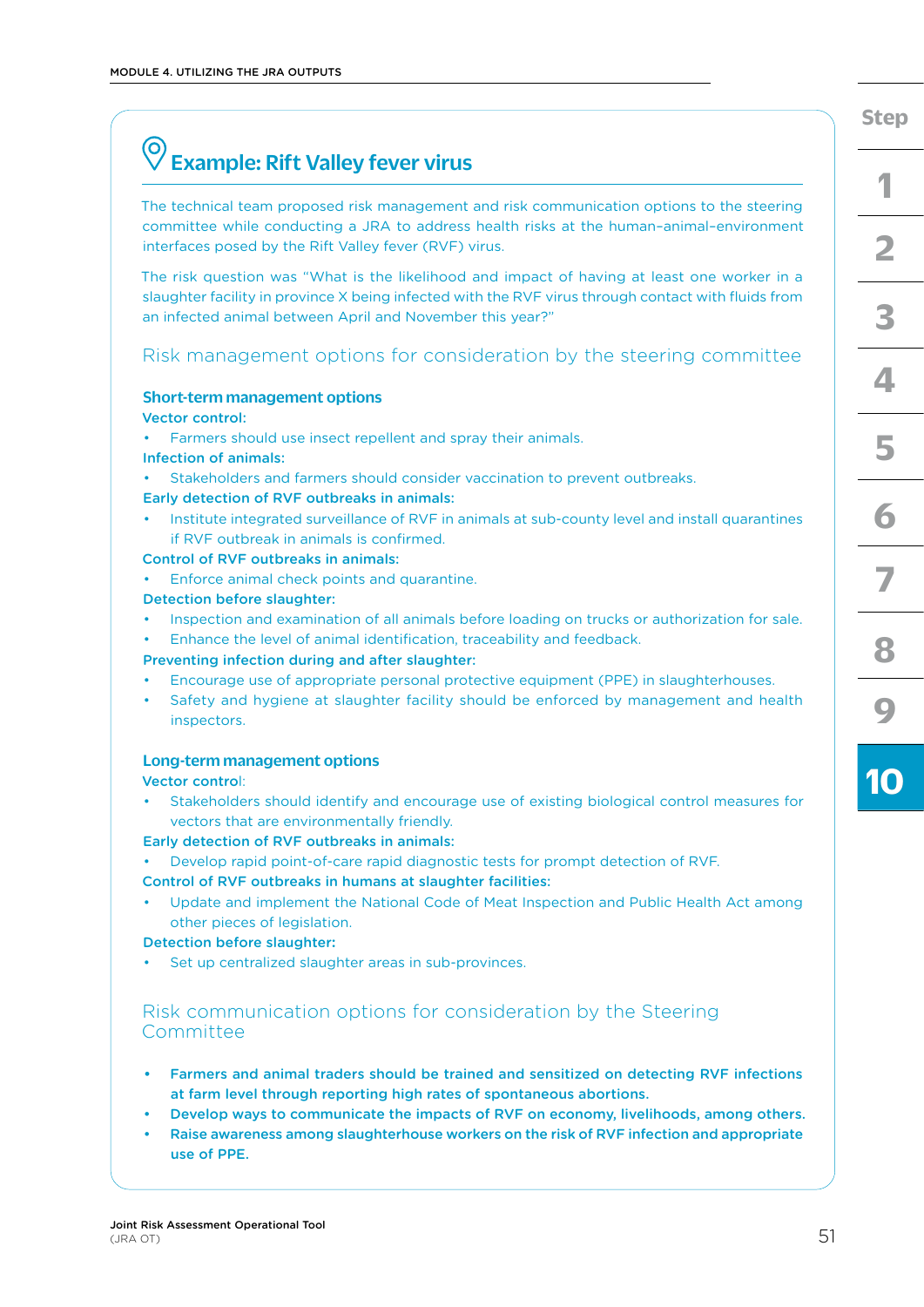# <span id="page-59-0"></span>**Supporting documents**

#### Risk assessment guidelines

- **1.** The World Health Organization. Early detection, assessment and response to acute public health events. Geneva: WHO; 2014 ([www.who.int/ihr/publications/](http://www.who.int/ihr/publications/WHO_HSE_GCR_LYO_2014.4/en/) [WHO\\_HSE\\_GCR\\_LYO\\_2014.4/en/,](http://www.who.int/ihr/publications/WHO_HSE_GCR_LYO_2014.4/en/) accessed 26 June 2020).
- **2.** The World Health Organization. Rapid risk assessment of acute public health events. Geneva: WHO; 2012 (www.who.int/csr/resources/publications/HSE [GAR\\_ARO\\_2012\\_1/en/,](http://www.who.int/csr/resources/publications/HSE_GAR_ARO_2012_1/en/) accessed 26 June 2020).
- **3.** European Centre for Disease Prevention and Control. Operational guidance on rapid risk assessment methodology. Stockholm: ECDC; 2011 ([www.ecdc.europa.](http://www.ecdc.europa.eu/sites/default/files/media/en/publications/Publications/1108_TED_Risk_Assessment_Methodology_Guidance.pdf) [eu/sites/default/files/media/en/publications/Publications/1108\\_TED\\_Risk\\_](http://www.ecdc.europa.eu/sites/default/files/media/en/publications/Publications/1108_TED_Risk_Assessment_Methodology_Guidance.pdf) [Assessment\\_Methodology\\_Guidance.pdf](http://www.ecdc.europa.eu/sites/default/files/media/en/publications/Publications/1108_TED_Risk_Assessment_Methodology_Guidance.pdf), accessed 26 June 2020).
- **4.** OIE: OIE risk assessment guidelines [www.oie.int/index.php?id=169&L=0&htm](http://www.oie.int/index.php?id=169&L=0&htmfile=chapitre_import_risk_analysis.htm)[file=chapitre\\_import\\_risk\\_analysis.htm,](http://www.oie.int/index.php?id=169&L=0&htmfile=chapitre_import_risk_analysis.htm) accessed 26 June 2020).
- **5.** Australian Institute for Disaster Resilience. National emergency risk assessment guidelines. Melbourne: AIDR: 2015 [\(knowledge.aidr.org.au/media/2030/hand](http://knowledge.aidr.org.au/media/2030/handbook-10-national-emergency-risk-assessment-guidelines.pdf)[book-10-national-emergency-risk-assessment-guidelines.pdf](http://knowledge.aidr.org.au/media/2030/handbook-10-national-emergency-risk-assessment-guidelines.pdf), accessed 26 June 2020).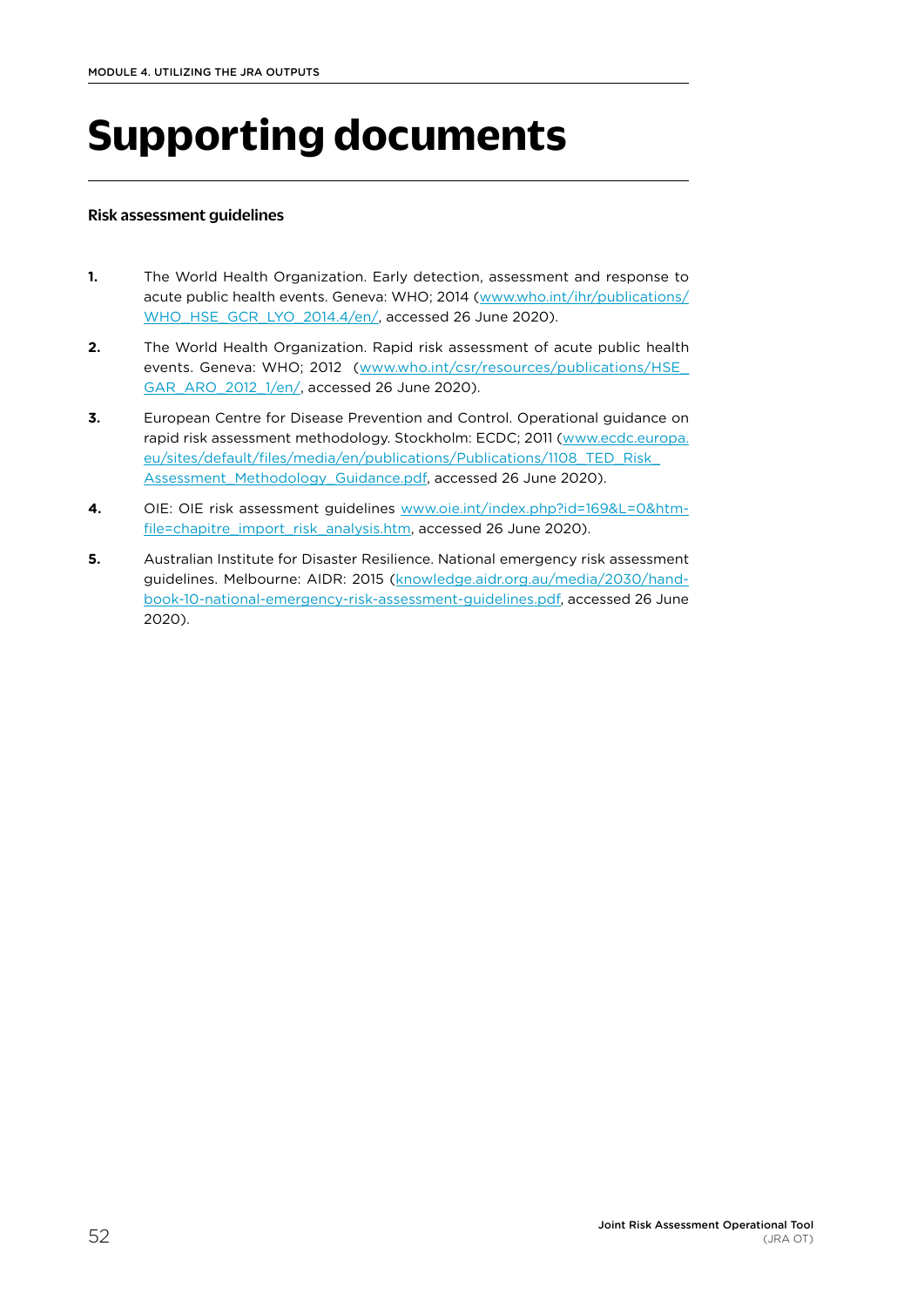# <span id="page-60-0"></span>**Annexes**

## **54 [Annex A](#page-61-0)**

[Model terms of reference for the Joint Risk Assessment](#page-61-0)  [Steering Committee](#page-61-0)

### **57 [Annex B](#page-64-0)**

[Model terms of reference for the Joint Risk Assessment](#page-64-0)  [Lead](#page-64-0)

## **59 [Annex C](#page-66-0)**

[Facilitation tips for the Joint Risk Assessment Lead](#page-66-0)

### **60 [Annex D](#page-67-0)**

[Model terms of reference for the Joint Risk Assessment](#page-67-0)  [Technical Team](#page-67-0)

### **62 [Annex E](#page-69-0)**

[Model terms of reference for the Joint Risk Assessment](#page-69-0)  [Stakeholder Group](#page-69-0)

### **64 [Annex F](#page-71-0)**

[Joint risk assessment report template](#page-71-0)

## **71 [Annex G](#page-78-0)**

[Potential information required for the assessment](#page-78-0)

## **73 [Annex H](#page-80-0)**

[Potential information sources](#page-80-0)

## **75 [Annex I](#page-82-0)**

[Linking the risk framing, the risk assessment questions,](#page-82-0)  [and risk management](#page-82-0)

### **77 [Annex J](#page-84-0)**

[Risk framing template](#page-84-0)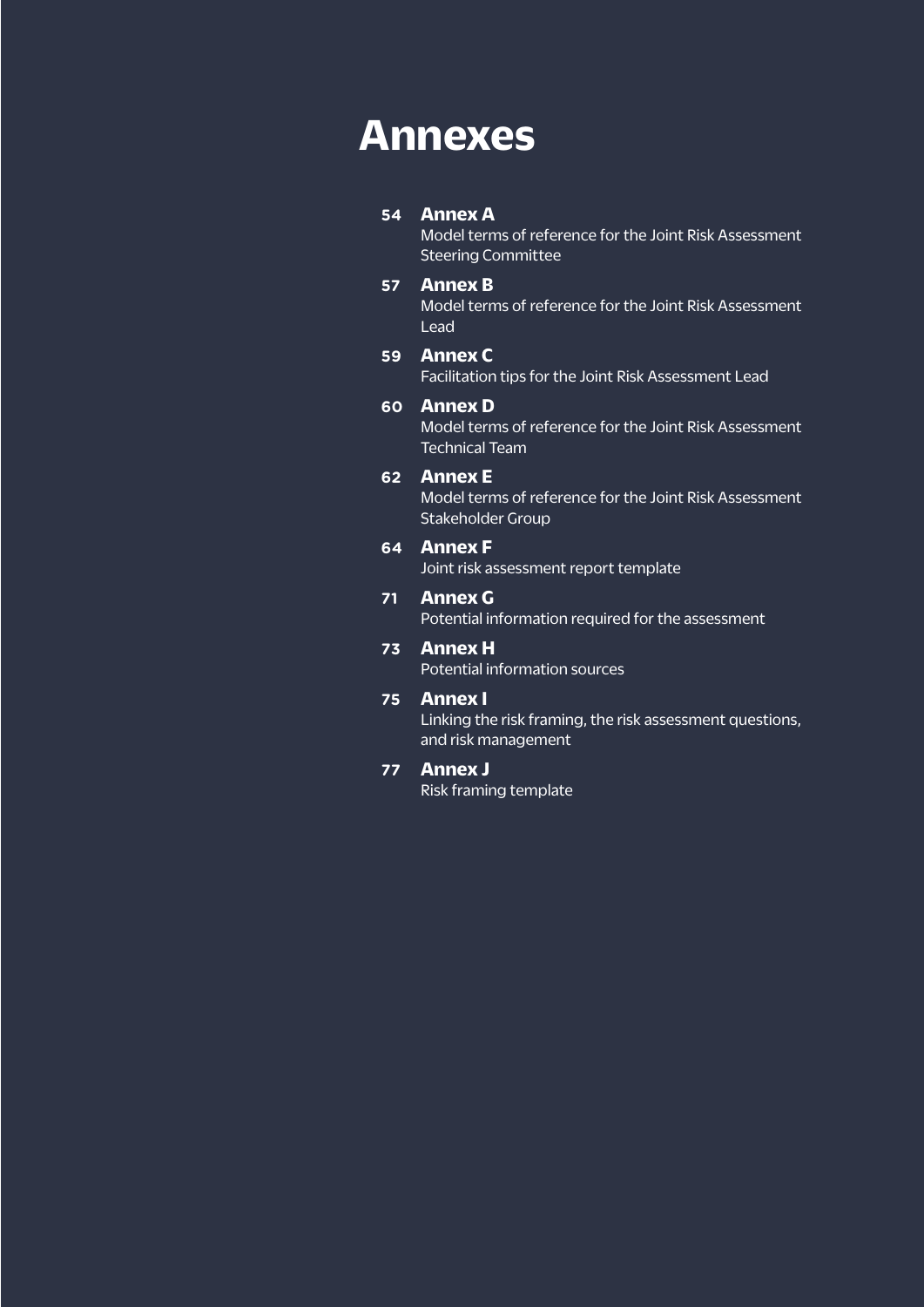# <span id="page-61-0"></span>Annex A. **Model terms of reference for the Joint Risk Assessment Steering Committee**

# Joint Risk Assessment Steering Committee - TERMS OF REFERENCE

## 1. **Scope of work**

The joint risk assessment (JRA) steering committee oversees the JRA process. It does not engage in the technical aspects of risk assessment, but is responsible for management and communications decisions based on the outcomes of the JRA.

## 2. **Roles and responsibilities**

The JRA Steering Committee has the following roles and responsibilities:

- defines the scope and timeline of the JRA process;
- identifies the JRA Lead who then becomes a member of the steering committee;
- proposes the JRA Technical Team composition;
- reviews and interprets the results of the risk assessment;
- adopts and prioritizes risk management strategies and communications messages based on the JRA, and promotes implementation of actions;
- re-evaluates and modifies the JRA process as needed;
- identifies and convenes the stakeholder group (optional);
- maintains ongoing dialogue with the JRA Technical Team and Stakeholder Group (if convened), moderated by the JRA Lead, to assess and modify the process as needed.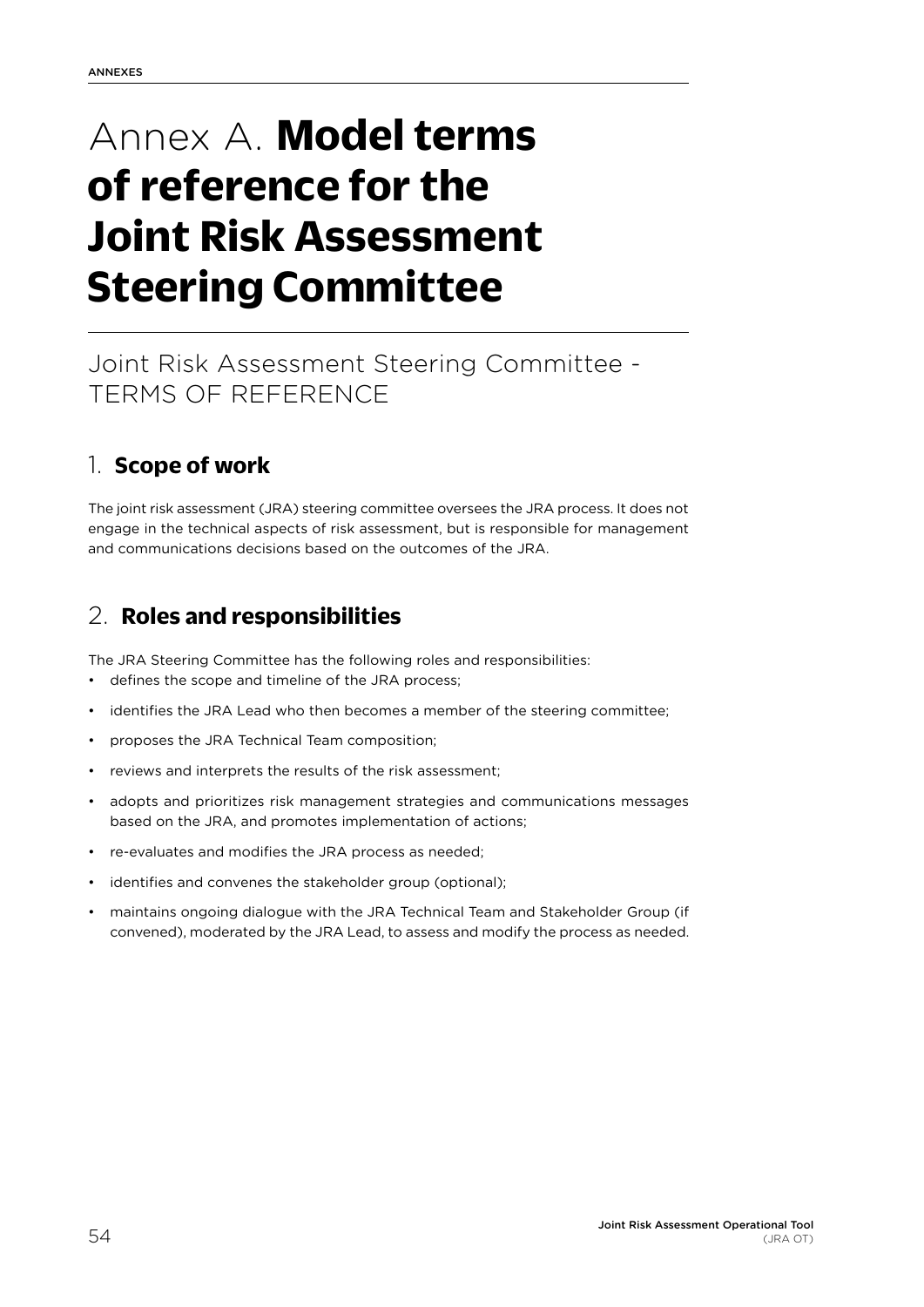## 3. **Composition and structure**

### 3.1. Composition

The JRA Steering Committee consists of designated focal points or their representatives from relevant government agencies. For example:

- Department of Livestock, Ministry of Agriculture;
- Department of Disease Control, Ministry of Health;
- Ministry of Interior;
- JRA Lead;
- Department of Public Relations (as a communications advisor).

JRA Steering Committee members may invite experts or representatives of partner agencies as observers to a JRA Steering Committee meeting. However, only members participate in decisions.

### 3.2. Structure

The optimal JRA structure should be specified. For example:

- focal points or their representatives from relevant government agencies such as JRA Steering Committee members;
- Chair and Vice-chair, elected from among the JRA Steering Committee members, on a one-year rotation;
- experts, resource persons, or representatives of partner agencies, as non-decision-maker observers.

## 4. **Frequency of meetings and reports**

- The JRA Steering Committee convenes a first meeting as soon as possible after the group is established.
- The JRA Steering Committee convenes subsequent meetings no later than one week after receiving the assessment report from the JRA Technical Team. The JRA Steering Committee meets as needed or at least once per year.
- The Chair convenes a JRA Steering Committee meeting.
- With the consent of the Chair and Vice-chair and upon consultation with other members, any member of the JRA Steering Committee can request a meeting.
- The Chair prepares the meeting reports.
- Any members unable to attend the meeting convey their comments on the meeting report to the Chair and other members no later than two weeks after receiving it. At that time, the report is considered confirmed and adopted.
- Members receive at least one week's notice of the next meeting, unless there is an urgent matter for the JRA Steering Committee to address, then shorter notice is allowed.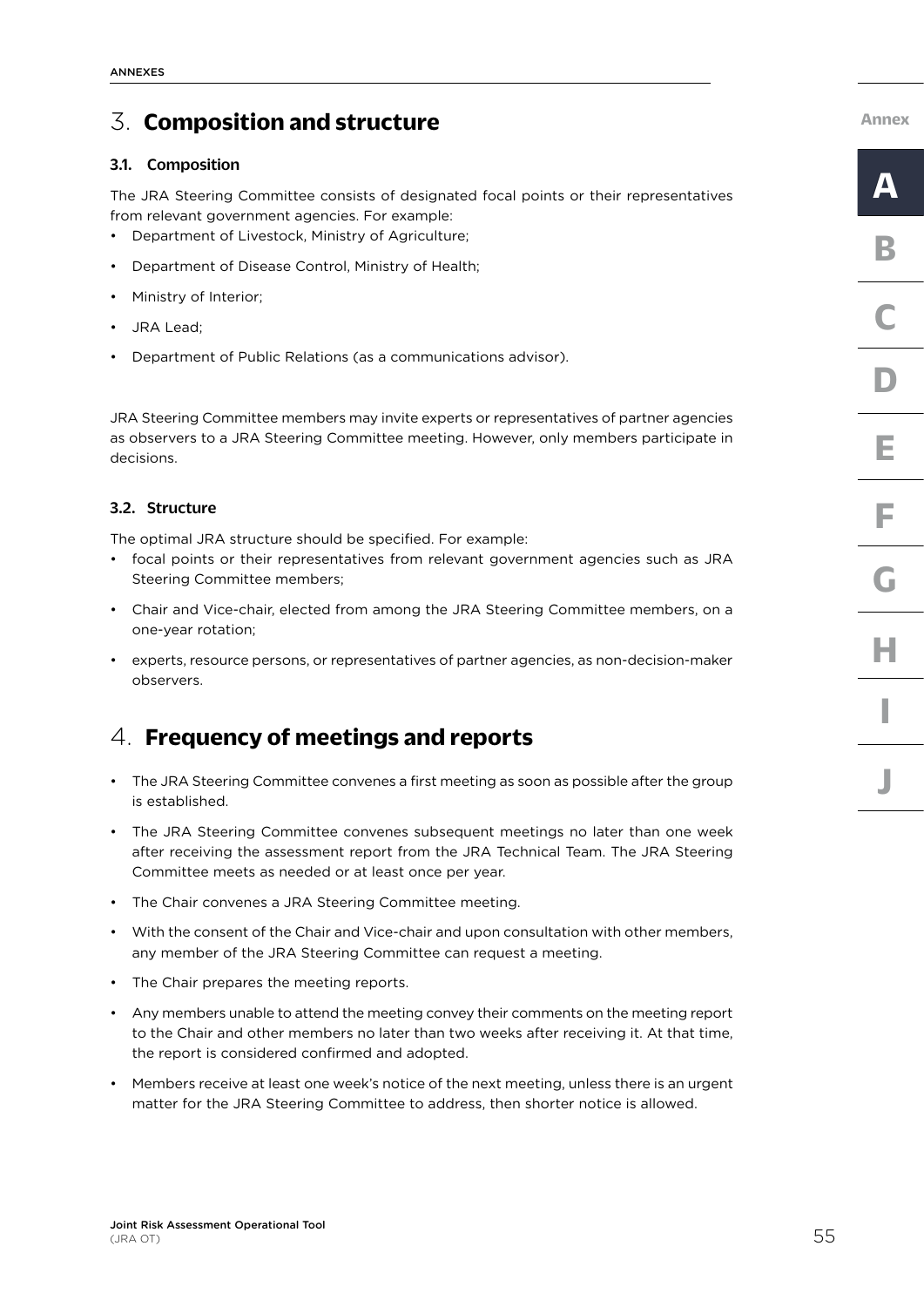- At the conclusion of each meeting, the JRA Steering Committee determines the time, date and venue of the next meeting.
- The reports and documents of a JRA Steering Committee meeting are confidential and only distributed to meeting participants. Reports or excerpts from them may be circulated to other parties only after the written consent of the Chair.

## 5. **Amendment**

The JRA Steering Committee may amend these terms of reference, as deemed necessary.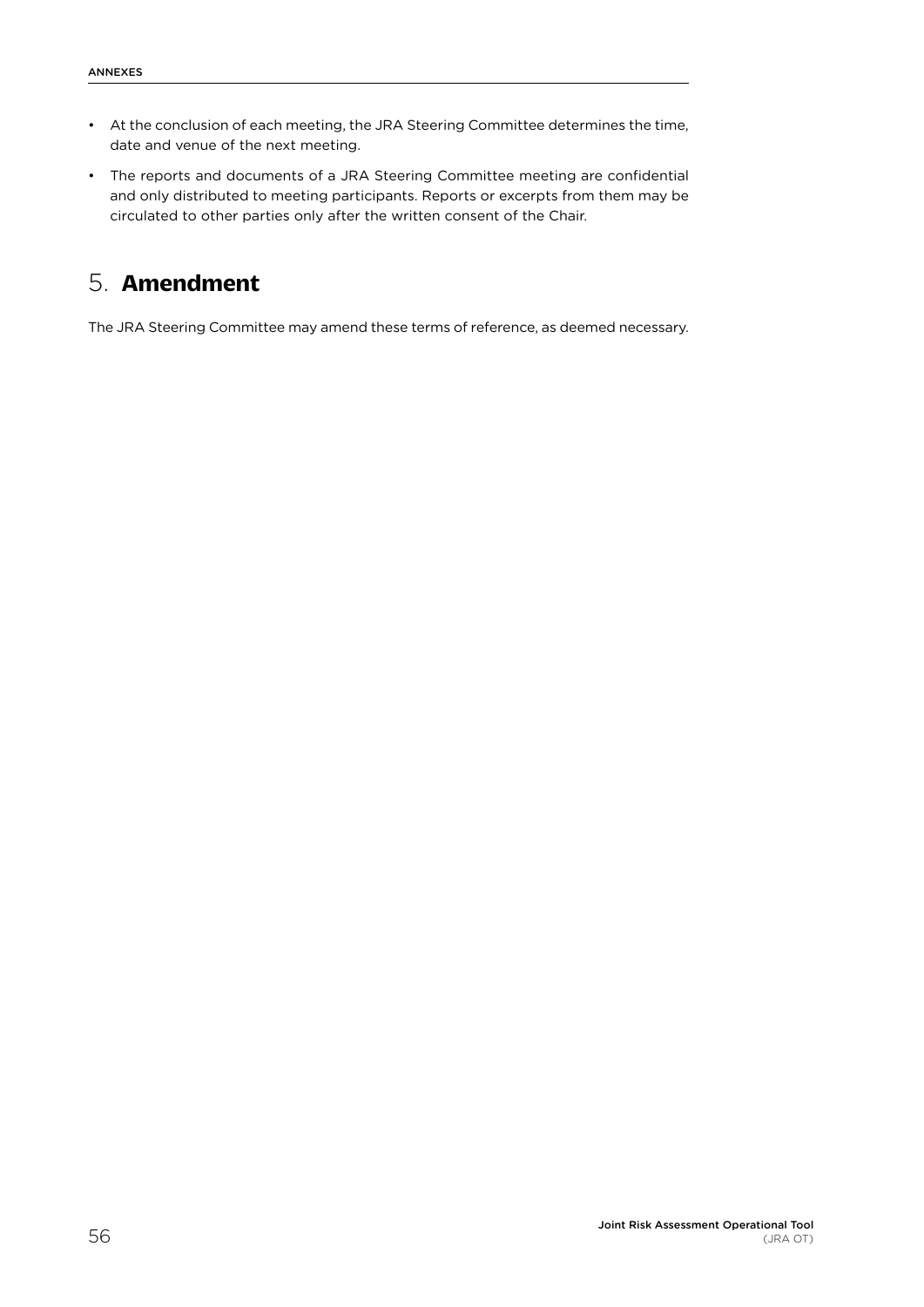# <span id="page-64-0"></span>Annex B. **Model terms of reference for the Joint Risk Assessment Lead**

## Joint Risk Assessment Lead - TERMS OF REFERENCE

## 1. **Scope of work**

The joint risk assessment (JRA) lead sets up and implements the national JRA process only for the specific event or threat described in the risk framing (REFER TO MODULE 2: STEP 5). The JRA Steering Committee determines the specific duties of the JRA Lead.

## 2. **Roles and responsibilities**

The JRA Lead has the following roles and responsibilities:

- identifies members of the JRA Technical Team;
- discusses and agrees on the composition, timing, and outputs of the JRA Technical Team, as advised by the JRA Steering Committee;
- leads a stakeholder analysis;
- identifies and invites specific agencies or individuals to participate in the JRA Stakeholder Group, based on results of the stakeholder analysis and JRA Steering Committee guidance;
- manages and leads all operational aspects of the JRA process for this specific event or threat;
- coordinates and facilitates ongoing communication and activities among the JRA Technical Team, the Steering Committee, and the Stakeholder Group, to assess and modify the process as needed;
- takes decisions as authorized by the steering committee:
- convenes and leads and manages the JRA Technical Team in an administrative capacity to understand and complete their role and tasks;
- identifies challenges brought to JRA Steering Committee for resolution;
- identifies and addresses resource issues.

**[Annex](#page-60-0)**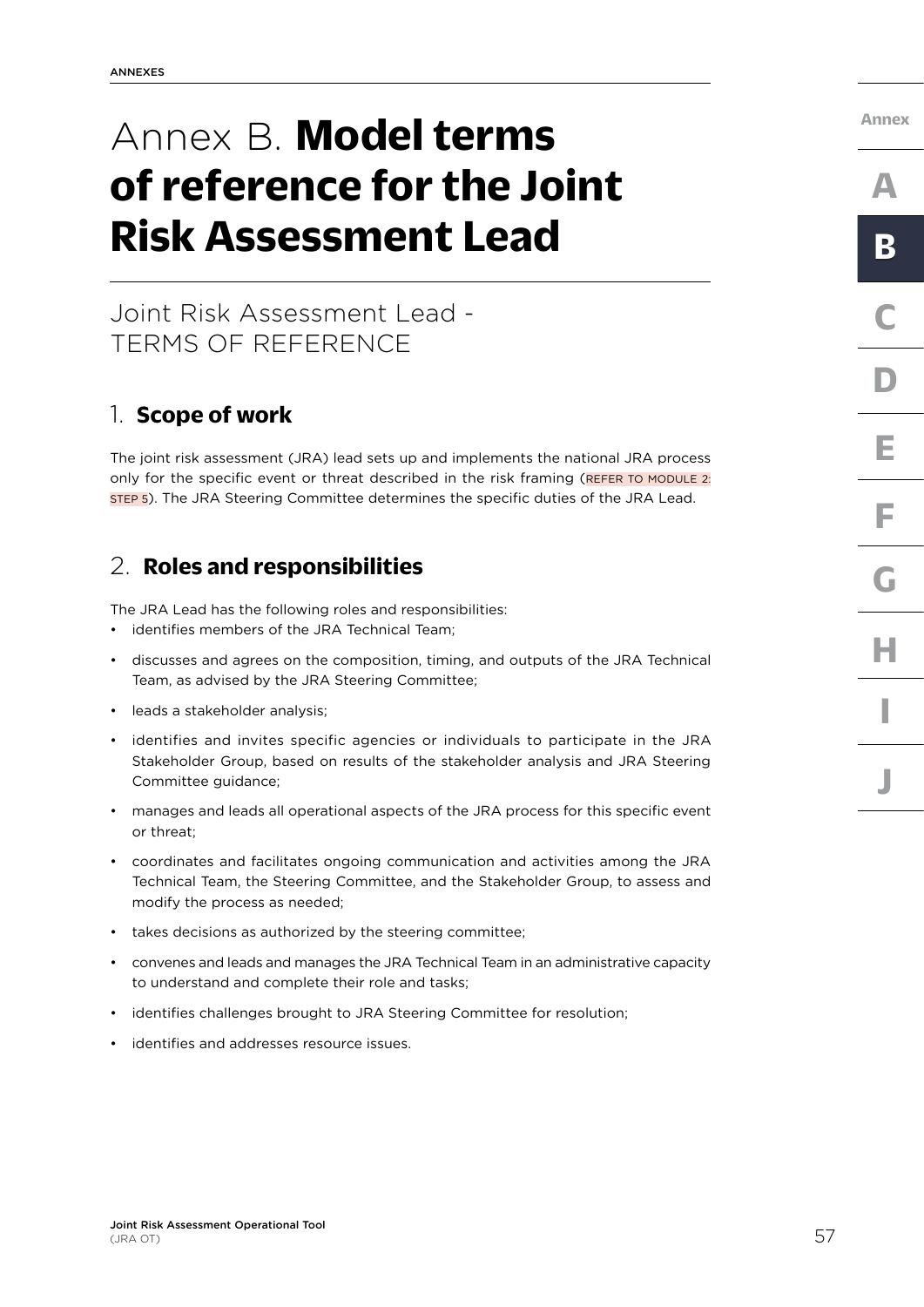# 3. **Appointment**

The JRA Steering Committee appoints the JRA Lead, who should be a government official or individual with a specific function or position within a government agency.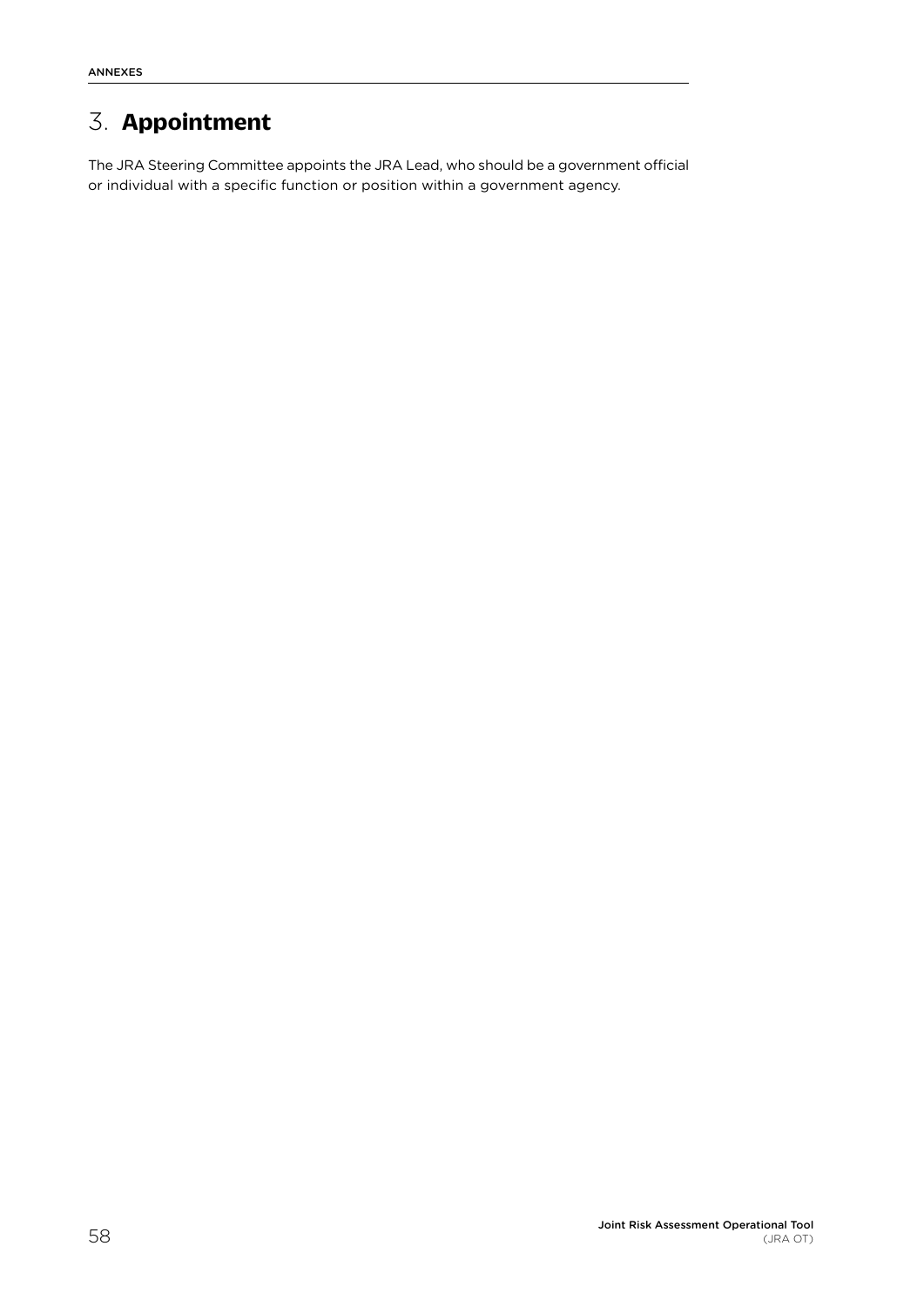# <span id="page-66-0"></span>Annex C. **Facilitation tips for the Joint Risk Assessment Lead**

Facilitation enables groups and organizations to work more effectively together. Basic facilitation tips support the setup of the four joint risk assessment (JRA) modules by creating the right environment for collaborative work.

## 1. **General facilitation tips to support collaboration and workflow**

- **1. Start with the end in mind** know the audience and what they try to achieve in the JRA workshop.
- **2. Celebrate participation** create an environment where all participate; empower reserved people.
- **3. Actively listen** prioritize key messages and repeat key words; use silence to give people time to think and process.
- **4. Reinforce positives and reframe negatives** "excellent point" or "thank you for your honesty".
- **5. Maintain the pace** communicate start and end times clearly; respect the schedule.

| <b>MODULE 1:</b>                | $\bullet$ | If the JRA Lead lacks facilitation skills, a communication specialist (without event-specific |
|---------------------------------|-----------|-----------------------------------------------------------------------------------------------|
| <b>Setting up the JRA</b>       |           | expertise) may join the steering committee.                                                   |
|                                 | $\bullet$ | When a JRA Technical Team is composed of fewer than 10 members, everyone has the              |
|                                 |           | opportunity to contribute.                                                                    |
|                                 | $\bullet$ | Recognition of existing individual and institutional mandates and priorities is important     |
|                                 |           | to maintain objective discussion and decisions.                                               |
| <b>MODULE 2:</b>                |           | The JRA Lead ensures that concerns of each sector are represented in the risk framing.        |
| <b>Risk framing for the JRA</b> |           |                                                                                               |
| <b>MODULE 3:</b>                | $\bullet$ | The JRA Lead maintains ongoing dialogue between the steering committee, technical             |
| <b>Conducting the JRA</b>       |           | team, and stakeholder group, to continually assess and modify the scope, risk assessment      |
|                                 |           | questions and risk pathways.                                                                  |
| <b>MODULE 4:</b>                | $\bullet$ | The JRA Lead maintains ongoing dialogue between the steering committee, technical             |
| Utilizing the JRA outputs       |           | team, and stakeholder group, providing clarification as needed regarding JRA outputs.         |
|                                 | $\bullet$ | Ideally, the JRA Lead continues to be involved in risk mitigation strategies and supports     |
|                                 |           | linkages to the next iteration.                                                               |

#### Module-specific facilitation tips for the JRA Lead

**[Annex](#page-60-0)**

**[A](#page-61-0)**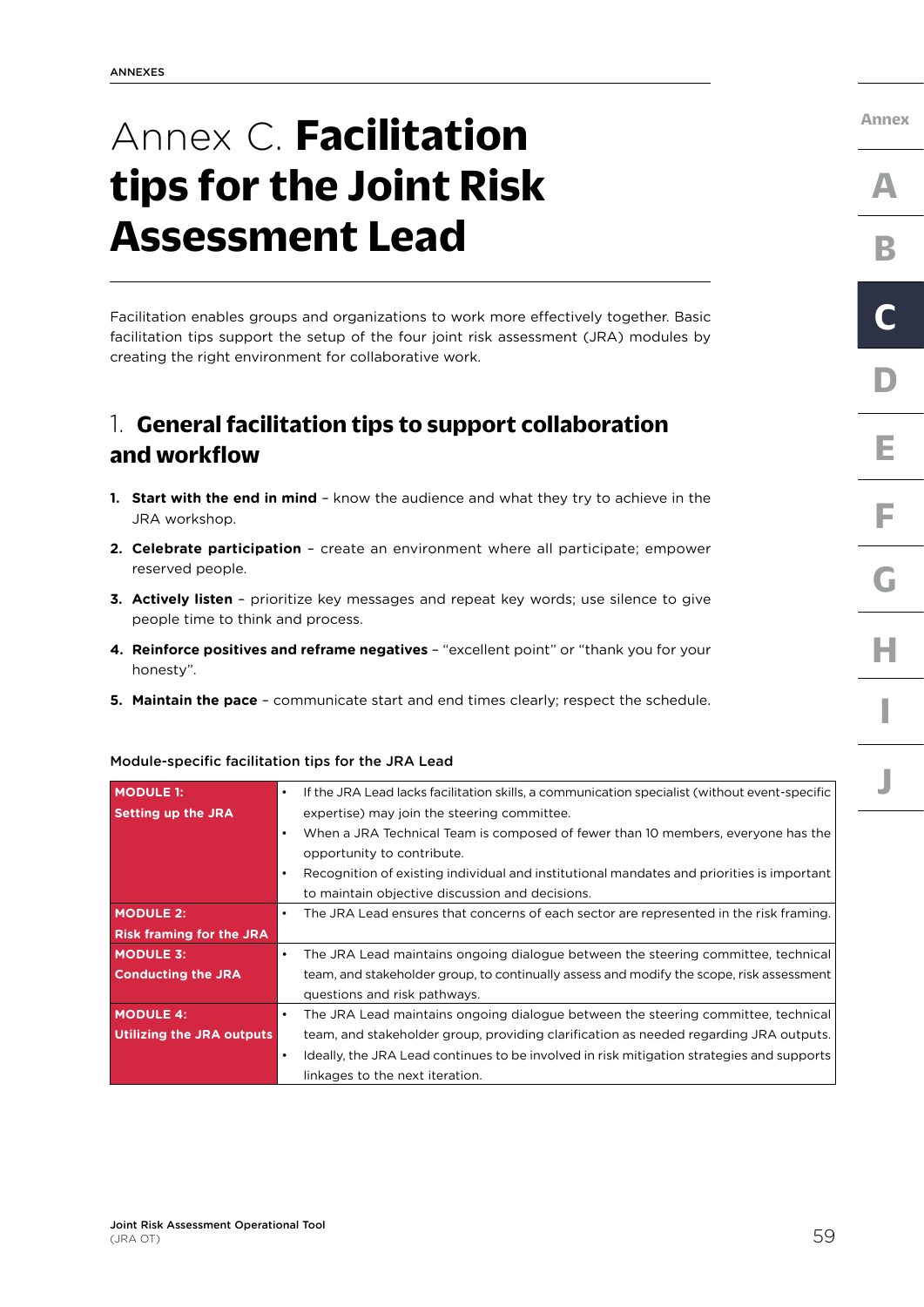# <span id="page-67-0"></span>Annex D. **Model terms of reference for the Joint Risk Assessment Technical Team**

# Joint Risk Assessment Technical Team - TERMS OF REFERENCE

## 1. **Roles and responsibilities**

The Joint Risk Assessment (JRA) Technical Team has the following roles and responsibilities:

- identifies the data needed to conduct the JRA;
- shares essential data, relevant experience and expertise regarding the event/hazard being assessed;
- formulates and documents risk questions based on the risk framing and general concerns provided by the steering committee;
- identifies and diagrams potential risk pathways;
- assembles available information to characterize the likelihood and impact of each of the risk questions;
- identifies and notes data gaps;
- provides technical interpretation of risk estimates;
- identifies and recommends risk management and communication options based on the JRA results;
- documents the assessment using the agreed report template for the JRA Steering Committee, shared through the JRA Lead.

## 2. **Composition**

The JRA Technical Team is a small group of experts on the health event or hazard of concern with the skills required to conduct the risk assessment. The JRA Lead identifies members of the JRA Technical Team with input from the JRA Steering Committee, and follows established administrative steps to invite or appoint staff from government and non-governmental agencies. The technical team consists of members who:

- have key expertise, experience, and information relevant to the hazard or event being assessed;
- have experience in conducting risk assessments, where possible;
- provide a balance of sectors and disciplines on the JRA Technical Team.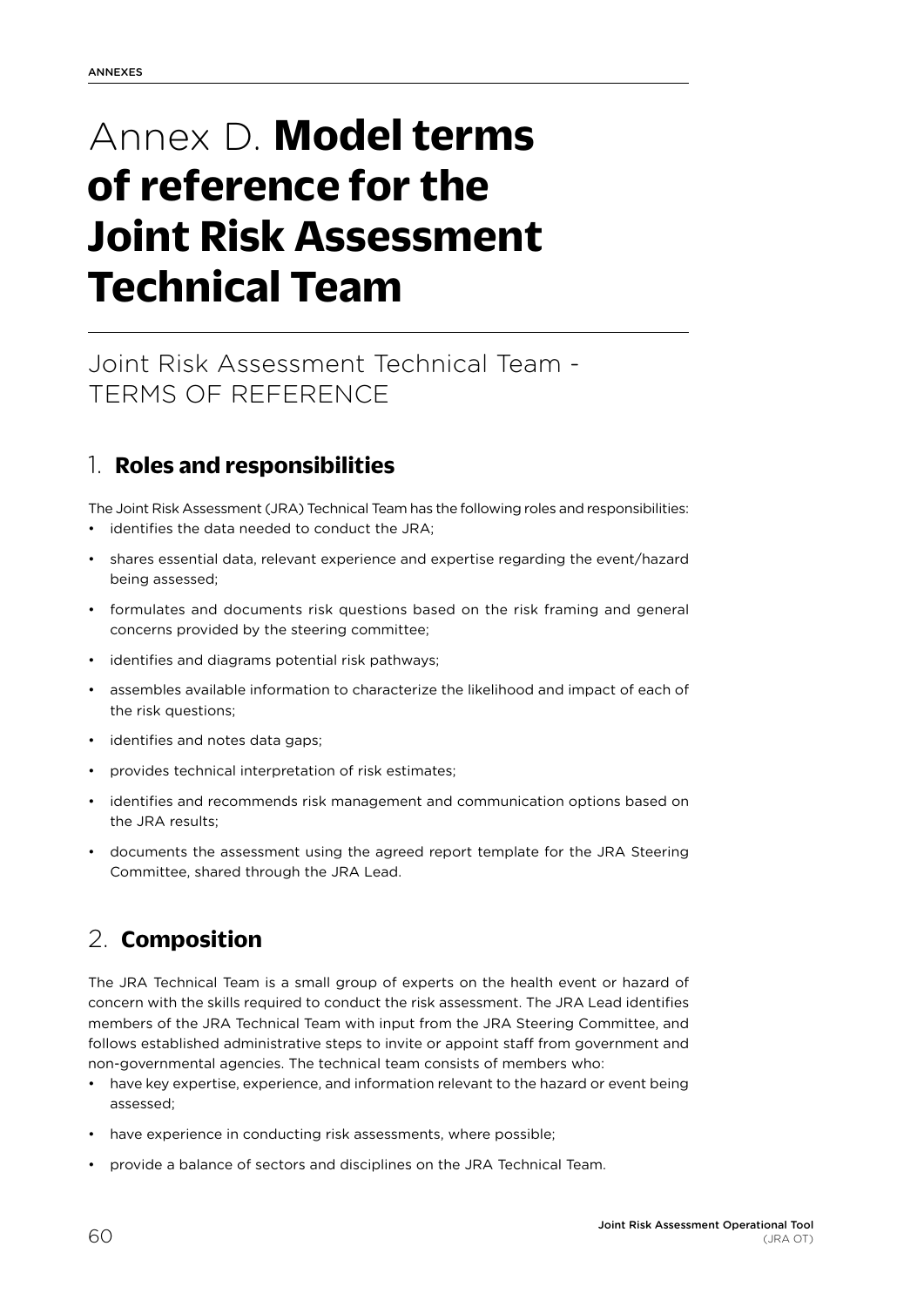## 3. **Frequency of meetings and reports**

- The JRA Lead convenes the JRA Technical Team initial meeting as soon as possible after the group is established.
- With the consent of the JRA Lead and after consultation with the other members, any member of the technical team can request a meeting.
- Any members unable to attend the meeting convey their comments on the meeting report to the Chair and the other members, no later than two weeks after receiving it. At that time, the report is considered confirmed and adopted.
- Members receive at least one week's notice of the next meeting unless there is an urgent matter for the JRA Technical Team to address, then shorter notice is allowed.
- At the conclusion of each meeting, the JRA Technical Team determines the time, date and venue of the next meeting.
- The reports and documents of a JRA Technical Team meeting are confidential and only distributed to meeting participants and the steering committee. Reports or excerpts from them circulate to other parties only with the written consent of the JRA Lead.

**[Annex](#page-60-0)**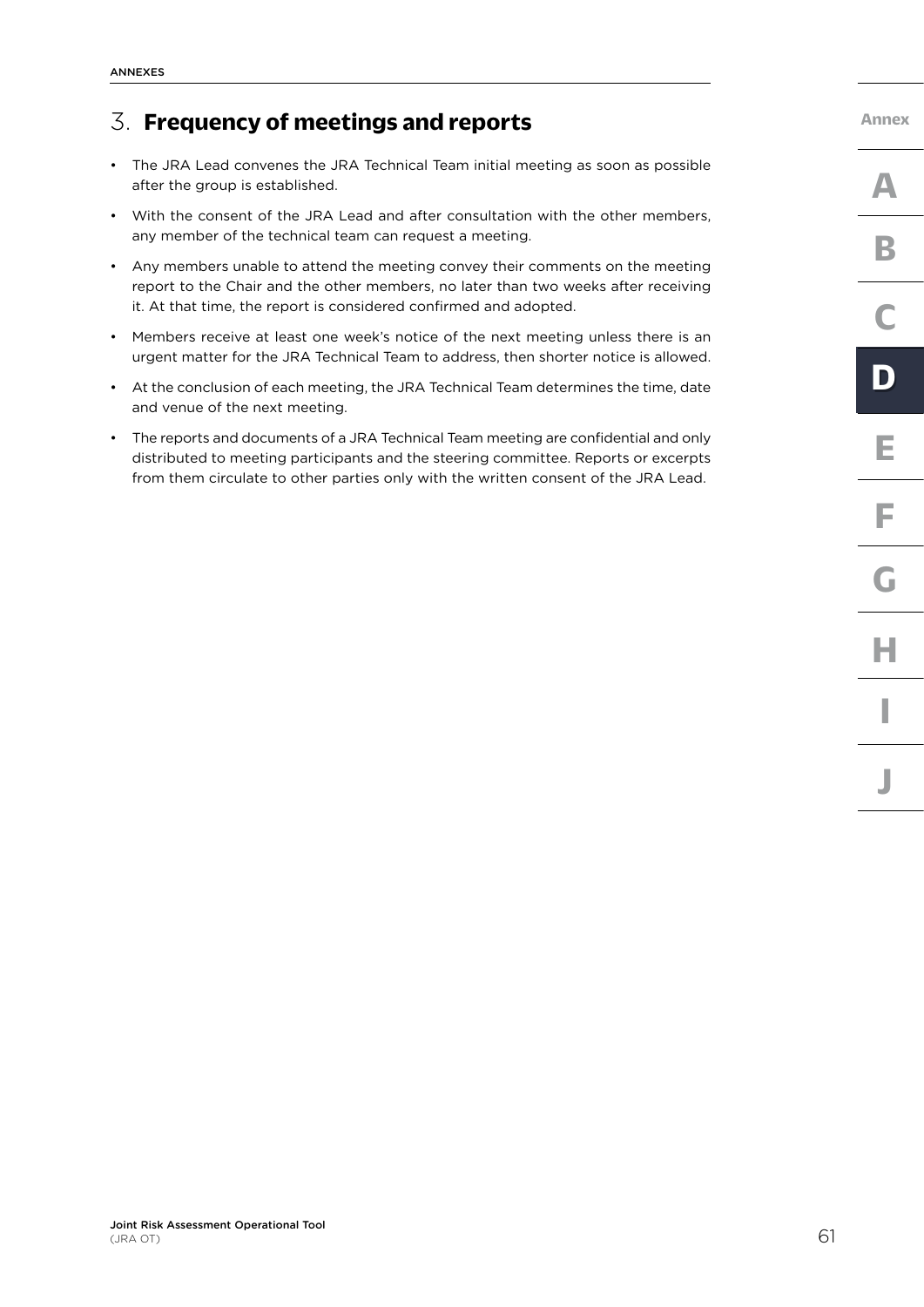# <span id="page-69-0"></span>Annex E. **Model terms of reference for the Joint Risk Assessment Stakeholder Group**

# Joint Risk Assessment Stakeholder Group - TERMS OF REFERENCE

## 1. **Background**

A joint risk assessment (JRA) stakeholder group may be convened to engage the private sector, industry, academia, and other relevant stakeholders in the JRA process and subsequent implementation of management measures. This group provides a multisectoral and interdisciplinary dimension to the JRA, and promotes advocacy and communication. Despite these important roles, the JRA Stakeholder Group is an optional step in the JRA process.

## 2. **Scope of work**

The scope of the JRA Stakeholder Group's work provides boundaries within which the group operates. The group's main function is to provide varied perspectives and advise the JRA Steering Committee on request. The stakeholder group has no technical or decision-making functions.

## 3. **Roles and responsibilities**

The JRA Stakeholder Group has the following roles and responsibilities:

- provides perspectives from outside government on the potential impacts of management measures;
- contributes relevant information (e.g. relevant/required data which is held in private-sector or academic institutions);
- contributes relevant information upon request by the steering committee for making management/communication decisions;
- supports and advocates the implementation of management measures, and may contribute to implementation;
- supports and disseminates communication messages.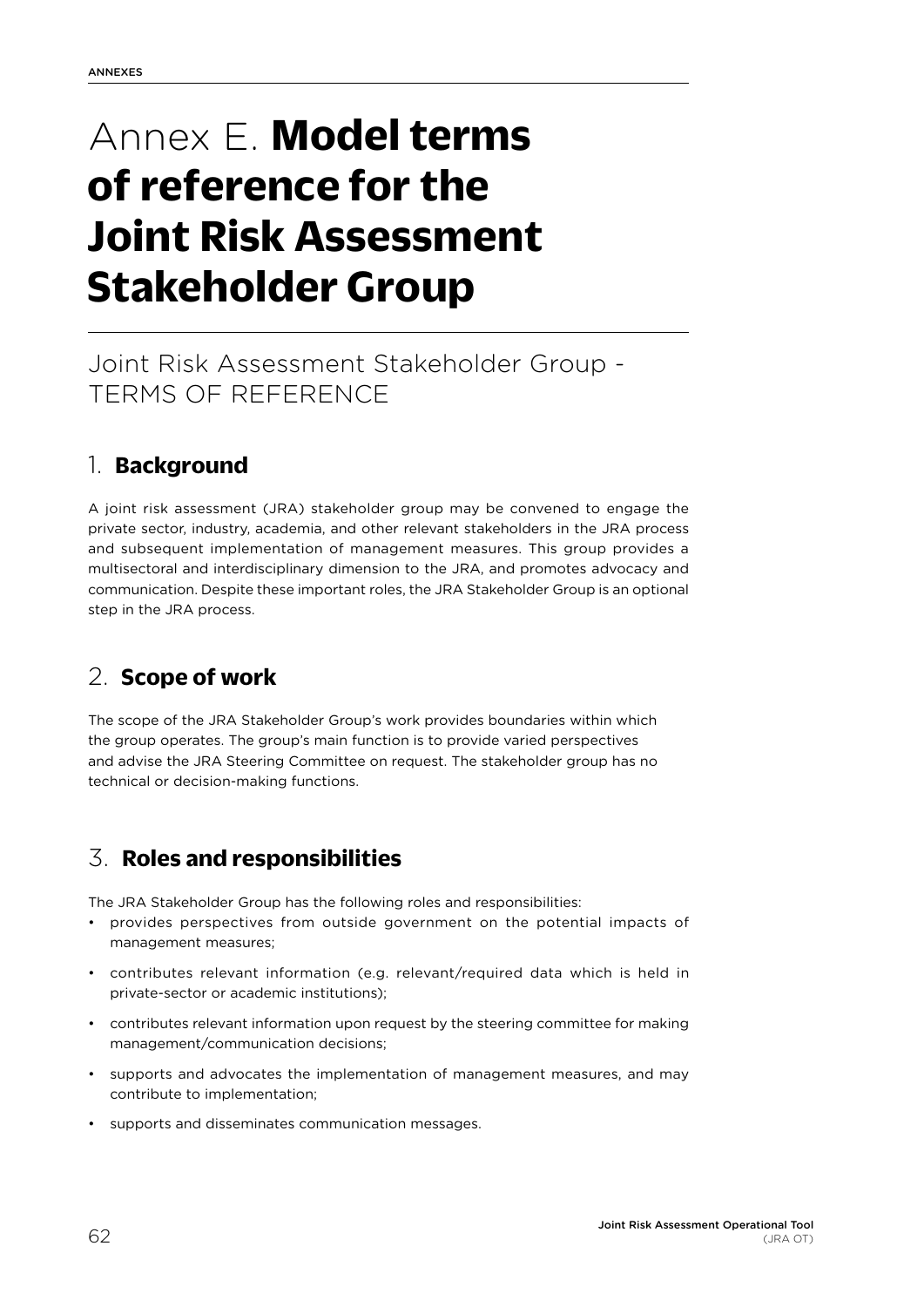## 4. **Appointment and composition**

The JRA Lead invites candidates to join the JRA Stakeholder Group, with guidance from the JRA Steering Committee. The group consists of individuals or agencies from within and outside of government. Selection of members for JRA Stakeholder Groups may follow from the stakeholder analysis, considering the specific contributions and reflecting the interdisciplinary and multisectoral nature of the event.

**[Annex](#page-60-0) [C](#page-66-0) [F](#page-71-0) [I](#page-82-0) [J](#page-84-0) [A](#page-61-0) [D](#page-67-0) [G](#page-78-0) [B](#page-64-0) [E](#page-69-0) [H](#page-80-0)**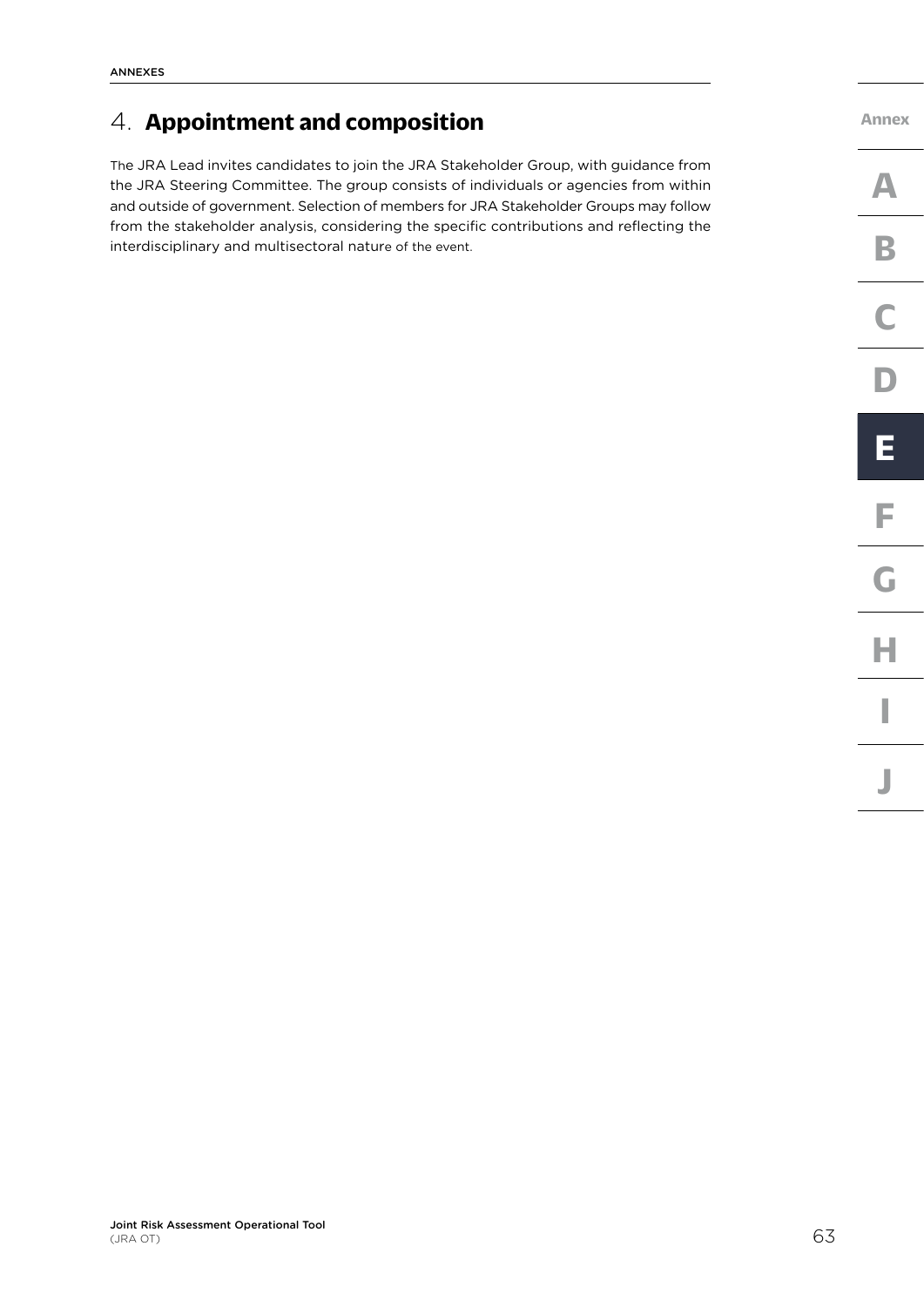# <span id="page-71-0"></span>Annex F. **Joint risk assessment report template**

## 1. **Title of the assessment**

• A short sentence overview of the event being assessed, e.g. "Joint risk assessment of (event, hazard) in (location), (month/year)".

## 2. **Date, time, and place assessment took place, dates of previous risk assessments**

- The date, time, and place of assessment
- The date of the last risk assessment for this event

## 3. **Participants and affiliations**

- List names and affiliations of participants.
- Identify the joint risk assessment (JRA) lead.

## 4. **Event summary**

- It is a brief summary of the event or hazard being assessed.
- Include a brief description of who, what, where, when, measures taken to date, and other relevant/key information.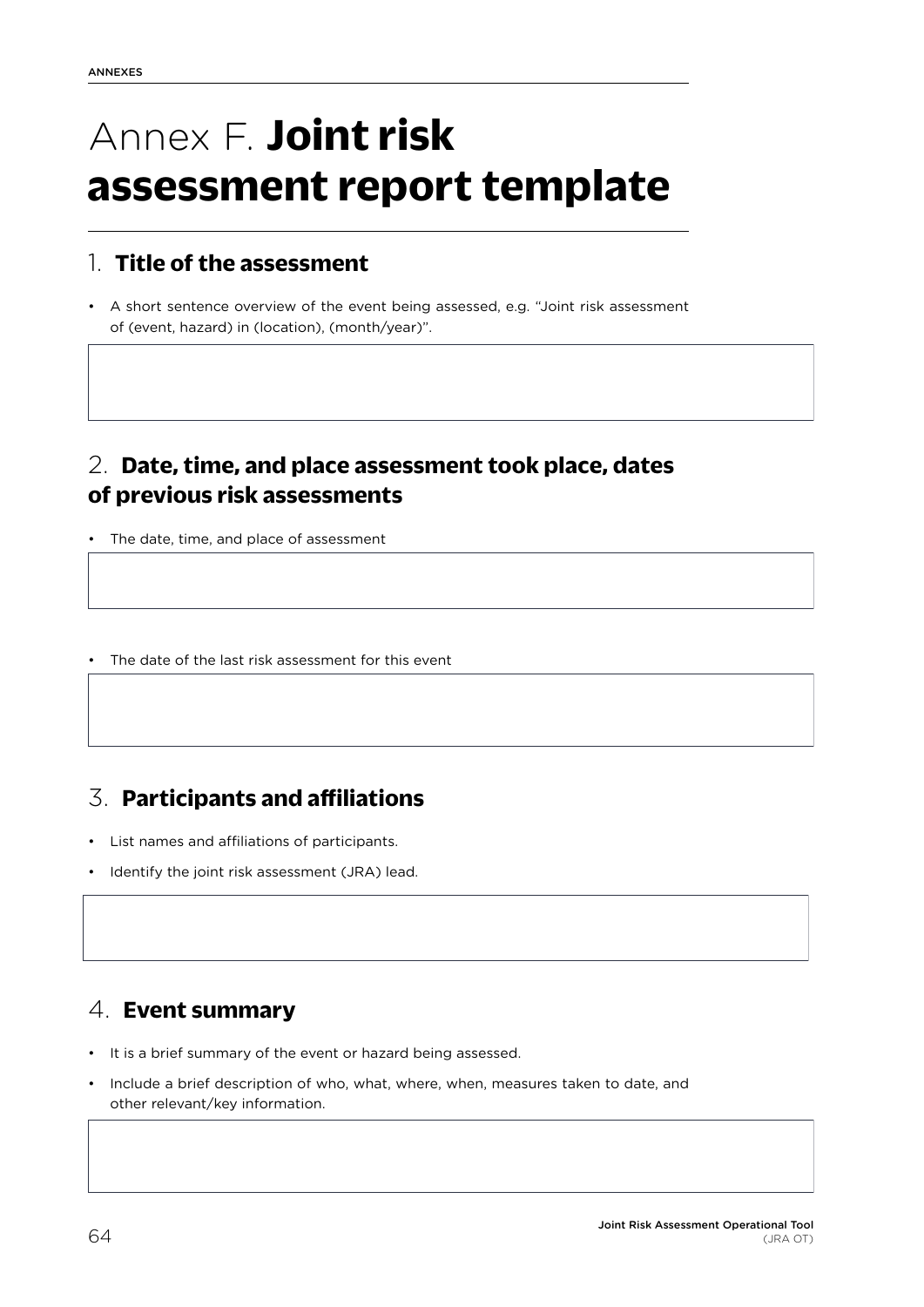## 5. **Risk framing**

• Describe hazard, scope, and purpose and objectives, as defined by JRA Steering Committee.

## 6. **Assessment summary**

• This is an "Executive Summary" of assessment outcomes and technical interpretation, including the risk assessment questions and associated estimates of likelihood, impact, and uncertainty, along with those factors contributing most to these estimates and the data gaps, and key management/communication options.

## 7. **Key assumptions underlying JRA**

[\(see module 3: step 8.1, section "Making assumptions"\)](#page-44-0) 

- Any general assumptions on which JRA is based, especially in cases where very little information about the event is available
- For example, "This assessment is based on the assumption that there is an epidemiological link between the disease in the animal population and the human population", if this is unknown

## 8. **Detailed risk assessment results based on risk assessment questions** [\(see module 3: steps 7–8\)](#page-40-0)

• Complete the following sections for each risk assessment question.

## 8A. What is the likelihood and impact of…?

• Provide the entire first risk assessment question assessed.

**[C](#page-66-0) [F](#page-71-0) F[D](#page-67-0) [E](#page-69-0)**

**[Annex](#page-60-0)**

**[A](#page-61-0)**

**[B](#page-64-0)**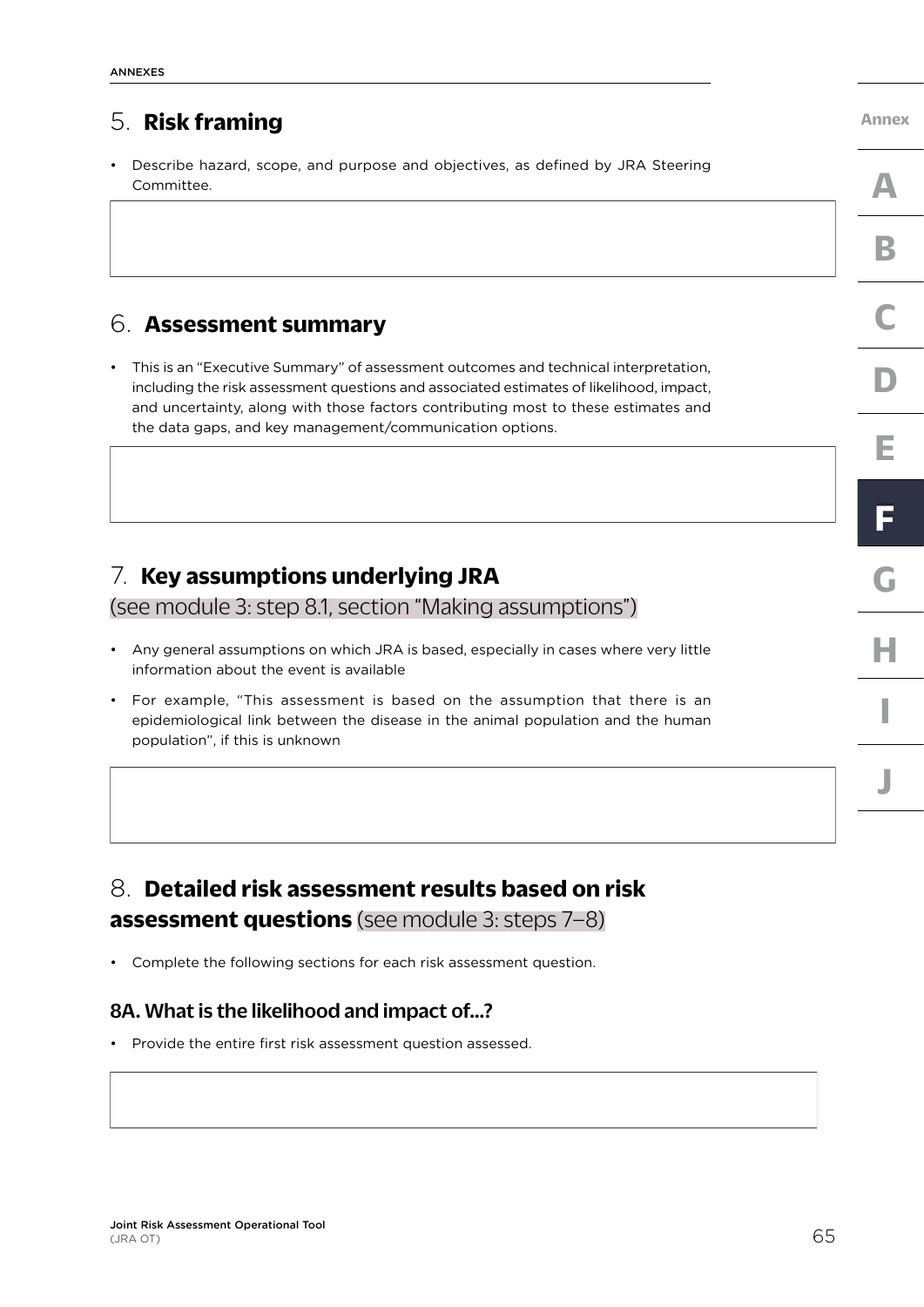## Likelihood estimate A:

Provide the estimated likelihood for this risk assessment question.

#### **a) Rationale for likelihood estimate A**

- Provide, as bulleted points, the key information on which this likelihood estimate is based;

- Provide any assumptions used to estimate this likelihood (e.g. "Assumed that this virus has the same prevalence in poultry as during the last outbreak", "Assumed that the virus causes similar disease in poultry as during the last outbreak").

#### **b) Uncertainty level for likelihood estimate A**

Provide uncertainty level assigned for the likelihood estimate.

#### **c) Rationale for uncertainty level associated with likelihood estimate A**

Provide the key information gaps on which this uncertainty level is based (e.g. "Virus subtype not available"; "No prevalence data on the infection in poultry").

#### Impact estimate A:

Provide the estimated impact for this risk assessment question.

#### **a) Rationale for impact estimate A**

- Provide the key information on which this impact estimate is based.

- Provide any assumptions used to estimate this impact (e.g. "Assumed that animal movement control is effective").

#### **b) Uncertainty level for impact estimate A**

- Provide the uncertainty level assigned for this impact estimate.

#### **c) Rationale for uncertainty level associated with impact estimate A**

- Provide bulleted points for the key information gaps on which this uncertainty level is based (e.g. "Virus subtype not available"; "No prevalence data on the infection in poultry").

#### Risk matrix for risk assessment question A

| Likelihood | High       |            |       |          |        |
|------------|------------|------------|-------|----------|--------|
|            | Moderate   |            |       |          |        |
|            | Low        |            |       |          |        |
|            | Negligible |            |       |          |        |
|            |            | Negligible | Minor | Moderate | Severe |
|            |            | Impact     |       |          |        |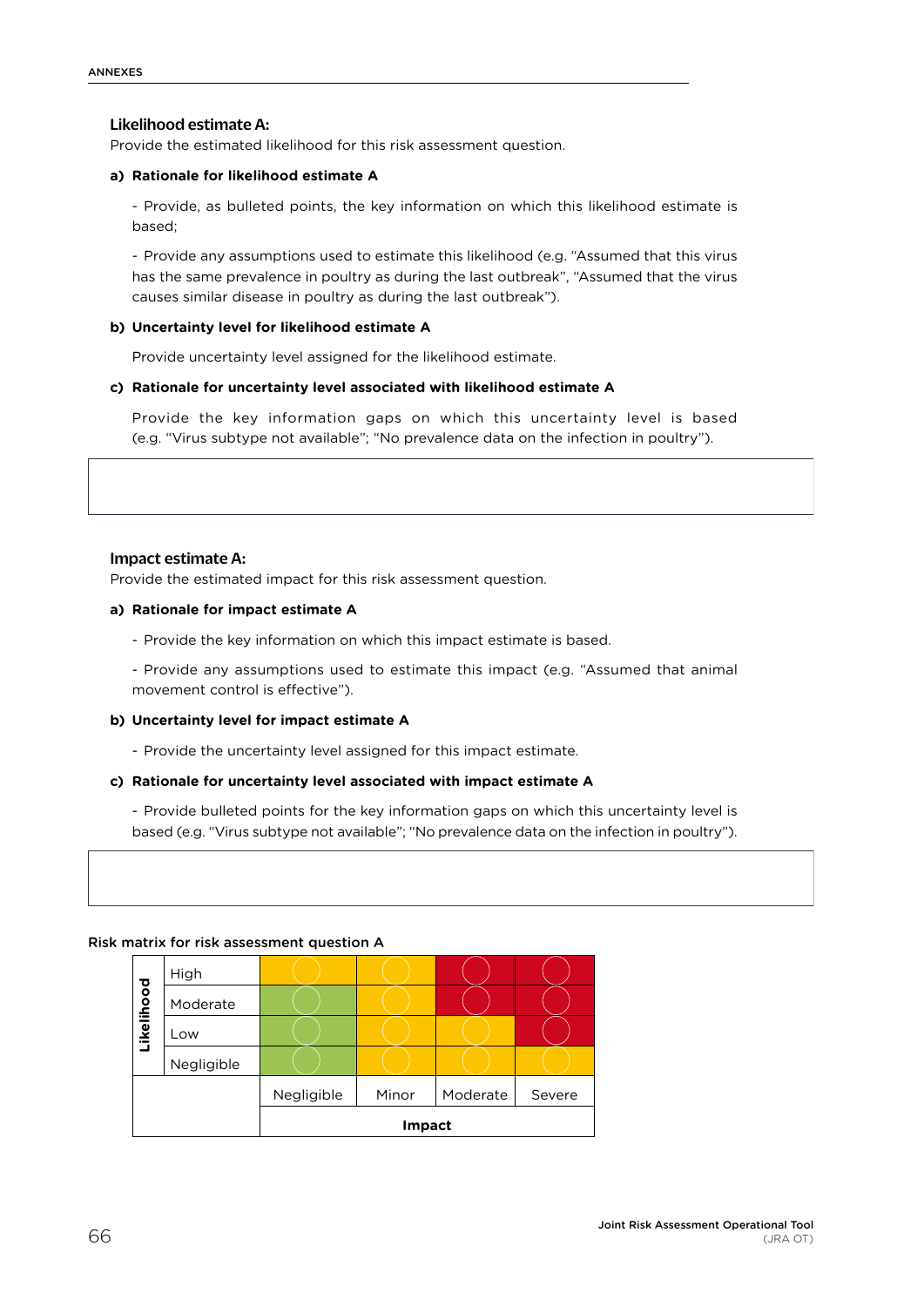Mark the box that correlates with the likelihood and impact estimates for this risk assessment question.

#### **d) Technical interpretation of risk assessment question A**

Summary of conclusions based on the estimates and uncertainly level, including which key information and information gaps were relevant. Some options for the level of risk management and risk communication messages needed may be included (see module 3: step 8, Example).

## 8B. What is the likelihood and impact of…

Provide the entire first risk assessment question assessed.

#### Likelihood estimate B:

Provide the estimated likelihood for this risk assessment question.

#### **a) Rationale for likelihood estimate B**

- Provide bulleted points for the key information on which this likelihood estimate is based.

- Provide any assumptions used to estimate this likelihood (e.g. "Assumed that this virus has the same prevalence in poultry as during the last outbreak", "Assumed that the virus causes similar disease in poultry as during the last outbreak").

#### **b) Uncertainty level for likelihood estimate B**

Provide uncertainty level assigned for the likelihood estimate.

#### **c) Rationale for uncertainty level associated with likelihood estimate B**

Provide the key information gaps on which this uncertainty level is based (e.g. "Virus subtype not available"; "No prevalence data on the infection in poultry").

#### Impact estimate B:

Provide the estimated impact for this risk assessment question.

#### **a) Rationale for impact estimate B**

- Provide the key information on which this impact estimate is based.
- Provide any assumptions used to estimate this impact (e.g. "Assumed that animal movement control is effective").

**[Annex](#page-60-0)**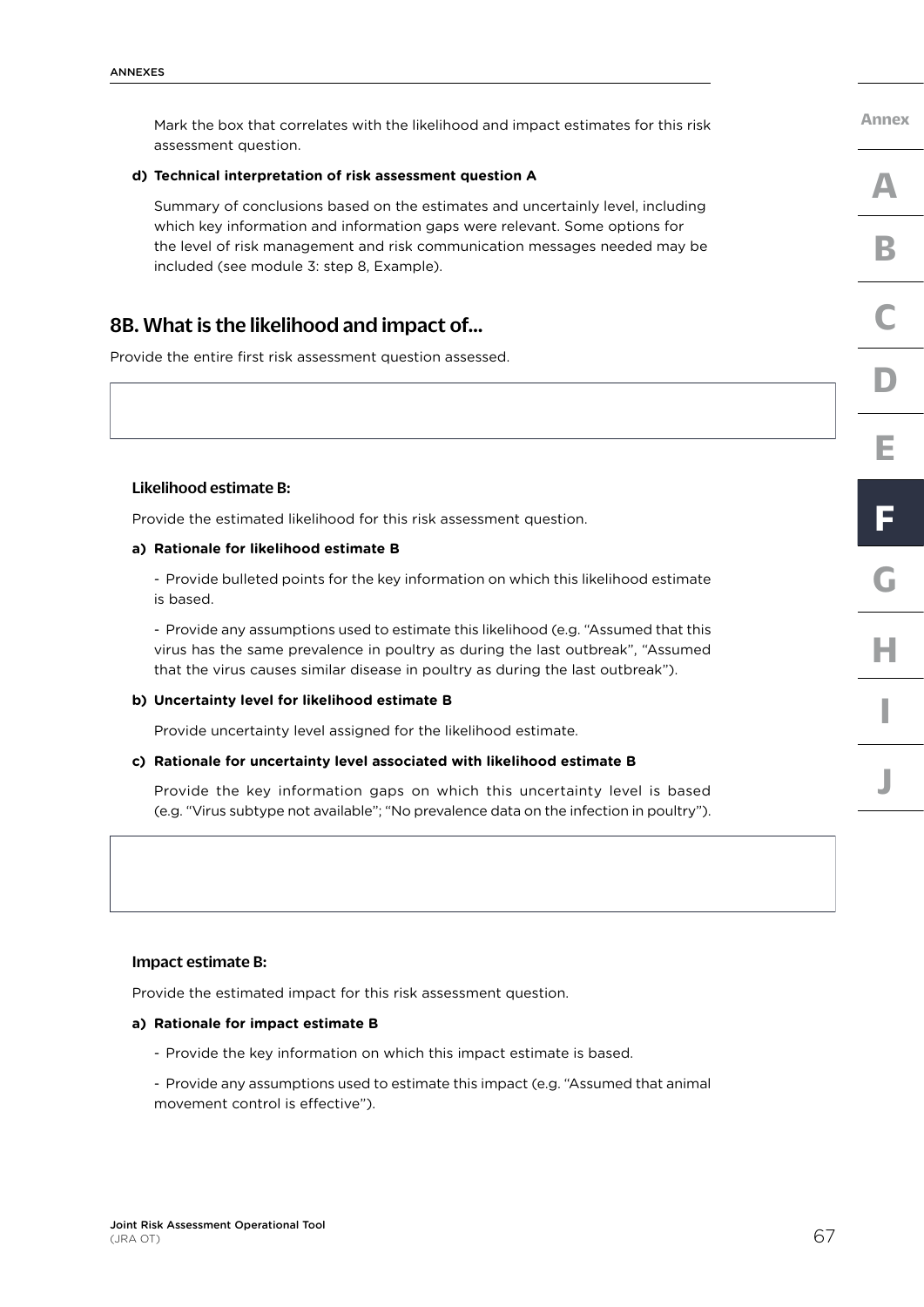### **b) Uncertainty level for impact estimate B**

- Provide uncertainty level assigned for this impact estimate.

### **c) Rationale for uncertainty level associated with impact estimate B**

- Provide bulleted points for the key information gaps on which this uncertainty level is based (e.g. "Virus subtype not available"; "No prevalence data on the infection in poultry").

## Risk matrix for risk assessment question B



Mark the box that correlates with the likelihood and impact estimates for this risk assessment question.

### **d) Technical interpretation of risk assessment question B**

Provide a summary of the conclusions based on the estimates and uncertainly level, including which key information and information gaps were relevant. Some options for the level of risk management and risk communication messages needed may be included (see module 3: step 8, Example).

## 8C, 8D, etc. What is the likelihood and impact of…

Provide the entire first risk assessment question assessed.

## 9. **Overall technical interpretation** (optional)

Provide an overall summary of the conclusions if needed to supplement the technical interpretations for each risk assessment question.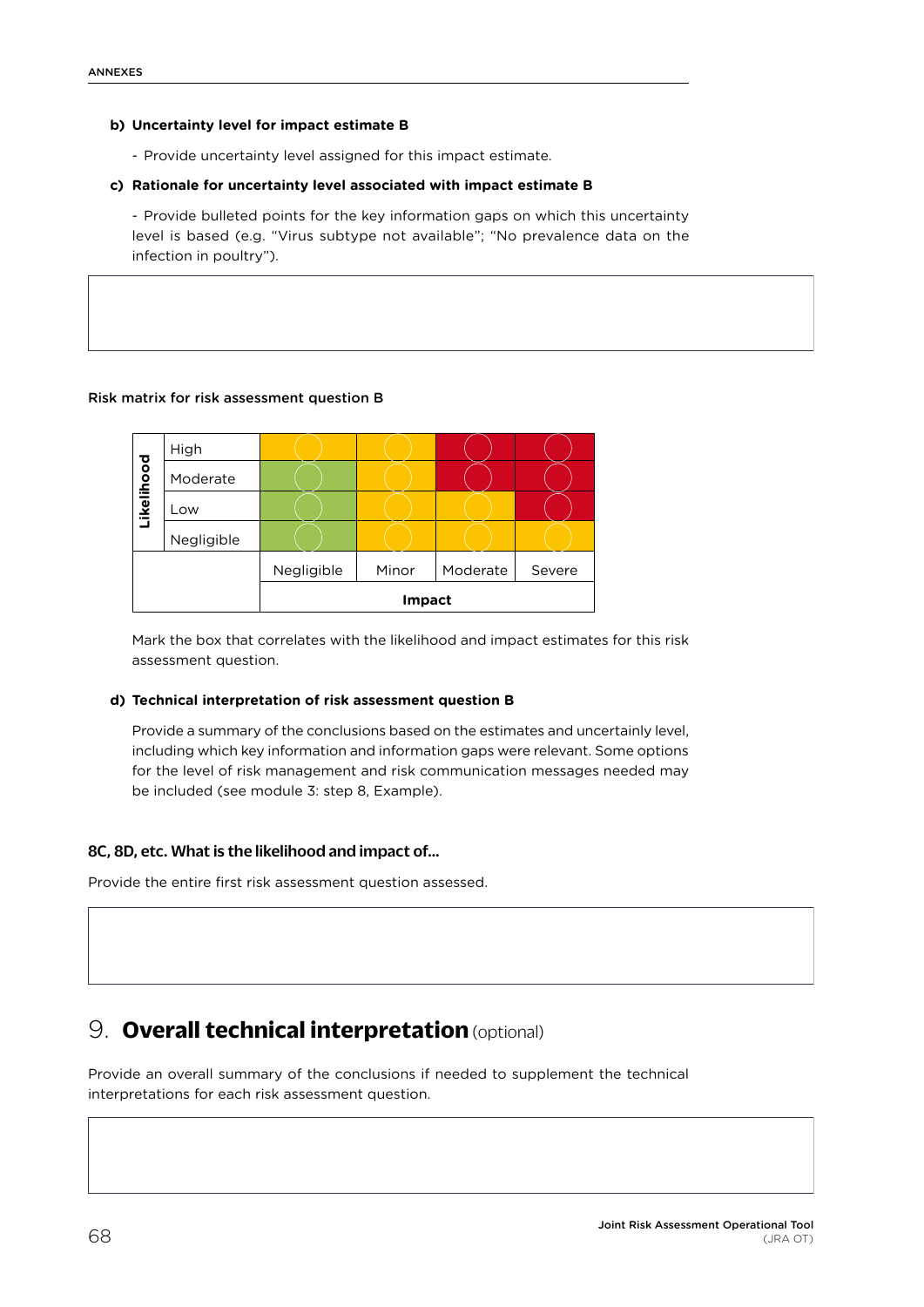# 10. **Information needed** (see module 3: step 8.2, section "Identify information gaps")

- Include specific priority information needed to inform the likelihood and impact estimates and to decrease uncertainty in the next JRA iteration.
- May include identification of potential sources of this information.

## 11. **Risk management options for consideration by the steering committee** [\(see module 4: step 9\)](#page-54-0)

Summarize the proposed risk management options, especially any priorities.

## 12. **Risk communication options for consideration by the steering committee** [\(see module 4: step 9\)](#page-55-0)

Summarize the proposed risk communication options, especially any priorities.

## 13. **Any other issues for the record**

For example, significant sources of conflict or lack of agreement among experts.

## 14. **Recommended next steps**

Summarize the steps to collect priority data as identified in section 10 above of this JRA report template, including potentially conducting sector-specific risk assessments.

**[J](#page-84-0)**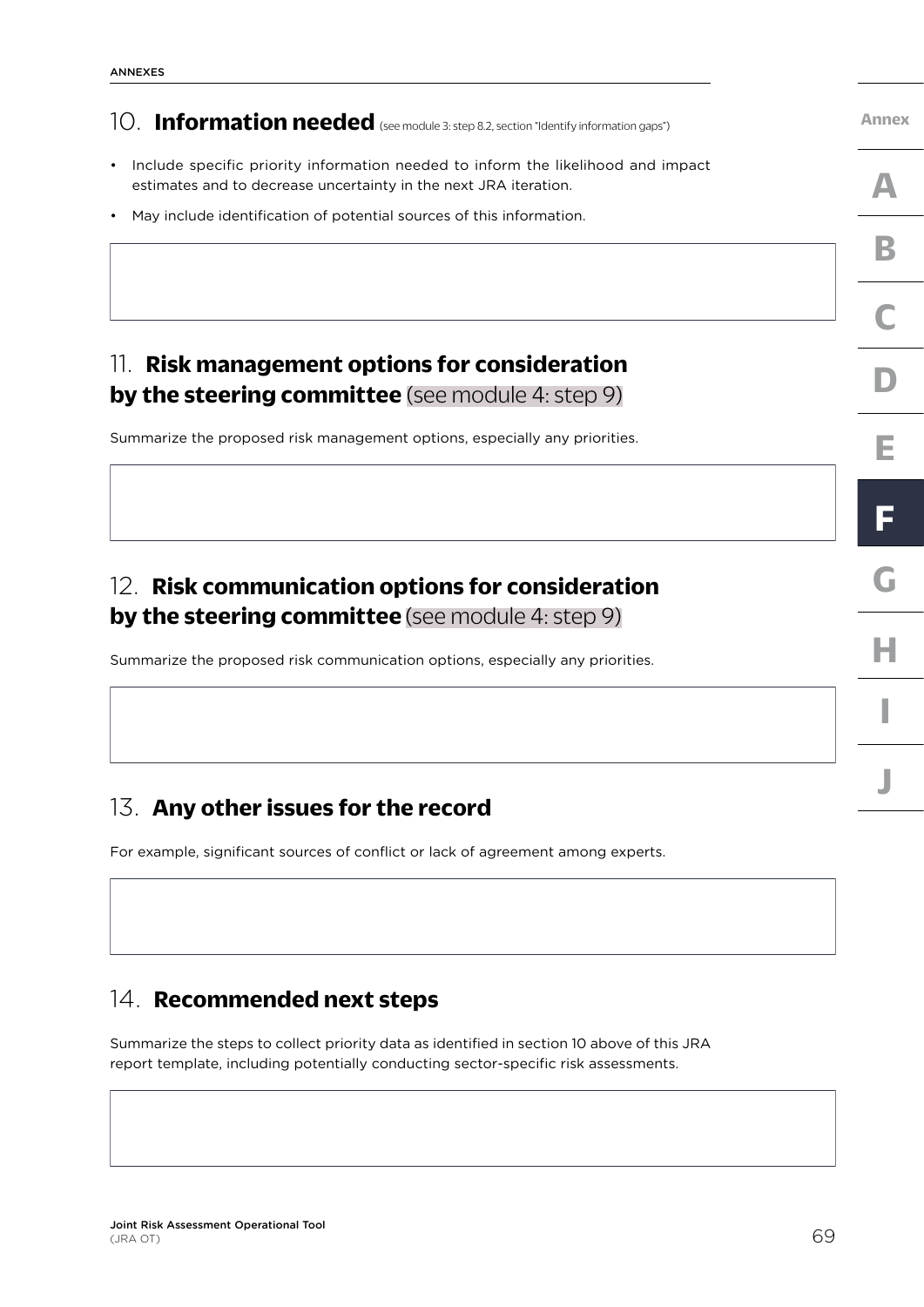# 15. **Proposed interval until the next joint risk assessment for this event**

Indicate the proposed interval until the next iteration or the trigger for the next iteration based on urgency or other factors (e.g. data collection).

## 16. **Attachments:**

Can include supporting documents as needed:

- data/information used;
- risk pathway diagrams;
- outcomes of sector-specific risk assessments.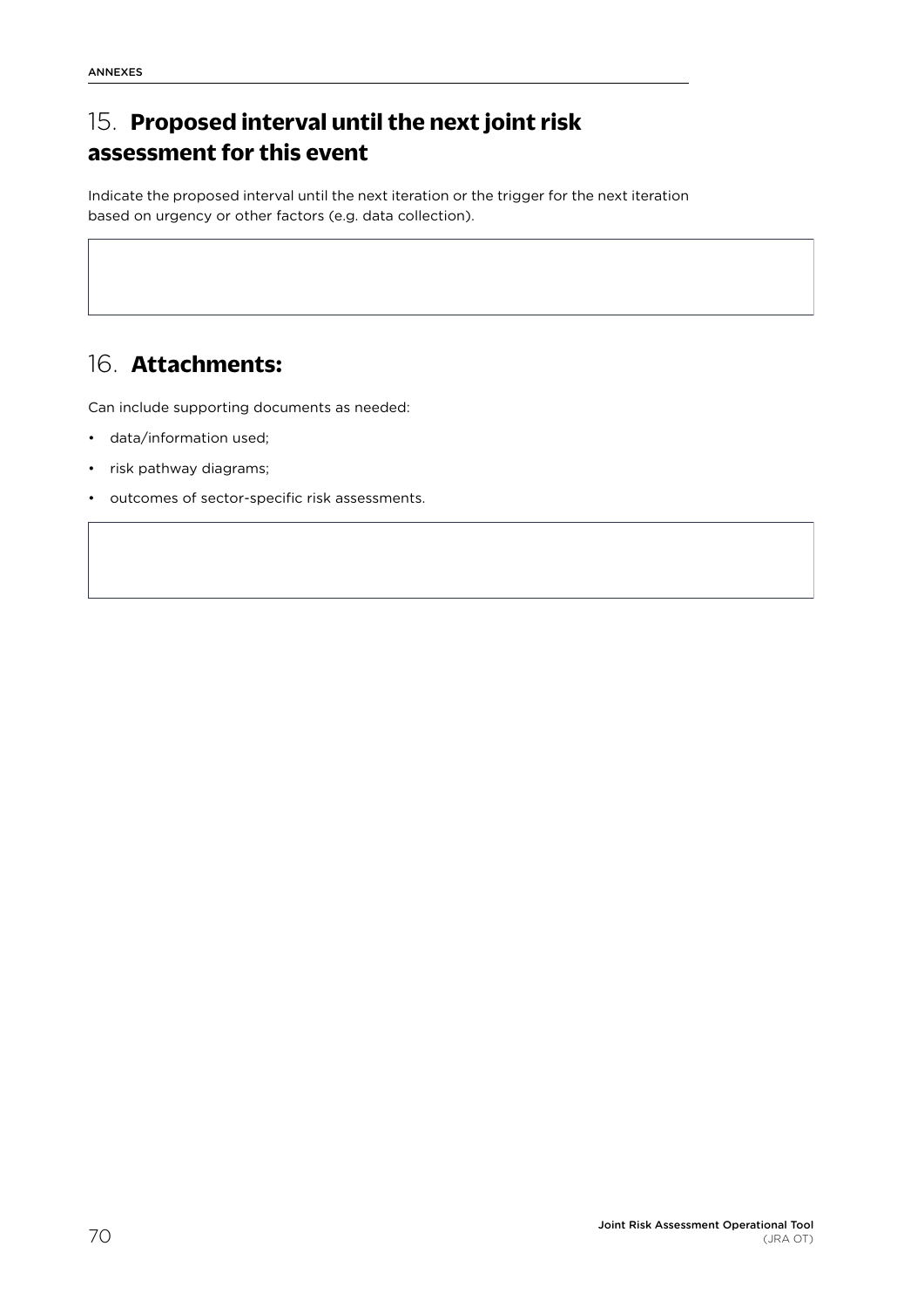# <span id="page-78-0"></span>Annex G. **Potential information required for the assessment**

# Epidemiology and clinical presentation

## 1. **Primarily human health information**

- Number of human cases/events and affected sub-populations of interest, date of initiating event and time course of progression;
- Age, gender, exposure;
- Timing, incubation period, period of transmissibility;
- Clinical signs, case fatality rate and severity, at risk populations;
- Treatment history, outcome;
- Travel history;
- Presence of other cases, suspect or confirmed, among close contacts or health care workers;
- Onward spread and clusters with potentially human to human transmission;
- Similar cases in the country/region (recent and historical).

## 2. **Primarily animal health information**

- Disease activity in animals in the country/region (species, affected sub-populations of interest, number of cases and timing/location, date of initiating event and time course of progression, incidence/prevalence);
- Original reservoir/source ongoing;
- Animal production profiles and systems relevant to human exposure;
- Species-specific value chain information, including movements within a country and across borders and information from cross-border value chain price monitoring.

## 3. **General and interface information**

- Sources of potential human exposure (human, animal, environment);
- Seasonality or other known effects e.g. seasonal and cultural behaviour and practices (festivals, hunting seasons, seasonal restocking);

**[Annex](#page-60-0)**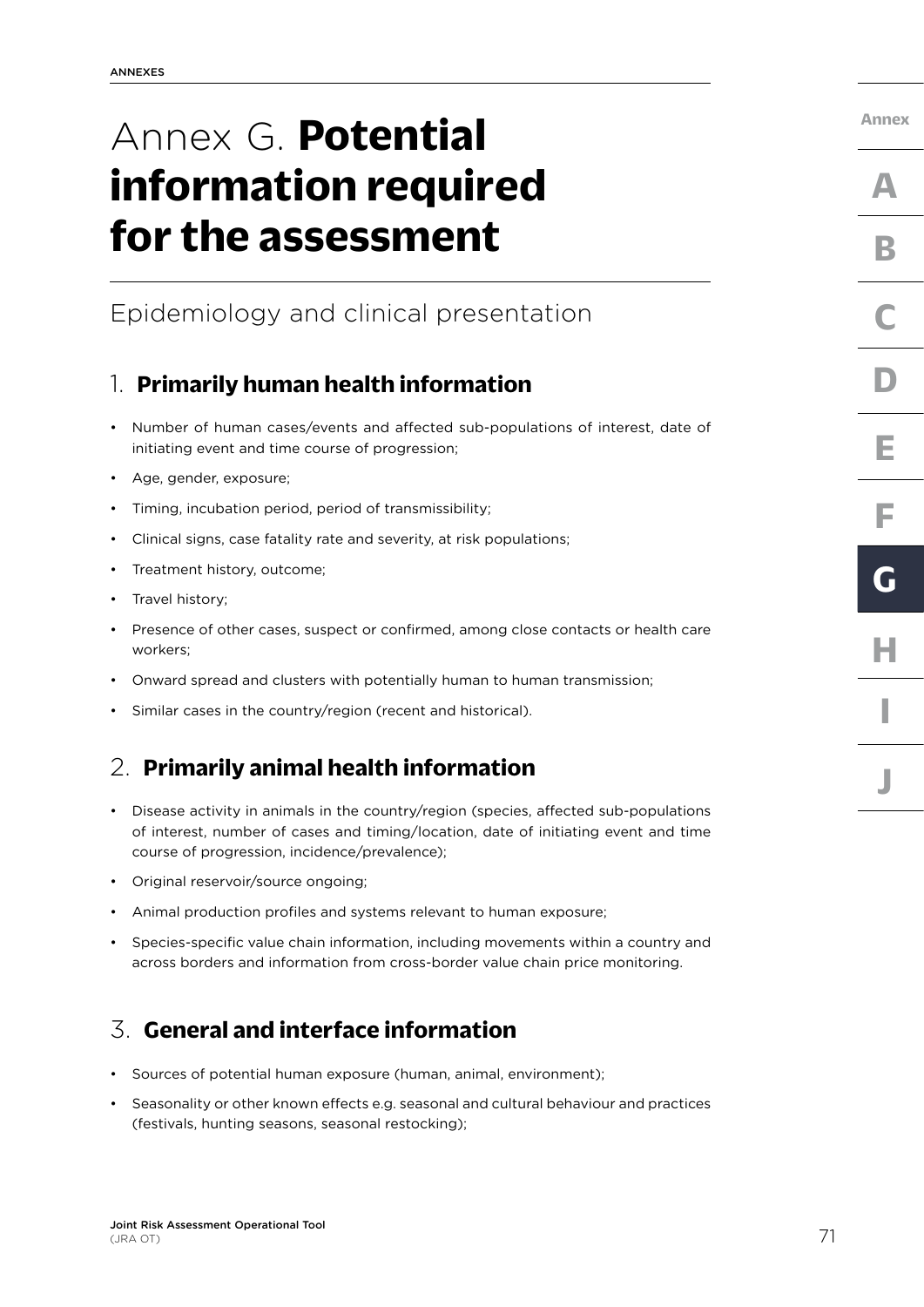- Economic activities expanding the human–livestock–wildlife interface (e.g. hunting, ecotourism, transhumance, agricultural encroachment)
- Contaminated environments;
- Vectors and amplifying hosts, if relevant;
- Recent introduction or relocation of wildlife species for conservation, if relevant;
- Food safety issues, if relevant.

## 4. **Pathogen/Hazard**

- Human agent/animal agent: laboratory identifying/confirming, availability and location of isolate, subtype/clade/strain/serotype, antimicrobial sensitivity, genetic mutations/ markers of interest;
- Changes to the virus (antigenicity, genetically, or reassortment events);
- Normal circulation of subtype/clade/strain/serotype in the region/globally;
- Transmissibility to and among humans ( $\mathsf{R}_{\mathrm{o}^\mathrm{o}}^{\mathrm{o}}$  if known);
- Routes of transmission in animals;
- Dose response, if relevant;
- Likely population immunity (animals and humans);
- Availability of vaccination in animals;
- Shedding, despite vaccination.

## 5. **Context**

- Ecology/climate;
- Animal production and marketing systems, percentage of households keeping host species, live animal market use in affected areas;
- Type of investigation carried out to date;
- Efficiency/efficacy of national surveillance systems in humans;
- Hospital capacity and surge capacity;
- Efficiency/efficacy of national surveillance systems in animals;
- Measures in place (and implementation, consequence), investigation/control activities, and level/distribution of implementation;
- Cultural issues, health care seeking behaviour, holidays;
- Political situation, security issues;
- Economic and social consequences:
- Cross-border movement of people.

 $6$  R<sub>0</sub>: basic reproduction rate - a measure for the transmission potential of pathogens/diseases.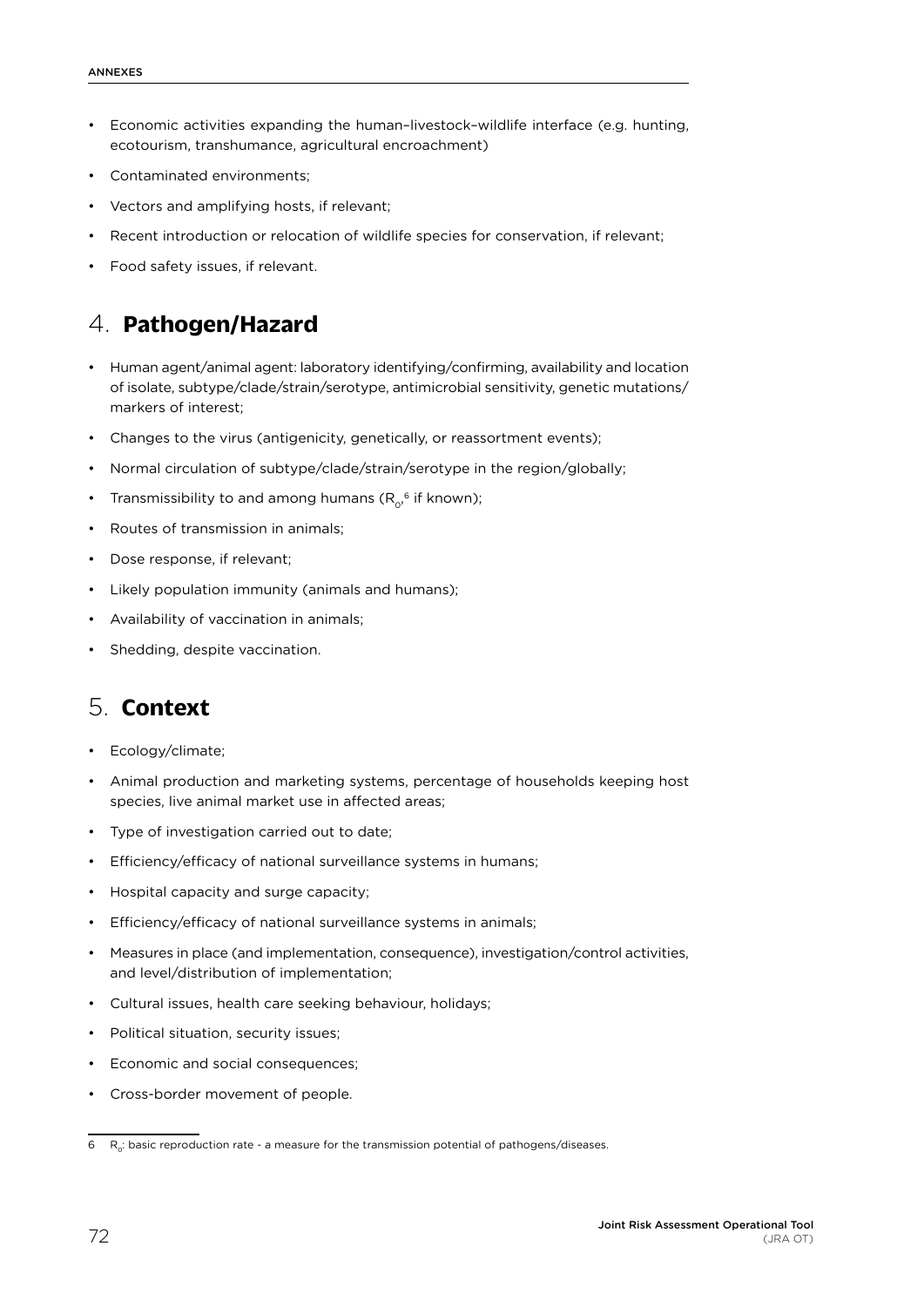# <span id="page-80-0"></span>Annex H. **Potential information sources**

## 1. **From ministries**

- Event reports (e.g. from national animal health networks, village animal health workers and farmers, live market workers and traders);
- Laboratory reports;
- Clinician reports/hospital records;
- Outbreak investigation reports;
- Country statistics (e.g. workforce statistics and animal and human population numbers and demographics);
- Statistics or reports on cross-border movements of animals and/or humans;
- Statistics on animal and human population densities;
- Existing laws and regulations at national and subnational levels relevant to specific hazards.

## 2. **From the Tripartite**

- WHO regional and country offices (e.g. surveillance systems in place, hospital capacity, measures in place and implementation, infrastructural constraints, health seeking behaviour, cultural aspects, vaccination programmes);
- OIE factsheets;
- OIE WAHID reports;
- OIE disease cards;
- FAO-ECTAD regional and country offices;
- FAO mission reports;
- OFFLU scientific data/reviews;
- FAO or OIE Reference Laboratory data on virus behaviour (including challenge studies) and vaccines;
- FAO H7N9, H5Nx, Ebola and SARS-CoV-2 global risk assessments;
- FAO manuals on specific diseases;
- WHO risk assessments on specific hazards;
- FAOSTAT database for livestock production, trade (import/export).

**[Annex](#page-60-0)**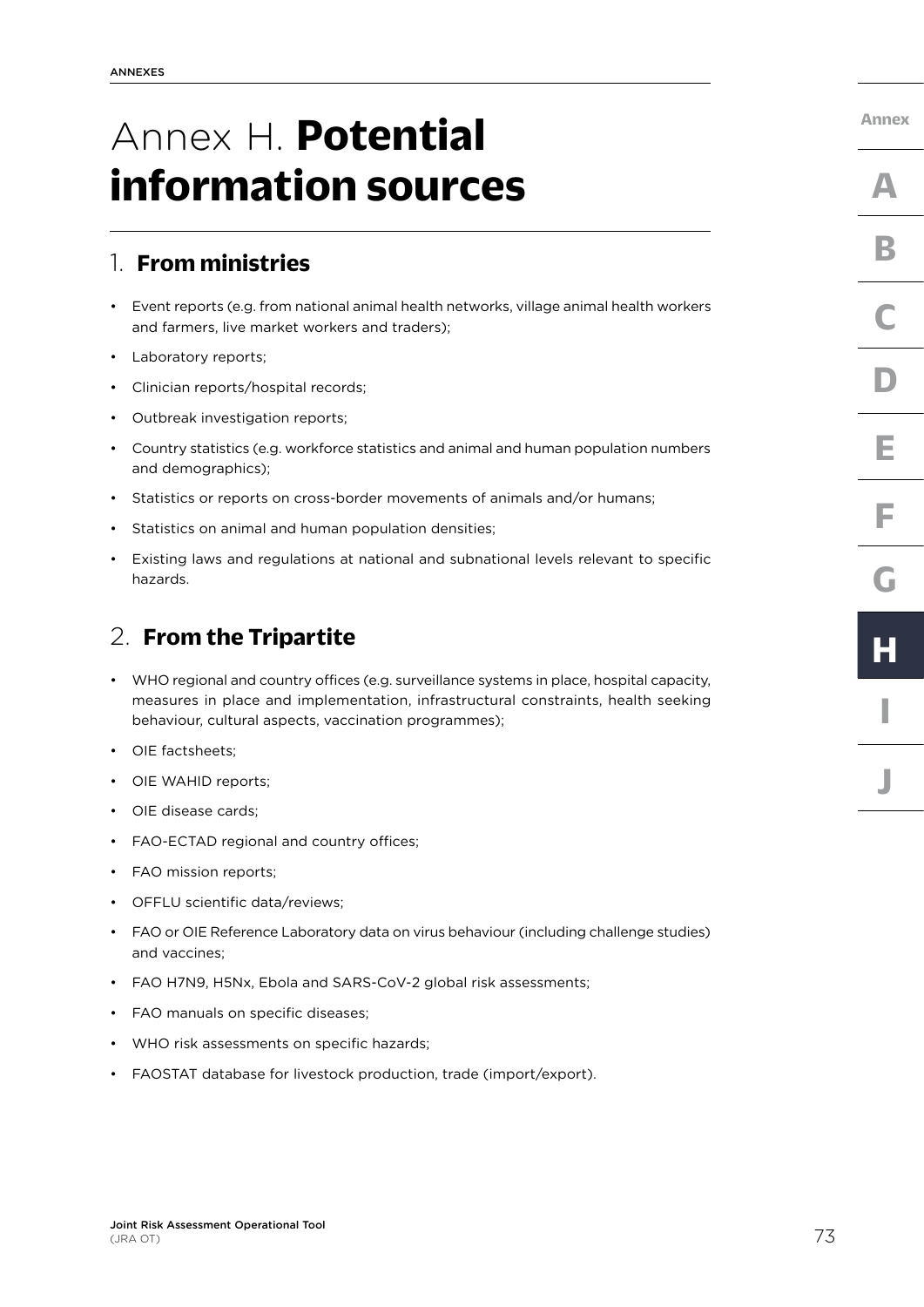## 3. **General/publicly available**

- Expert experience (including technical and contextual);
- Past clinical data on similar hazard;
- Media articles, ProMed reports;
- ICD-10 information;
- Risk assessments from other agencies and organizations, such as the Centers for Disease Control and Prevention (CDC), French Agency for Food, Environmental and Occupational Health & Safety (ANSES), European Food Safety Authority (EFSA), American Public Health Association (APHA), United States Department of Agriculture Food Safety and Inspection Service (USDA-FSIS), on similar hazards;
- Control of Communicable Disease Manual (Heymann DL);
- Peer-reviewed literature;
- Technical data available on the Internet, e.g. climate/weather.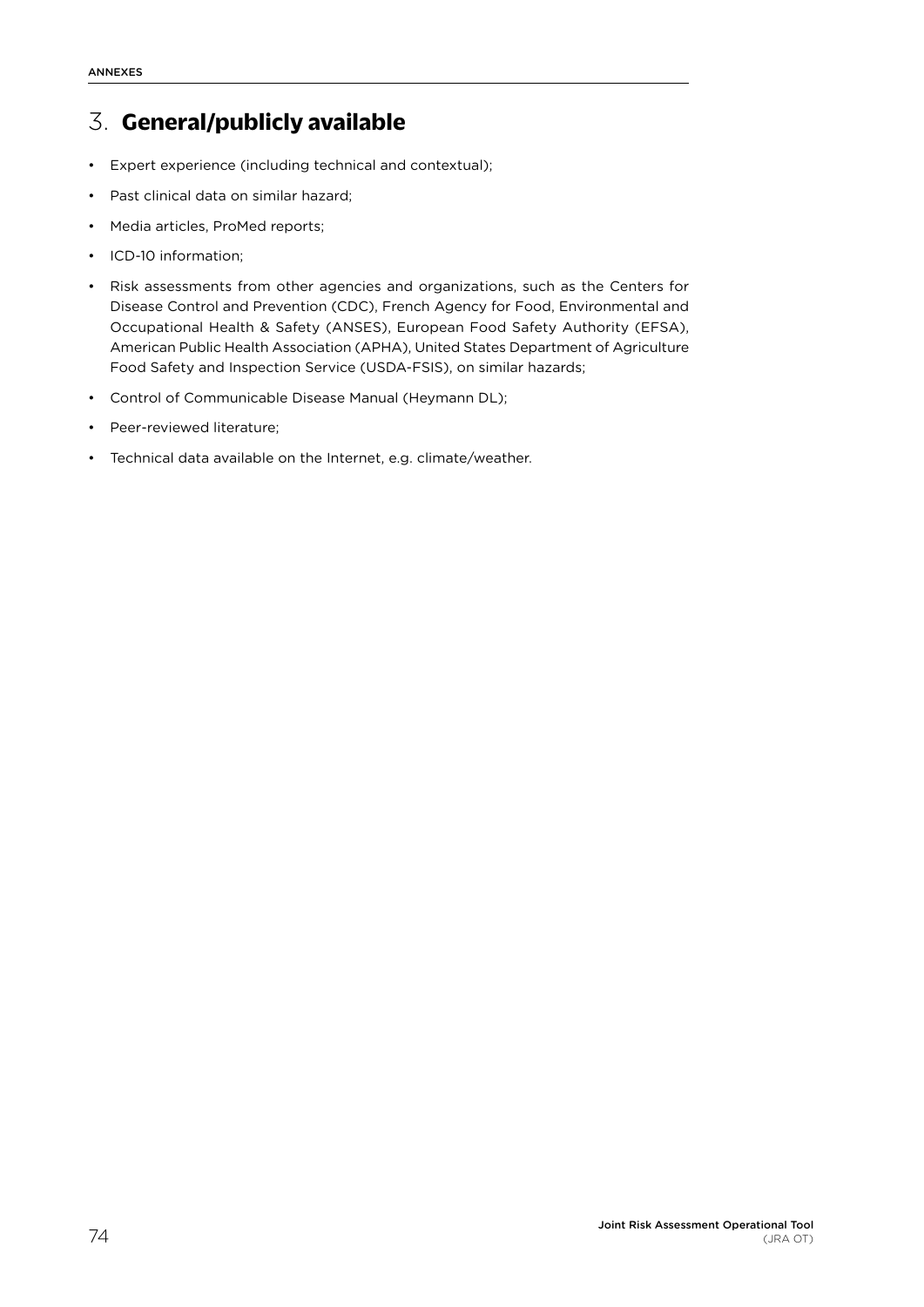# <span id="page-82-0"></span>Annex I. **Linking the risk framing, the risk assessment questions, and risk management**

Risk assessment questions are formulated to address the specific concerns of the joint risk assessment (JRA) steering committee (as captured in the risk framing) and are directly linked to management and communications options. Some generic examples of the relationships are given in the table below. These are further described using the specific hazard, geographic location and time frame of concern.

| <b>Concerns</b><br>captured in the<br>risk framing                                             | <b>Example risk assessment</b><br>question:<br>Likelihood and Impact of                                              | <b>Technical considerations</b>                                                 | <b>Possible management</b><br>communication options                                                                                                                                                                                           |
|------------------------------------------------------------------------------------------------|----------------------------------------------------------------------------------------------------------------------|---------------------------------------------------------------------------------|-----------------------------------------------------------------------------------------------------------------------------------------------------------------------------------------------------------------------------------------------|
| 1.<br><b>Safety of live</b><br>animal markets<br>(LAM)                                         | a person being exposed<br>to the pathogen in an<br>LAM                                                               | Presence of pathogen in<br>LAMs<br>Transmissibility to<br>humans                | Decrease pathogen in<br>value chain<br>Communication to<br>improve understanding of<br>risks and what people can<br>do to protect themselves<br>from exposure                                                                                 |
|                                                                                                |                                                                                                                      | Pathogen prevention and<br>control activities                                   | Improve pathogen control<br>in markets (e.g. rest days,<br>no overnight stays)                                                                                                                                                                |
| 2.<br><b>Public fear and</b><br>perception,<br>negative<br>impacts on<br>travel and<br>tourism | a person becoming<br>seriously ill or dying from<br>infection due to contact<br>with water in a recreational<br>lake | Capacity of the human<br>health system and wildlife<br>sector to detect disease | Target surveillance for<br>early detection<br>Communication to<br>improve understanding of<br>risks and what people can<br>do to protect themselves<br>from exposure<br>Measures to manage<br>wildlife contamination of<br>recreational water |
|                                                                                                |                                                                                                                      | Capacity of the<br>environment sector<br>to detect pathogen<br>contamination    | Establish systems for<br>monitoring recreational<br>water contamination                                                                                                                                                                       |
| 3.<br><b>Transmission</b><br>of pathogen in                                                    | a person becoming<br>infected by buying/<br>keeping animals at home                                                  | Presence of pathogen in<br>household animals                                    | Surveillance and control<br>of pathogen in animals in<br>households                                                                                                                                                                           |
| households                                                                                     |                                                                                                                      | Presence of pathogen in<br>animals sold by vendors                              | Surveillance and<br>control of pathogen in<br>animals being privately<br>transported and sold to<br>households                                                                                                                                |

**[Annex](#page-60-0)**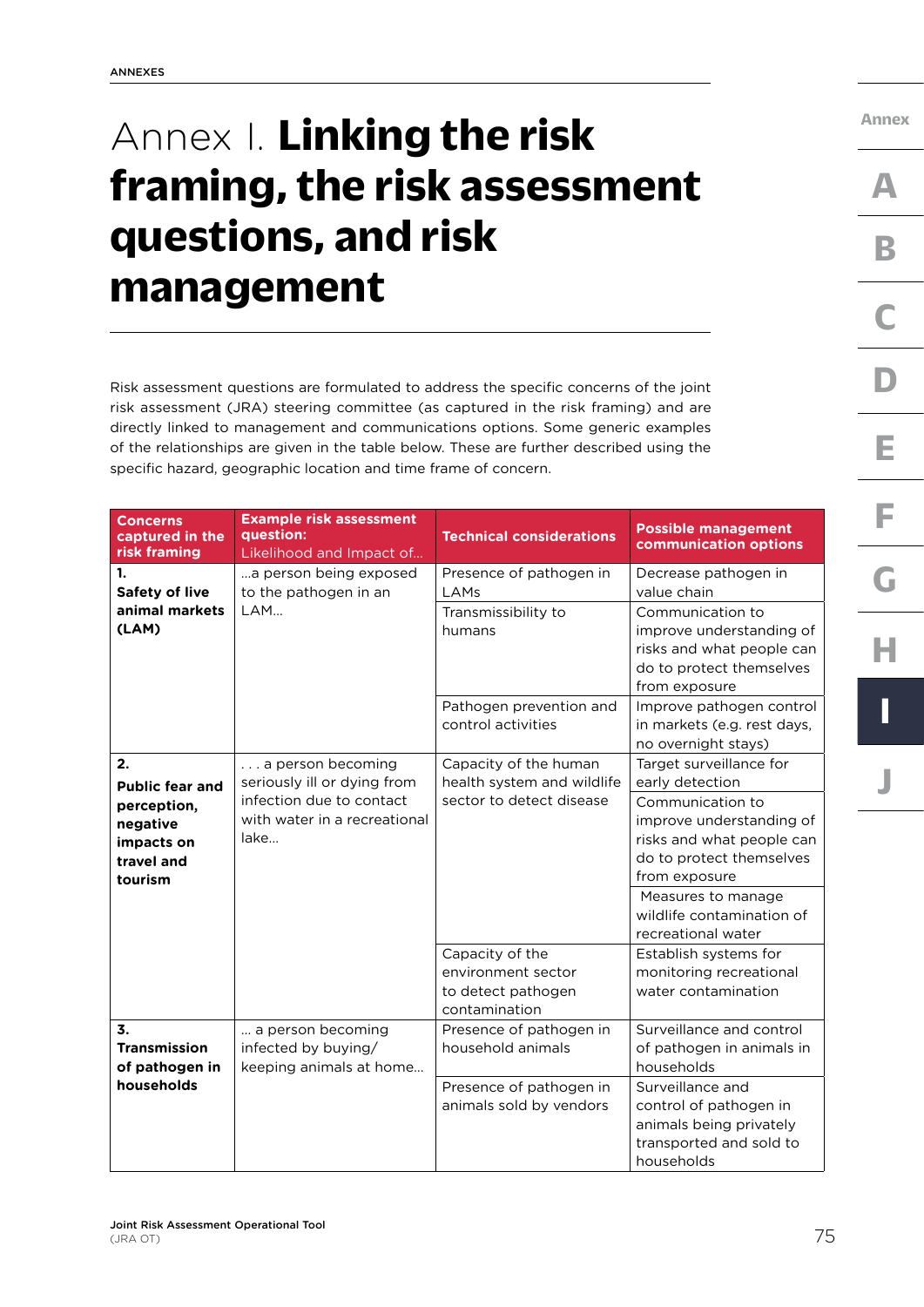| <b>Concerns</b><br>captured in the<br>risk framing                                                                                                                                                                                          | <b>Example risk assessment</b><br>question:<br>Likelihood and Impact of                    | <b>Technical considerations</b>                                                                                                                                                                                                                                                                                         | <b>Possible management</b><br>communication options                                                                                                                                                                                                  |  |  |  |  |
|---------------------------------------------------------------------------------------------------------------------------------------------------------------------------------------------------------------------------------------------|--------------------------------------------------------------------------------------------|-------------------------------------------------------------------------------------------------------------------------------------------------------------------------------------------------------------------------------------------------------------------------------------------------------------------------|------------------------------------------------------------------------------------------------------------------------------------------------------------------------------------------------------------------------------------------------------|--|--|--|--|
| $\mathbf{4}$<br><b>Disease coming</b><br>across a border                                                                                                                                                                                    | a person becoming<br>infected as a result of<br>contact with illegally<br>imported animals | Number, source,<br>destination, and intended<br>use of infected animals<br>coming across a border                                                                                                                                                                                                                       | Tighter movement<br>controls at border<br>Communication to<br>improve disease<br>awareness in border<br>communities<br>Increased surveillance in<br>border communities or<br>known value chains                                                      |  |  |  |  |
| 5.<br><b>Transmission</b><br>from wild<br>animals                                                                                                                                                                                           | a person becoming<br>infected from contact with<br>wild animals                            | Presence of pathogen in<br>wild animal populations<br>Frequency and likelihood<br>of transmission<br>associated with contacts<br>between wild animals and<br>people<br>Frequency and likelihood<br>of transmission<br>associated with contacts<br>between people<br>and environments<br>contaminated by wild<br>animals | Communication to<br>improve awareness about<br>disease risks from hunting<br>and other contact with<br>potentially sick or dead<br>wild animals<br>Measures to decrease<br>contact between<br>people and potentially<br>contaminated<br>environments |  |  |  |  |
| Note: In some circumstances, such as when diagnosis is complex/difficult, the risk assessment<br>question may focus on a proxy for the disease, e.g. dog bites instead of rabies cases. The following<br>specific examples illustrate this. |                                                                                            |                                                                                                                                                                                                                                                                                                                         |                                                                                                                                                                                                                                                      |  |  |  |  |
| 6.<br>Rate of dog<br>bites in<br>the human<br>population                                                                                                                                                                                    | a person requiring<br>treatment for a dog bite                                             | Numbers of stray dogs<br>Frequency of stray dog<br>contact with people                                                                                                                                                                                                                                                  | Communication to<br>improve disease<br>awareness about dog<br>bites<br>Stray dog spay and<br>neuter campaigns                                                                                                                                        |  |  |  |  |
|                                                                                                                                                                                                                                             |                                                                                            | Types and numbers of<br>dogs associated with dog<br>bites                                                                                                                                                                                                                                                               |                                                                                                                                                                                                                                                      |  |  |  |  |
| 7.<br><b>Rabies in</b><br>people                                                                                                                                                                                                            | a person being exposed<br>to rabies from dogs                                              | Health system capacity<br>to detect high-<br>risk exposures and<br>provide post-exposure<br>prophylaxis                                                                                                                                                                                                                 | Measures to improve<br>detection and reporting<br>of dog bites and<br>administration of post-<br>exposure prophylaxis<br>Dog vaccination<br>campaigns                                                                                                |  |  |  |  |
| 8.<br><b>Rabies in</b>                                                                                                                                                                                                                      | a person being exposed<br>to rabies from wildlife                                          | Rates of rabies infection<br>in dogs<br>Rates of rabies infection<br>in bats and other wildlife                                                                                                                                                                                                                         | Measures to decrease<br>rabies in wildlife (e.g. bait                                                                                                                                                                                                |  |  |  |  |
| people                                                                                                                                                                                                                                      |                                                                                            |                                                                                                                                                                                                                                                                                                                         | drops)<br>Communication on how<br>to decrease disease risks<br>associated with contact<br>with wildlife                                                                                                                                              |  |  |  |  |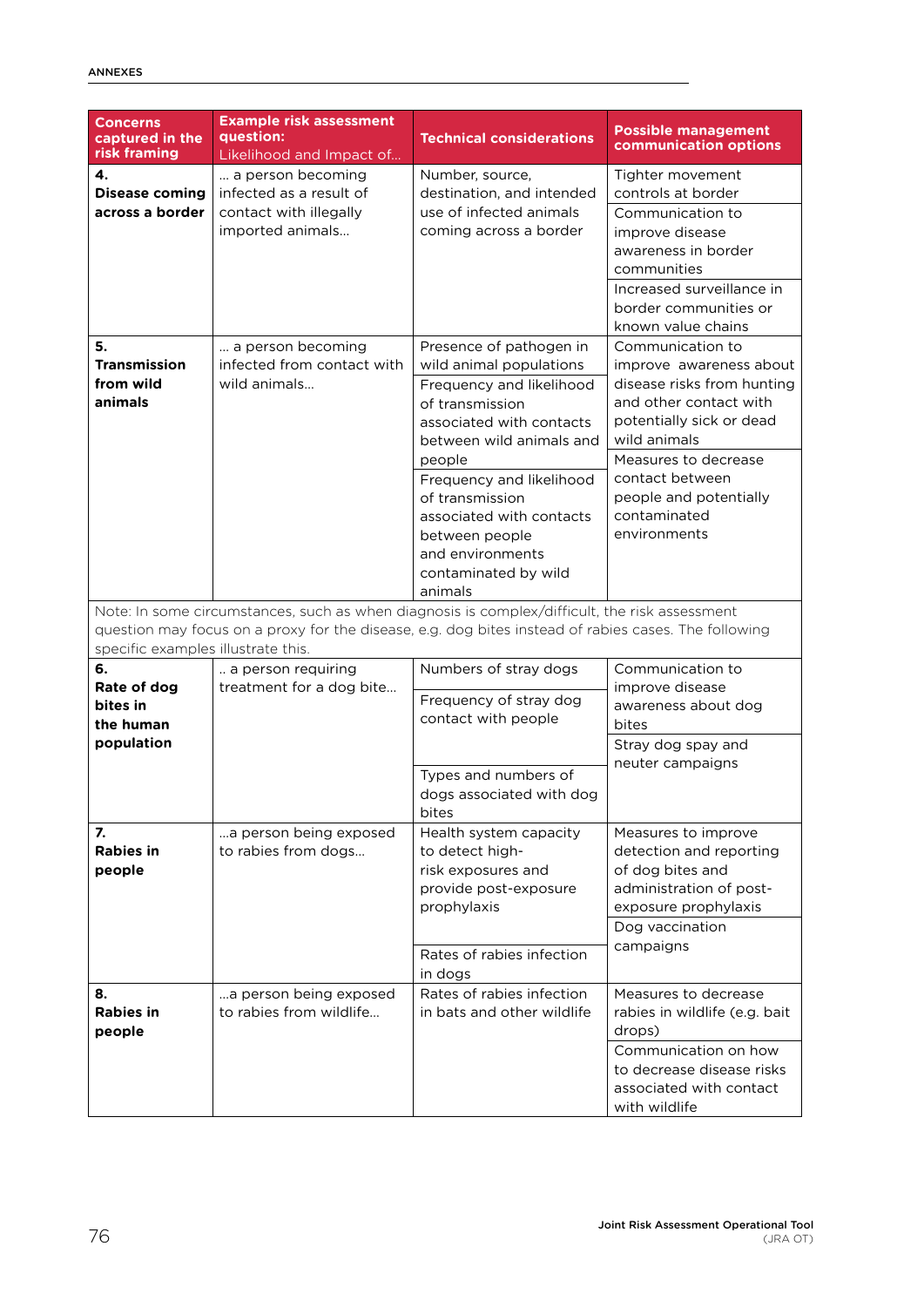# <span id="page-84-0"></span>Annex J. **Risk framing template**

# Tripartite joint risk assessment risk framing

template. (Complete one template per hazard)

This template supports the joint risk assessment (JRA) steering committee to frame the joint risk assessment so that the assessment and the associated risk management and communication options are focused on the specific current concerns of the government. Based on this risk framing, the JRA Technical Team identifies risk assessment questions to address in the JRA and provides appropriate and relevant risk management and communication options.

**Provide as much specific information as possible.** 

## 1. **Hazard**

**(1)** Hazard, priority zoonotic disease, or zoonotic disease event of concern to be assessed

**(2)** What is the top government concern related to this hazard?

# 2. **Scope**

In most cases, the scope of the JRA will be 'health risks at the human–animal–environment interface posed by the above hazard within the country' (specifying also the geographical area or administrative level of concern e.g. national or subnational level).

**(3)** Is this the scope of the proposed assessment?

Yes No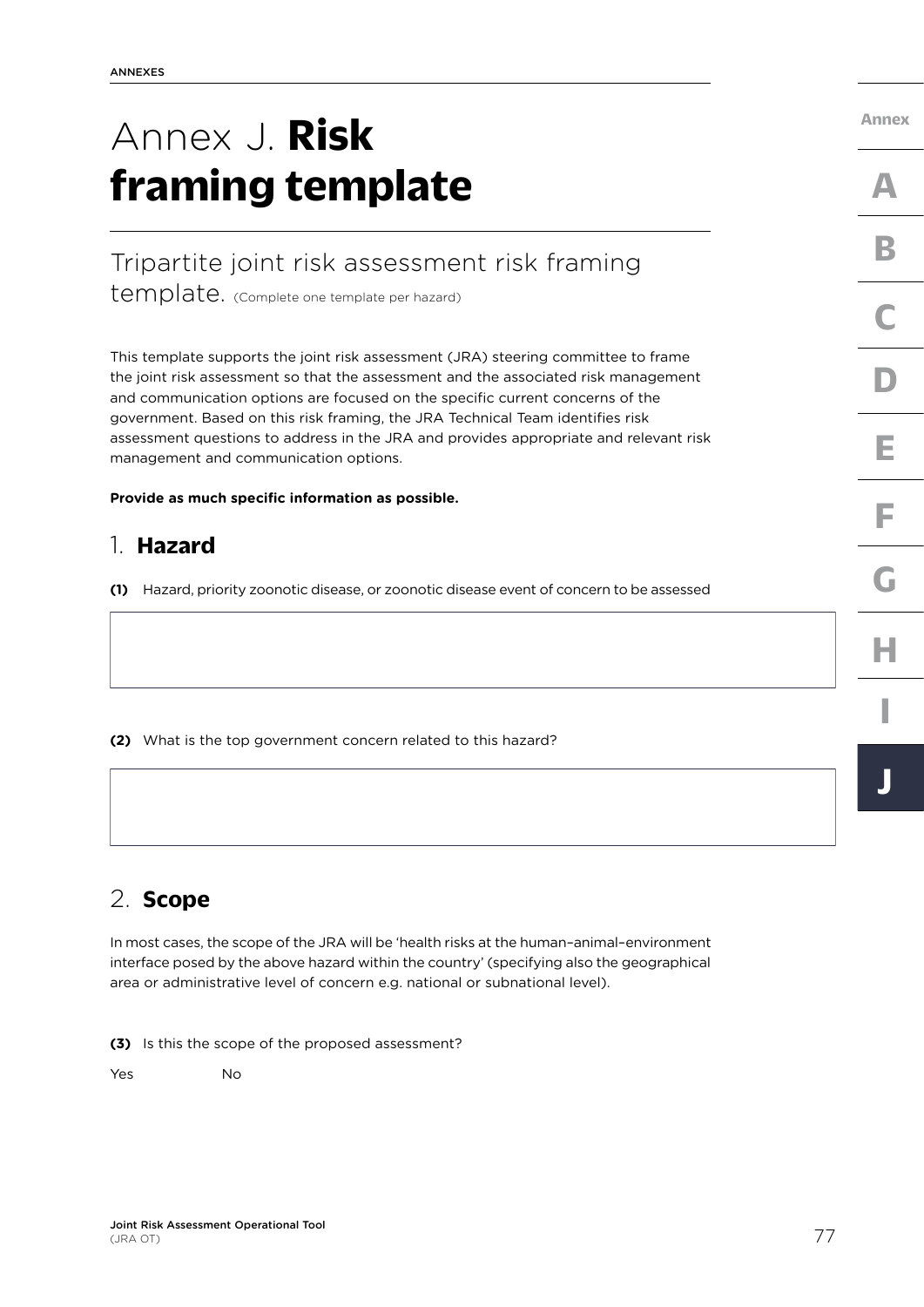#### **(4)** If no, what is the scope?

**(5)** What are the geographical area(s) and administrative level(s) of concern?

**(6)** Are there other critical aspects to be included in the scope (refer to JRA OT, Module 3: Step 5.2)?

Yes No

**(7)** If yes, other aspects to be considered in the scope

## 3. **Purpose**

In general, the purpose (reason for doing the assessment) of any risk assessment is to support mitigation of the risks associated with the hazard.

**(8)** Is this the purpose of the proposed assessment?

Yes No

**(9)** If no, what are the additional or more specific purposes?

## 4. **Key objective**

In general, the key objective (goals or desired result) is to provide a basis for management or communications decisions.

**(10)** Is this the key objective of the proposed assessment?

Yes No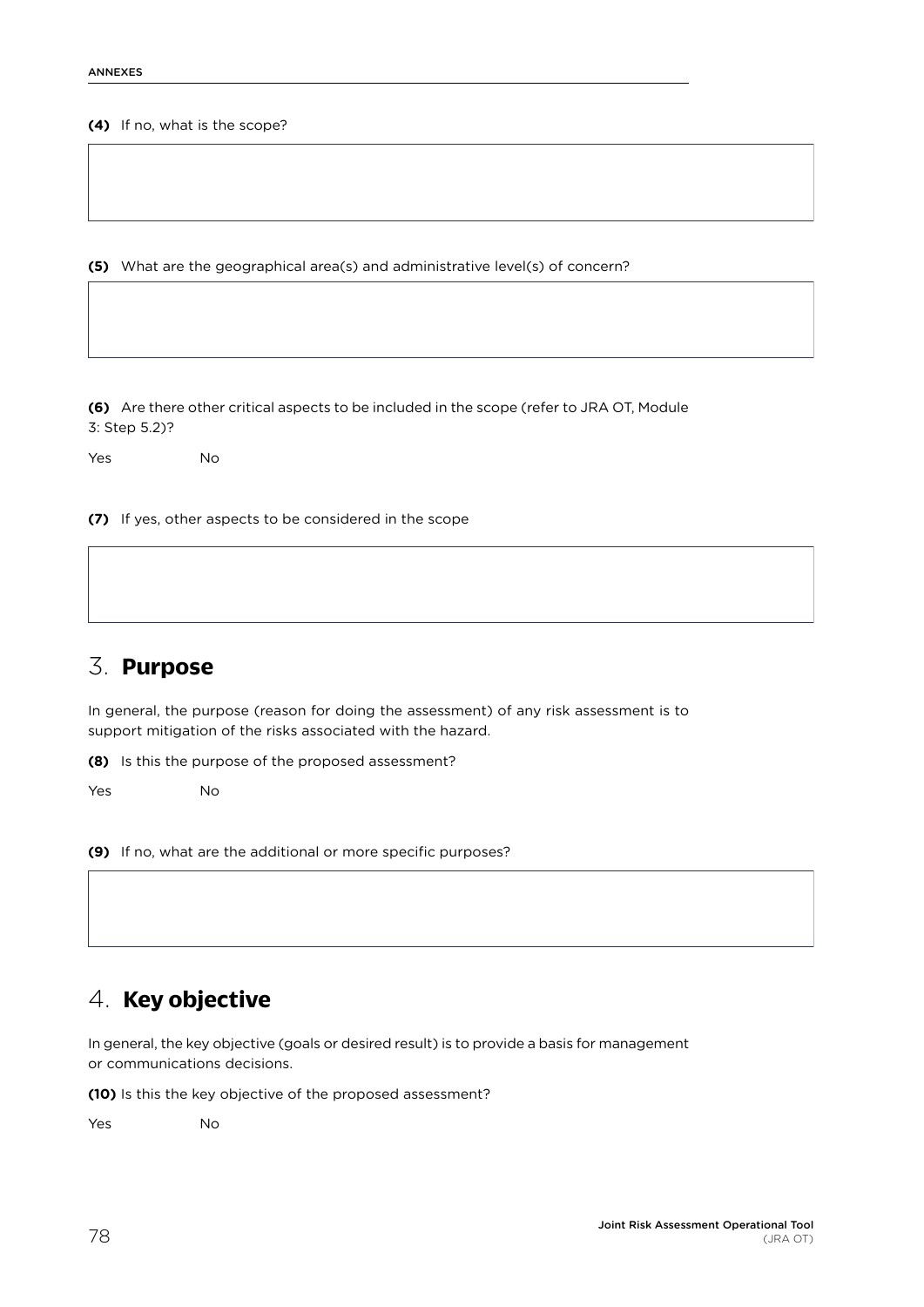**(11)** If no, what are the additional or more specific objectives?

**[Annex](#page-60-0)**

## 5. **JRA Technical Team**

**(12)** What government (or non-governmental) agencies or institutions have the required expertise and information relevant to the entire scope of the aspects described above?

(13) Are there any other stakeholders<sup>7</sup> that need to be informed or involved?

<sup>7</sup> In the *Tripartite Zoonoses Guide*, stakeholders are defined as 'any individual or group that is or should be involved as a partner in preventing or managing zoonotic diseases or other shared health threats at the human– animal–environment interface. Stakeholders include those who impact, are impacted by, or perceive themselves to be affected by zoonotic disease threats, including those who may be affected by measures to address zoonotic diseases'.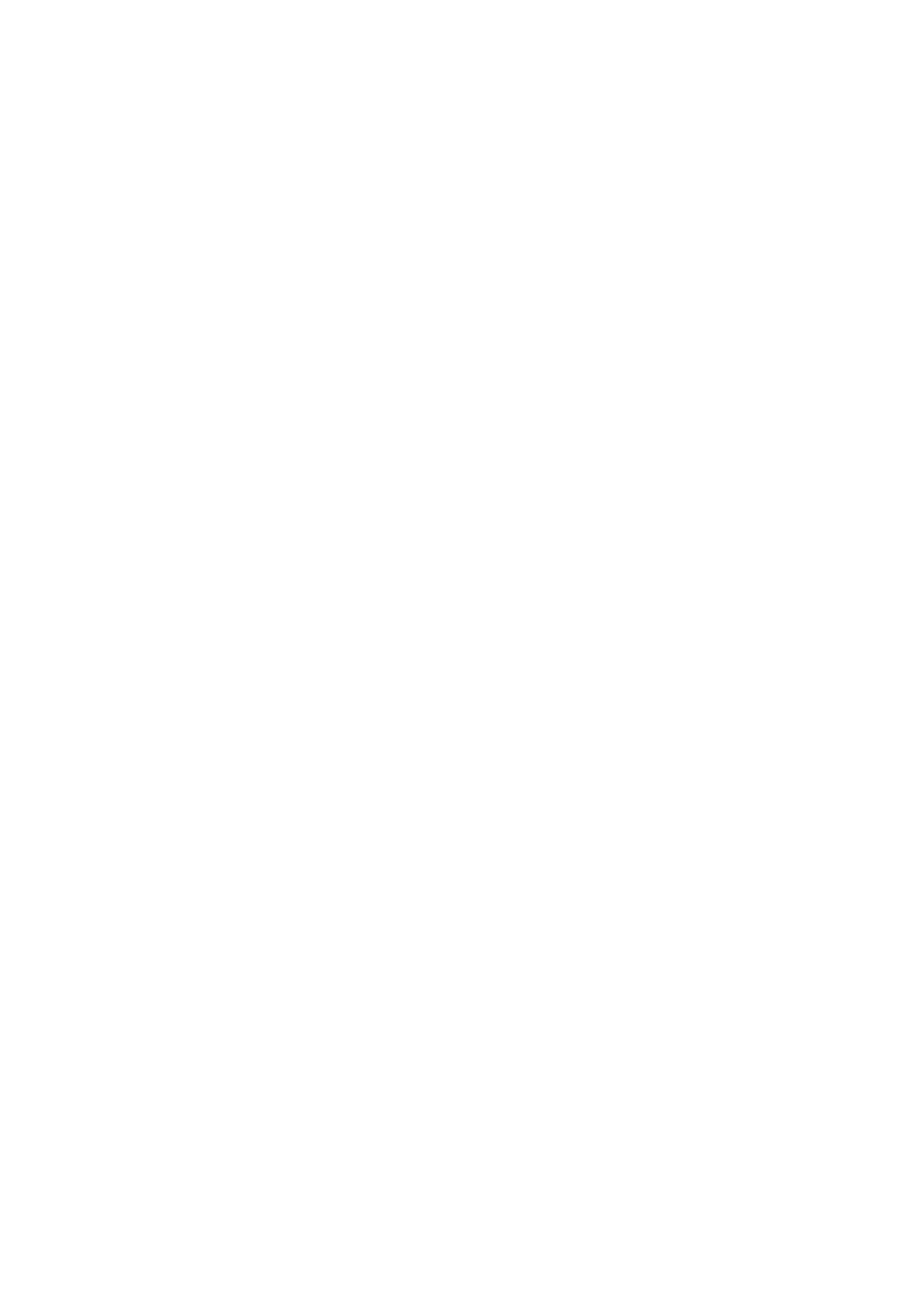

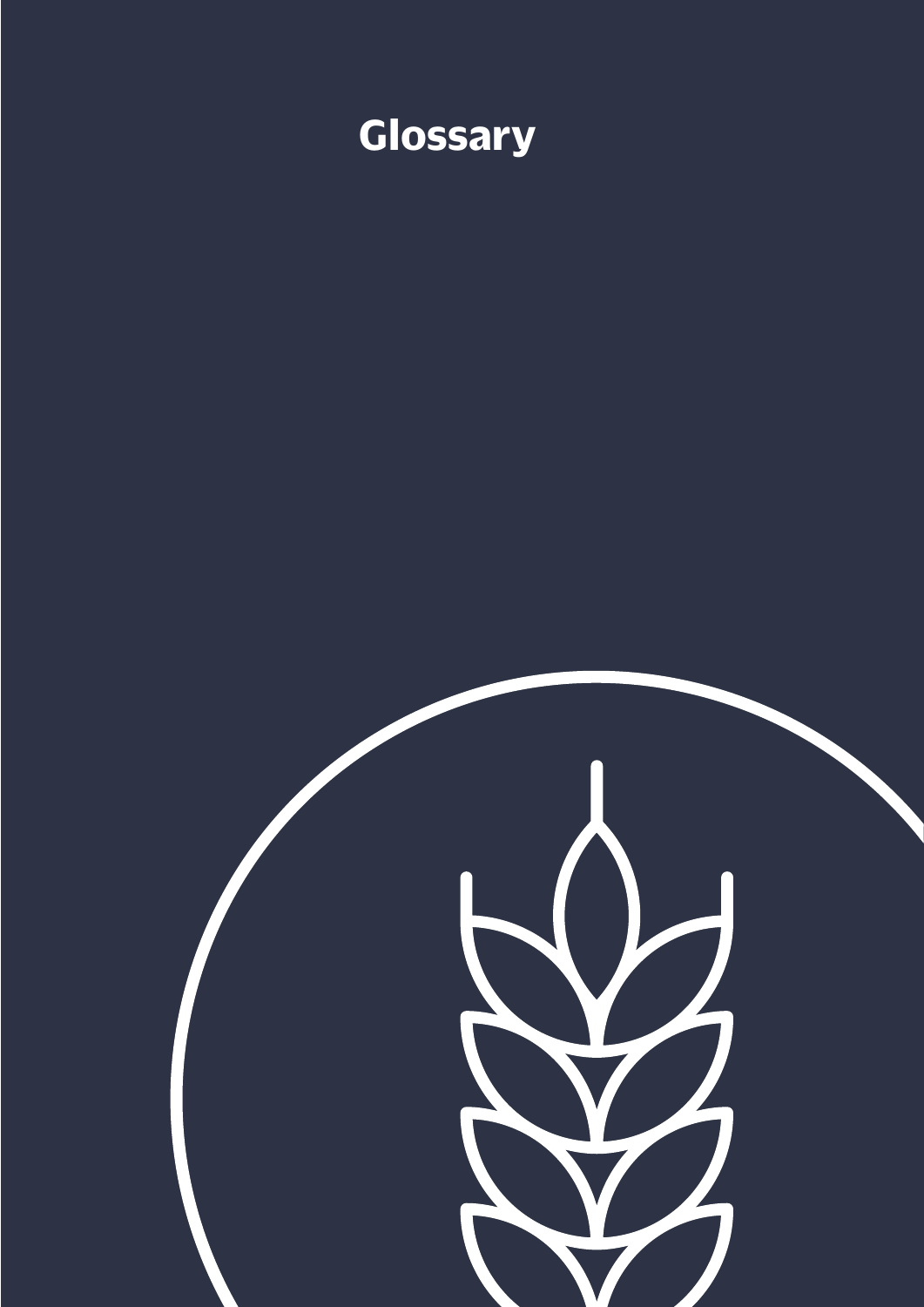All terms and definitions below are used in the context of the JRA OT only and may be used differently elsewhere, including in other publications of the FAO, OIE, and/or WHO. Countries may choose to use their own terminology in the implementation of the JRA OT.

**Academia/academic institutions:**

Institutions of higher education. May refer to publicly funded, privately funded, and jointly funded institutions, and may refer to those functioning under and accountable to governmental ministries of education or labour, and those that are not.

**Animal:** Domestic animals (both pets and livestock) and wildlife, including paradomestic or urban-dwelling non-domestic animals (e.g. rats, pigeons).

**Capacity:** The ability to achieve something, generally referring to something that is measurable (e.g. a laboratory can test the 100 samples/day for avian influenza).

**Collaboration:** Individuals or institutions working together to produce or achieve something.

**Context:** The entire scope of the circumstances, setting or environment in which an event is taking place or a situation exists, and in terms in which the event or situation can be fully understood and assessed.

**Coordination:** The organization of the different component parts of an activity to enable them to work together effectively.

**Discipline:** A branch of knowledge (e.g. economics, virology, epidemiology, law, clinical medicine, vector biology).

**Emergency:** A substantial zoonotic disease event that interacts with existing conditions of exposure, vulnerability and capacity and may disrupt the function of a community or society at any scale and which may overwhelm the national capacity to respond to the needs of the affected population, and lead to human, animal, material, economic or environmental losses and impacts.

**Emerging zoonotic disease:** Zoonotic disease due to known pathogens but that have not yet occurred in a specific geographical area, in a specific species, or that are increasing in prevalence (here, different from new pathogens, see definition below).

**Endemic zoonotic disease:** Zoonotic disease that exists continually or continuously in a geographical area, so that cases of disease are expected.

**Environment:** The complex of physical, chemical, and biotic factors (e.g. climate, soil, living things) that act upon an organism or an ecological community and ultimately determine its form and survival; here, refers to the physical location and context in which people and animals live and interact.

**Event:** An occurrence of a zoonotic disease, including an outbreak, epidemic, or pandemic in people or animals. May or may not refer to a single or small number of clinical cases or detected zoonotic disease infections, depending on the hazard and the circumstances.

**Exposure:** The condition of being subjected to a zoonotic disease pathogen that may cause an infection.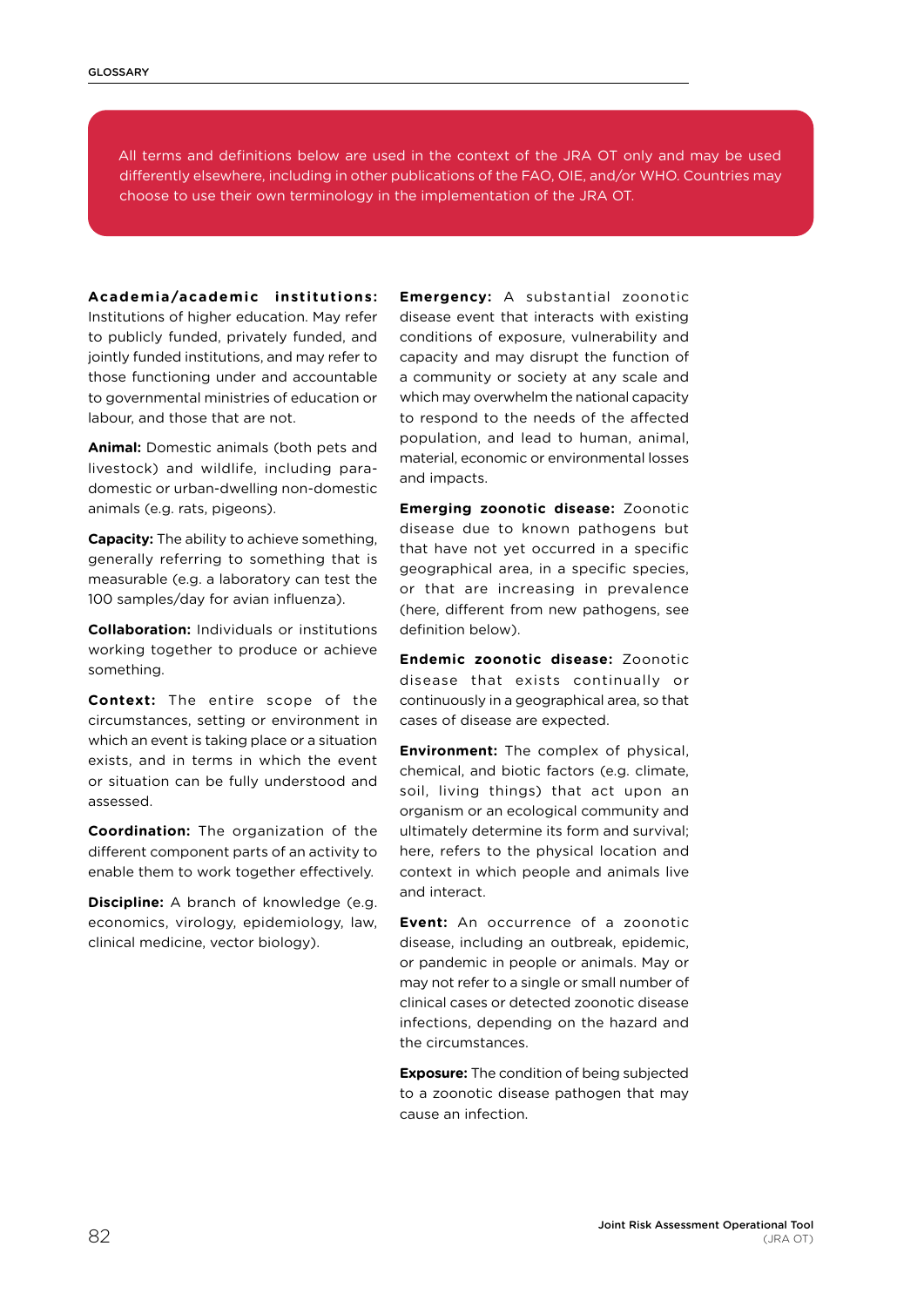**Governance:** The set of structures, policies, processes, or decisions that support the management of a system or group.

**Hazard:** Anything with the potential to cause adverse health effects (e.g. virus, bacteria, chemical, flood, earthquake, snake); may be referred to as a threat.

**Human–animal–environment interface:** A continuum of contacts and interactions among people, animals, their products, and their environments; in some cases, facilitating transmission of zoonotic pathogens or shared health threats.

**Integrated:** The state of two or more things being combined into one.

**Iterative:** Something that is conducted/ repeated periodically over time, generally with the aim of achieving more accurate results.

**Joint:** The state of being or doing something together.

**Mapping:** Comprehensively collecting and reviewing information on what infrastructure, activities, resources, etc., already exists in the country for addressing zoonotic diseases.

**Ministry:** Refers to the national governmental entity responsible for a given topic or sector, normally the competent authority. May be referred to differently by different countries (e.g. agency, department, directorate).

**Mitigation:** See risk reduction.

**Multisectoral:** Involving participation of more than one sector working together on a joint programme or response to an event. Saying multisectoral does not always mean that the human, animal, and environmental health sectors are engaged, as is the case with a One Health approach (see definition).

**Multisectoral, One Health approach:**  Including multiple disciplines and multiple government entities as well as nongovernmental entities across the human– animal–environment interface to jointly address health in a way that is more effective, efficient, or sustainable than might be achieved by one sector acting alone.

**OH Mechanism:** A standing system, part of an infrastructure, or an organized group or network designed to accomplish a specific task; here, in the context of a Multisectoral Coordination Mechanism, refers to a standing, organized group working under a set of documented procedures. May be named as a platform, committee, task force, working group.

**One Health approach:** An approach to address a health threat at the human– animal–environment interface based on collaboration, communication, and coordination across all relevant sectors and disciplines, with the ultimate goal of achieving optimal health outcomes for both people and animals; a One Health approach is applicable at the subnational, national, regional, and global levels.

**Outcome:** A result or effect of an activity.

**Output:** The documentation or other physical or measurable evidence of an outcome.

**Region:** A group of countries that have some similarities, normally geographically linked.

**Relevant sectors/disciplines/stakeholders/ ministries:** At a minimum, those sectors, disciplines, stakeholders, or ministries that are key to the specific health threat to be addressed using a multisectoral, One Health approach. Other sectors and agencies that are stakeholders to the health threat (e.g. private stakeholders, academia), may be included as needed.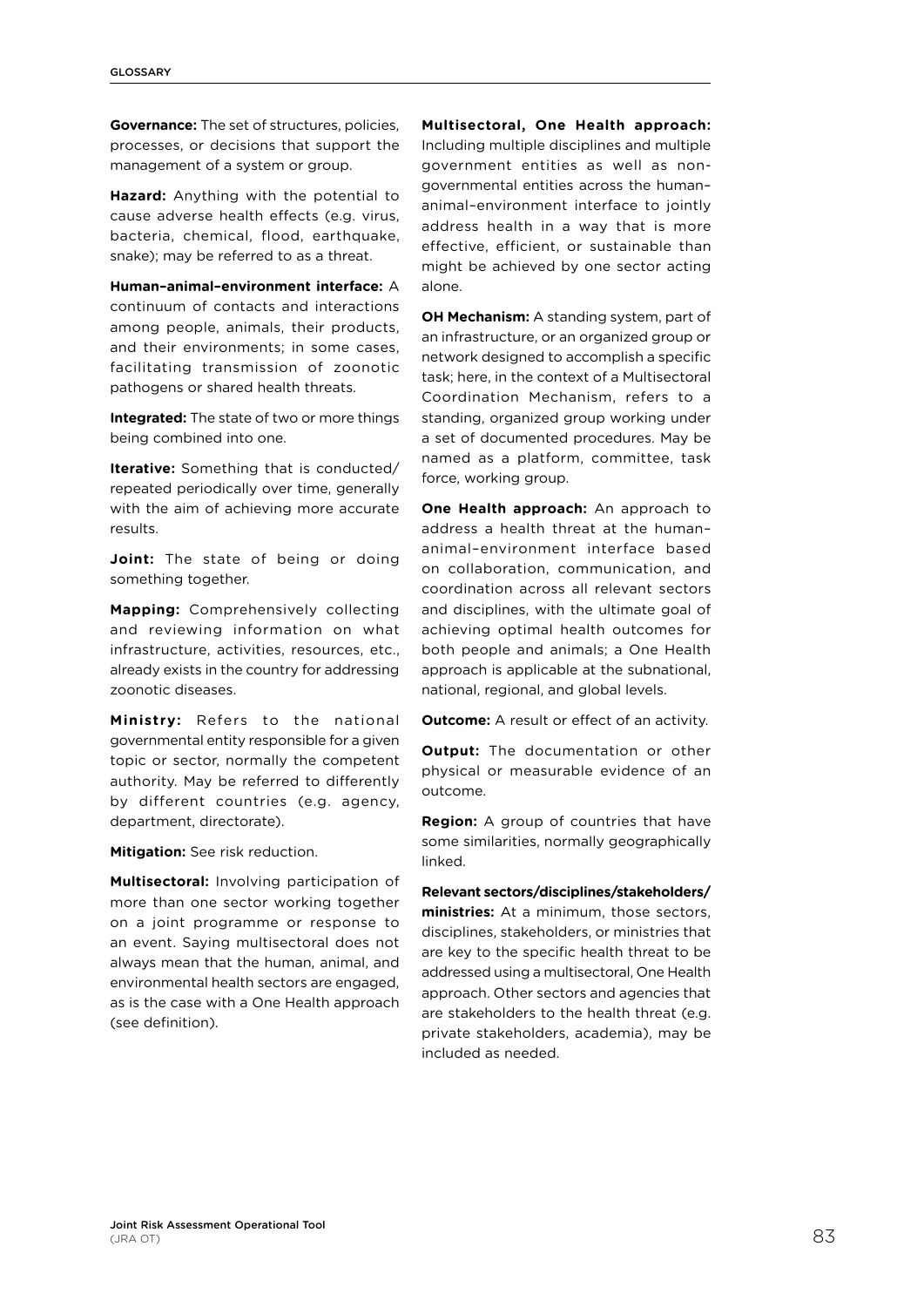**Reservoir:** Any animal, person, plant, soil, substance – or combination of any of these – in which a zoonotic disease agent normally lives and multiplies, and for which it primarily depends on for its survival. It is from the reservoir that the infectious substance is transmitted to a human, animal, or other susceptible host.

**Response:** Those activities undertaken to react to a zoonotic disease event anywhere on the spectrum from increased monitoring to full emergency response.

**Risk:** A function of the likelihood that a zoonotic disease event may occur and the magnitude of the impact if it were to occur.

**Risk Assessment:** In this context, risk assessment is defined as the systematic process of gathering, assessing and documenting information to estimate the level of risk and associated uncertainty related to a zoonotic disease event, during a specified period of time and in a specified location.

**Risk communication:** The real-time exchange of information, advice and opinions among experts, community leaders or officials and the people who are at risk or who have a direct influence on risk mitigation due to their practices or behaviour. Risk communication ensures that people and communities are aware of current threats, and is used to promote behaviours to reduce ongoing risks.

**Risk factor:** Any physical or contextual variable that contributes to the likelihood or impact of either a priority zoonotic disease, zoonotic disease event or emergency at the individual or population level.

**Risk management:** The identification and implementation of policies and activities to avoid or minimize the likelihood and/or impact of ongoing or potential zoonotic disease events. In practice, risk management typically refers to responding to current disease events (e.g. quarantine, culling, movement control).

**Risk reduction/risk mitigation:** The identification and implementation of policies and activities designed either to prevent zoonotic disease agents from creating health risks or to lessen their frequency, distribution, intensity or severity. In practice, typically refers to avoidance or decreasing current ongoing or future risk and/or impact.

**Sector:** A distinct part or branch of a nation's sociological, economic, or political society or a sphere of activity such as human health, animal health, or environment.

**Stakeholder:** Any individual or group that is or should be involved as a partner in preventing or managing zoonotic diseases or other shared health threats at the human–animal–environment interface. Stakeholders include those who impact, are impacted by, or perceive themselves to be affected by zoonotic disease threats, including those who may be affected by measures to address zoonotic diseases.

**Stakeholder analysis:** A consultative process whereby all relevant stakeholders to the health threat at the human–animal– environment interface are identified and the relationships and networks among them mapped.

**Subnational:** Those administrative levels below the central or national level.

**Surveillance:** The continuous, systematic collection, analysis and interpretation of data needed for planning, implementation, and evaluation related to zoonotic diseases.

**Threat:** A zoonotic disease hazard, agent, event, concern, or issue that poses risks to human or animal health.

**Tripartite:** Term used to describe the three agencies responsible for human and for animal health internationally, the WHO, OIE, and FAO, in their work together.

**Vector:** Invertebrate (e.g. insect) or nonhuman vertebrate species which transmit zoonotic disease agents from one host to another.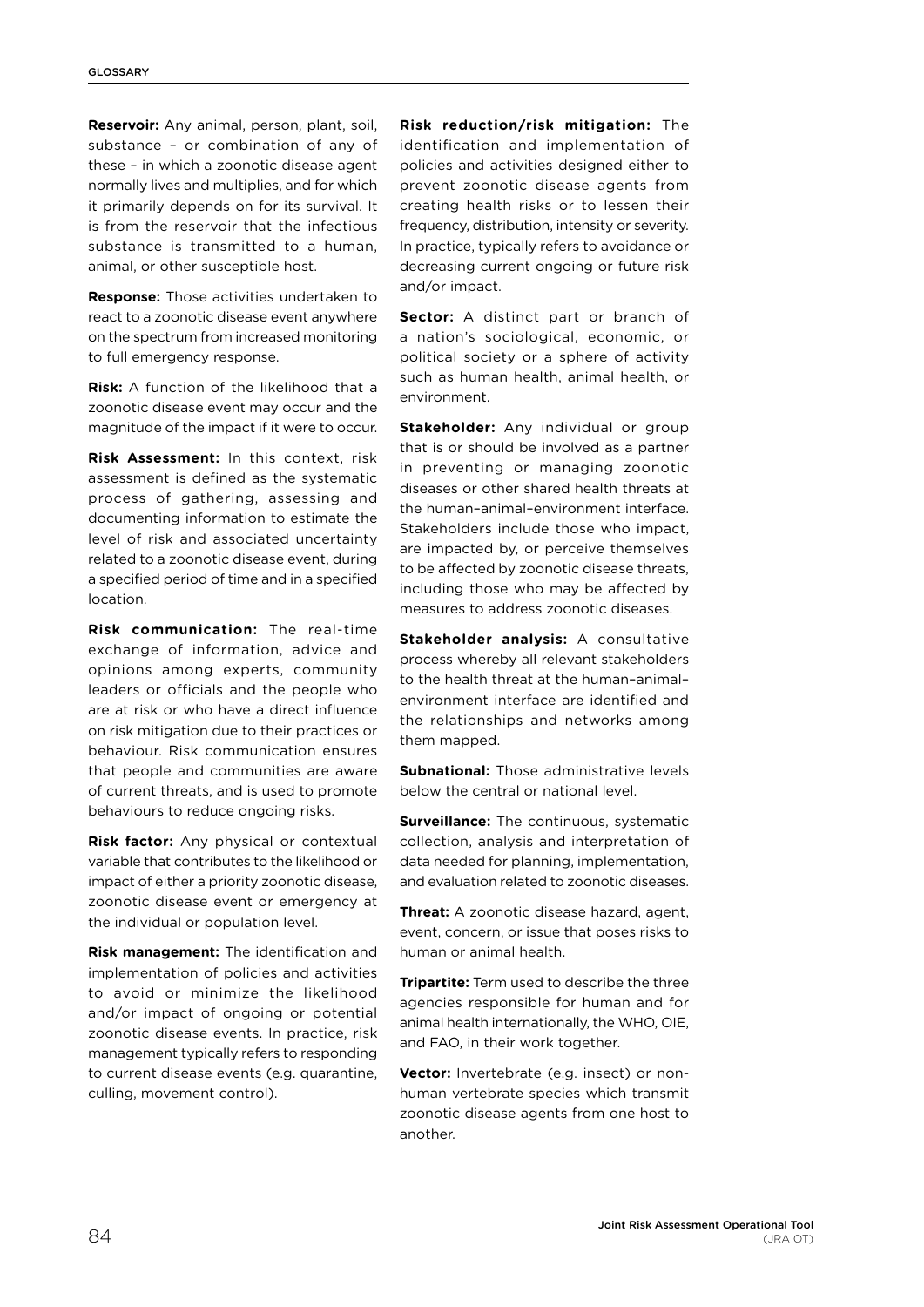**Wildlife:** Animals considered as wild or feral or otherwise not adapted to domestic situations; may be mammals, birds, fishes, reptiles, amphibians

**Zoonotic disease agent:** A pathogen or hazard causing a zoonotic disease.

**Zoonotic diseases (zoonoses):** Infectious diseases that can be spread between animals and humans; can be spread by food, water, fomites, or vectors.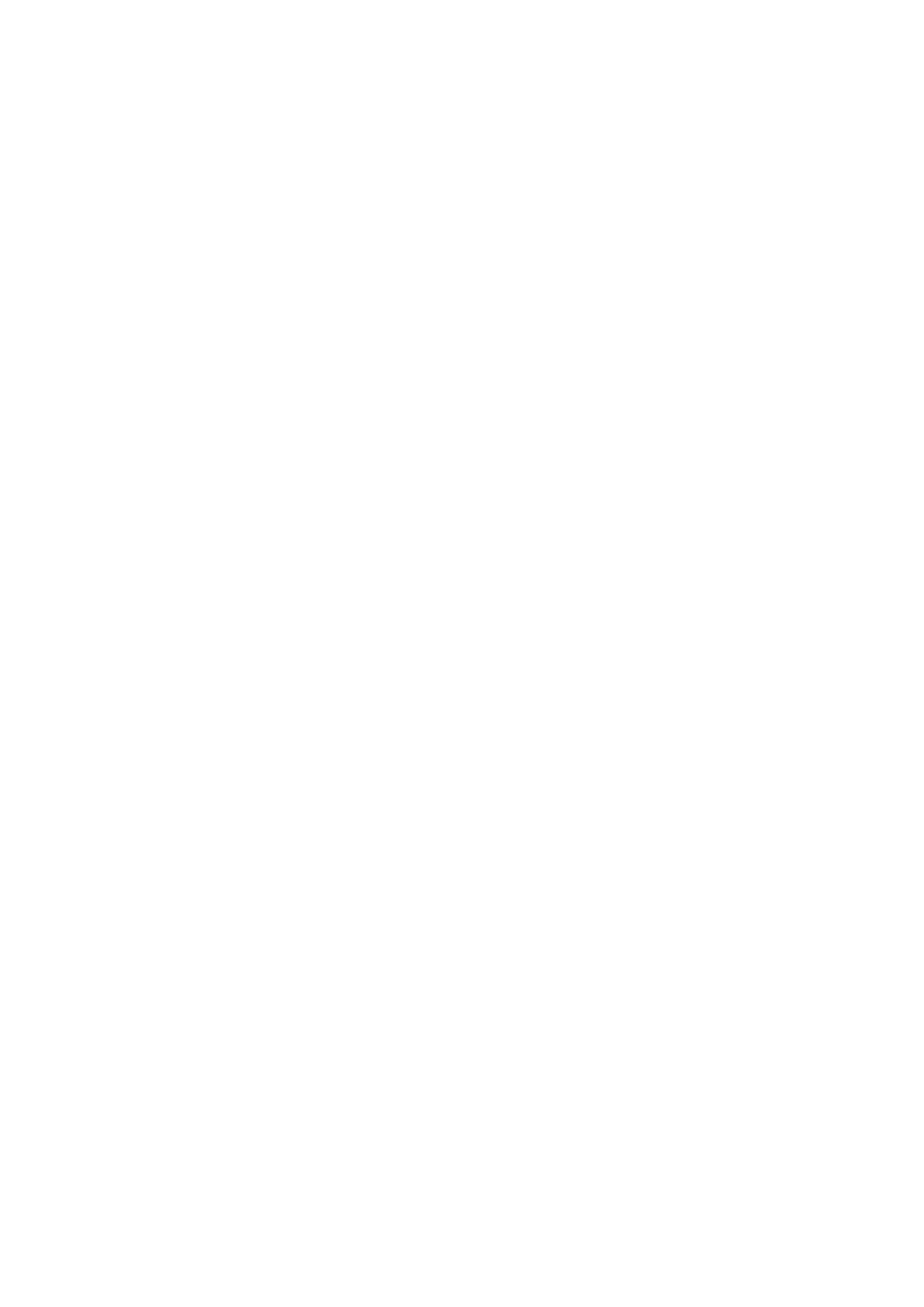# **Contributors**

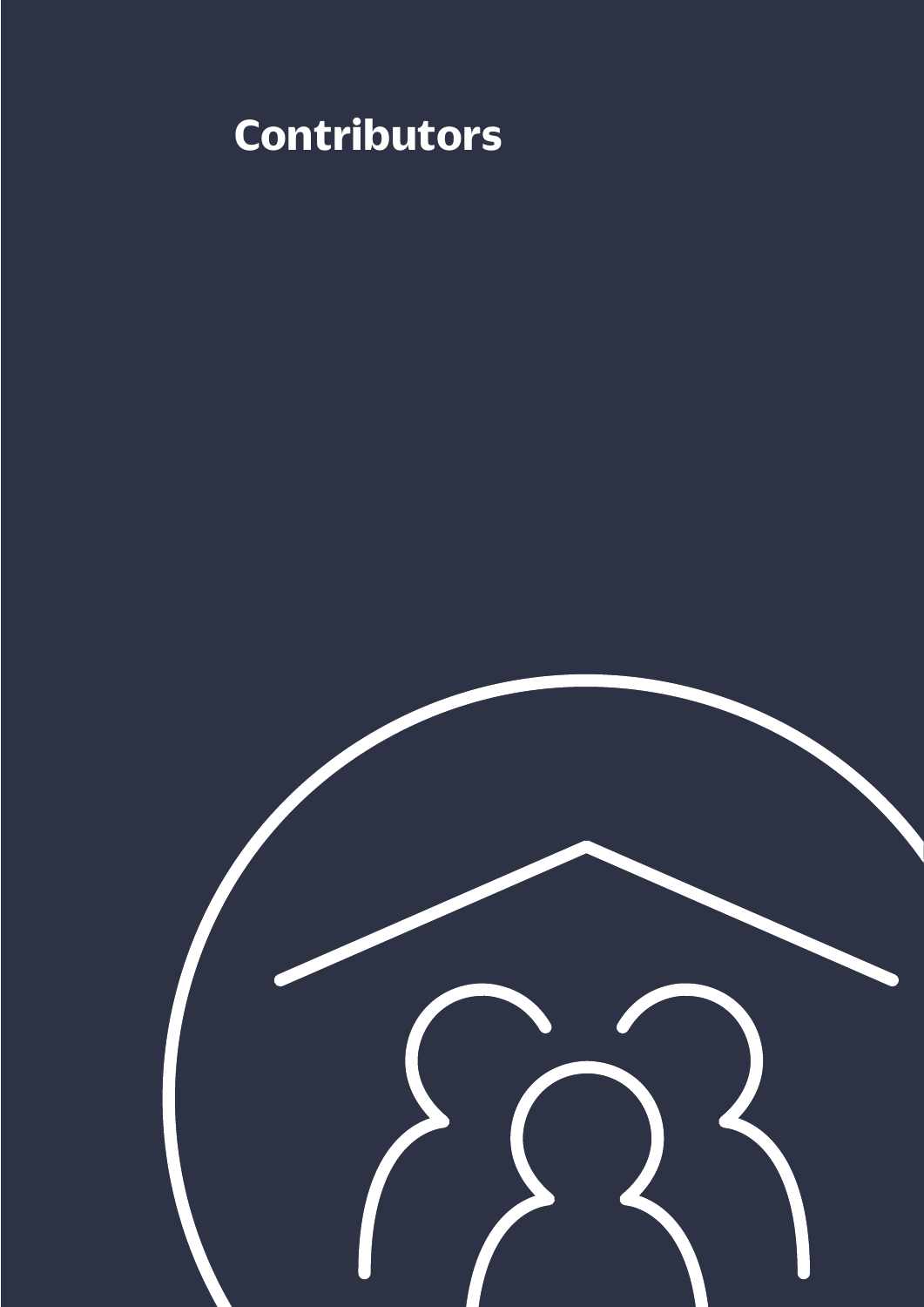# **Individual Contributors**

### **Authors:**

## *Ordered by technical contribution*

Sophie von Dobschuetz (FAO); Elizabeth Mumford (WHO); Kachen Wongsathapornchai (FAO); Guillaume Belot (FAO / WHO); Xavier Roche (FAO); Ryan Aguanno (FAO); Dirk Pfeiffer (CityU HK / RVC); Kaylee Myhre Errecaborde (WHO); Dana Cole (USDA APHIS / OIE designated expert)

## **Supporting Contributors:**

*Ordered alphabetically:* 

OIE:

Tianna Brand; Lucia Escati; Julie Sinclair (OIE / US CDC); Jing Wang

## FAO:

Garba Ahmed; Dragan Angelovski; Charles Bebay; Daniel Beltran-Alcrudo; Aurelie Brioudes; Filip Claes; Wantanee Kalpravidh; Fredrick Kivaria; Juan Lubroth; Niwael Mtui-Malamsha; Serge Nzietchueng; Yooni Oh; Julio Pinto; Claudia Pittiglio; Ludovic Plee; Eran Raizman; Luuk Schoonman, Ismaila Seck; Mikheil Sokhadze, Baba Soumare; Keith Sumption; Damian Tago-Pacheco; Farida Zenal

## WHO:

Stéphane De La Rocque de Severac; Lisa Crump; Erica Dueger; Anthony Eshofonie; Vasily Esenamanov; Gudrun Freidl; Tinatin Gigauri; Gyanendra Gongal; Thi Hong Hien Do; Benido Impouma; Heba Mahrous; Allan Mpairwe; Ambrose Otau Talisuna; Dina Pfeifer; Nesre Redi; Ana Riviere-Cinnamond; Caroline Ryan; Farah Sabih; Dubravka Selenic; Endang Widuri Wulandari; Mya Yee Mon; Tamila Zardiashvili

Other organizations/institutions: Celine Gossner (ECDC); Norikazu Isoda (Hokkaido University); Dilys Morgan (NIS-PHE); Tony Mounts (USCDC); Maria Concepcion Roces (SAFETYNET)